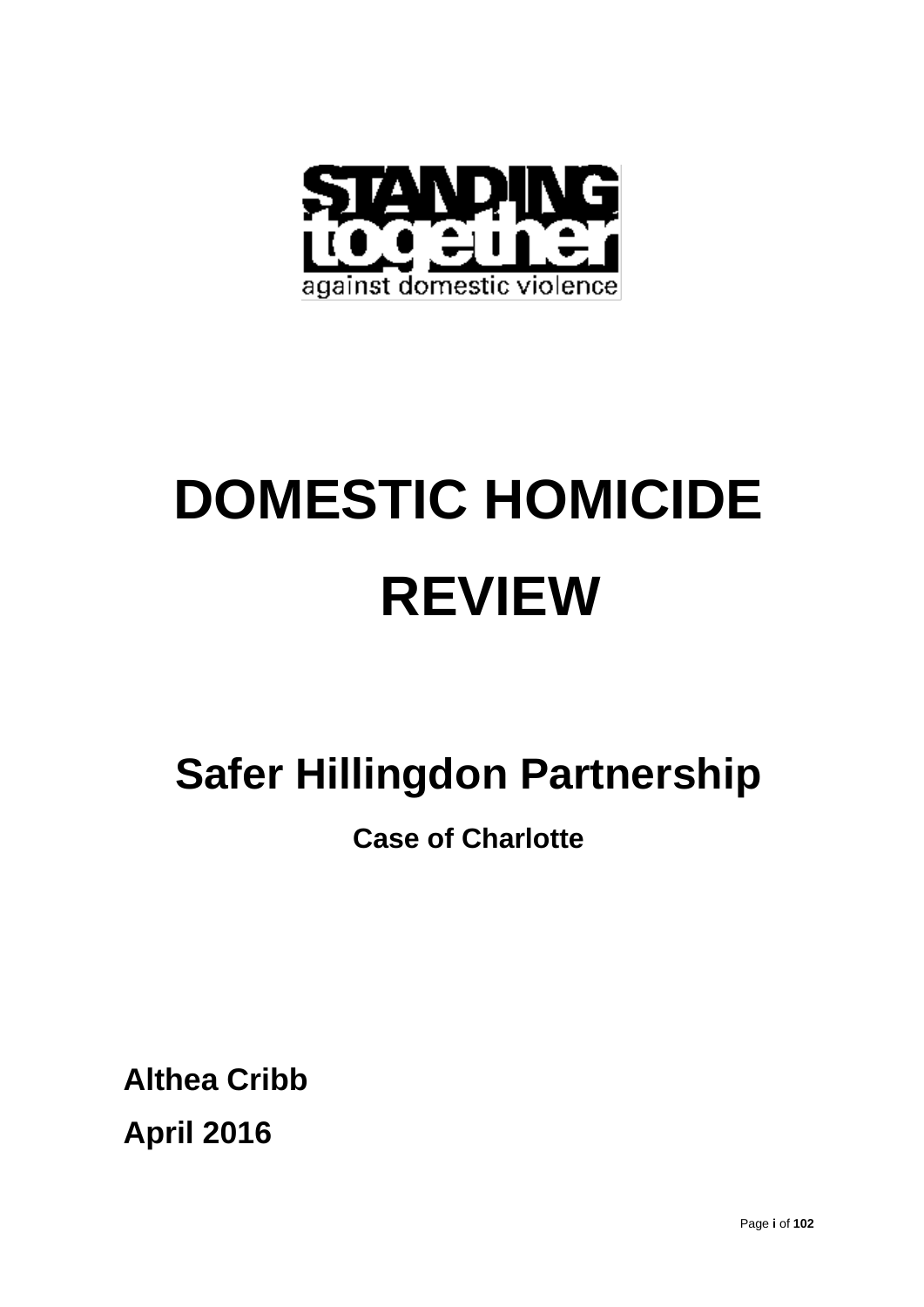| 1.  |                                                                                     |  |  |
|-----|-------------------------------------------------------------------------------------|--|--|
| 1.1 |                                                                                     |  |  |
| 1.2 |                                                                                     |  |  |
| 1.3 |                                                                                     |  |  |
| 1.4 |                                                                                     |  |  |
| 1.5 |                                                                                     |  |  |
| 1.6 |                                                                                     |  |  |
| 1.7 |                                                                                     |  |  |
| 1.8 |                                                                                     |  |  |
| 1.9 |                                                                                     |  |  |
|     |                                                                                     |  |  |
| 2.  |                                                                                     |  |  |
| 2.1 |                                                                                     |  |  |
| 2.2 |                                                                                     |  |  |
| 2.3 |                                                                                     |  |  |
| 2.4 |                                                                                     |  |  |
| 2.5 |                                                                                     |  |  |
| 2.6 |                                                                                     |  |  |
| 2.7 |                                                                                     |  |  |
| 3.  |                                                                                     |  |  |
| 3.1 |                                                                                     |  |  |
| 3.2 |                                                                                     |  |  |
| 3.3 |                                                                                     |  |  |
| 3.4 |                                                                                     |  |  |
| 3.5 |                                                                                     |  |  |
| 3.6 |                                                                                     |  |  |
| 3.7 |                                                                                     |  |  |
| 3.8 |                                                                                     |  |  |
| 3.9 |                                                                                     |  |  |
|     |                                                                                     |  |  |
|     | 3.11 Central and North West London NHS Trust (CNWL) Health Visiting, School Nursing |  |  |
|     |                                                                                     |  |  |
|     |                                                                                     |  |  |
|     |                                                                                     |  |  |
|     |                                                                                     |  |  |
|     |                                                                                     |  |  |
|     |                                                                                     |  |  |
|     |                                                                                     |  |  |
|     |                                                                                     |  |  |
|     | 3.20 Central and North West London NHS Trust (CNWL) Mental Health Service 52        |  |  |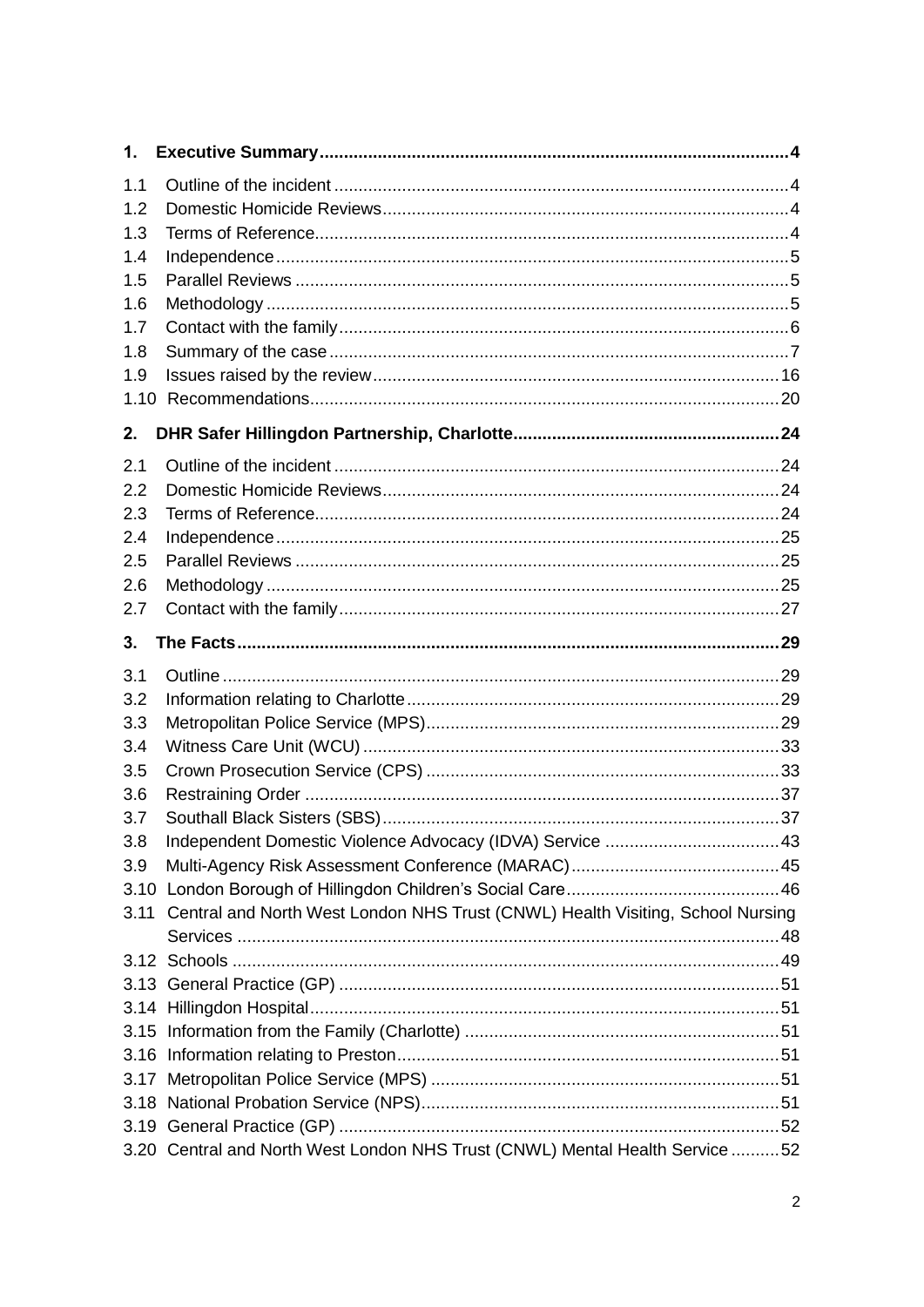| 4.   |                                                                              |  |  |
|------|------------------------------------------------------------------------------|--|--|
| 4.1  |                                                                              |  |  |
| 4.2  |                                                                              |  |  |
| 4.3  |                                                                              |  |  |
| 4.4  |                                                                              |  |  |
| 4.5  |                                                                              |  |  |
| 4.6  |                                                                              |  |  |
| 4.7  |                                                                              |  |  |
| 4.8  |                                                                              |  |  |
| 4.9  |                                                                              |  |  |
| 4.10 | Central and North West London NHS Trust (CNWL) Health Visiting and School    |  |  |
|      |                                                                              |  |  |
| 4.11 |                                                                              |  |  |
|      | 4.12 Central and North West London NHS Trust (CNWL) Mental Health Service 70 |  |  |
|      |                                                                              |  |  |
|      |                                                                              |  |  |
|      |                                                                              |  |  |
|      |                                                                              |  |  |
| 5.   |                                                                              |  |  |
| 5.1  |                                                                              |  |  |
| 5.2  |                                                                              |  |  |
| 5.3  |                                                                              |  |  |
|      |                                                                              |  |  |
|      |                                                                              |  |  |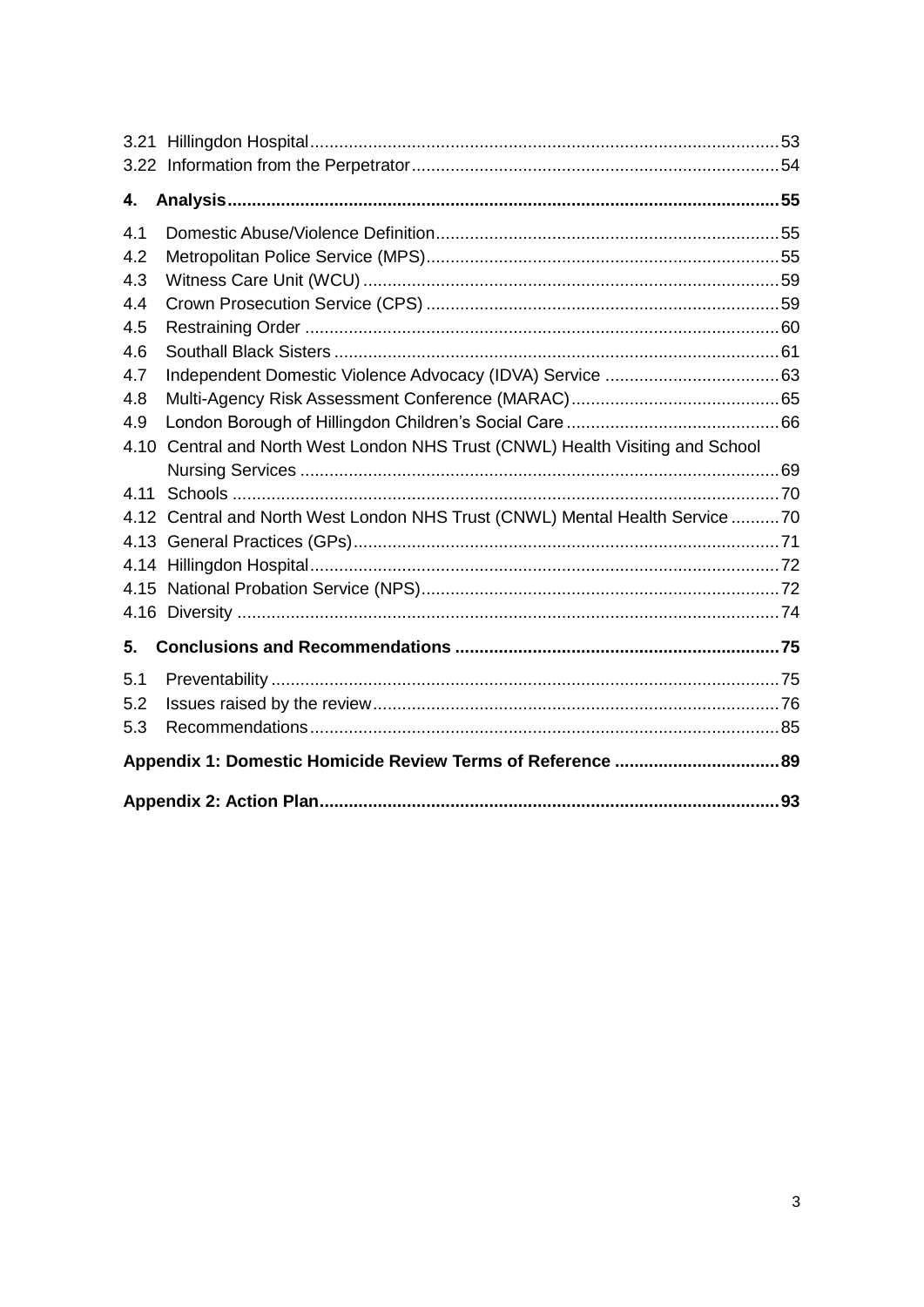## **1. Executive Summary**

#### **1.1 Outline of the incident**

1.1.1 On 30 January 2015 Charlotte was found at home, having been stabbed a number of times. Charlotte's husband, Preston, was convicted of her murder on 18 August 2015, and sentenced to 27 years imprisonment.

#### **1.2 Domestic Homicide Reviews**

- 1.2.1 Domestic Homicide Reviews (DHRs) were established under Section 9(3), Domestic Violence, Crime and Victims Act 2004 and are conducted in accordance with Home Office guidance.
- 1.2.2 The purpose of these reviews is to:
	- (a) Establish what lessons are to be learned from the domestic homicide regarding the way in which local professionals and organisations work individually and together to safeguard victims.
	- (b) Identify clearly what those lessons are both within and between agencies, how and within what timescales they will be acted on, and what is expected to change as a result.
	- (c) Apply those lessons to service responses including changes to policies and procedures as appropriate.
	- (d) Prevent domestic homicide and improve service responses for all domestic violence and abuse victims and their children through improved intra and inter-agency working.
- 1.2.3 This review process does not take the place of the criminal or coroners courts nor does it take the form of a disciplinary process.

#### **1.3 Terms of Reference**

- 1.3.1 The full terms of reference are included at Appendix 1. The essence of this review is to establish how well the agencies worked both independently and together and to examine what lessons can be learnt for the future.
- 1.3.2 The Review Panel were asked to review events from 1 January 2012 up to the homicide.
- 1.3.3 Home Office guidance states that the Review should be completed within six months of the initial decision to establish one. This review has taken longer than that for a number of reasons.
- 1.3.4 It took some time initially to commission and secure an independent Chair for this review, as well as to ensure that the Review had the necessary comprehensive and dedicated administrative cover. There was subsequently a significant delay in some IMRs and chronologies being received.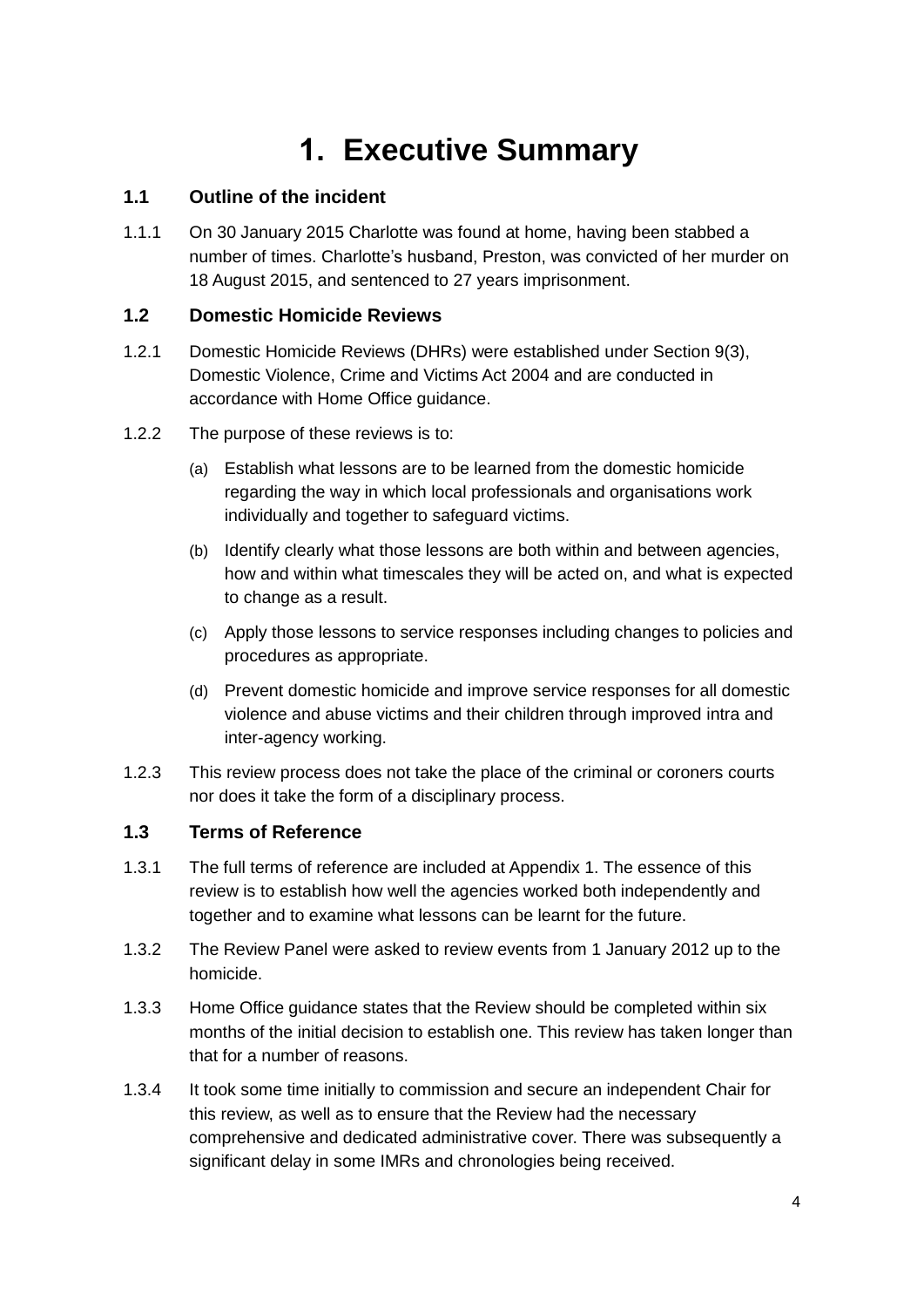#### **1.4 Independence**

1.4.1 The Chair of the Review was Althea Cribb, an associate DHR Chair with Standing Together Against Domestic Violence. Althea has received training from the then Chief Executive of Standing Together, Anthony Wills. Althea has over eight years experience working in the domestic violence and abuse sector, currently as a consultant supporting local strategic partnerships on their strategy and response to domestic violence and abuse. Althea has no connection with Hillingdon or any of the agencies involved in this case.

#### **1.5 Parallel Reviews**

1.5.1 There were no reviews conducted contemporaneously that impacted upon this review.

#### **1.6 Methodology**

- 1.6.1 The approach adopted was to seek Individual Management Reviews (IMRs) for all organisations and agencies that had contact with Charlotte and/or Preston.
- 1.6.2 London Borough of Hillingdon Housing, Adult Social Care Service and Education Services reviewed their files and notified the DHR Review Panel that they had no involvement with Charlotte or Preston and therefore had no information for an IMR.
- 1.6.3 All IMRs included chronologies and analysis of each agency's contacts with the victim and/or perpetrator over the Terms of Reference time period.
- 1.6.4 Although information was included about the children in the IMRs, this was only provided for the purpose of context, where necessary, to the agency's contact with Charlotte and/or Preston. The Panel agreed that it was not necessary to analyse agency contact directly with the children.
- 1.6.5 IMRs were received from:
	- (a) Central and North West London NHS Foundation Trust health visiting and school nursing services
	- (b) Central and North West London NHS Foundation Trust mental health services
	- (c) Crown Prosecution Service
	- (d) General Practice for Charlotte (chronology only)
	- (e) General Practice for Preston
	- (f) Hillingdon Hospital
	- (g) London Borough of Hillingdon Children's Social Care Services
	- (h) London Borough of Hillingdon Independent Domestic Violence Advocacy **Service**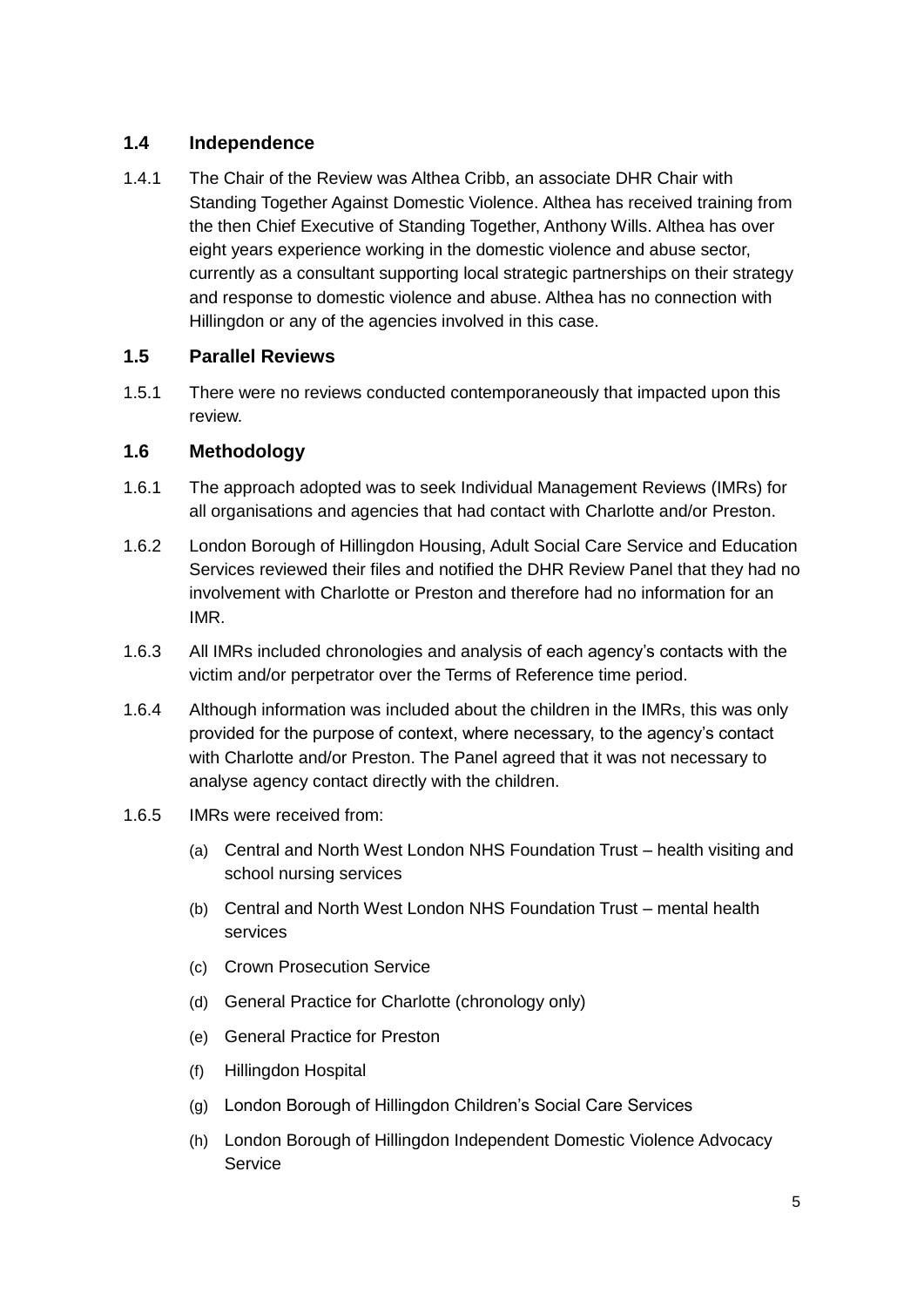- (i) Metropolitan Police Service
- (j) National Probation Service, London Division
- (k) Schools
- (l) Southall Black Sisters
- 1.6.6 The Review Panel members and Chair were:
	- (a) Althea Cribb, Chair, Standing Together Against Domestic Violence
	- (b) Anna Fernandez, Hillingdon Hospital
	- (c) Barbara North, representing Health Visiting and School Nursing Services, Central and North West London NHS Foundation Trust
	- (d) Christine Edgar, Metropolitan Police Service Critical Incident Advisory Team
	- (e) Eileen Bryant, NHS England
	- (f) Erica Rolle, Community Safety, London Borough of Hillingdon
	- (g) Jean Veysey, Hillingdon Clinical Commissioning Group
	- (h) Margaret O'Keefe, Her Majesty's Courts and Tribunals Service
	- (i) Melanie Parrish, Crown Prosecution Service
	- (j) Nikki Cruikshank, Children's Services & IDVA service, London Borough of **Hillingdon**
	- (k) Pragna Patel, Southall Black Sisters
	- (l) Representatives, Schools
	- (m) Shaun Hare, representing Mental Health services, Central and North West London NHS Foundation Trust
	- (n) Superintendent Max Williams, Metropolitan Police Service, Hillingdon
	- (o) Tendayi Sibanda, Hillingdon Hospital
	- (p) Teresa McKee, Community Safety, London Borough of Hillingdon
	- (q) Will Jones, National Probation Service
- 1.6.7 The Chair wishes to thank everyone who contributed their time, patience

#### **1.7 Contact with the family**

1.7.1 At the start of the Review process, the criminal case was ongoing and the trial had not started. As a result, contact with the family, friends and employer of the victim, and with the perpetrator, was not attempted. A letter was written to the family of Charlotte, delivered via the Police, informing them that the Review was underway and giving them an opportunity to review the draft Terms of Reference,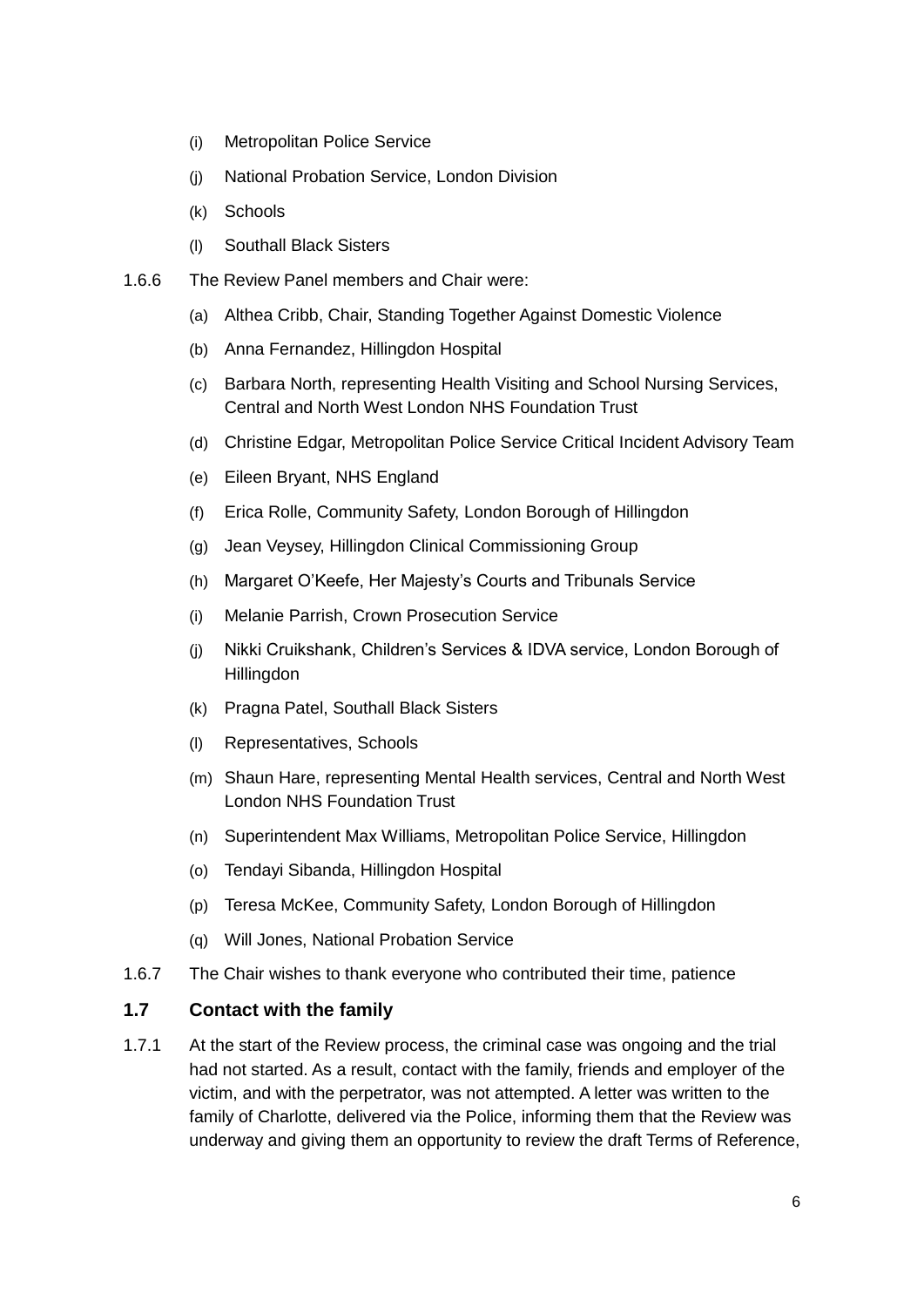and stating that the independent Chair would make further contact after the conclusion of the trial.

- 1.7.2 Once the trial had been completed, the independent Chair attempted to make contact with Charlotte's family, friend and employer, through letters that were posted. After replies were not received, the Panel agreed that the Police Family Liaison Officer would speak with the family to ensure that the letters were delivered, and to establish whether they wished to participate in the review. The Family Liaison Officer spoke with the family and it was established that they may be interested in participating in the review, but that they were very busy continuing to deal with the aftermath of Charlotte's death. The independent Chair made contact again, however at the time of submission no response had been received.
- 1.7.3 The independent Chair also wrote to Preston at the prison in which he is detained. No response was received. It should be noted that at the time of this Review being completed, Preston was appealing his conviction and sentence.

#### **1.8 Summary of the case**

- 1.8.1 Charlotte and Preston had come together to the UK from Zimbabwe in 1999. They had been married in a cultural ceremony in Zimbabwe but were not legally married in the UK $1$ . They lived together until November 2013 and had two children together.
- 1.8.2 Charlotte reported to a number of agencies being a victim of verbal and physical abuse from Preston, first in 2006. In January 2012 Charlotte informed agencies that they were separated albeit continuing to live in the same house. From November 2013 a full separation took place following a police incident and bail conditions preventing Preston from contacting Charlotte.
- 1.8.3 Preston was convicted of murder on 18 August 2015, and sentenced to 27 years imprisonment.

#### 1.8.4 **Information relating to Charlotte**

1

1.8.5 Charlotte was 42 at the time of her death, and employed as a nurse. Charlotte was in contact with, including seeking help from, a number of agencies in the years prior to her death: the Police; Southall Black Sisters; the Independent Domestic Violence Advocacy (IDVA) service; Children's Social Care and the Health Visiting service. Her contact with her General Practice was minimal and insignificant.

#### 1.8.6 Metropolitan Police Service and Crown Prosecution Service

 $<sup>1</sup>$  NB: the terms 'husband' and 'wife' are used in this report to reflect the language Charlotte used when</sup>

<sup>7</sup> speaking to agencies.<br><sup>2</sup> A form completed by the Police that is automatically passed to Children's Social Care, to alert them to any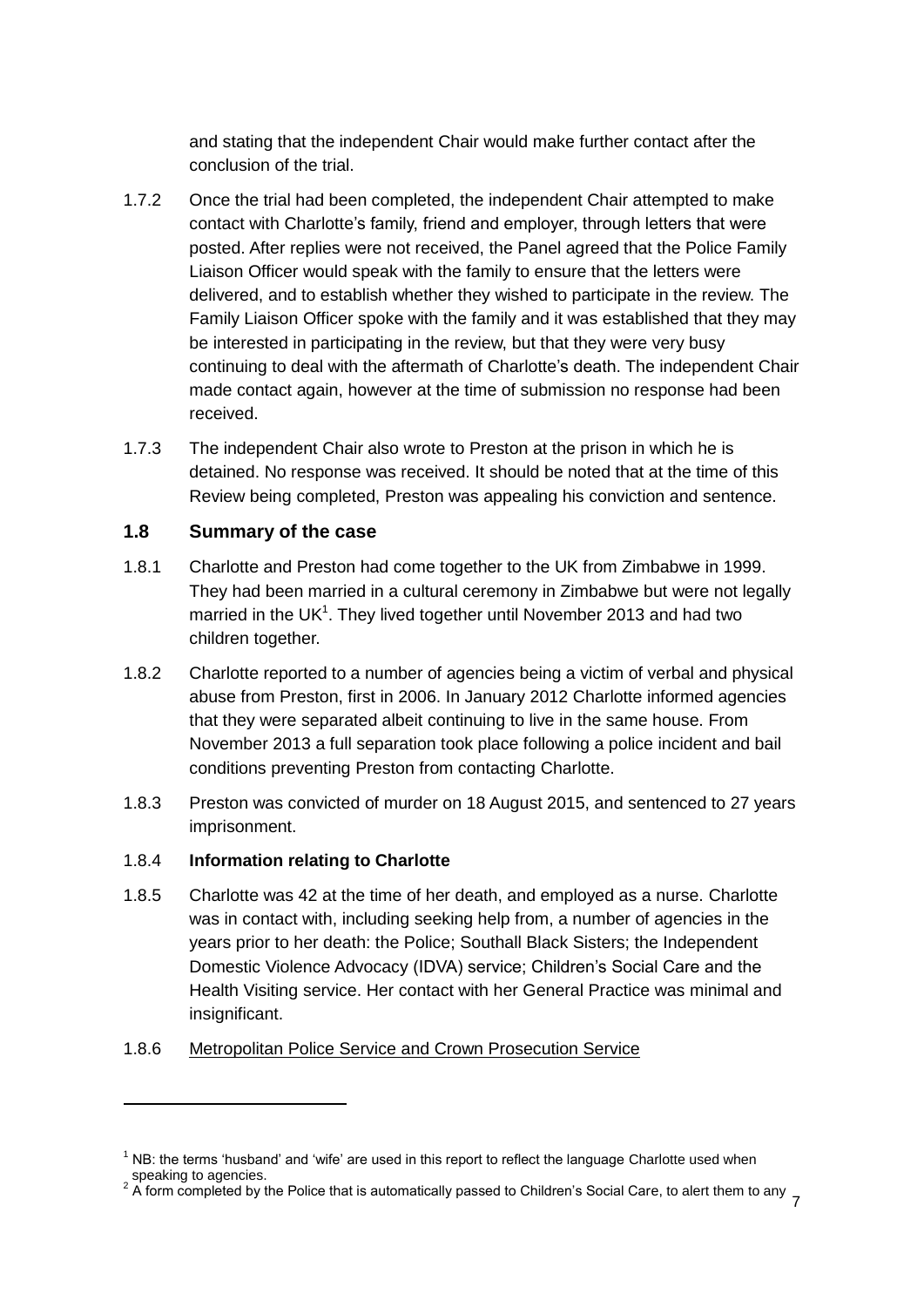- 1.8.7 Charlotte first sought help from the Police; in 2006 when she reported a domestic abuse incident while pregnant; and then in 2012 and 2013 in which she reported a number of incidents.
- 1.8.8 The first of these was in January 2012 in which Charlotte reported Preston had made threats to kill against her: she reported that he had said "I don't lose anything if I kill you and the kids". Preston should have been arrested but was not. Charlotte left the area to stay with family. She returned shortly after and made a withdrawal statement in which she stated she had over-reacted to Preston's threats and taken his comments out of context. A risk assessment had been done and Charlotte had been assessed as standard as she was out of the area. A Merlin<sup>2</sup> was completed to notify Children's Social Care of the incident as there were children in the household, and Charlotte was referred to the IDVA service<sup>3</sup>.
- 1.8.9 In December 2012 Charlotte reported that she and Preston were separated but living in the same house, and that there had been an argument. Preston had threatened to put Charlotte's photograph on the internet and told her "the war is just beginning". Officers attended; no offences were recorded. A Merlin was not created although the children were mentioned on the standard incident report form (124d). Charlotte was given information about support from the Community Safety Unit and Citizen's Advice Bureau.
- 1.8.10 Charlotte called again in March 2014 to report that Preston was playing loud music in the house; she stated that they were going through divorce proceedings. No offences were recorded. In their report of the incident Officers recorded that there were "cultural issues" in the way Preston spoke to Charlotte. The report refers to children in the household however no Merlin was created. Charlotte was risk assessed as 'standard risk'.
- 1.8.11 On 23 November 2013 Charlotte called Police stating that Preston had tried to strangle her. Preston subsequently assaulted the two officers who were arresting him, and was charged with common assault against Charlotte and one officer, and assault occasioning actual bodily harm on the other officer. Charlotte reported to officers that Preston was controlling, and they recorded that she was "clearly very distressed and fearful" of Preston. They also recorded that Charlotte had said Preston "said that he is going to destroy my life". Once the charges were made Preston was bailed with conditions not to contact Charlotte directly or indirectly and not to attend the family home. A Merlin was created and Charlotte was referred to the IDVA service.

1

 $2$  A form completed by the Police that is automatically passed to Children's Social Care, to alert them to any police incident in which children are involved

 $3$  Specialist domestic violence and abuse support service for medium and high risk victims; in this case provided by Hillingdon Borough Council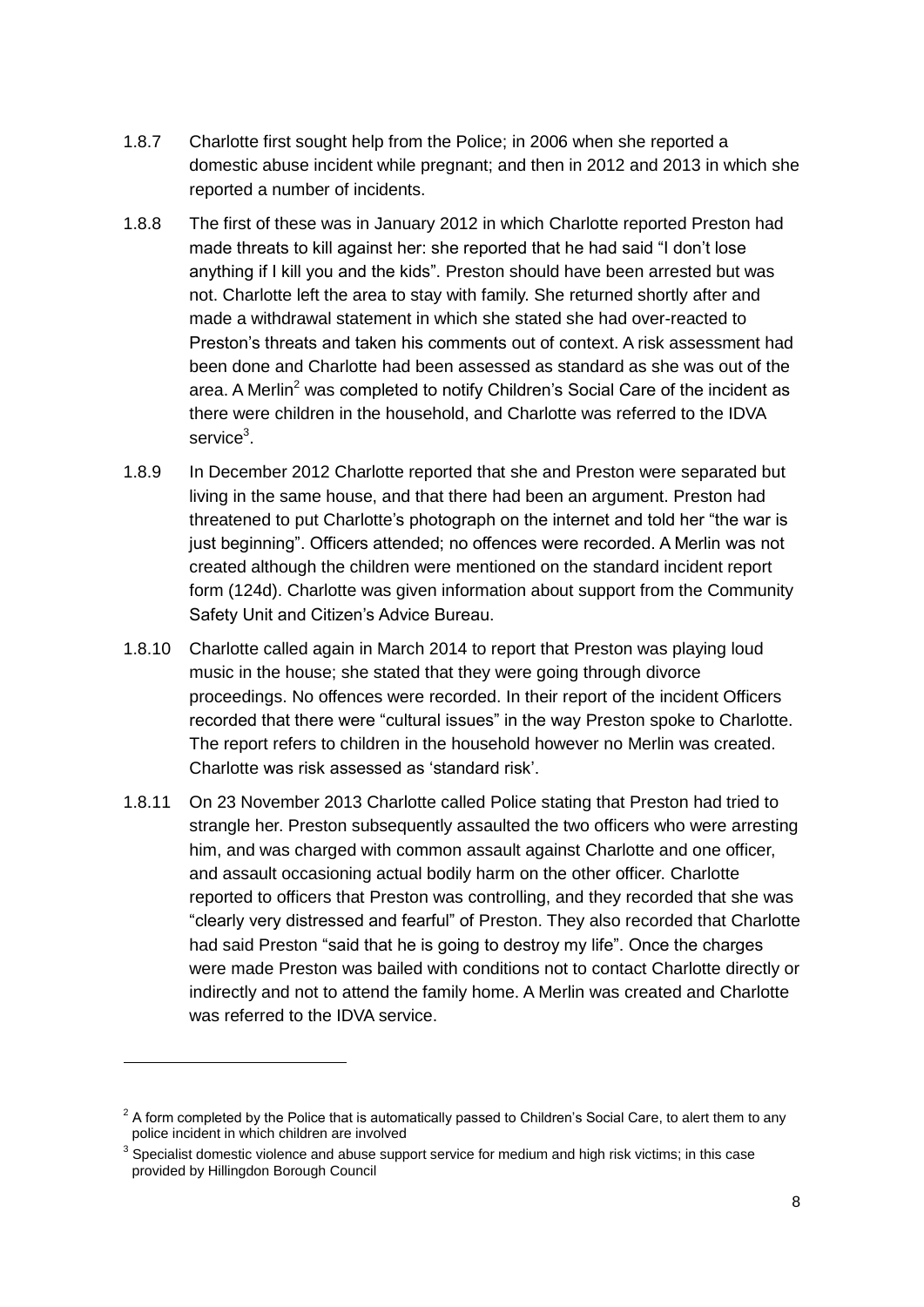- 1.8.12 In December 2013 when Preston formally entered not guilty pleas the case was allocated to Isleworth Crown Court: this was as a result of the charge of assault occasioning actual bodily harm, for which Preston was offered the choice of being heard in the Magistrate's Court or the Crown Court. Preston selected the Crown Court and therefore all three matters were sent to the Crown Court to be heard together.
- 1.8.13 The trial was scheduled for June 2014. Responsibility for contact with Charlotte as a witness was transferred to the Witness Care Unit within the Police; although the Officer in Case would have been expected to continue contact with her. Charlotte's friend was also listed as a witness for the Witness Care Unit to be in contact with.
- 1.8.14 After being initially allocated to an officer who knew Charlotte, the case was reallocated in February 2014. The Witness Care Unit attempted (unsuccessfully) to call Charlotte a number of times throughout 2014, and text messages were sent concerning the trial and her attendance as a witness. The Witness Care Unit spoke to Charlotte for the first time on 5 December 2014 informing her that she needed to attend Court on 8 December. There was no record of discussions with regard to support or special measures.
- 1.8.15 The case was handed to the Crown Prosecution Service for the evidence to be collated and prepared for trial. On a number of occasions from December 2013 onwards the Prosecutor made requests to the Office in Case for additional evidence including the 999 tape; and for a victim impact statement from Charlotte, and a draft restraining order to be prepared. These requests received no response according to Crown Prosecution Service records.
- 1.8.16 In May 2014 the Crown Prosecution Service were notified, via the Witness Care Unit, that the Officer in Case had heard from the witness (Charlotte's friend) that they wished to withdraw. The Officer in Case subsequently did not confirm whether they had withdrawn and a Witness Summons was later issued. The friend attended court to give evidence.
- 1.8.17 The trial on the 'warned list' for the two weeks from 23 June 2014, which meant that they would aim to start the trial at any point during that time. One of the police officers (assaulted by Preston) informed the police that he would not be able to attend in the second of those two weeks. The Crown Prosecution Service wrote to the court to attempt to fix the date of the trial to the 23 June but no response was received.
- 1.8.18 In early June 2014 the court re-listed the trial due to the police officer being unable to attend. It was re-listed for the two week warned list of 1 December 2014. During this time the Crown Prosecution Service continued to request information from the Office in Case. At a hearing in November 2014 the Court ordered the 999 tapes to be served as evidence and this was done.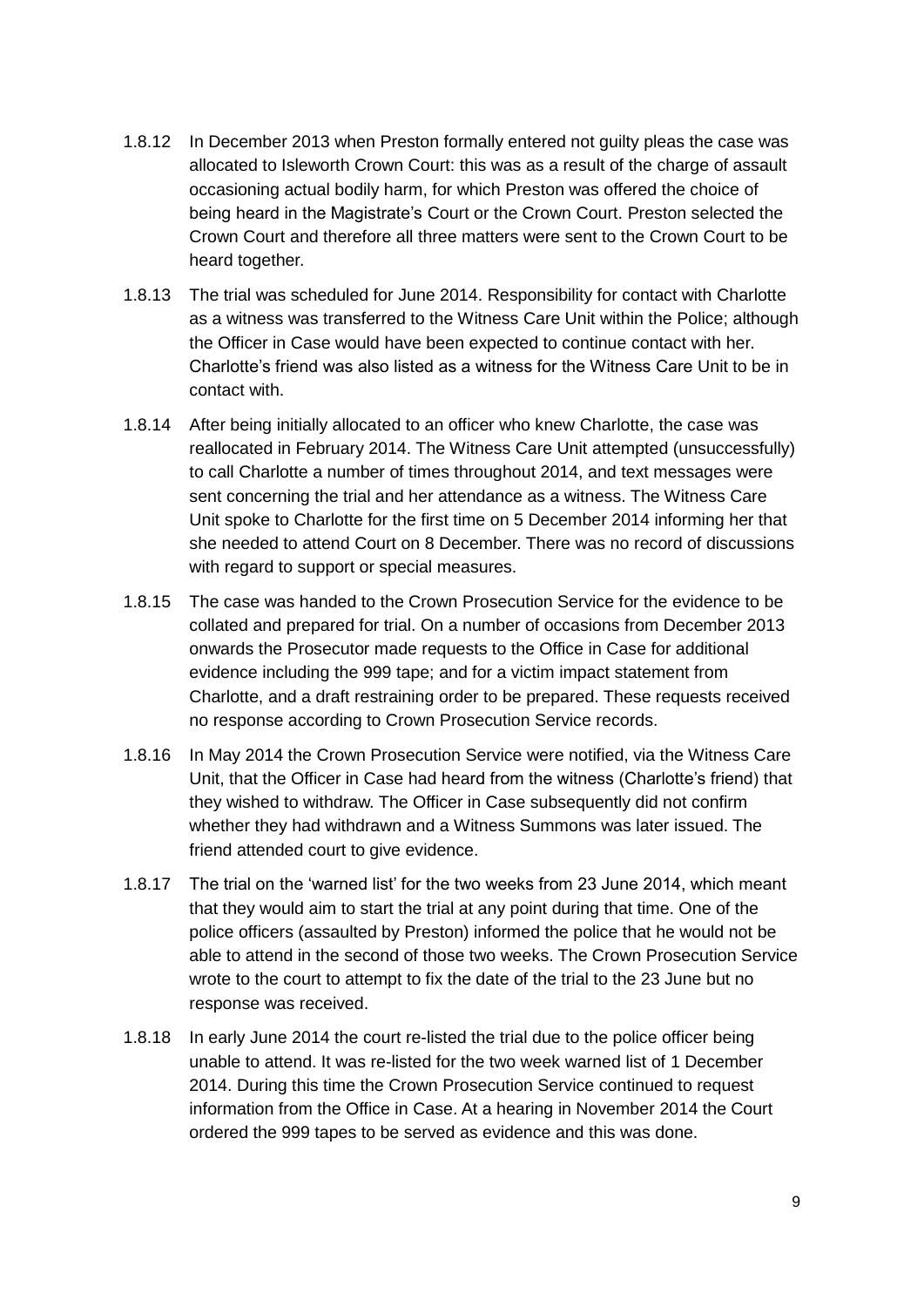- 1.8.19 Charlotte contacted Police on 3 December 2014 reporting that Preston had approached the children in the supermarket; that he had called Children's Social Care making an allegation against her; and that he had contacted her work stating she was keeping confidential work information at home. She also stated she was worried about the trial and fearful of what Preston would do once the trial was over. Police judged that Preston was not breaching his bail conditions and no action was taken.
- 1.8.20 The trial started on 9 December 2014. Preston was found not guilty of assault on Charlotte, and guilty of the assaults on the two police officers. Sentencing was adjourned for four weeks for Probation Pre-Sentence Reports to be completed, and bail was continued with the same conditions.
- 1.8.21 On 27 December 2014 Charlotte contacted Police seeking the outcome of the trial. No record was made that Charlotte was contacted.
- 1.8.22 Charlotte contacted Police on 26 January because she was scared of collecting her children from school, having been informed that Preston had attended the children's schools that day. Police judged Preston not to have breached his bail conditions and Charlotte was advised to contact Citizen's Advice Bureau. The Operator recorded Charlotte as "seeking advice" and therefore the call was not recorded as a domestic incident and a Merlin was not created.
- 1.8.23 Preston was due to be sentenced on 30 January 2015. Had this gone ahead, the Crown Prosecution Service would have requested a Restraining Order to prevent Preston from contacting Charlotte.
- 1.8.24 Independent Domestic Violence Advocacy (IDVA) Service
- 1.8.25 Following the incidents in January 2012 and November 2013, Charlotte was referred to the Independent Domestic Violence Advocacy (IDVA) service.
- 1.8.26 Following the first incident, the case was closed as Charlotte had been assessed as 'standard risk'<sup>4</sup> (due to her relocating to family outside of Hillingdon), while the IDVA service only works with medium $5$  and high-risk $6$  victims. The IDVA advised Charlotte that she had options: that she could stay away from Hillingdon; she could approach housing in Hillingdon and speak to a solicitor.
- 1.8.27 Charlotte's next contact followed the incident in November 2013. The IDVA risk assessed Charlotte as 'high' risk, and a safety plan was developed. This included the need to look at Charlotte's long term security once the bail

-

<sup>&</sup>lt;sup>4</sup> Standard risk definition: Current evidence does not indicate likelihood of causing serious harm

<sup>5</sup> Medium risk definition: There are identifiable indicators of risk of serious harm. The offender has the potential to cause serious harm but is unlikely to do so unless there is a change in circumstances, for example, failure to take medication, loss of accommodation, relationship breakdown, drug or alcohol misuse

 $6$  High risk definition: There are identifiable indicators of risk of serious harm. The potential event could happen at any time and the impact would be serious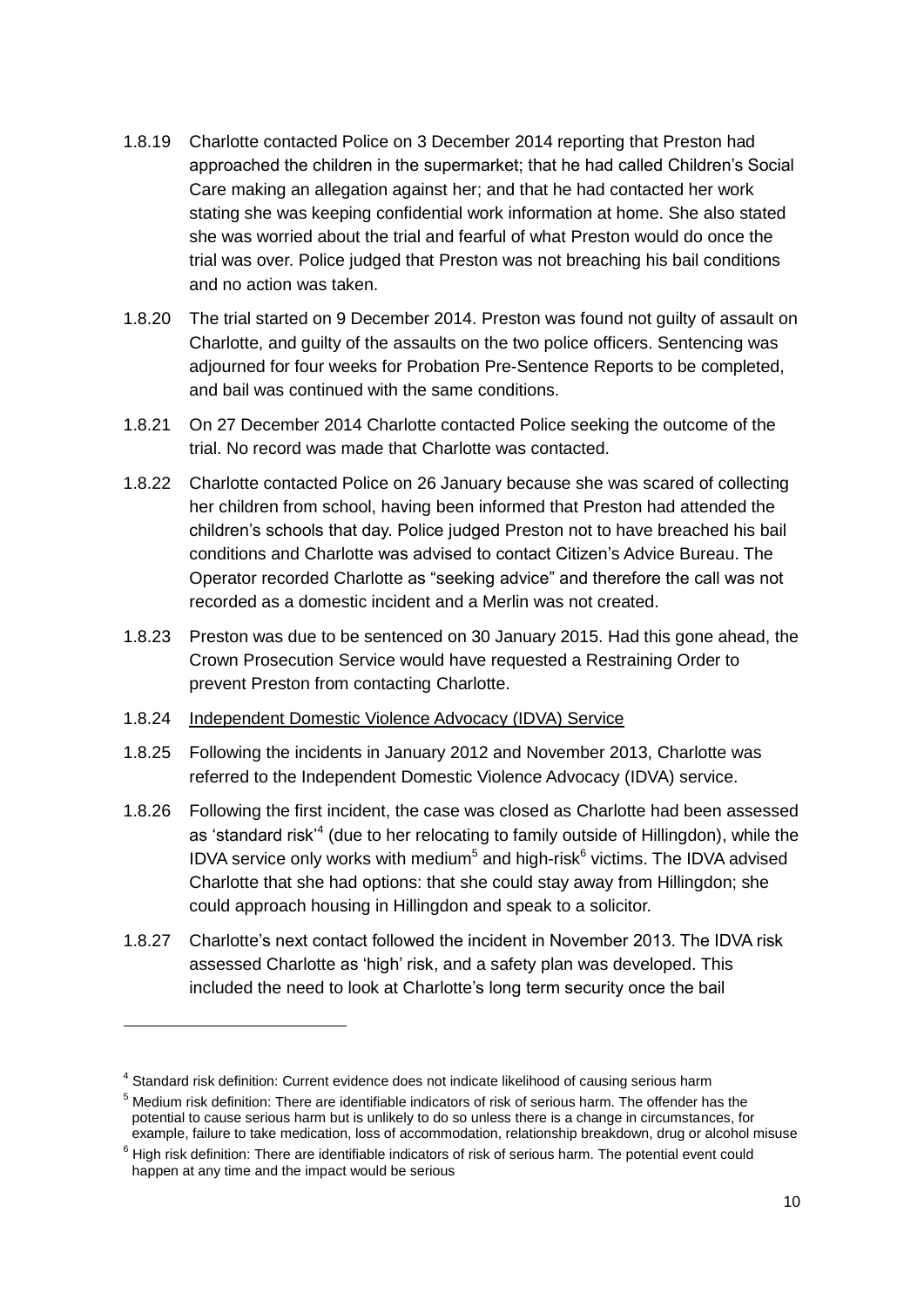conditions were no longer in place; that Charlotte would be willing to move out of area if she could receive help with accessing property, possibly private rented (noting that Charlotte did not want to go into a refuge as it would mean giving up her work and going on benefits); and to refer Charlotte to the Multi-Agency Risk Assessment Conference (MARAC)<sup>7</sup>.

- 1.8.28 The IDVA spoke with Charlotte again shortly after this and discussed Charlotte's housing and mortgage arrears, and the IDVA referred Charlotte to a solicitor for help with this. The next contact was in January 2014 at which time RM stated that she had contacted the solicitor and that "child contact was the only issue".
- 1.8.29 Charlotte's case was discussed at the MARAC in December 2013. The IDVA shared the risk assessment and safety plan; Children's Services shared that they were conducting an initial assessment. No other information was shared. No actions were recorded. The case was 'reviewed' at the January 2014 meeting; the bail conditions were noted and the case was closed.
- 1.8.30 Charlotte's next contact with the IDVA was in December 2014 when she called the service due to her concerns over the upcoming trial, and that Preston would be allowed to return to the home once it was over. She told the IDVA she was too afraid to live in the house, and she could not afford to pay the solicitor for an occupation order<sup>8</sup>.
- 1.8.31 The IDVA advised Charlotte that she could represent herself at court to apply for an occupation order, and that Charlotte should contact the court to find out when the trial was due to start. Charlotte contacted the IDVA shortly after this to inform her that Preston had been found "guilty on two counts" (no record of what these were), and said she would contact the IDVA again following sentencing.
- 1.8.32 Southall Black Sisters

-

- 1.8.33 Charlotte contacted Southall Black Sisters (SBS) on two occasions June 2012 and April 2013 – asking for help in separating from Preston. On both occasions SBS signposted Charlotte to Hillingdon Women's Centre; SBS were not funded to work in Hillingdon and did not have capacity to support Charlotte due to this. During this contact Charlotte stated that she was afraid that Preston would kill her (that he had threatened this) and that she could not afford to privately rent and had no alternative but to continue to live with Preston.
- 1.8.34 Charlotte next contacted SBS in December 2014, shortly before the trial began. She asked for urgent advice around the trial, and about allegations made by Preston to Children's Social Care about her. At this time, SBS had begun to

 $7$  A multi-agency forum made up of key local organisations – statutory and voluntary sector – for the purpose of information sharing, and safety planning, for high-risk victims. More information available at: <http://www.safelives.org.uk/practice-support/resources-marac-meetings>

 $8$  Regulates who can live in the family home, and can also restrict the abuser from entering the surrounding area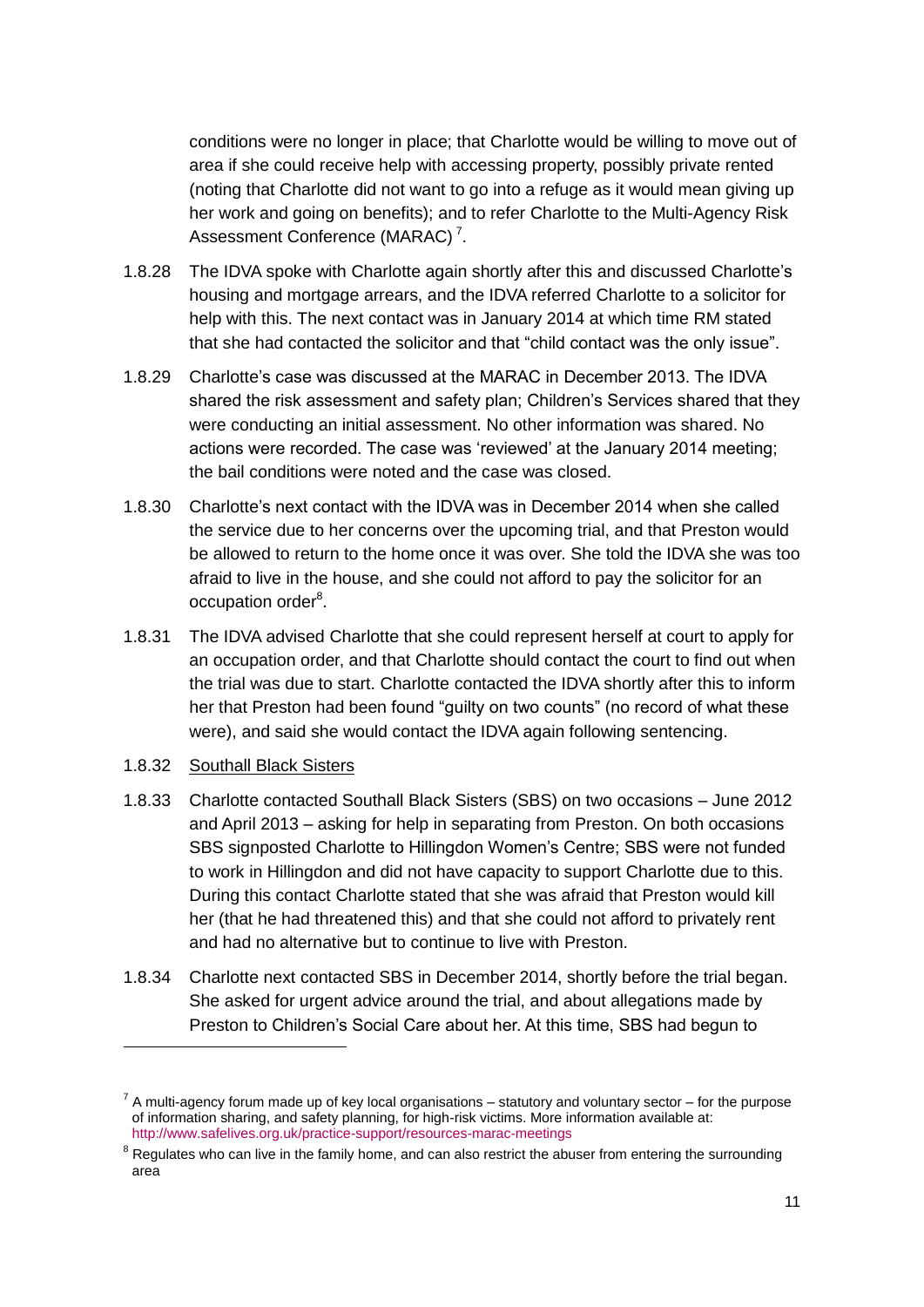receive London Councils funding to operate across London including Hillingdon, and Charlotte's case was therefore allocated, first to an Outreach Worker and then to an Advocate.

- 1.8.35 Charlotte told SBS that she was fearful, did not feel safe, and wanted an occupation order. She stated that Preston had made allegations to Children's Social Care that she was abusing the children, and had said that he would "punish" her. No immediate risk was identified due to the bail conditions, and Charlotte's case was not allocated immediately (December 2014) but in January 2015 (although some support continued in the interim).
- 1.8.36 Charlotte's first appointment with the service was 23 January 2015. The Outreach Worker noted actions in relation to Charlotte's housing (including supporting Charlotte to change the locks as Preston still had keys); ensuring a restraining order was sought at sentencing; assist Charlotte in obtaining protection orders; seek advice with regard to child contact; and to address Charlotte's financial issues. The Outreach Worker took action on some of these immediately, including speaking to a solicitor with regard to child contact.
- 1.8.37 The Outreach Worker identified Charlotte as high risk due to the imminent sentencing and ending of bail conditions, and Charlotte was then allocated an Advocate for ongoing support. Charlotte had an appointment with the Advocate on 27 January 2015 at which the previous actions were reviewed. Charlotte was noted as not being clear on what action the IDVA service had taken or whether a restraining order was due to be requested at sentencing.
- 1.8.38 The Advocate spoke with the IDVA who, following advice from the Police MARAC Coordinator, advised that Charlotte could not obtain a restraining order as Preston had been acquitted of the assault against her.
- 1.8.39 A further appointment was made for Charlotte for 30 January 2015, to follow the sentencing on that day. The Advocate contacted Preston's solicitor with regard to child contact, and began drafting the applications for an occupation order and a non-molestation order for Charlotte, in case a restraining order was not requested / granted.
- 1.8.40 When Charlotte did not attend her appointment on 30 January 2015, the Advocate made three telephone calls to Charlotte, and the service heard of Charlotte's death through media reports three days later.
- 1.8.41 Children's Social Care
- 1.8.42 Children's Social Care received Merlins from the Police following the incidents in January 2012 and November 2013. In January 2012 contact was made with Charlotte who informed Social Care that she was away from Hillingdon with family, and (partly as a result of that) the threshold for an initial assessment was not met; Charlotte was sent a leaflet about local domestic violence/abuse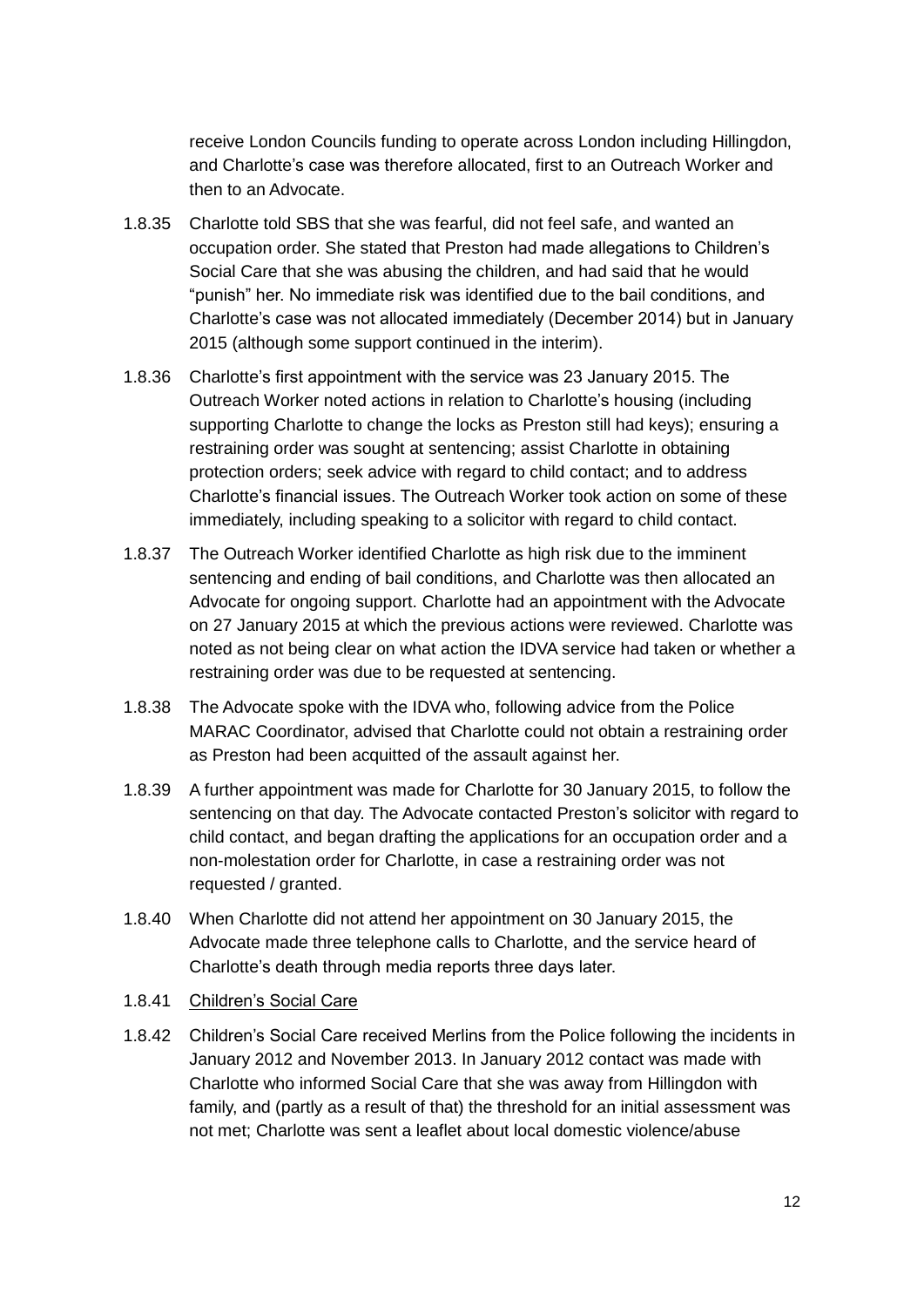services and the case was closed. The Merlin was sent to the area in which Charlotte and the children were residing.

- 1.8.43 The threshold for an initial assessment was met when Children's Social Care were in contact with Charlotte after the domestic incident in November 2013. Contact was made with Charlotte in January 2014. Charlotte stated that she was concerned over Preston having contact with the children. The initial assessment was completed on 15 January 2014, including information from the children's school, and a home visit was undertaken in which both children were spoken to alone. There is no evidence of Preston being spoken with as part of the assessment, or a documented reason why this was not done.
- 1.8.44 The assessment concluded that Charlotte was safeguarding the children and that she was going to apply for a legal injunction, depending on the outcome of the trial, and therefore that the case should be closed.
- 1.8.45 On 25 February 2014 the Social Worker called Charlotte. Charlotte confirmed the bail conditions were still in place, and that she would take action with regard to an injunction depending on the outcome of the court case. She confirmed that the children had seen Preston on one occasion – arranged via solicitors – but that Preston had not requested contact since.
- 1.8.46 The assessment was typed up and the case closed following the Social Worker's supervision on 26 February 2014.
- 1.8.47 There is a case note on the system that a school report was received in March 2014.
- 1.8.48 Preston contacted Children's Social Care (Triage Team) on two occasions:
	- (a) July 2014 in which he claimed the children were being cared for by "an illegal asylum seeker" with no qualifications or Criminal Records Bureau checks<sup>9</sup>; he was advised to contact Ofsted<sup>10</sup>.
	- (b) November 2014 in which he alleged physical abuse by Charlotte against the children. Children's Social Care contacted Charlotte who denied the allegation, and stated that Preston was "known to be violent, bitter and aggressive". The Social Worker saw the children at school and there were no concerns. The case was closed.
- 1.8.49 Central and North West London NHS Trust (CNWL) Health Visiting and School Nursing services

-

 $9$  Anyone working children at that time required a Criminal Records Bureau check; this has now been replaced by the Disclosure and Barring Scheme[: https://www.gov.uk/disclosure-barring-service-check](https://www.gov.uk/disclosure-barring-service-check)

<sup>&</sup>lt;sup>10</sup> Childcare regulator[: https://www.gov.uk/government/organisations/ofsted](https://www.gov.uk/government/organisations/ofsted)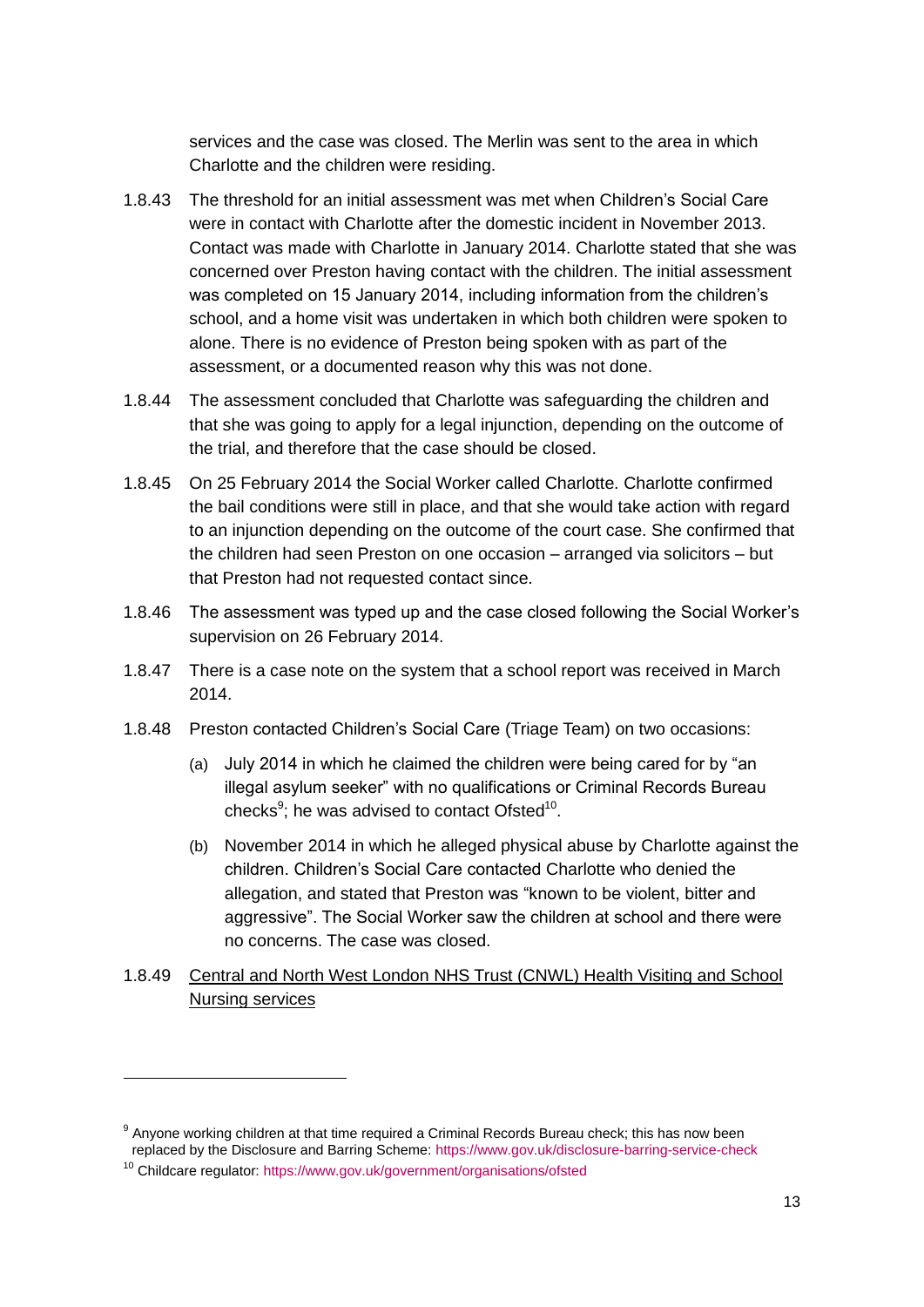- 1.8.50 The Health Visiting service, in addition to routine visits relating to Charlotte and Preston's younger child, received the two Merlins created by the Police, in January 2012 and November 2013. The School Nursing service have no record of receiving the first Merlin, but did receive the second. In addition both services received information from the MARAC discussion in December 2013.
- 1.8.51 Following the Merlin received in January 2012, the Health Visitor made contact with Charlotte at the place outside of Hillingdon where she was staying. The record gave a plan for the case to be transferred to this new area, and for the Health Visitor to contact the Social Worker. No further action was taken.
- 1.8.52 Following receipt of the information about the incident in November 2013, the Health Visiting service recorded that they would contact Charlotte. The School Nursing service made no record of any action. The Health Visitor contacted the Social Worker, and was told that an initial assessment had been completed and no further action would be taken. The Health Visitor made a plan to contact Charlotte; there is no record of this taking place.
- 1.8.53 Preston's contact to Children's Social Care in July 2014 relating to the children's childcare was passed to the School Nursing service; no action was recorded.
- 1.8.54 Schools
- 1.8.55 Both children attended the same school until a month before the homicide when the older child moved to another school.
- 1.8.56 The school were aware of domestic violence/abuse from Preston to Charlotte after the incident in January 2012: Charlotte contacted the school to explain the child's absence as being due to the domestic incident and Charlotte taking the children to family out of area. Following this, the Head Teacher spoke with Children's Social Care, who advised giving Charlotte details of the IDVA service, which was done.
- 1.8.57 The Head Teacher met with Preston and Charlotte together to discuss the children in July 2013; no issues with the relationship were disclosed or noted. When the school contacted Charlotte in December 2013 Charlotte informed them of the incident in November 2013, and that Preston had bail conditions not to contact her or being in the family home. The school noted having made a referral to Children's Social Care.
- 1.8.58 Preston attended the school on 26 January 2015 requesting he be able to collect the child; he stated he had been found not guilty of the domestic assault, and made allegations against Charlotte regarding physical abuse against the children. The school advised he contact Children's Social Care. The school contacted Charlotte and she confirmed Preston could collect the child. On 29 January 2015 Preston attended the older child's new school and asked to collect her; the school contacted Charlotte who gave her permission. On both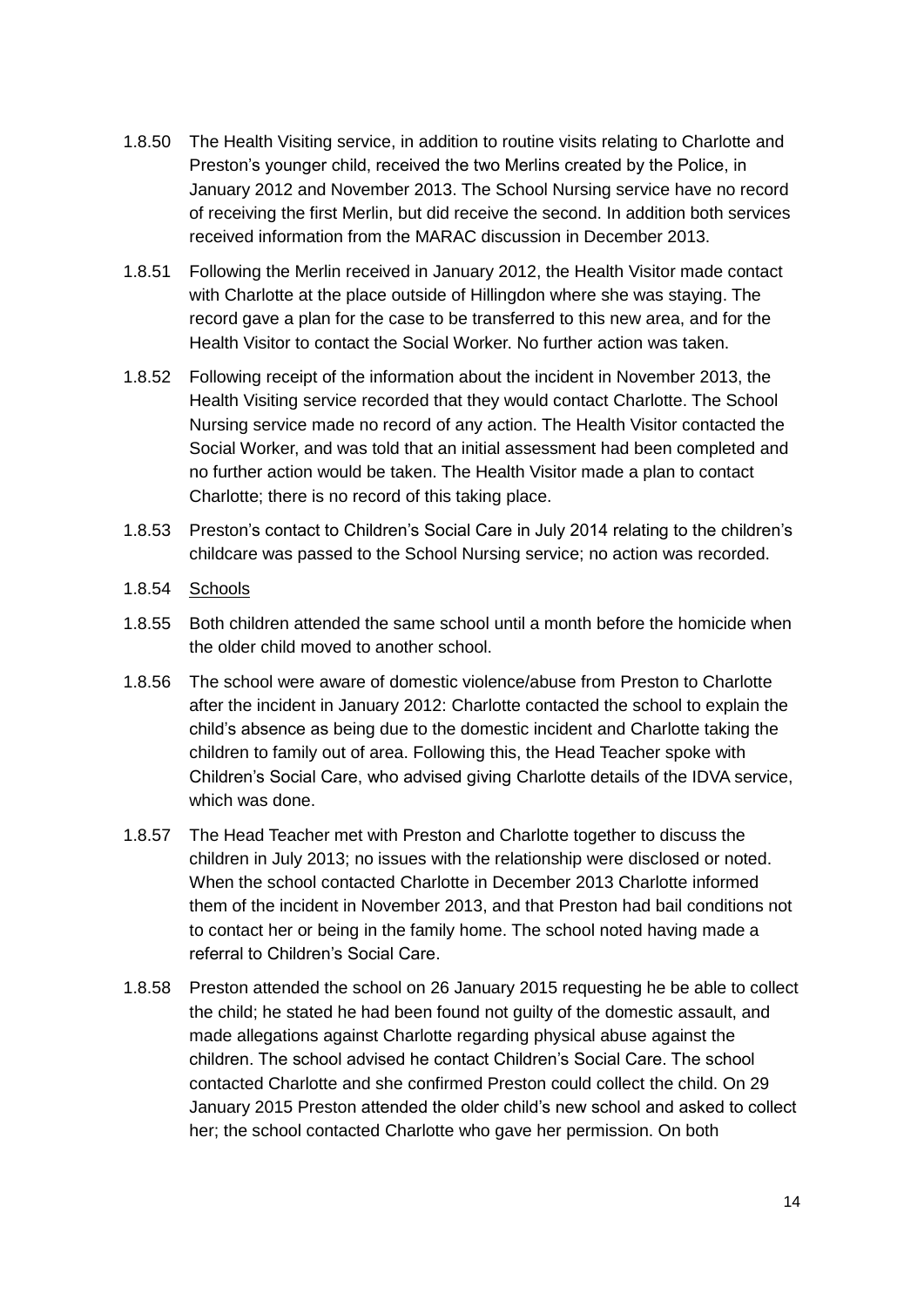occasions, the next day the schools checked that the child had arrived, and they had.

- 1.8.59 **Information relating to Preston**
- 1.8.60 Preston was 41 at the time of the homicide and sporadically employed as a mechanic.

#### 1.8.61 Metropolitan Police Service

1.8.62 In 2004 Preston received a caution for domestic abuse related common assault, outside of Hillingdon, against a different partner.

#### 1.8.63 National Probation Service

- 1.8.64 Following his conviction (for two assaults on police officers) on 16 December 2014, Preston met with a Probation Officer (contracted by the National Probation Service through an agency called Blue Bay) for a Pre Sentence Report to be completed through assessment with Preston.
- 1.8.65 This assessment was carried out on 8 January 2015, and the Pre Sentence Report was completed on 14 January 2015. It recommended a Community Penalty for Preston with a requirement to complete Unpaid Work.
- 1.8.66 General Practice (GP)

1

- 1.8.67 Preston attended his GP 24 times in the three years of the Terms of Reference timeframe, primarily for physical complaints, and also for psychological issues (in May 2014 he was prescribed anti-depressants having reported feeling stressed).
- 1.8.68 On 26 November 2013 Preston attended reporting he had been assaulted by police after a domestic incident and from this point forward nearly all of his attendances were for physical complaints relating to this, and in addition his antidepressant medication was increased.
- 1.8.69 In November 2014 his reports of his mental health issues increased and this led to a referral to the CNWL Improving Access to Psychological Therapies service (see below).
- 1.8.70 Central and North West London NHS Trust (CNWL) Mental Health service
- 1.8.71 Preston's GP referred him to CNWL Improving Access to Psychological Therapies (IAPT)<sup>11</sup> on 18 December 2014. The referral stated Preston was presenting with Post Traumatic Stress Disorder following an alleged police assault during a domestic incident [the one on 23 November 2013]; it also stated that Preston "maintains his relationship with his wife is ok".

<sup>&</sup>lt;sup>11</sup> Improving Access to Psychological Therapies, IAPT, is a national programme (locally delivered and managed) supporting the NHS to get patients into counselling or other mental health support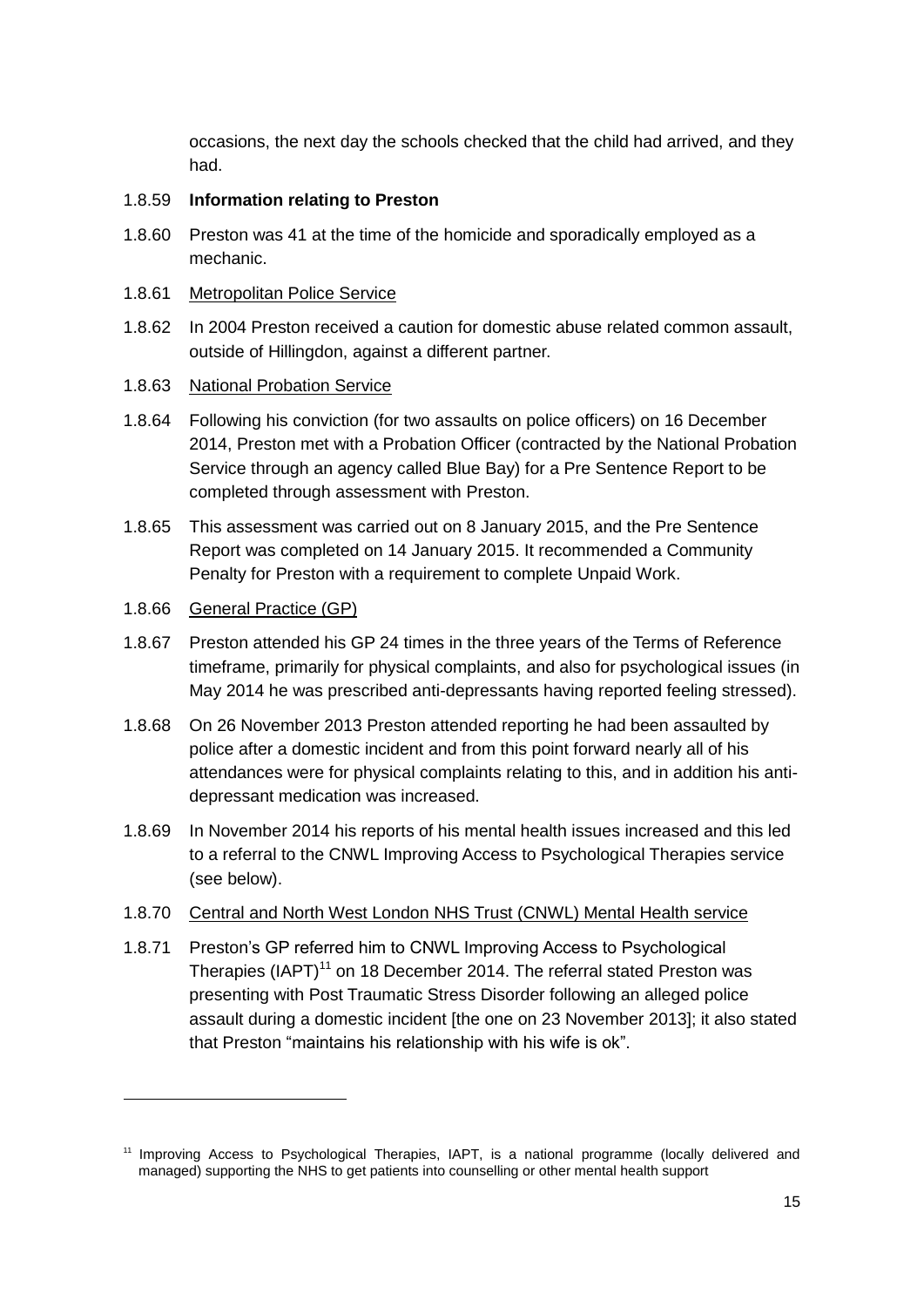- 1.8.72 The IAPT assessment took place on 19 January 2015 and Preston was noted as feeling distressed and saddened by his own physical health difficulties, which he reported as resulting from the alleged assault. He stated "no" in answer to routine questions around whether he was a risk to others.
- 1.8.73 Preston was offered a Stress Management Course, which was due to start in February 2015.
- 1.8.74 Hillingdon Hospital
- 1.8.75 Preston was brought to the Hospital Emergency Department on 23 November 2013 by ambulance and in Police custody, following the domestic incident and assault against the arresting police officers. He was treated and discharged back to custody.
- 1.8.76 Preston attended in September and November 2014 for scans relating to the physical complaints reported to his GP following the alleged assault by the police officers during this incident. The scans showed nothing abnormal. One record stated "allegations of Domestic Violence by wife and therefore involvement of Police??" Nothing further was recorded in relation to this statement.

#### **1.9 Issues raised by the review**

- 1.9.1 The disclosures made by Charlotte to the many agencies she spoke to made it clear that she was a victim of domestic violence/abuse from Preston. This was primarily verbal abuse, harassment and stalking, with few, albeit significant, occasions of physical abuse.
- 1.9.2 Charlotte was very aware of the risk she faced, and attempted to make her fears and anxiety over what Preston would do clear to a number of agencies including the Police, IDVA service and Southall Black Sisters.
- 1.9.3 Given all the information presented in the review, it would be difficult to state with certainty that Charlotte's murder could have been prevented. Up to the day of the homicide, Preston had (broadly) abided by the bail conditions that had been in place from November 2013. The agencies in contact with Charlotte looked to the ending of those bail conditions (i.e. after the sentencing hearing on the 30 January 2015) as the point after which risk would be heightened.
- 1.9.4 Charlotte had made clear to agencies that she was afraid, and concerned over what Preston would do after the sentencing. Preston was known by agencies to feel that it was his right to treat Charlotte in any way he chose – he didn't hide this, demonstrating his sense of entitlement even at the point of arrest for assault. These "cultural issues" had been noted but not identified as leading to additional risk to Charlotte, which could have led to a heightened response, particularly around the time of the trial and sentencing.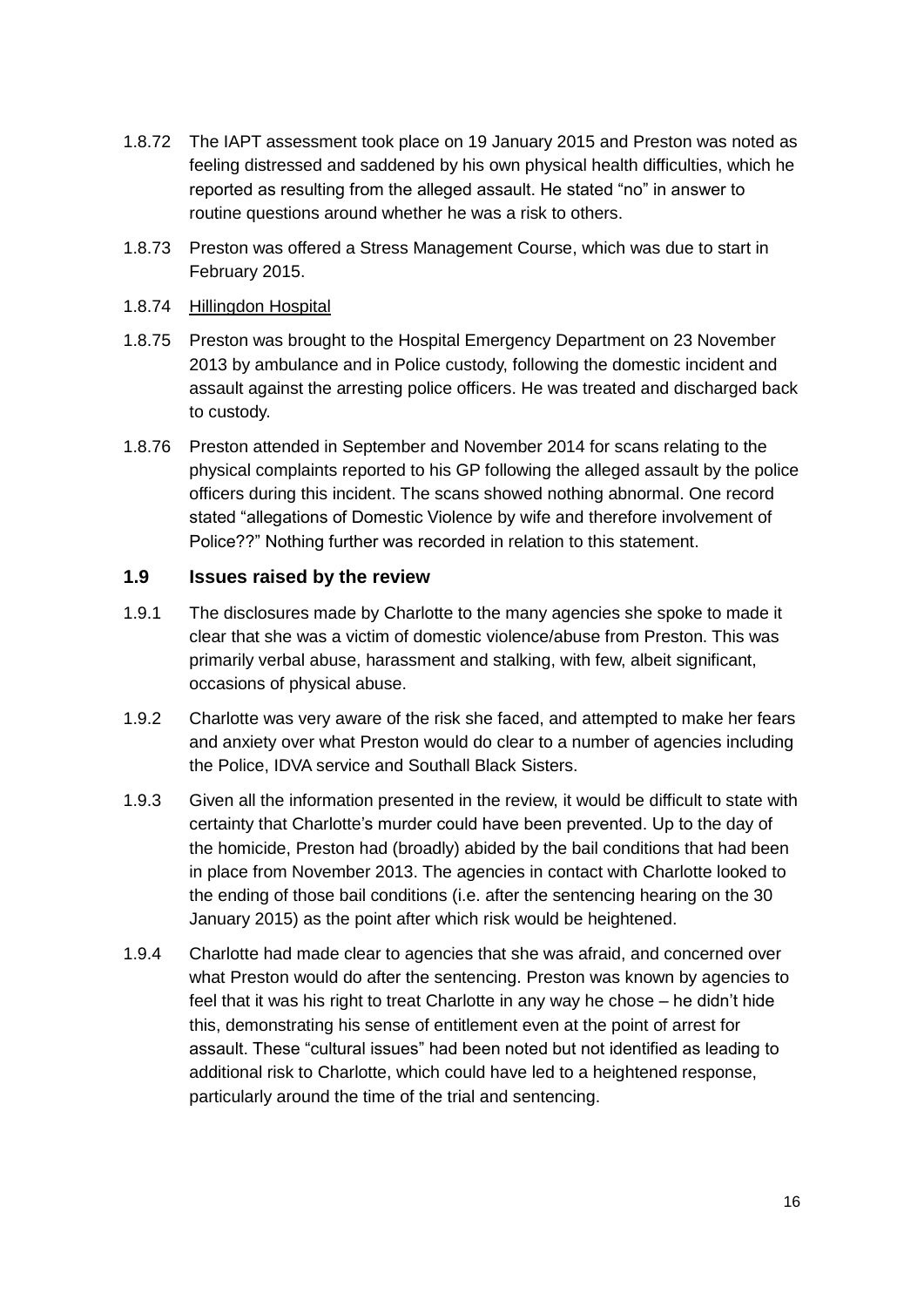- 1.9.5 It could be suggested that there was too much emphasis placed on his most recent behaviour – of avoiding Charlotte – rather than listening to what Charlotte was saying about her fears and anxieties about his future behaviour.
- 1.9.6 Research<sup>12</sup> has shown that victim's perception of their risk can be as accurate as risk identification/assessment tools, and it would have been helpful and potentially transforming if certain services had paid more attention to Charlotte's stated fears and anxieties.
- 1.9.7 Additionally, Charlotte could have been supported by the IDVA in November 2013 to move away to where her family was. This was what she asked for but that support didn't materialise. Charlotte was offered refuge by the IDVA service but she did not wish to pursue that as it would have meant giving up work. The safety plan specifies that the IDVA advised Charlotte to move away from Hillingdon, and Charlotte was willing to do this. The plan then states Charlotte "would be grateful if the local housing department in [family area] assists with this process" but no action was taken to involve them. Charlotte did not mention this wish to move to SBS, and the focus was therefore on applying for an occupation order to not allow Preston to enter the house; this was in progress when Preston killed Charlotte.
- 1.9.8 This meant that Charlotte remained in Hillingdon, with Preston knowing her whereabouts at all times; and as he always had keys to the house, could gain access to her at any time (the issue of the locks was starting to be addressed by the SBS Advocate at the time of Charlotte's death).
- 1.9.9 How victims are perceived

1

- 1.9.10 Charlotte sought help from a number of different agencies, and in addition disclosed some of the abuse she experienced to other agencies. This Review has noted, and this report discusses, the fact that Charlotte was perceived by different agencies in very different ways.
- 1.9.11 The Independent Domestic Violence Advocacy (IDVA) service believed Charlotte to be capable, proactive and not in need of additional support. Southall Black Sisters (SBS) saw a vulnerable woman in need of a great deal of help to unravel her issues and become safe. As a result, the actions of the services were very different: the IDVA service, after an initial risk assessment, safety plan and MARAC referral, did not contact Charlotte at all, and when she made contact, gave advice about how she could do things for herself; SBS made frequent contact with Charlotte and began to take actions on her behalf.
- 1.9.12 The IDVA service should have responses to Charlotte with the same level of service as all victims of domestic abuse/violence presenting to their service.

<sup>&</sup>lt;sup>12</sup> Klein, A. 'Practical Implications of Current Domestic Violence Research Part I: Law Enforcement' US Department of Justice, April 2008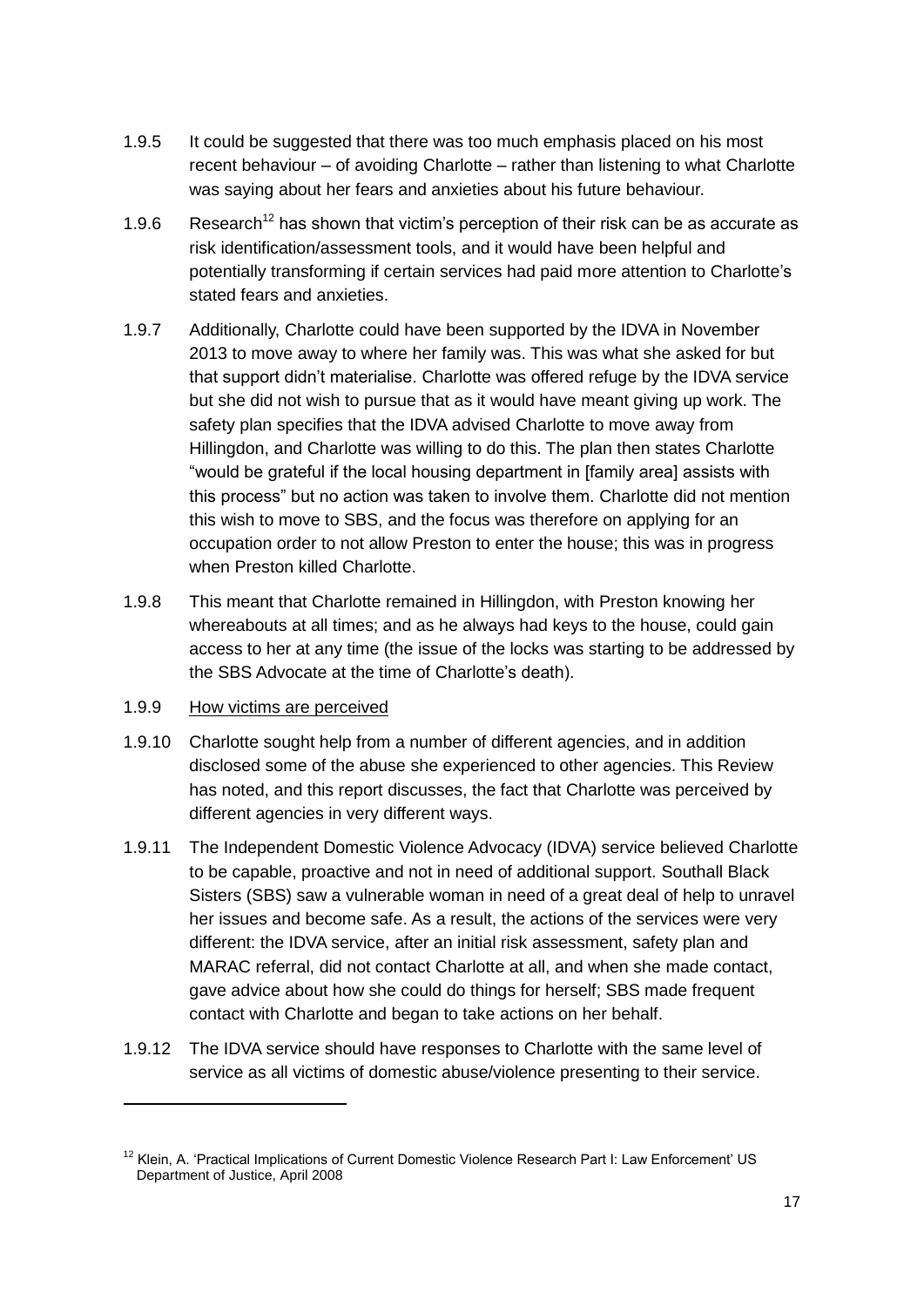They should have followed up with Charlotte, regardless of how capable she appeared, to ensure that she was taking the actions she committed to do – and when it was discovered that she wasn't, this should have been recognised as due to her vulnerability. In addition, Charlotte should have been supported throughout the court process. All of this learning has been recognised in the IDVA service IMR.

#### 1.9.13 Risk identification and assessment

1.9.14 The Police, IDVA service and SBS carried out risk assessments with Charlotte, and Children's Social Care were aware of the IDVA assessment – these were all through the use of the DASH Risk Identification Checklist. Despite the outcomes of these risk assessments, all the agencies were swayed by either Charlotte's location (January 2012) or Preston's bail conditions (from November 2013). As a result, the extensive risks identified in the assessments by IDVA and Police were effectively ignored in favour of Preston's current actions; and SBS put back the allocation of Charlotte's case for one month (it should be noted that this was as a result of both the risk assessment and a backlog of cases).

#### 1.9.15 Communication in relation to court process and trial

1.9.16 Charlotte should have been in contact with the Officer in Case, the Witness Care Unit and the IDVA service in relation to the Court case; in fact from January to December 2014 she had no apparent contact at all. Given the lengthy delay from the incident to the trial, this is a significant omission, and Charlotte is to be commended for nevertheless having the courage to attend court and give evidence. This lack of communication continued post trial, as Charlotte was unclear as to why Preston had been acquitted of assaulting her, and did not know whether a restraining order was to be requested at sentencing.

#### 1.9.17 Intersection of race and gender

- 1.9.18 Gender is a risk factor for domestic abuse/violence, with women more likely to be victims. Race and/or national or ethnic background are not risk factors for experiencing domestic abuse/violence, but they are potentially aggravating factors in both the type of abuse experienced and the help seeking patterns/perceptions of services for victims. A domestic abuse/violence victim's race can also impact on the way in which services are delivered.
- 1.9.19 It has been noted above that Charlotte kept returning to Southall Black Sisters. We can't know why that was, but given that it is a service that explicitly works with Black, Asian and Minority Ethnic women, it is reasonable to suggest that this was a reason.
- 1.9.20 The intersection of gender and race in this case can be seen in the "cultural issues" noted by the IDVA service and the Police. Preston had an evident sense of entitlement in relation to his abuse against Charlotte. The Children's Social Care IMR quotes the recorded notes as follows: "Father is said to be revengeful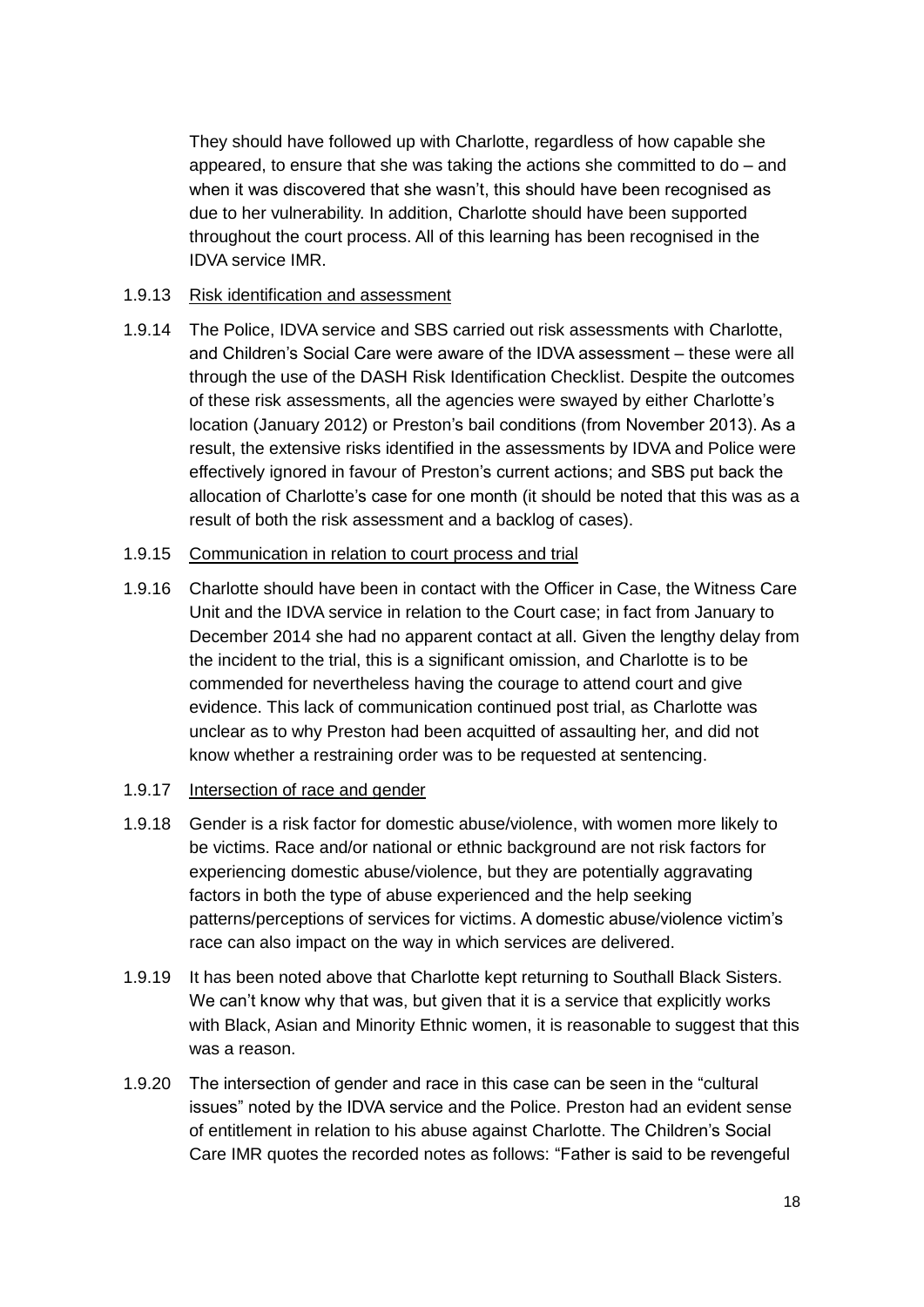and comes from a background where the man is the boss and women have to obey. He has said that if mother leaves him he won't lose anything by killing her and the children anyway." Charlotte told agencies that Preston was "revengeful" and "unpredictable" but these risk factors were not sufficiently recognised.

- 1.9.21 While this was noted by agencies, there was no apparent additional action in relation to these issues, or recognition that these could heighten Charlotte's risk in any way. Greater awareness is therefore needed within mainstream services of the additional risks and issues faced by victims in situations such as Charlotte's.
- 1.9.22 Awareness of and responses to perpetrator of domestic violence/abuse
- 1.9.23 A number of agencies should have paid more attention, and responded more robustly, to Preston as a perpetrator (or at times alleged perpetrator) of domestic violence/abuse.
- 1.9.24 Police failed to arrest Preston following Charlotte's allegations of threats to kill in January 2012; Children's Social Care did not speak to Preston during the initial assessment in December 2014; Preston's GP and CNWL mental health services should have shown more professional curiosity in relation to Preston's presentation in the context of an alleged police assault during a 'domestic assault'.
- 1.9.25 Partnership Working and Governance
- 1.9.26 A number of issues with the partnership responsible for domestic abuse/violence were recognised by the Panel during discussion of the IMRs, including MARAC governance, inclusion of the voluntary sector and the structure and function of the partnership.
- 1.9.27 Impact of domestic violence/abuse on children
- 1.9.28 This was recognised by agencies; when Merlins were created for the Police, this was an effective tool for alerting Children's Social Care services, Health Visiting and School Nursing of the domestic abuse – which otherwise they may not have been alerted to.
- 1.9.29 Children's Social Care services' response to the two Merlins they received demonstrated an understanding that living in a household with a domestic violence/abuse perpetrator impacts on children. It was unfortunate that the responsibility for the safety of the children was placed on Charlotte, not on Preston.
- 1.9.30 Risk to others from known perpetrator
- 1.9.31 The IDVA service, Police, Children's Social Care, Health Visiting, and the MARAC were aware of Preston's "other" partner/family. Action should have been taken to ensure their safety.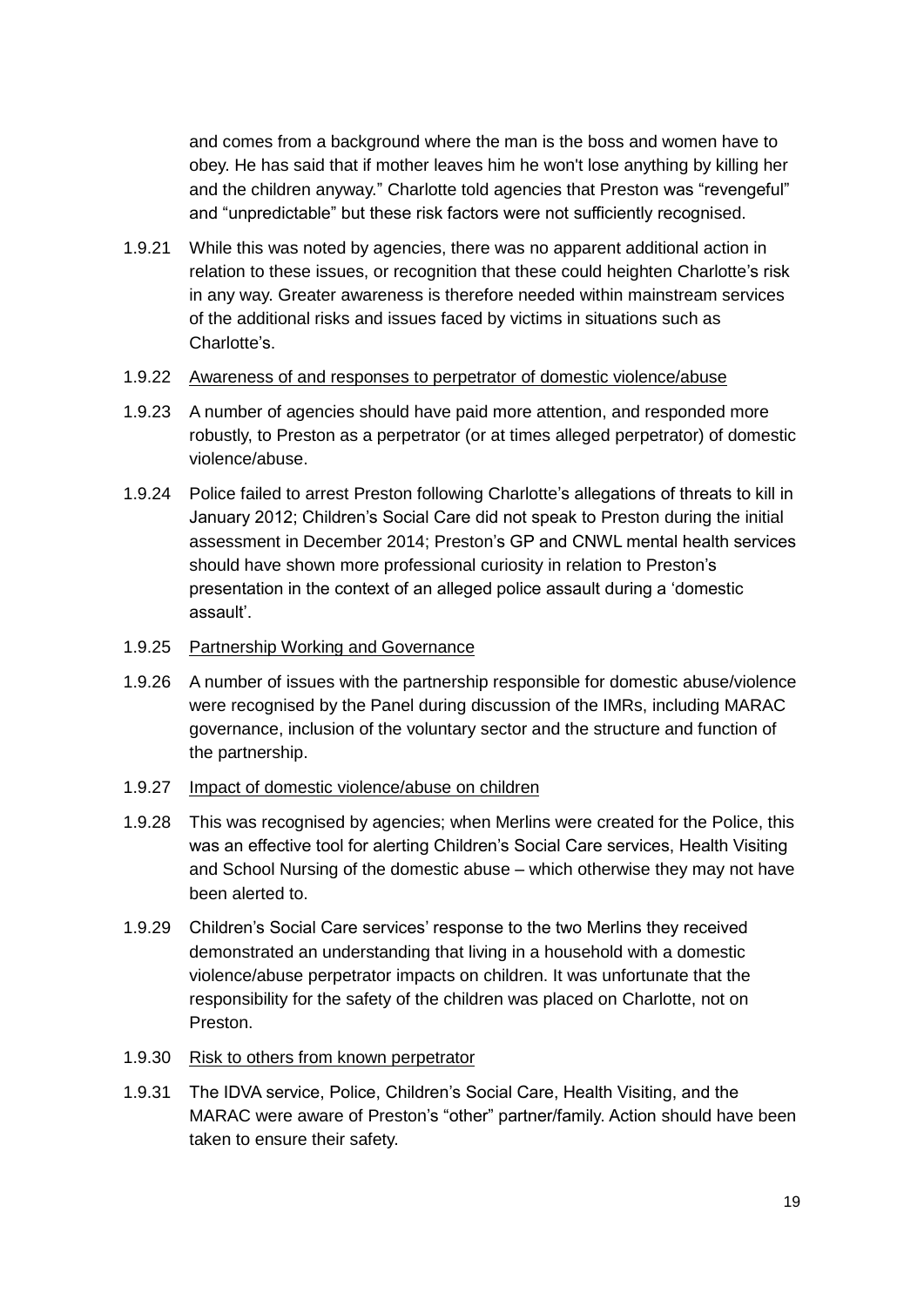#### **1.10 Recommendations**

#### 1.10.1 Recommendation 1

The recommendations below should be acted on through the development of a partnership owned action plan. This is in addition to the actions identified in individual IMRs: initial reports on progress by agencies on their IMR action plans should be made to the Safer Hillingdon Partnership within six months of the Review being approved by the Partnership.

#### 1.10.2 Recommendation 2

A briefing to be prepared jointly by the Crown Prosecution Service, Her Majesty's Court and Tribunals Service (HMCTS) and the Metropolitan Police outlining the current processes in place for partnership working and sharing of performance and case information (including any meetings), and for this to be distributed appropriately through each agency. The Crown Prosecution Service, HMCTS and the Metropolitan Police to meet to identify the development required to improve these processes; and to take action on these. Updates to be provided to the Safer Hillingdon Partnership.

#### 1.10.3 Recommendation 3

Metropolitan Police Service, Crown Prosecution Service and the IDVA service to jointly establish a multi-agency procedure in relation to Restraining Orders, with reference to the learning in this case.

#### 1.10.4 Recommendation 4

Southall Black Sisters and the IDVA service to ensure – through procedure, training and ongoing supervision – that all support staff establish contact with the Officer in the Case for clients who are engaged in the criminal justice system, and remain in contact with them until cases are completed. The Safer Hillingdon Partnership to also disseminate this learning to other agencies in Hillingdon that support domestic abuse victims.

#### 1.10.5 Recommendation 5

The Safer Hillingdon Partnership to ensure that all domestic abuse specialist services operating in Hillingdon are notified of new domestic homicides at the earliest point possible.

#### 1.10.6 Recommendation 6

The Safer Hillingdon Partnership to raise awareness – through for example fact sheets, awareness sessions and/or training, and drawing on appropriate expertise in relation to BAME female victims of domestic abuse – of the intersections of race and gender and how they impact on women's experiences of domestic abuse. With reference to the learning from this case; and to include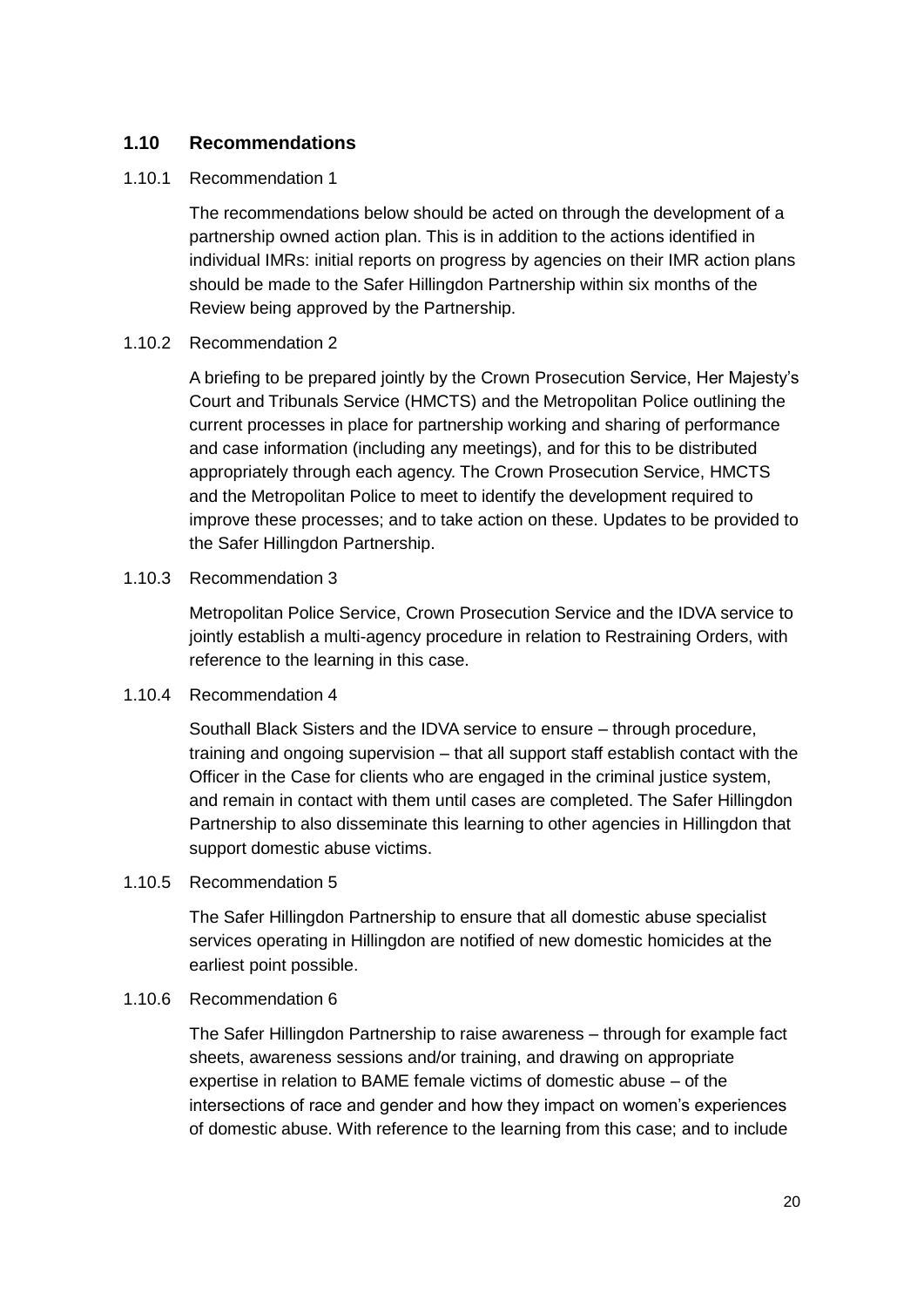directions to staff on where further advice can be sought. For information to also be added to standard Domestic Abuse Awareness training.

1.10.7 Recommendation 7

In the redevelopment of the local MARAC process, the MARAC Steering Group to develop a process through which education services (schools) and General Practices can be appropriately involved (though not necessarily always attend) in the MARAC process.

#### 1.10.8 Recommendation 8

The Safer Hillingdon Partnership to ensure, through regular reports from the MARAC Steering Group, that the MARAC redevelopment outlined in this review continues to make progress. In particular that a review of the MARAC Steering Group terms of reference, chairing and membership has taken place with reference to the points made in this review, and that the Local Safeguarding Children and Adult Safeguarding Boards are appropriately involved.

#### 1.10.9 Recommendation 9

Children's Social Care to review the free materials available from [http://endingviolence.com](http://endingviolence.com/) and, also with reference to the learning in this case:

- ensure that fathers are always spoken with in domestic violence/abuse cases (where safe to do so, and in those cases where it is not, to document it)
- ensure that perpetrators are held accountable for domestic violence/abuse, and that non-abusive parents are therefore fully supported and not expected to stop the abuse themselves

For this to be regularly reviewed in supervision, and for a dip sample audit to take place six months after changes have been made, with the results reported to the Safer Hillingdon Partnership.

#### 1.10.10 Recommendation 10

For the school to ensure that domestic violence/abuse policies, procedures and training for staff include the need to see parents alone when there has been a disclosure or suspicion of domestic violence/abuse.

1.10.11 Recommendation 11

CNWL to review their domestic abuse policy in light of the learning from this case, and in particular to ensure that it contains adequate information and guidance on warning signs/triggers in relation to domestic violence/abuse perpetrators.

#### 1.10.12 Recommendation 12

Hillingdon Hospital to ensure that Hospital database systems link family members together so that they can be identified when an individual attends.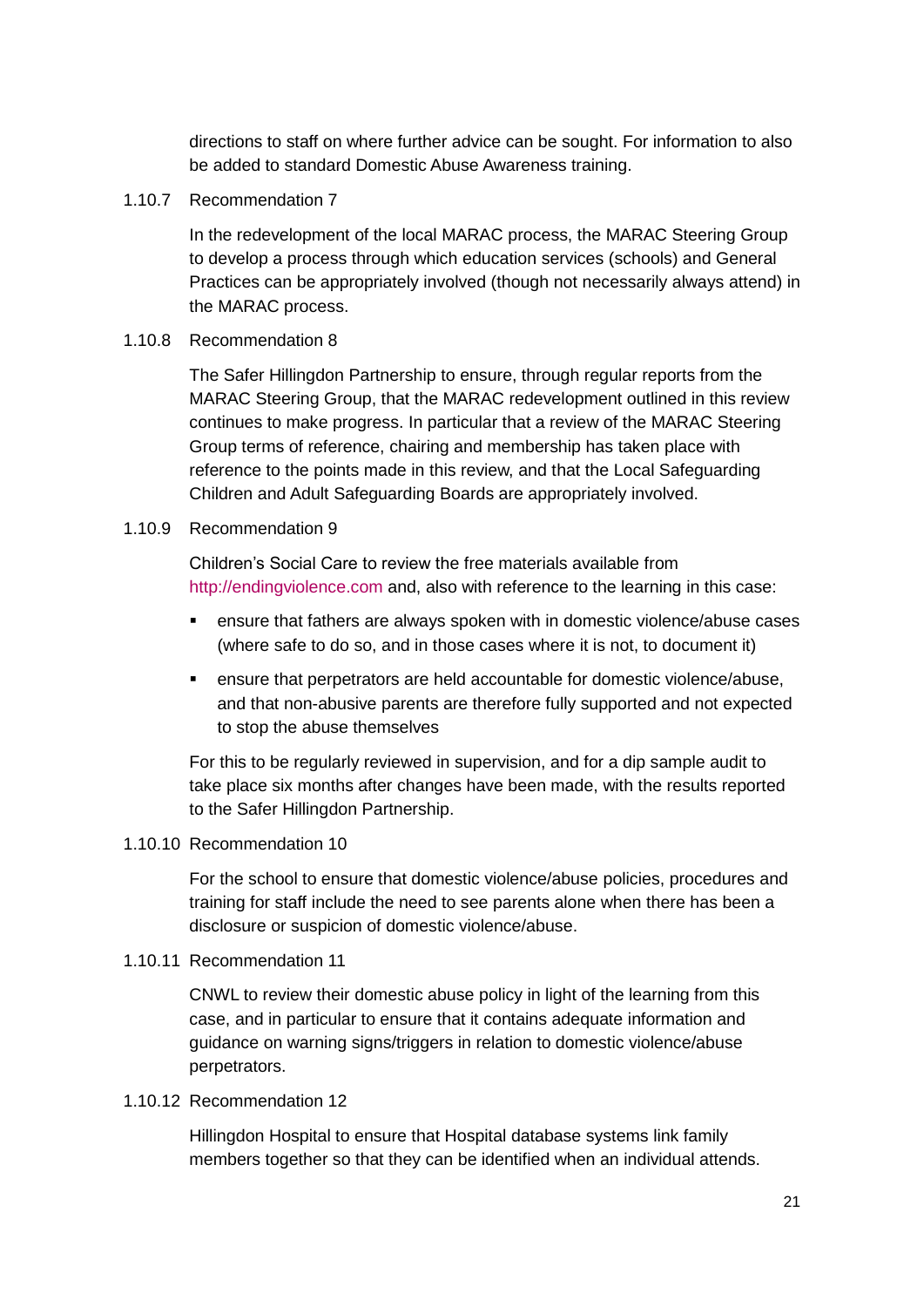#### 1.10.13 Recommendation 13

Safer Hillingdon Partnership to carry out a review to establish service users' and partner agencies' views on the IDVA service being located in a statutory service. The experiences of other boroughs to be sought, and the findings to be acted on accordingly in relation to service delivery.

#### 1.10.14 Recommendation 14

The Safer Hillingdon Partnership (or a delegated short term working group) to review the use of the DASH risk identification checklist in Hillingdon agencies, covering (other issues may also be identified):

- the purpose of DASH completion
- the use of DASH as an ongoing risk identification tool (rather than as a one off threshold tool)
- the sharing of risk identification outcomes between agencies involved with the same client

#### 1.10.15 Recommendation 15

Metropolitan Police Service to review the ongoing contact by Officers in the Case with victims as investigations and trials progress, in light of the learning from this case.

#### 1.10.16 Recommendation 16

The Specialist Domestic Violence Court (SDVC) Steering Group to review, with the IDVA service and other relevant services, the support provided at the SDVC to victims of domestic abuse/violence, with particular reference to victims in cases that are transferred from the Magistrate's Court to the Crown Court. To report to the Safer Hillingdon Partnership on the Review and any actions taken as a result.

#### 1.10.17 Recommendation 17

Safer Hillingdon Partnership to carry out a review of existing domestic abuse specialist support services, that includes all services operating in Hillingdon (not just those based in Hillingdon), to establish how the needs of minority ethnic victims are met. To also include consultation with minority ethnic women in the borough on whether they feel their needs are met, and their opinion on how services should operate. For the learning from the review to be acted upon and progress reported back to the Safer Hillingdon Partnership.

#### 1.10.18 Recommendation 18

Metropolitan Police Service to review their processes (and conduct a dip sample audit) in relation to arrest, and withdrawal statements, with reference to the learning in this case, and to report back to the Safer Hillingdon Partnership addressing these learning points.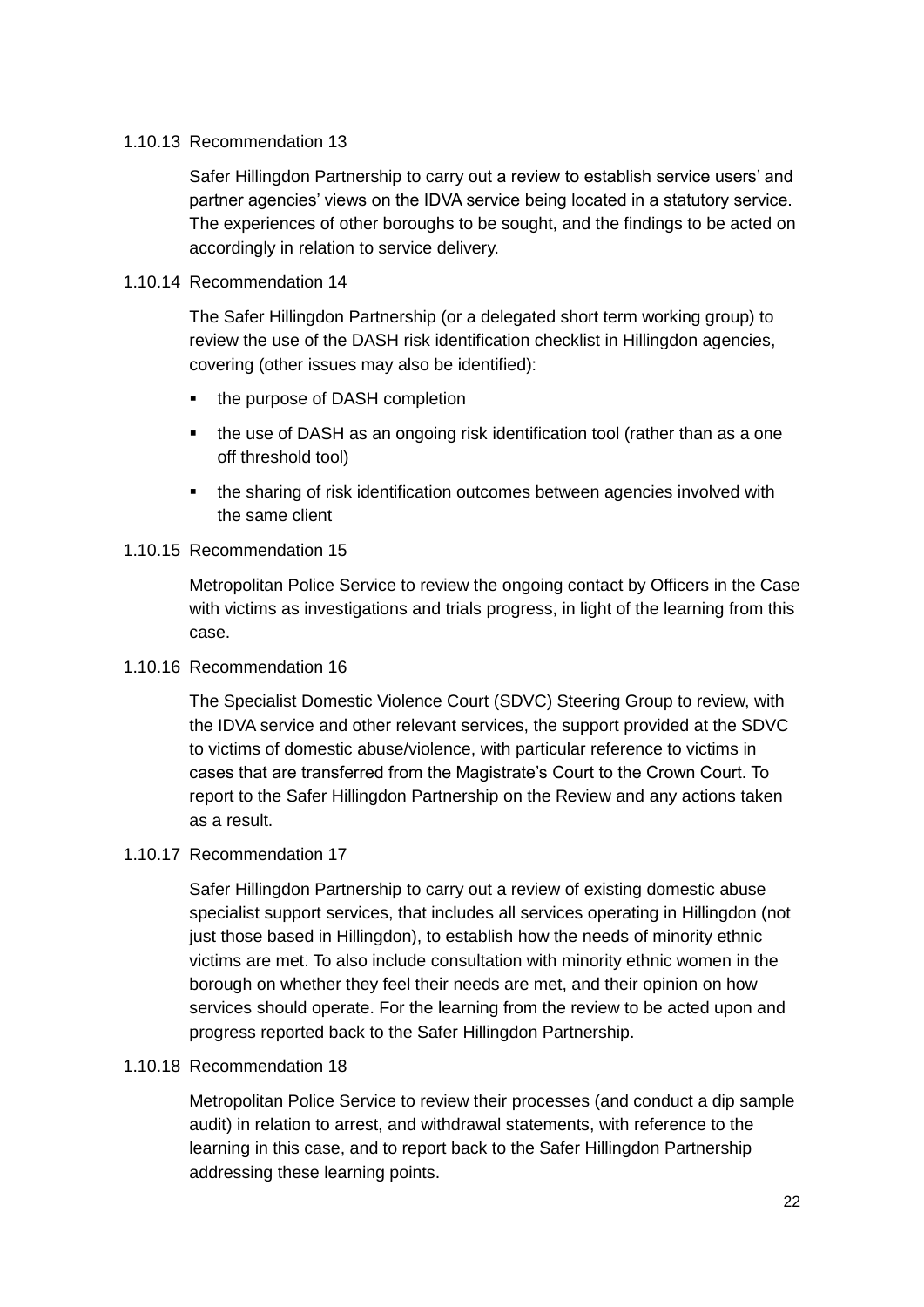#### 1.10.19 Recommendation 19

All members of the DHR Panel and Safer Hillingdon Partnership to conduct internal reviews of their domestic violence/abuse policies and procedures in relation to how they identify, risk assess, refer and respond appropriately to perpetrators (including alleged), to make changes as appropriate and report to the Safer Hillingdon Partnership.

#### 1.10.20 Recommendation 20

The Safer Hillingdon Partnership to review the structure, governance, membership and Terms of Reference of the partnership responsible for domestic violence/abuse, to address the points made in this review, including but not limited to:

- The need to provide governance of the MARAC and MARAC Steering Group; including the necessity of different partner agencies chairing the MARAC and the MARAC Steering Group. The MARAC Steering Group to report into an appropriate partnership group.
- The need for the partnership to be inclusive of the voluntary sector.
- Ensuring that all organisations in Hillingdon understand the purpose and role of the partnership responsible for domestic abuse/violence; their role within it and their ability to present issues and potential to effect change.

#### 1.10.21 Recommendation 21

The Safer Hillingdon Partnership and MARAC Steering Group to establish a procedure for all agencies and the MARAC to respond appropriately to situations in which a known perpetrator poses a risk to someone not known to agencies, including those out of area.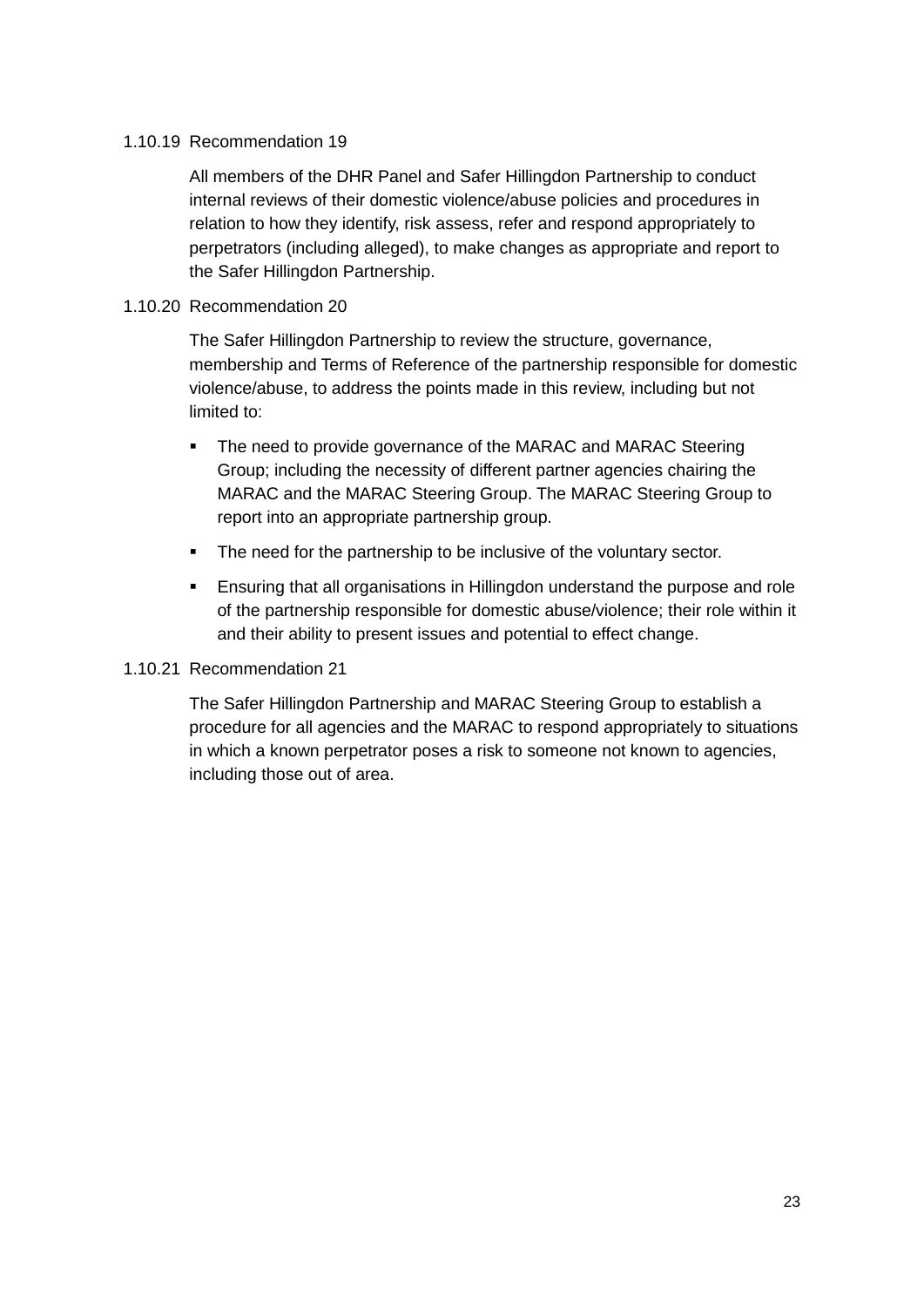## **2. DHR Safer Hillingdon Partnership, Charlotte**

### **Overview Report**

## **Introduction**

#### **2.1 Outline of the incident**

2.1.1 On 30 January 2015 Charlotte was found at home, having been stabbed a number of times. Charlotte's husband, Preston, was convicted of her murder on 18 August 2015, and sentenced to 27 years imprisonment.

#### **2.2 Domestic Homicide Reviews**

- 2.2.1 Domestic Homicide Reviews (DHRs) were established under Section 9(3), Domestic Violence, Crime and Victims Act 2004 and are conducted in accordance with Home Office guidance.
- 2.2.2 The purpose of these reviews is to:
	- (a) Establish what lessons are to be learned from the domestic homicide regarding the way in which local professionals and organisations work individually and together to safeguard victims.
	- (b) Identify clearly what those lessons are both within and between agencies, how and within what timescales they will be acted on, and what is expected to change as a result.
	- (c) Apply those lessons to service responses including changes to policies and procedures as appropriate.
	- (d) Prevent domestic homicide and improve service responses for all domestic violence and abuse victims and their children through improved intra and inter-agency working.
- 2.2.3 This review process does not take the place of the criminal or coroners courts nor does it take the form of a disciplinary process.

#### **2.3 Terms of Reference**

2.3.1 The full terms of reference are included at Appendix 1. The essence of this review is to establish how well the agencies worked both independently and together and to examine what lessons can be learnt for the future.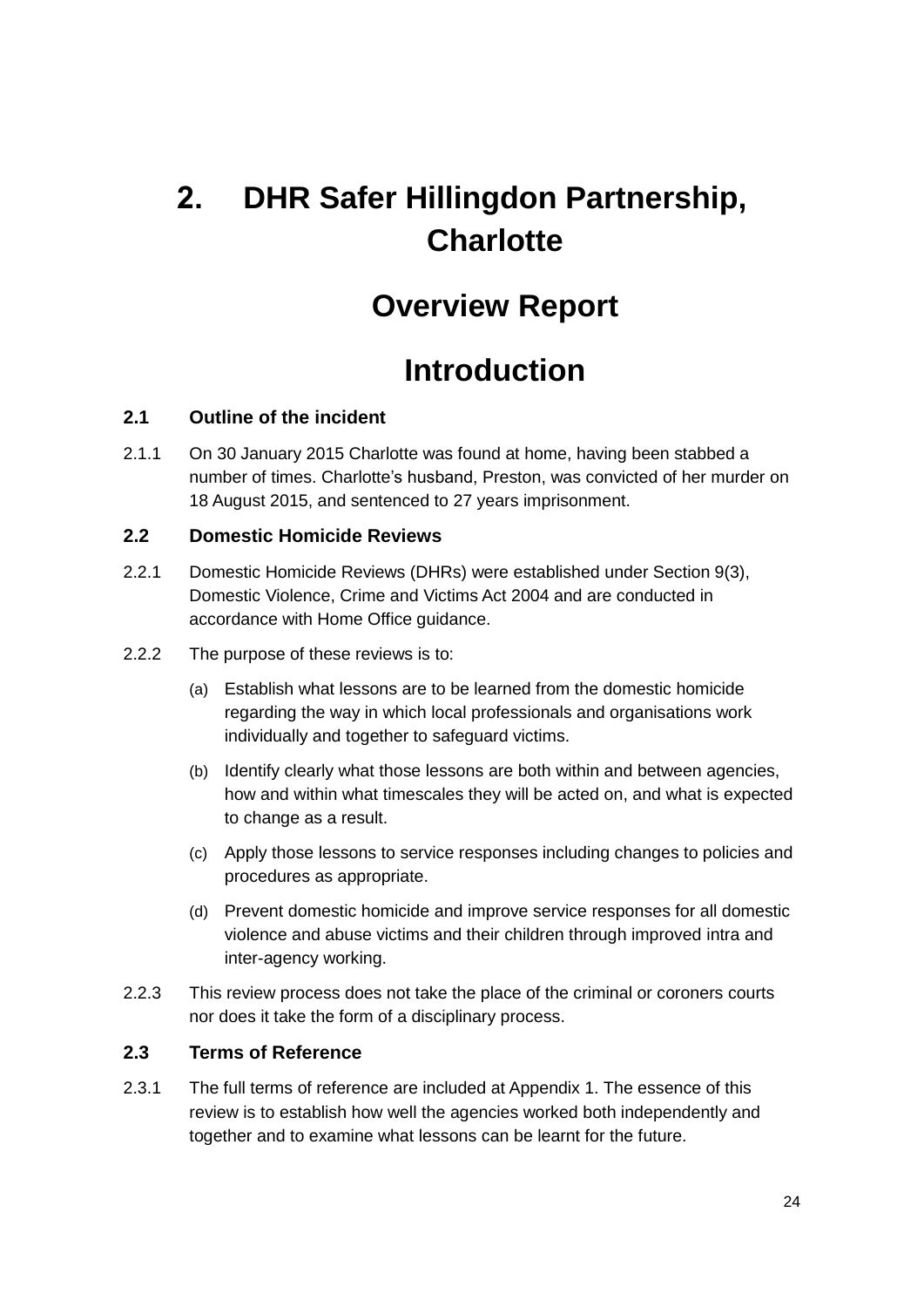- 2.3.2 The first meeting of the Review Panel was held on 13 May 2015. The Review Panel were asked to review events from 1 January 2012 up to the homicide. Agencies were asked to summarise any relevant contact with Charlotte or Preston prior to this date.
- 2.3.3 Home Office guidance states that the Review should be completed within six months of the initial decision to establish one. This review has taken longer than that for a number of reasons.
- 2.3.4 It took some time initially to commission and secure an independent Chair for this review, as well as to ensure that the Review had the necessary comprehensive and dedicated administrative cover. There was subsequently a significant delay in some IMRs and chronologies being received.
- 2.3.5 The criminal case was completed six months after the Review had been established, and there was therefore further delay while the independent Chair waited to make contact with the family, friends and employer of the victim, and the perpetrator.

#### **2.4 Independence**

2.4.1 The Chair of the Review was Althea Cribb, an associate DHR Chair with Standing Together Against Domestic Violence. Althea has received training from the then Chief Executive of Standing Together, Anthony Wills. Althea has over eight years experience working in the domestic violence and abuse sector, currently as a consultant supporting local strategic partnerships on their strategy and response to domestic violence and abuse. Althea has no connection with Hillingdon or any of the agencies involved in this case.

#### **2.5 Parallel Reviews**

2.5.1 There were no reviews conducted contemporaneously that impacted upon this review.

#### **2.6 Methodology**

- 2.6.1 The approach adopted was to seek Individual Management Reviews (IMRs) for all organisations and agencies that had contact with Charlotte and/or Preston. It was also considered helpful to involve those agencies that could have had a bearing on the circumstances of this case, even if they had not been previously aware of the individuals involved.
- 2.6.2 London Borough of Hillingdon Housing, Adult Social Care Service and Education Services reviewed their files and notified the DHR Review Panel that they had no involvement with Charlotte or Preston and therefore had no information for an IMR.
- 2.6.3 All IMRs included chronologies and analysis of each agency's contacts with the victim and/or perpetrator over the Terms of Reference time period of 1 January 2012 to the date of the homicide.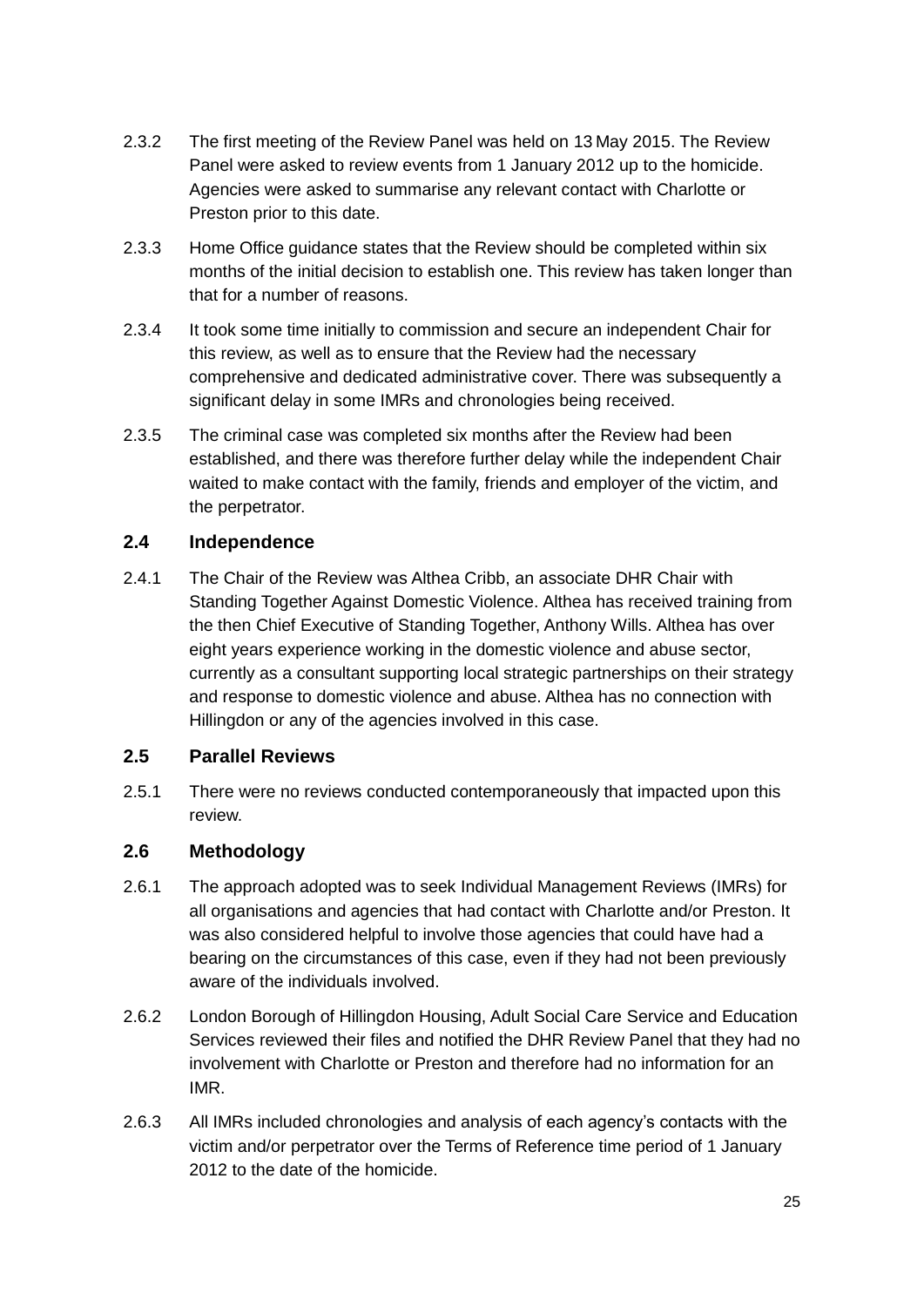- 2.6.4 Although information was included about the children in the IMRs, this was only provided for the purpose of context, where necessary, to the agency's contact with Charlotte and/or Preston. The Panel agreed that it was not necessary to analyse agency contact directly with the children.
- 2.6.5 On the whole, the IMRs provided were comprehensive and the analysis supported the findings. Following comments, questions and suggestions some IMRs were redrafted and once complete were comprehensive and high quality. IMRs were received from:
	- (a) Central and North West London NHS Foundation Trust health visiting and school nursing services
	- (b) Central and North West London NHS Foundation Trust mental health services
	- (c) Crown Prosecution Service
	- (d) General Practice for Charlotte (chronology only)
	- (e) General Practice for Preston
	- (f) Hillingdon Hospital
	- (g) London Borough of Hillingdon Children's Social Care Services
	- (h) London Borough of Hillingdon Independent Domestic Violence Advocacy **Service**
	- (i) Metropolitan Police Service
	- (j) National Probation Service, London Division
	- (k) Schools
	- (l) Southall Black Sisters
- 2.6.6 Agency members not directly involved with the victim, perpetrator or any family members, undertook the IMRs.
- 2.6.7 The Review Panel members and Chair were:
	- (a) Althea Cribb, Chair, Standing Together Against Domestic Violence
	- (b) Anna Fernandez, Hillingdon Hospital
	- (c) Barbara North, representing Health Visiting and School Nursing Services, Central and North West London NHS Foundation Trust
	- (d) Christine Edgar, Metropolitan Police Service Critical Incident Advisory Team
	- (e) Eileen Bryant, NHS England
	- (f) Erica Rolle, Community Safety, London Borough of Hillingdon
	- (g) Jean Veysey, Hillingdon Clinical Commissioning Group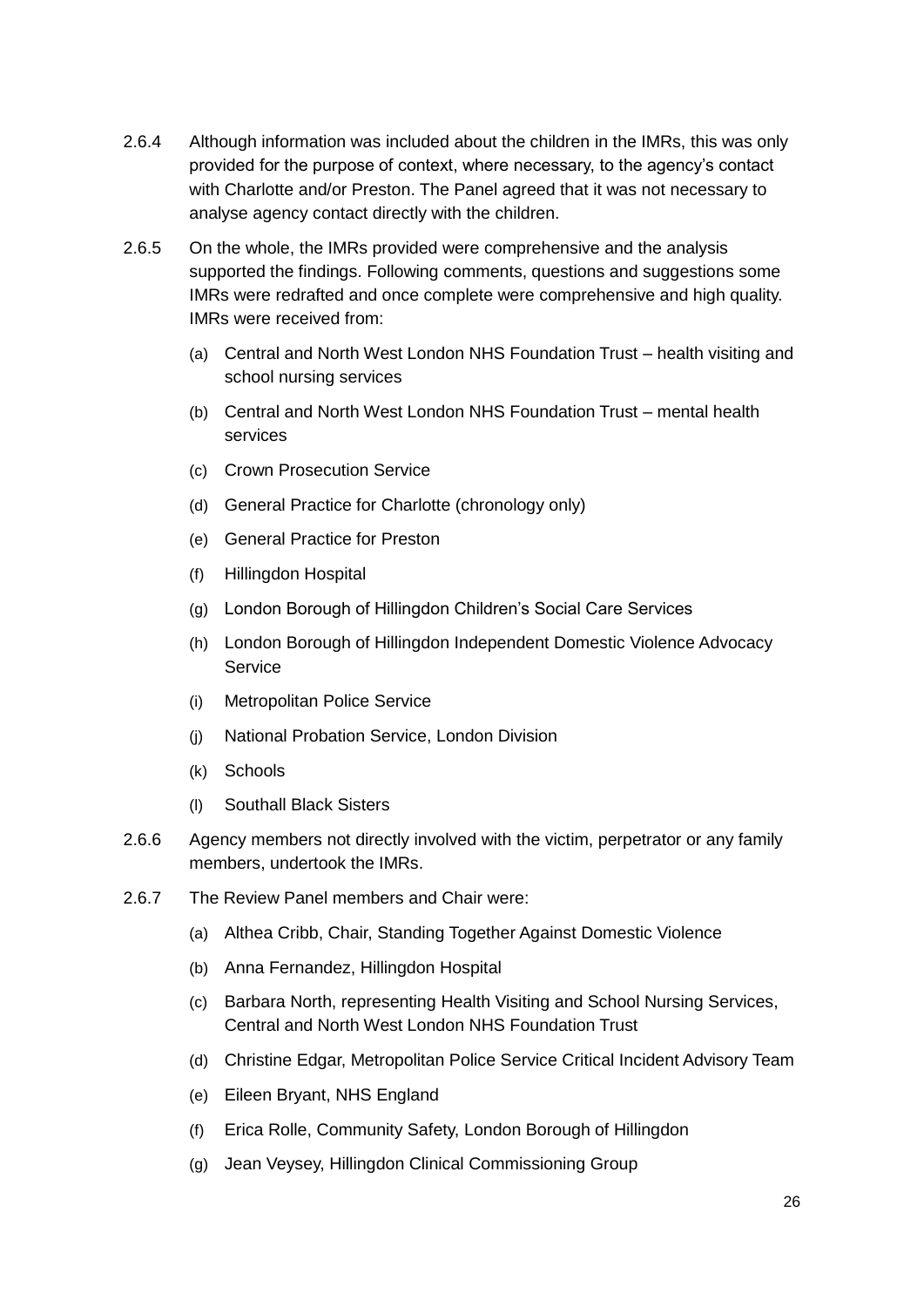- (h) Margaret O'Keefe, Her Majesty's Courts and Tribunals Service
- (i) Melanie Parrish, Crown Prosecution Service
- (j) Nikki Cruikshank, Children's Services & IDVA service, London Borough of **Hillingdon**
- (k) Pragna Patel, Southall Black Sisters
- (l) Representatives, Schools
- (m) Shaun Hare, representing Mental Health services, Central and North West London NHS Foundation Trust
- (n) Superintendent Max Williams, Metropolitan Police Service, Hillingdon
- (o) Tendayi Sibanda, Hillingdon Hospital
- (p) Teresa McKee, Community Safety, London Borough of Hillingdon
- (q) Will Jones, National Probation Service
- 2.6.8 In addition to the above, information was sought from Ealing Hospital in relation to Charlotte's two pregnancies. While this was outside of the initial Terms of Reference, it was felt necessary to explore this – and then if appropriate to amend the Terms of Reference – given subsequent information that there had been a police-recorded domestic incident at the time of Charlotte's first pregnancy. On review, there was nothing of note in these records.
- 2.6.9 The Chair wishes to thank everyone who contributed their time, patience and cooperation to this review.

#### **2.7 Contact with the family**

- 2.7.1 At the start of the Review process, the criminal case was ongoing and the trial had not started. As a result, contact with the family, friends and employer of the victim, and with the perpetrator, was not attempted. A letter was written to the family of Charlotte, delivered via the Police, informing them that the Review was underway and giving them an opportunity to review the draft Terms of Reference, and stating that the independent Chair would make further contact after the conclusion of the trial.
- 2.7.2 Once the trial had been completed, the independent Chair attempted to make contact with Charlotte's family, friend and employer, through letters that were posted to their home addresses. After replies were not received, the Panel agreed that the Police Family Liaison Officer would speak with the family to ensure that the letters were delivered, and to establish whether they wished to participate in the review. The Family Liaison Officer spoke with the family and it was established that they may be interested in participating in the review, but that they were very busy continuing to deal with the aftermath of Charlotte's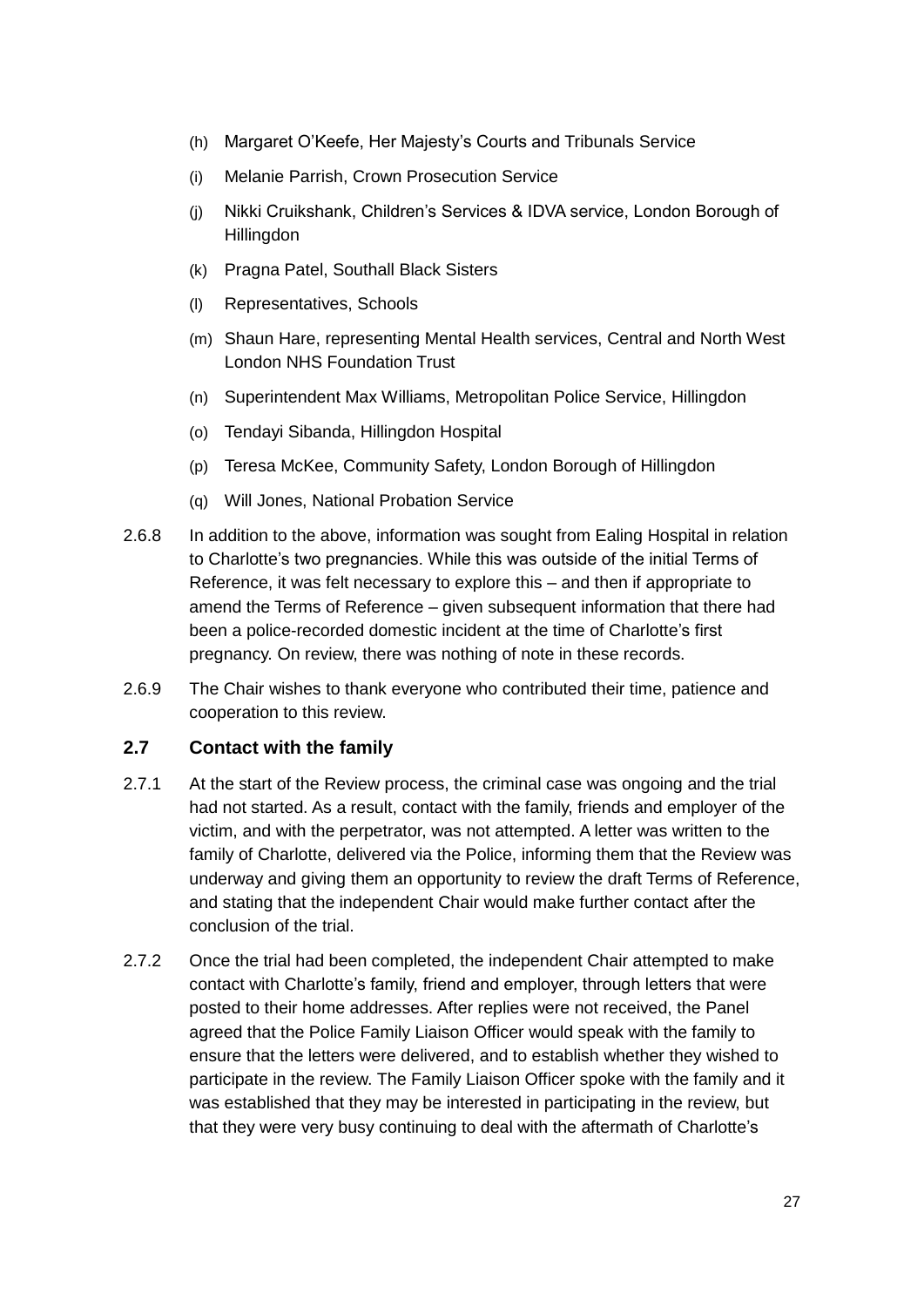death. The independent Chair made contact again, however at the time of submission no response had been received.

2.7.3 The independent Chair also wrote to Preston at the prison in which he is detained. No response was received. It should be noted that at the time of this Review being completed, Preston was appealing his conviction and sentence.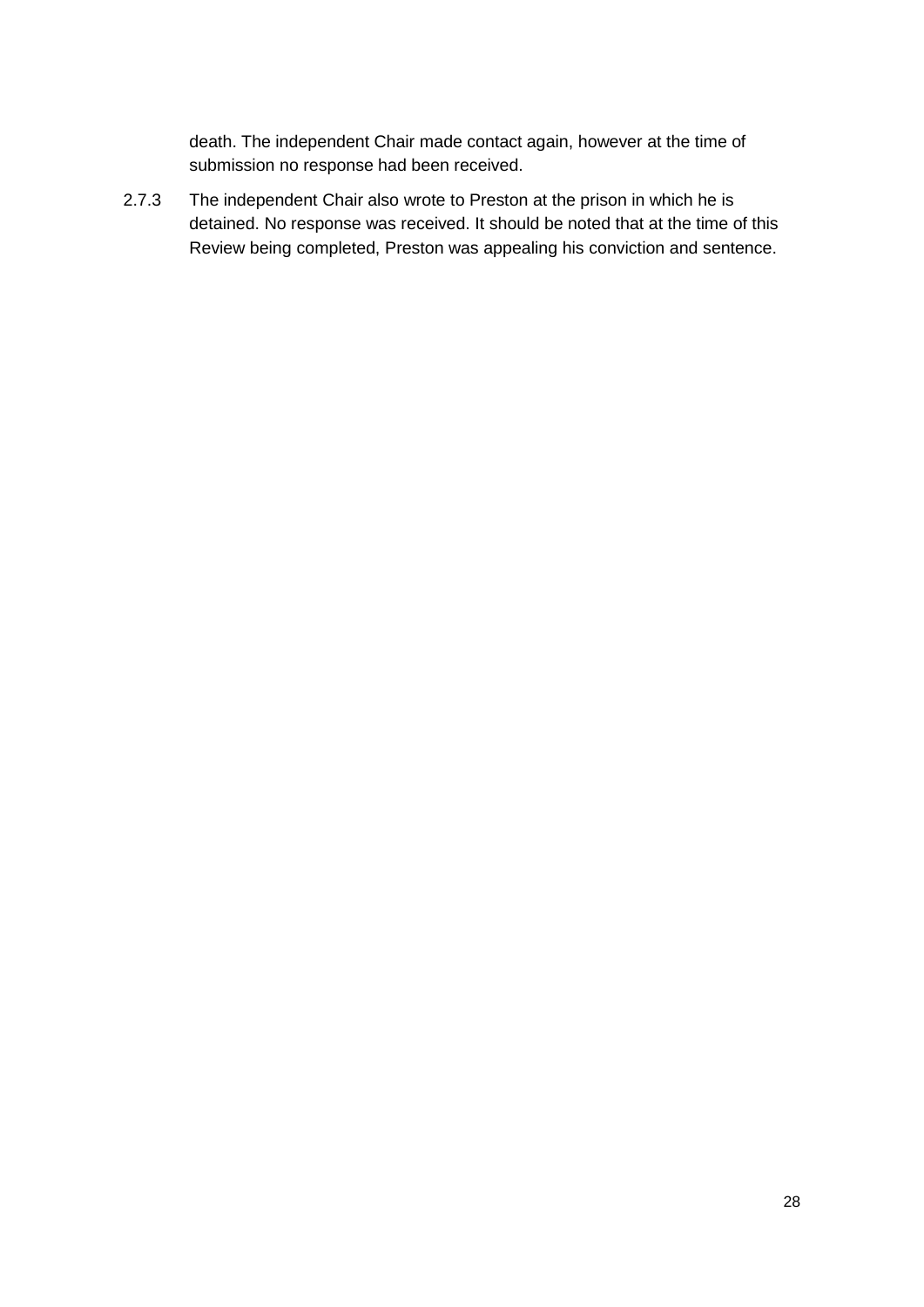## **3. The Facts**

#### **3.1 Outline**

- 3.1.1 Charlotte and Preston had come together to the UK from Zimbabwe in 1999. They had been married in a cultural ceremony in Zimbabwe but were not legally married in the UK. They lived together until November 2013 in a jointly owned (mortgaged) private property. Charlotte and Preston had two children together.
- 3.1.2 Charlotte reported to a number of agencies being a victim of verbal and physical abuse from Preston; the first report of this was in 2006, while Charlotte was pregnant. In January 2012 Charlotte informed agencies that they were separated albeit continuing to live in the same house. From November 2013 a full separation took place following a police incident and bail conditions preventing Preston from contacting Charlotte.
- 3.1.3 Preston was found not guilty of that offence against Charlotte, however he was found guilty of assaulting the two police officers who arrested him at that incident; he was due to be sentenced for those assaults on the day he killed Charlotte.
- 3.1.4 Preston was convicted of murder on 18 August 2015, and sentenced to 27 years imprisonment.

#### **3.2 Information relating to Charlotte**

- 3.2.1 Charlotte was 42 at the time of her death. She was a qualified Health Visitor, working part-time outside of London.
- 3.2.2 Charlotte sought help from a number of different agencies, and in addition disclosed some of the abuse she experienced to other agencies. This Review has noted, and this report discusses (in sections four and five), the fact that Charlotte was perceived by different agencies in very different ways.
- 3.2.3 It should also be noted that, where the terms 'husband' and 'wife' are used in this report, and were used by agencies in contact with Charlotte and Preston, this reflects the terms used by Charlotte and Preston. At times agencies did not seem to be aware that the marriage was not a legal UK marriage.

#### **3.3 Metropolitan Police Service (MPS)**

3.3.1 The Police recorded one incident outside of the Terms of Reference timeframe, which is included as it is relevant to the Review. This was a domestic incident reported by Charlotte in January 2006, when she was 28 weeks pregnant (with her first child). Charlotte told police that she had denied Preston access to the home as he had been away for six days and had threatened her in the past; she stated that she did not want to live with him anymore. Preston managed to enter the premises; Charlotte left the house barefoot and called police from a phone box (it later transpired that Preston had taken Charlotte's phone).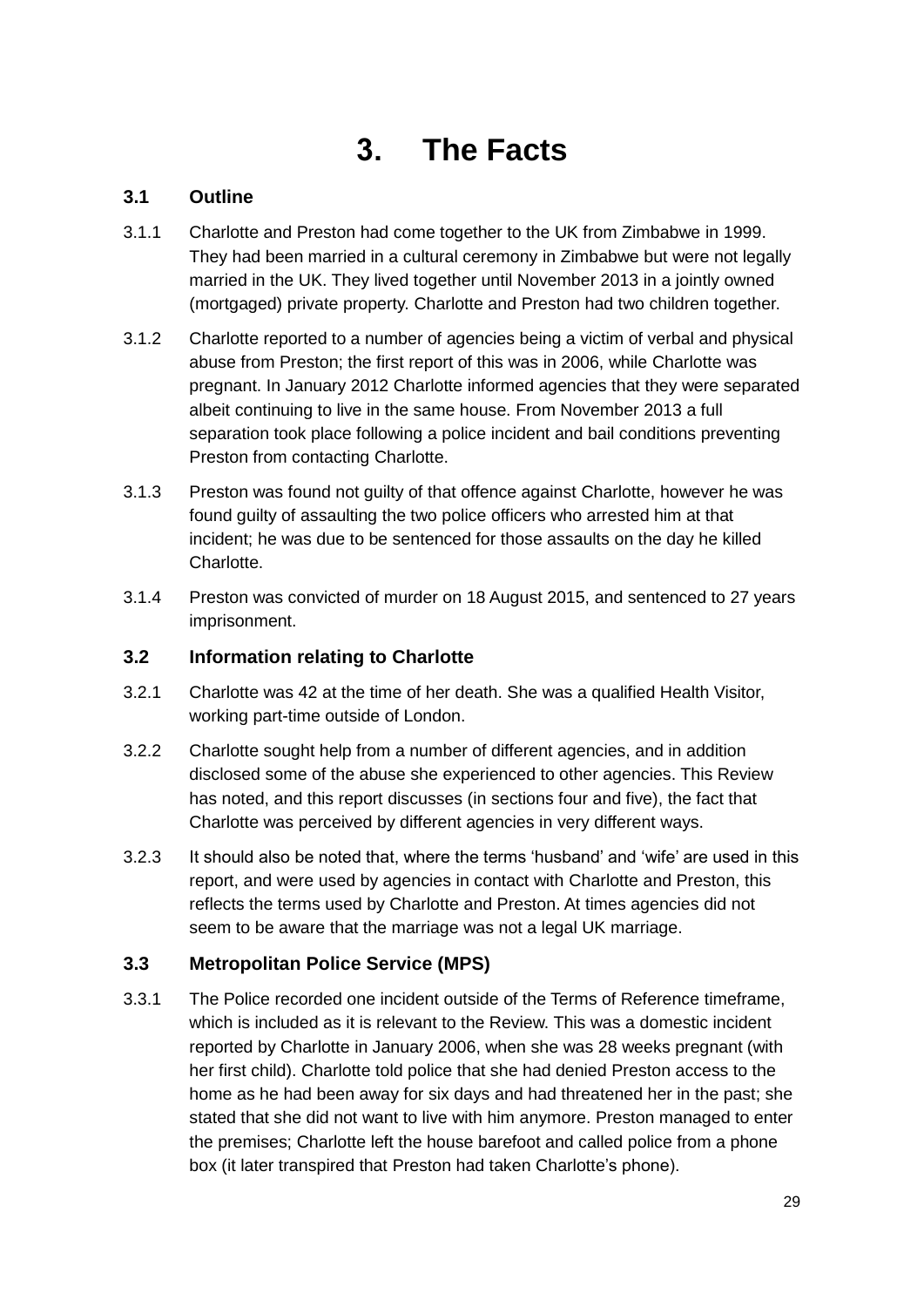- 3.3.2 Charlotte did not provide a statement or go to court; Preston was spoken with on the phone and the IMR notes that he stated he "did not care if he was arrested". No further action was taken; there was no record of a Merlin<sup>13</sup> or risk assessment being completed. A letter was sent to Charlotte offering help and advice.
- 3.3.3 The first incident within the Terms of Reference timeframe was when Charlotte called the police on 9 January 2012. She alleged to police that she looked at Preston's phone on 31 December 2011, as she believed he was having an affair; after this he became aggressive and left the house. He returned the next day (1 January 2012) and during an argument he threatened to kill her, shouting "I don't lose anything if I kill you and the kids, look at what is on the telly". He repeated the threat on 8 January 2012 when Charlotte told him she was not happy and wanted to leave.
- 3.3.4 Charlotte reported feeling scared, and told officers that Preston had always been aggressive towards her, though had not hit her. Charlotte left the home and went to stay with family outside of Hillingdon.
- 3.3.5 The Domestic Abuse Stalking Harassment and Honour-Based Abuse (ACPO-CAADA DASH) risk identification checklist was completed and Charlotte was judged to be at 'Medium' risk<sup>14</sup>; this was reassessed as 'Standard'<sup>15</sup> on the basis that Charlotte was not in Hillingdon. A referral was made to the Independent Domestic Violence Advocacy (IDVA) Service<sup>16</sup> and a Merlin completed.
- 3.3.6 A Computer Aided Despatch (CAD) was created for Preston to be arrested; Preston could not be located and it was referred back to the Officer managing the case (Officer in the Case: OIC). Preston was subsequently asked to report to the Police Station on 1 February 2012; there is no record of whether he attended. There was no further information recorded with regard to arresting Preston.
- 3.3.7 The OIC made further attempts to contact Charlotte. Then on 29 January 2012 the OIC spoke with Preston who stated that Charlotte had returned to their home the previous week. The OIC then spoke with Charlotte who stated she was "happy to be with her husband and they were seeing a counsellor to address any problems that may arise". On 2 February 2012 Charlotte provided a withdrawal statement She returned shortly after and made a withdrawal statement in which

1

<sup>&</sup>lt;sup>13</sup> A form completed by the Police that is automatically passed to Children's Social Care, to alert them to any police incident in which children are involved.

<sup>&</sup>lt;sup>14</sup> Medium risk definition: There are identifiable indicators of risk of serious harm. The offender has the potential to cause serious harm but is unlikely to do so unless there is a change in circumstances, for example, failure to take medication, loss of accommodation, relationship breakdown, drug or alcohol misuse.

<sup>&</sup>lt;sup>15</sup> Standard risk definition: Current evidence does not indicate likelihood of causing serious harm.

<sup>&</sup>lt;sup>16</sup> Specialist domestic violence and abuse support service for medium and high risk victims; in this case provided by Hillingdon Borough Council.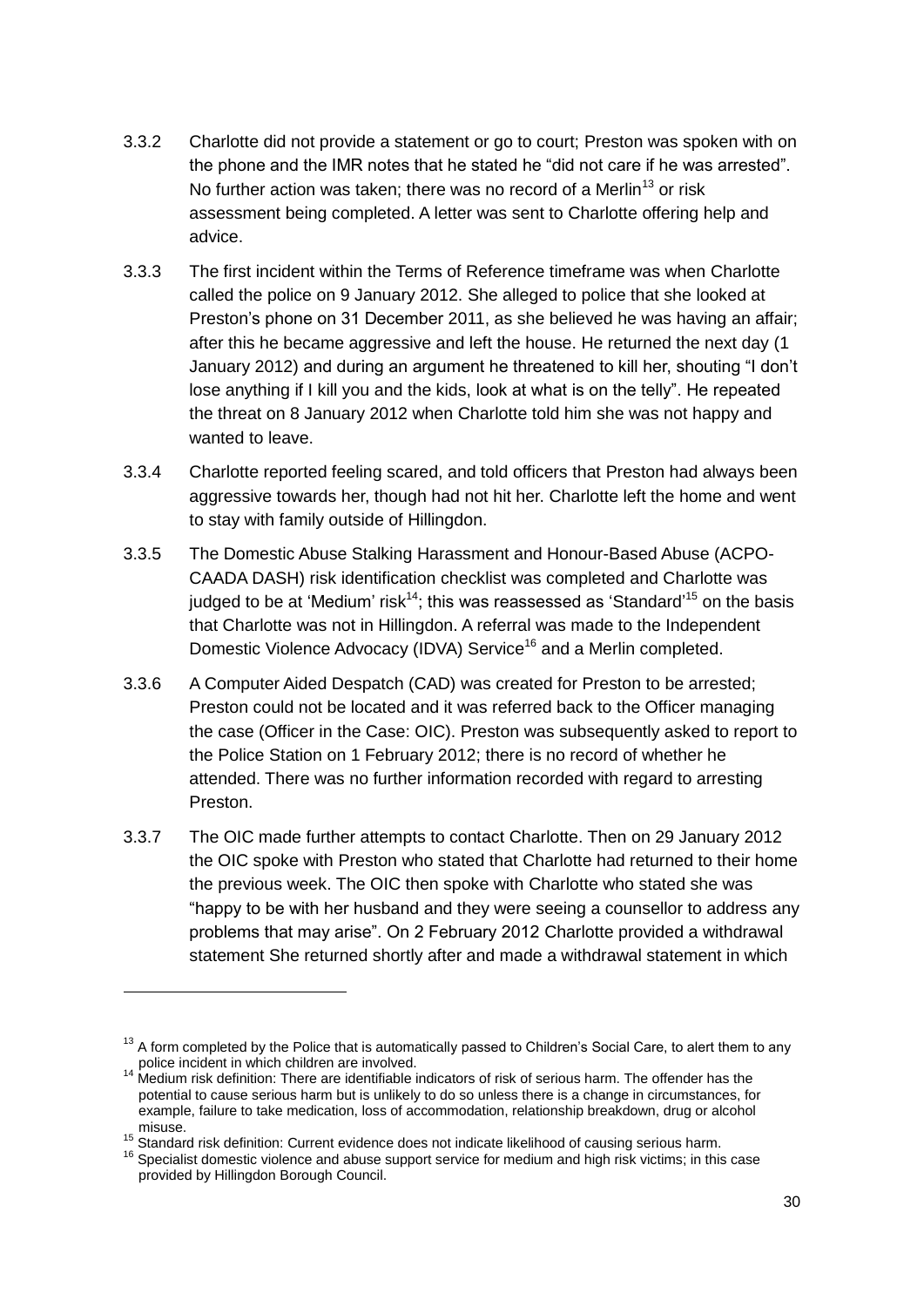she stated she had over-reacted to Preston's threats and taken his comments out of context. No further action was taken.

- 3.3.8 The next incident was eleven months later on 3 December 2012. Charlotte called police as, although separated she and Preston were living in the same house, and there had been an argument. Preston threatened to put Charlotte's photograph on the internet and told her "the war is just beginning". Officers noted that Preston was defensive, and filmed officers on his camcorder. No offences were disclosed.
- 3.3.9 The children were mentioned on the '124d' report (this is the form completed by all officers attending a domestic abuse/violence incident) but not on the CRIS report (the report entered onto the Police computer system); no Merlin was created. Charlotte was advised of support available from the Community Safety Unit and the Citizens' Advice Bureau. No further action was taken.
- 3.3.10 Charlotte next called the Police three months later on 24 March 2013, stating that her husband was playing loud music in the house; she informed police they were going through divorce proceedings. No offences were disclosed.
- 3.3.11 Preston was noted to be argumentative with Charlotte and the officers attending. Officers noted "cultural issues" in their report in relation to the way Preston spoke to Charlotte but this was not expanded upon, or followed up on. An ACPO-CAADA DASH risk identification checklist was completed and Charlotte was assessed as 'standard'. The CRIS report refers to children but no Merlin was created.
- 3.3.12 On 23 November 2013 police attended after Charlotte reported Preston had tried to strangle her. Charlotte's friend and the children witnessed the incident (the friend became a witness at the trial). Preston assaulted officers who were trying to prevent him from re-entering the property to "get to Charlotte". The children were noted as having witnessed the incident, and a Merlin was created.
- 3.3.13 Charlotte disclosed that Preston had destroyed furniture in the past; had written a letter to her college tutor; had controlled her movements and who she was allowed to see; and that she was looking for somewhere to live away from him. Officers noted that Charlotte "is clearly very distressed and fearful of [Preston]" and she was noted as having told officers "he said that he is going to destroy my life".
- 3.3.14 The initial risk assessment was that Charlotte was 'standard' risk; this was initially upgraded, but then downgraded to standard again by an inspector, on the basis that Preston was in custody. It was noted that this should be reviewed if Preston were to be released or granted bail. There is no record of this review occurring.
- 3.3.15 Preston was charged with assault by beating on Charlotte, common assault occasioning actual bodily harm on one police officer and assault of a police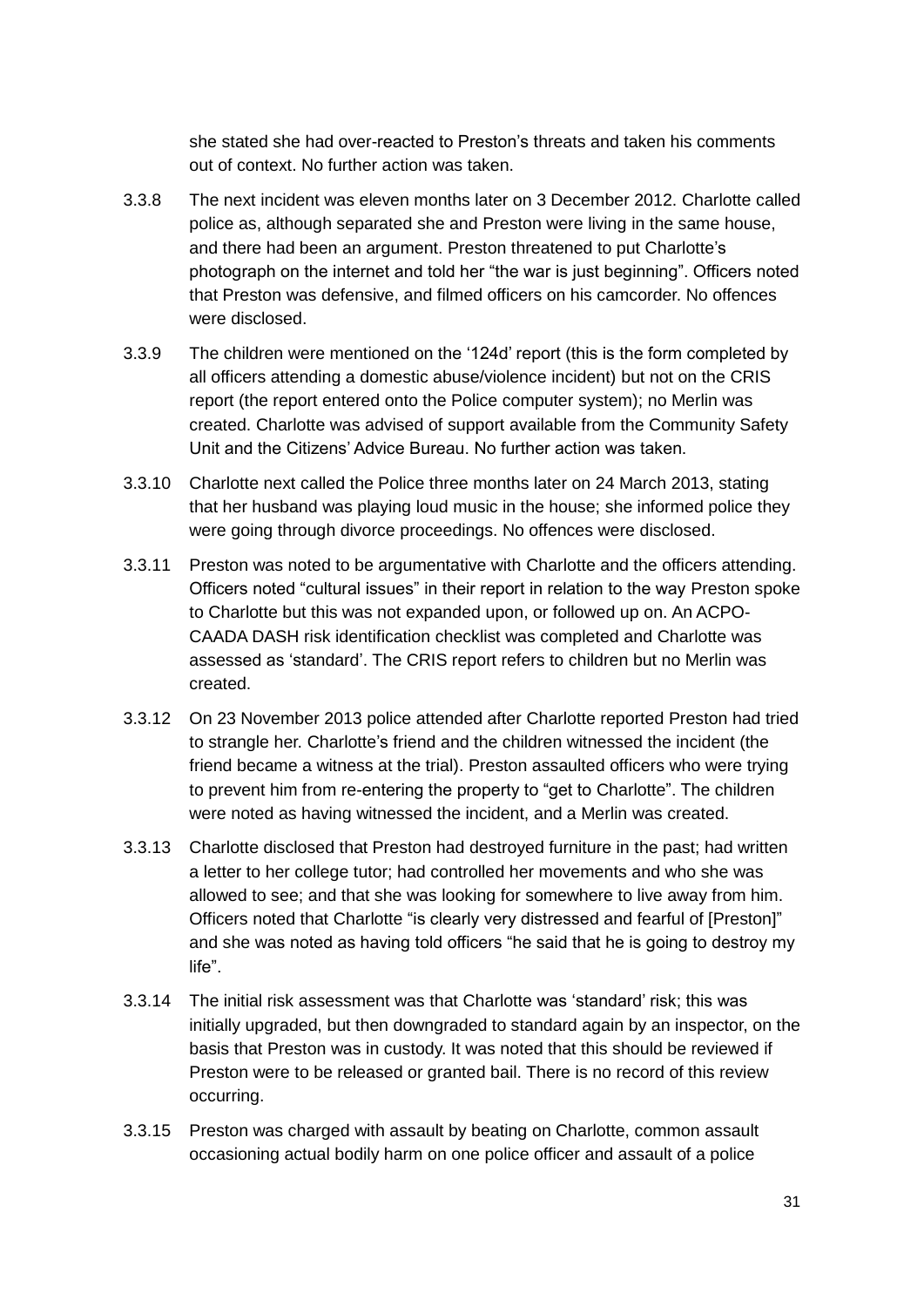constable. On 25 November 2013 Preston was granted bail with the following conditions: not to contact directly or indirectly Charlotte, except via a solicitor with regard to child contact; not to enter/go within 100 yards of Charlotte's address; to live and sleep each night at a designated address (a member of Preston's family).

- 3.3.16 A referral to the Independent Domestic Violence Advocacy (IDVA) service was made following this incident.
- 3.3.17 Any further contact between the OIC and Charlotte would not have been recorded on the Police system and so is not known.
- 3.3.18 The next recorded police contact with Charlotte was nearly a year later, when on 3 December 2014 Charlotte called the police to report that Preston had approached the children in a supermarket while she was shopping with them. Charlotte also told police that she had received a call from Children's Social Care on 28 November 2014 informing her that Preston had called them and alleged she was mistreating the children. She also told police that her Manager had told her that Preston had called her work, stating she was keeping patients' confidential information at home. Preston subsequently took the documents, and Charlotte was investigated by her work. Police advised Charlotte to report this as theft, which she did not do.
- 3.3.19 Charlotte told police she was worried about the trial, and fearful of what he may do once the trial is over. The case was closed as there was judged to be no breach of bail conditions.
- 3.3.20 The trial took place on 16 December 2014 (see below in the Crown Prosecution Service section for an explanation of the delay), and Charlotte gave evidence. Preston was acquitted of assaulting Charlotte; he was found guilty of the assault occasioning actual bodily harm and assault against a police constable. His bail conditions continued "as before" until sentencing on 30 January 2015.
- 3.3.21 Charlotte called police on 27 December 2014 seeking the outcome of the court case. An entry was placed on the crime report for the Officer in Case to contact Charlotte. There is no record of this taking place.
- 3.3.22 Charlotte called police again on 26 January 2015, stating that she had been informed by the children's schools that Preston had attended earlier in the day, and that the school believed he would return to collect the children later; as there were no court orders in place, the school would have to allow him to do this. Charlotte was calling police because she was scared about attending the school to collect the children, as Preston had been violent in the past. Charlotte also believed Preston was breaching his bail conditions.
- 3.3.23 It was judged that Preston was not breaching his bail conditions; Charlotte was advised to speak to her solicitor or Citizens' Advice Bureau. The contact was not listed as a domestic incident as "no contact has taken place at all, either directly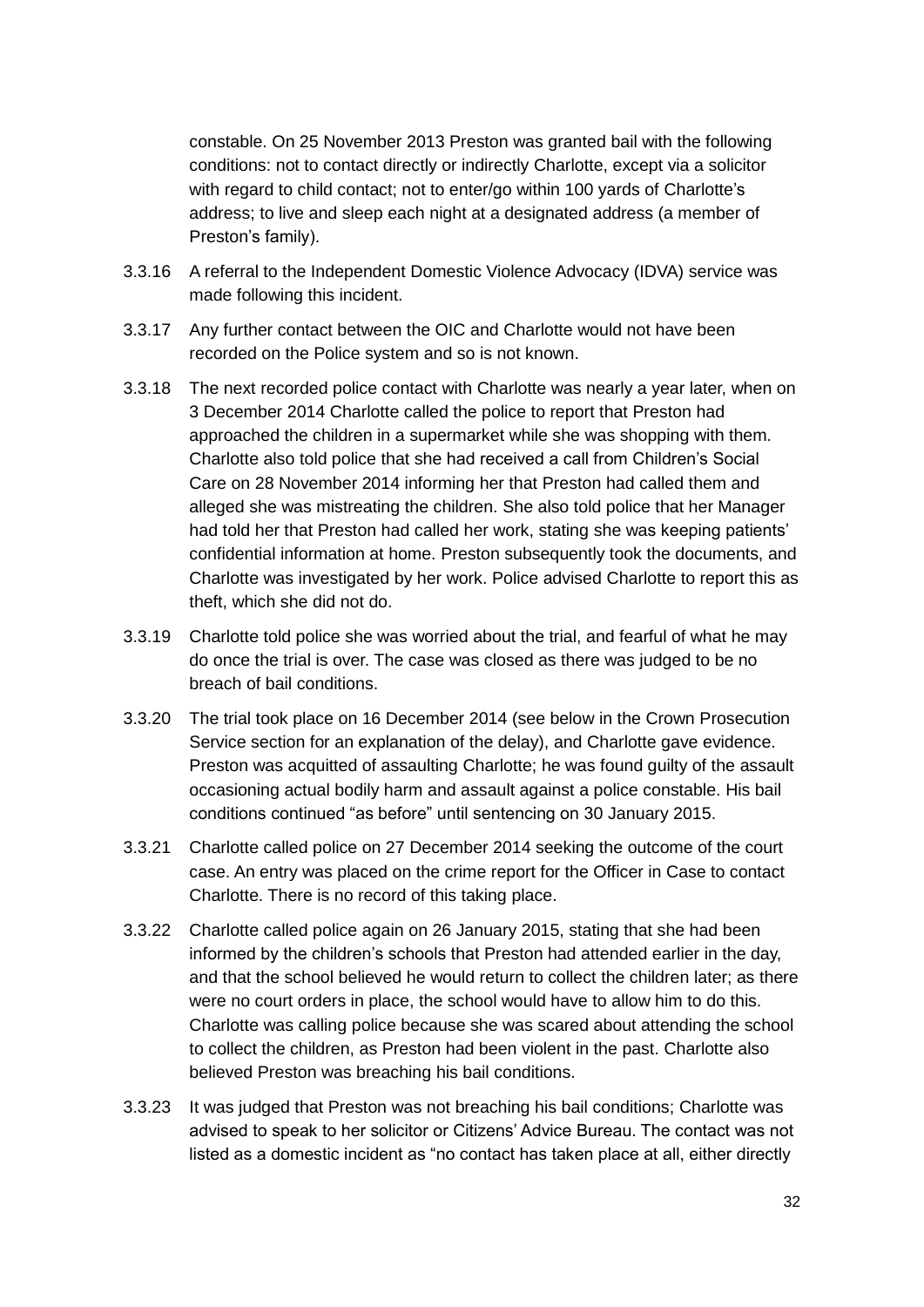or indirectly". The operator believed Charlotte to be seeking advice only; therefore the matter was not passed to a uniformed unit to attend, and a Merlin was not created. This was the last contact Charlotte has with police.

#### **3.4 Witness Care Unit (WCU)**

- 3.4.1 The information concerning the Witness Care Unit's contact with Charlotte (and her friend who was a witness in the case) was included within the MPS IMR, as this is a Police service. It has been included as a separate section here for clarity.
- 3.4.2 Charlotte was referred to the WCU once Preston was charged with common assault against her, following the incident of 23 November 2013. Her case was allocated on 26 November 2013, however the Witness Care Officer (WCO) knew Charlotte and requested the case be reallocated.
- 3.4.3 The case was reallocated three months later on 27 February 2014. This was the day after the Plea and Case Management Hearing, at which point the trial was listed to commence on 23 June 2014.
- 3.4.4 On 28 February 2014, the WCU alerted all witnesses, including Charlotte, of the trial date in June. This was done via text message, and contact details for the WCU were also provided.
- 3.4.5 The WCU attempted to call Charlotte on 9 May 2014, there was no reply and they were unable to leave a message. A text message was sent.
- 3.4.6 The WCU sent a text message to Charlotte on 11 June 2014 asking her for 'dates to avoid' in the next six months. There is no record of a reply, or follow up.
- 3.4.7 Following information from the Crown Prosecution Service (CPS) that the trial was scheduled for the week commencing 1 December 2014, the WCU attempted to contact Charlotte on 14 October 2014 to give an update. The records imply that this was not successful.
- 3.4.8 The WCU emailed the Officer in the Case (OIC) on 17 November 2014, asking them to contact Charlotte as the WCU had been unable to reach her. The WCU emailed the OIC again on 21 November. On 26 November the OIC contacted the WCU to confirm witness details, but did not confirm whether there had been any contact with Charlotte.
- 3.4.9 When the trial was scheduled to start, the WCU telephoned Charlotte and spoke with her on 5 December, informing her of the need to attend court on 8 December. This was the last recorded contact by the WCU with Charlotte.

#### **3.5 Crown Prosecution Service (CPS)**

3.5.1 The CPS involvement with the case centred on the trial for the incident of 23 November 2013. Their role means that they had no direct contact with Charlotte, with the exception of the day of the trial. This section therefore sets out the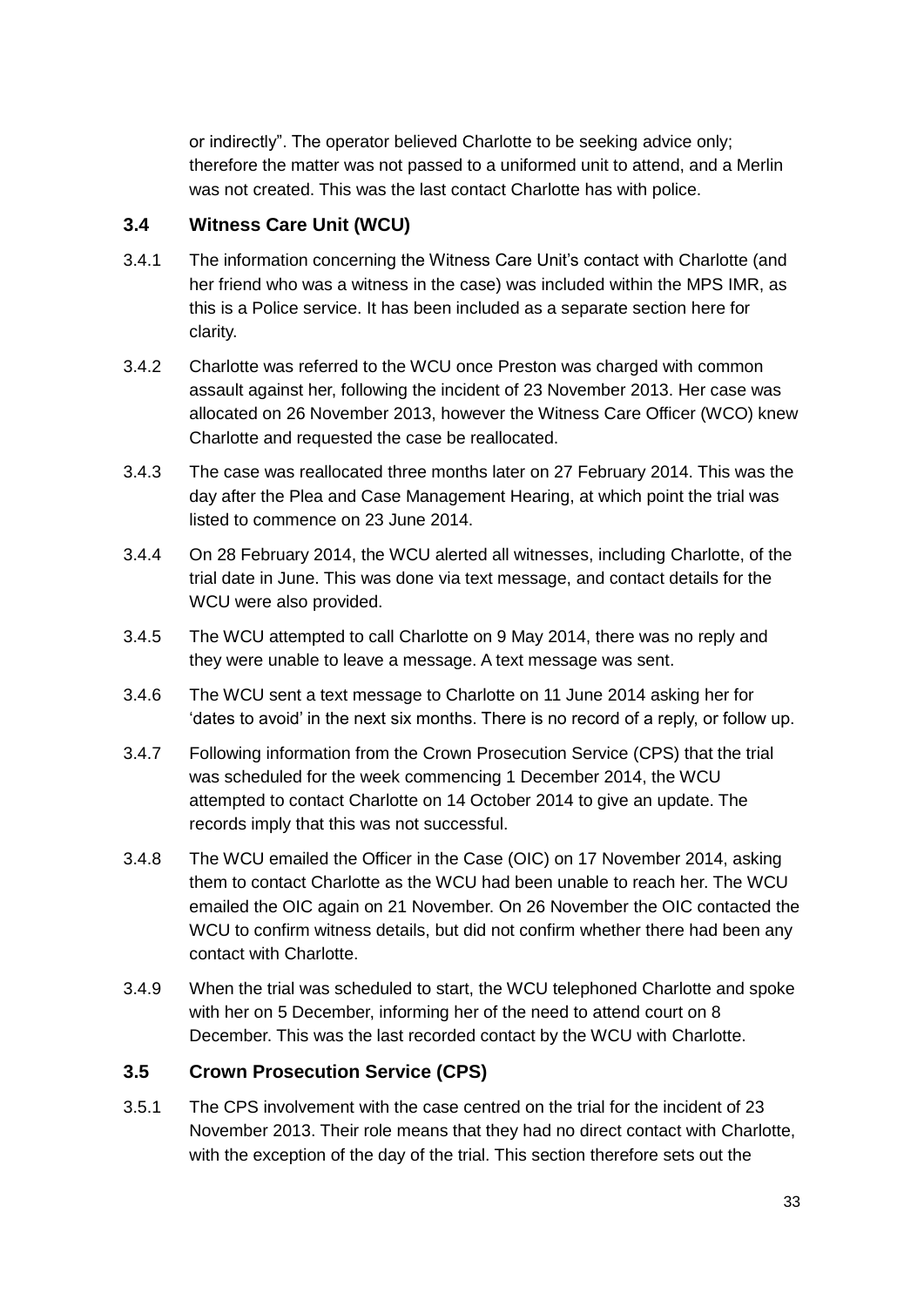process of the trial, and includes relevant information supplied by Her Majesty's Courts and Tribunals Service (HMCTS).

- 3.5.2 On 24 November 2013 the CPS were contacted by the Police for charging advice following Preston's arrest on 23 November 2013 for assaulting Charlotte and the two police officers.
- 3.5.3 The prosecutor authorised a charge of common assault by beating in relation to Charlotte, one of assaulting a police constable and one of assault occasioning actual bodily harm in respect of the two officers.
- 3.5.4 The Prosecutor recorded that the case was domestic violence, and therefore applied the Domestic Violence Checklist, which provides written prompts to the Prosecutor in providing an enhanced level of evidence gathering including information regarding any previous history of violence.
- 3.5.5 The Prosecutor gave the following instructions regarding bail: "Suspect to be remanded in custody as he has refused to provide an alternative address … [and] there are clearly substantial grounds that he will return to the family home and that further offences will be committed and he will interfered with witnesses all of whom live there or nearby."
- 3.5.6 The Prosecutor noted that a restraining order was to be applied for.
- 3.5.7 In addition to the above, the Prosecutor created an action plan for the Officer in the Case:
	- (a) To request the 999 tape to explore its use at trial.
	- (b) Suitable domestic violence advice to be provided to the victim including help and advice on contacting a civil solicitor to arrange a divorce and housing for the family as she may be entitled to stay in the house – will clearly require legal action to do this.
	- (c) Restraining order to be drafted by Office in the Case.
	- (d) Victim Personal Statement requested from Charlotte.
- 3.5.8 At the first hearing at Uxbridge Magistrates Court on 25 November 2013, the CPS served the evidence on Preston's defence solicitors, and Preston pleaded not guilty. The case was allocated to Isleworth Crown Court: this was as a result of the charge of assault occasioning actual bodily harm, for which Preston was offered the choice of being heard in the Magistrate's court or the Crown Court. Preston selected the Crown Court and therefore all three matters were sent to the Crown Court to be heard together. A preliminary hearing date at the Crown Court was set for 11 December 2013.
- 3.5.9 At this preliminary hearing Preston indicated again he would plead not guilty to all three charges; the Court set a provisional trial date of 26 June 2014. The CPS was ordered to serve all evidence by 22 January 2014.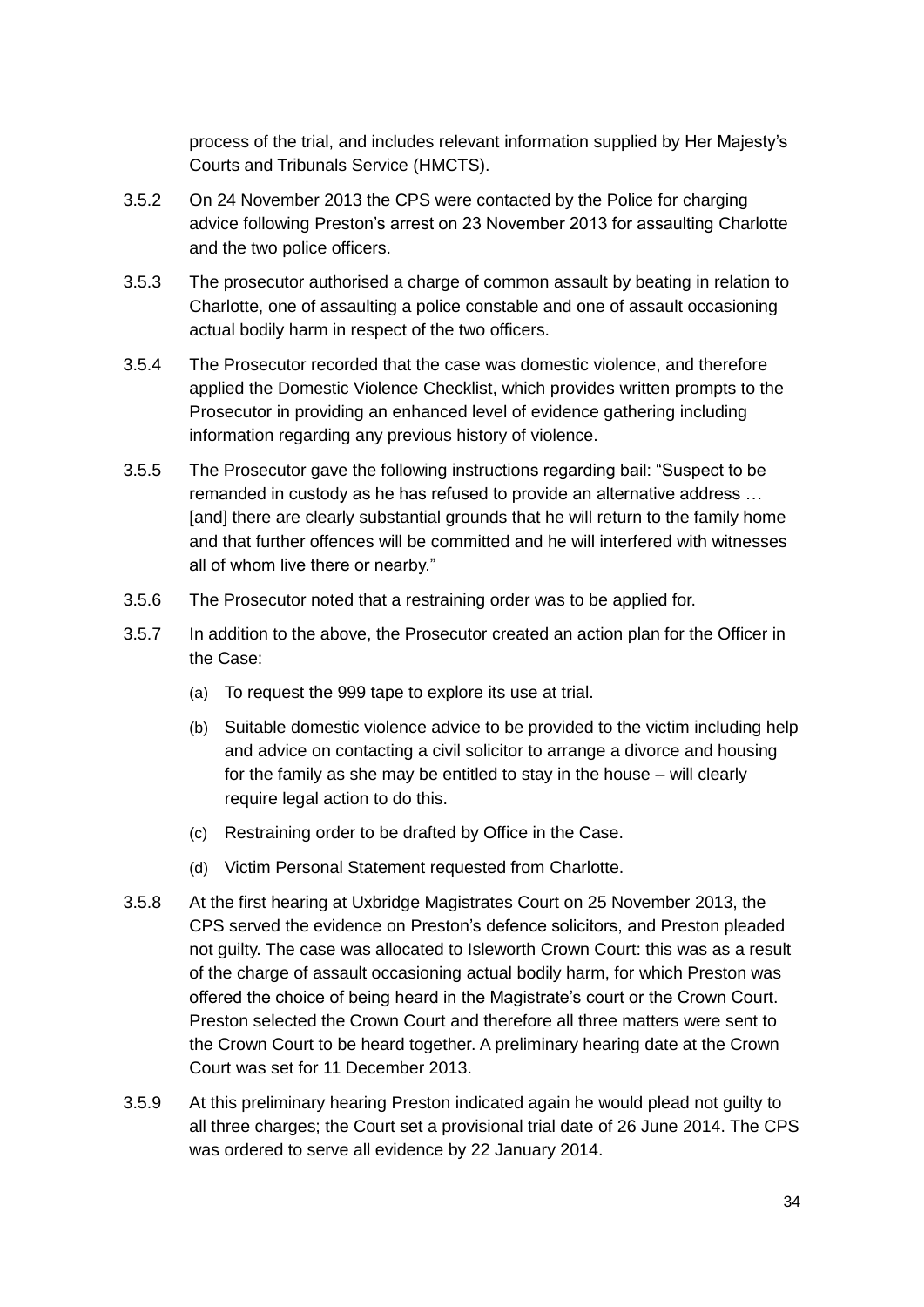- 3.5.10 The allocated Prosecutor reviewed the case on 23 December 2013 and emailed the Officer in the Case to request the required evidence, including: typed statements from all witnesses; medical evidence of injuries; photos; unused material; copies of the mobile phone footage of the incident; and any items requested when the charging advice was given (see above, 24 November 2013). The deadline given was 10 January 2014.
- 3.5.11 On 13 January 2014 the Prosecutor emailed the Officer in the Case (OIC) to request the outstanding evidence, including the mobile phone footage, 999 tapes and medical evidence.
- 3.5.12 On 22 January 2014 the Prosecutor emailed the Borough Commander alerting him to the fact that material was still outstanding for the case meaning that the CPS could not meet the Court's deadline for evidence to be served. No response was received. An extension was sought from the Court.
- 3.5.13 The CPS served the evidence on the Court and defence on 5 February 2014, despite items remaining outstanding: Victim Personal Statement, draft restraining order, medical evidence and the 999 tape.
- 3.5.14 On 26 February 2014 there was a Plea and Case Management Hearing at which the trial date was confirmed as the two-week warned list commencing 23 June. This meant that the trial would start any day during that two week period.
- 3.5.15 A formal list of witnesses was submitted to the Witness Care Unit. The Court confirmed that any outstanding evidence had to be submitted by 12 March 2014 in order for it to be relied upon at trial. The Prosecutor sent a written memo to the OIC detailing the material required; this did not specifically mention the 999 tape, restraining order or Victim Personal Statement.
- 3.5.16 On 3 March 2014 the CPS were notified that one of the Police Officer witnesses had booked leave and would therefore not be able to attend Court as a witness after 27 June 2014. As a result the Prosecutor wrote to the Court Manager seeking a fixed trial date of 23 June 2014 so that the trial could commence before the witness went away. This was not followed up and no response was received.
- 3.5.17 On 9 May 2014 the CPS were emailed by the Witness Care Unit advising that the witness to the assault (Charlotte's friend) had indicated to the OIC that they wanted to withdraw, as they were worried about attending court. The Witness Care Officer advised that contact had been attempted and had not been able to reach them.
- 3.5.18 On 19 May 2014 the Prosecutor wrote to the OIC requesting an update with regard to Charlotte's friend wish to withdraw as a witness, in particular so that a Witness Summons could be requested if it was required. They also asked for contact to be made with Charlotte to ascertain her willingness to give evidence at trial.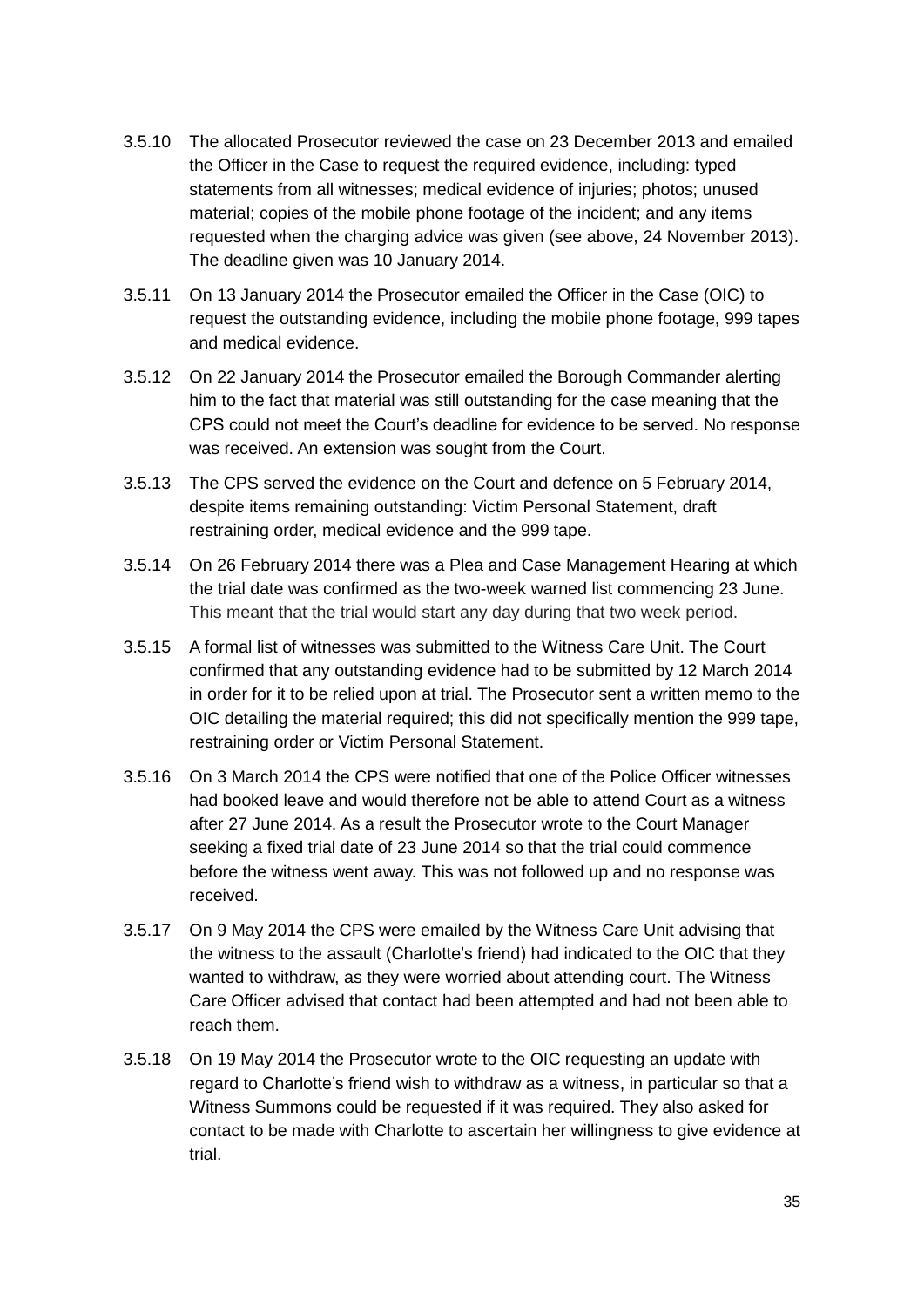- 3.5.19 On 28 May 2014, the Prosecutor noted having not heard from the OIC and therefore asked the Court for the case to be listed urgently, with the Officer in the Case to attend, to apply for a fixed trial date to avoid attendance problems from the Police Officer who had booked leave.
- 3.5.20 The case was listed for mention on 12 June 2014; the Court were unable to accommodate the period 23 to 27 June, and vacated the trial. A new trial date was made for the warned list commencing 1 December 2014.
- 3.5.21 On 9 July 2014 the Prosecutor emailed the OIC asking them to respond to earlier requests to contact Charlotte and her friend to clarify whether they would attend to give evidence at the trial. The Officer in Case responded on 23 July 2014 that they had left voicemails for the friend but had not heard back; Charlotte was not mentioned.
- 3.5.22 The Prosecutor emailed again on 22 October regarding this issue. On 17 November the Witness Care Unit emailed the OIC (and copied this to the CPS) to ask them to contact Charlotte and her friend. The Witness Care Officer emailed again (and again copied in the CPS) on 21 November asking for an urgent response to the previous email.
- 3.5.23 On 20 November the case was listed for mention to try to clarify the position regarding Charlotte and her friend as witnesses. A Witness Summons was issued for the friend based on the email from the OIC to the WCU on 9 May 2014. It was unclear whether the OIC had been in touch with Charlotte or the friend.
- 3.5.24 The OIC collected the Witness Summons and confirmed it had been served on Charlotte's friend on 5 December but that this had been done without 'conduct money'. This had been requested by the Witness Care Officer on 4 December; conduct money must always accompany a Witness Summons as, if the witness does not attend, the Judge can issue a warrant and ask for the witness to be brought to court, but this can only be done if conduct money has been served.
- 3.5.25 At the 20 November hearing the CPS were also ordered to serve the 999 call as evidence; this was done and the 999 tape was played at the trial.
- 3.5.26 The trial commenced on 9 December with the jury being sworn in; however they were then stood down for the evidence to be heard the next day. The trial then ran from 10 December for five days. Charlotte and her friend gave evidence. The jury found Preston not guilty of the assault against Charlotte and guilty of the assaults against the two Police Officers. Prosecution counsel informally fed back to the CPS that they felt the jury were left with doubts due to inconsistencies between the evidence given by Charlotte and her friend.
- 3.5.27 The case was adjourned to sentence on 30 January 2015. Bail conditions were continued as before.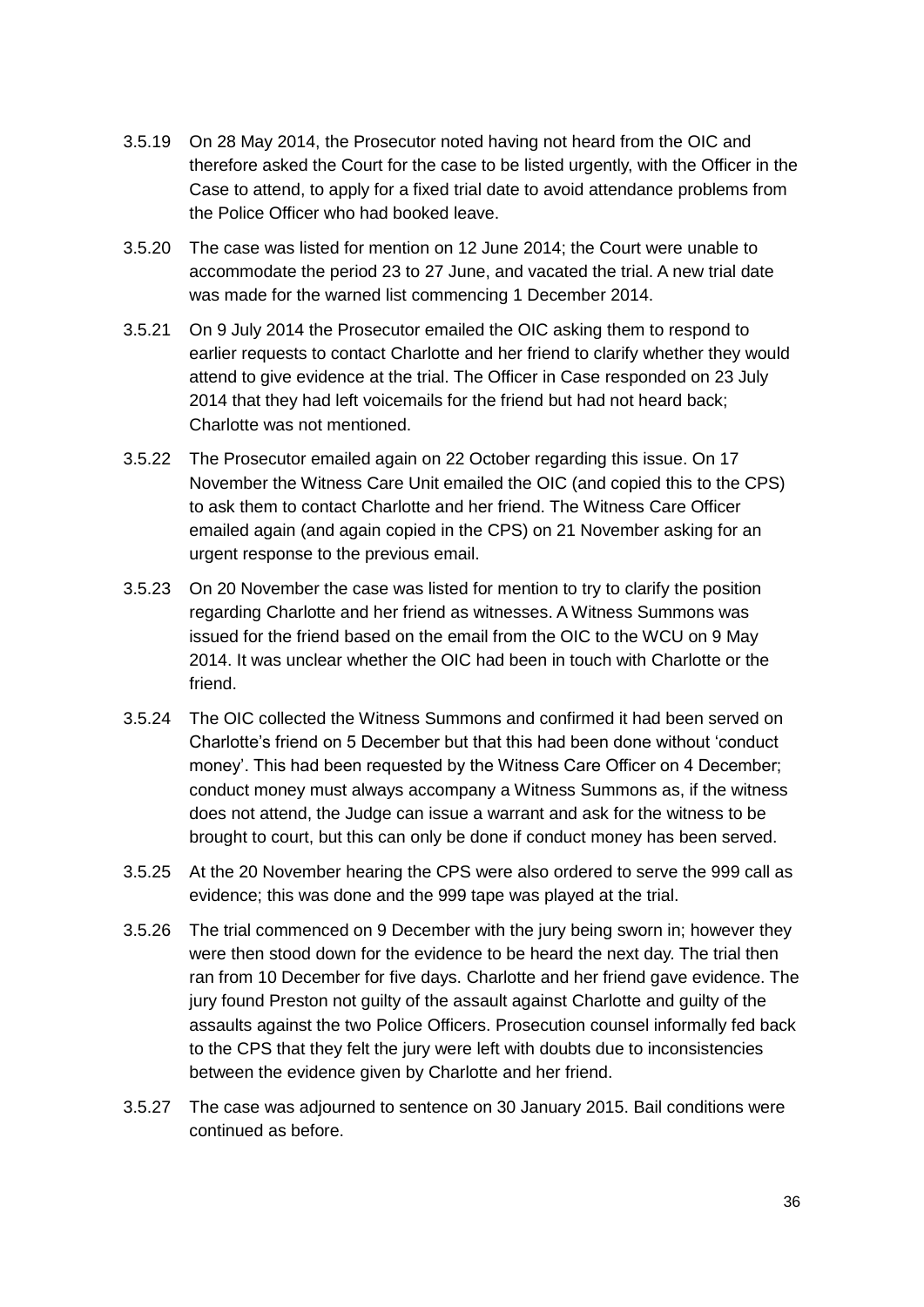3.5.28 The Prosecution Counsel attended on 30 January 2015 ready to apply for a restraining order for Charlotte (see more detail below).

## **3.6 Restraining Order**

- 3.6.1 The IDVA recorded in the risk assessment following the incident in November 2013 "client to apply for a restraining order". The safety plan noted: "Request for restraining order made to OIC [Officer in the Case]". It is not clear whether the IDVA had taken – or would take – this action, or whether she expected Charlotte to take action on this.
- 3.6.2 The trial was completed in December 2014; when Charlotte spoke with the Southall Black Sisters (SBS) Support Worker on 15 January 2015, she did not know whether a restraining order had been applied for or obtained. The IDVA sought advice from the Police MARAC Administrator who stated that a restraining order could not be applied for, as Preston had been acquitted of assaulting Charlotte and was awaiting sentence for other matters (the assaults on police officers). The IDVA informed the SBS Support Worker of this on 27 January 2015.
- 3.6.3 The CPS (as outlined above) had noted that a restraining order was requested, and asked the OIC to draft this. While there are no records to clarify the process taken, it is clear that a restraining order was to be applied for at sentencing on 30 January 2015: the Prosecution Counsel's brief contained evidence from Charlotte to put before the Judge that met the criteria for a restraining order to be applied for.

## **3.7 Southall Black Sisters (SBS)**

1

- 3.7.1 Charlotte first contacted Southall Black Sisters (SBS) for help on 26 June 2012, via a message sent through the SBS website. Charlotte stated that she wanted to end her relationship with Preston, but that she was afraid he would kill her – something he had threatened to do in the past.
- 3.7.2 She informed SBS that they had two children together, and that she was financially responsible for the family. Charlotte stated that due to this, and her studying to become a Health Visitor, she could not afford to rent privately and therefore "had no option but to continue to live with Preston"<sup>17</sup>.
- 3.7.3 The Operations Manager sent the message to the Advocacy Coordinator and SBS Helpline; the procedure was and is to send to both in case the SBS Helpline is too busy to respond.
- 3.7.4 On 2 July 2012 the Advocacy Coordinator responded to Charlotte, as the SBS Helpline was managing a backlog. The Advocacy Coordinator apologised for the

 $17$  This and all quotes in this section are direct quotes from the Individual Management Review, not Charlotte, unless otherwise indicated.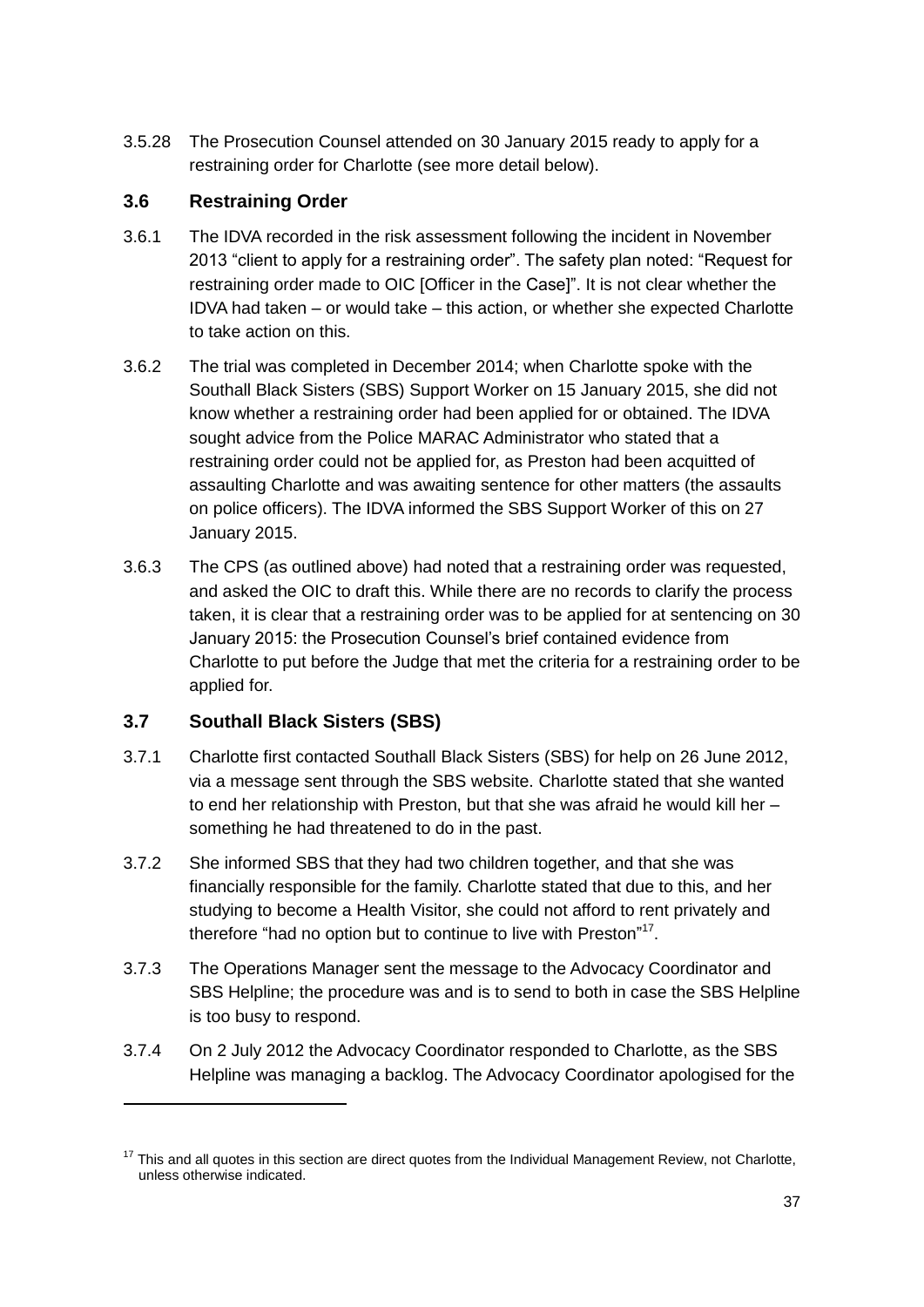delay in responding, and expressed concern for Charlotte's safety. The Coordinator outlined to Charlotte that SBS were unable to support her, as they did not have capacity to support anyone outside of the London Borough of Ealing (SBS at that time were not funded to work in Hillingdon). Despite this, the Coordinator offered for an SBS Helpline Worker to call Charlotte if she wished. Charlotte was also advised to call the Police with regard to the threats to kill made by Preston, and to contact Hillingdon Women's Centre for further advice and help. The website address for Hillingdon Women's Centre was provided.

- 3.7.5 The Advocacy Coordinator also informed Charlotte that she could contact SBS again in the future. This was the end of the contact.
- 3.7.6 Charlotte contacted SBS again on 3 April 2013, nine months later, by calling the SBS Helpline. She told the Helpline Worker that she had not followed up on the advice given the previous July, and that she was still seeking to separate from Preston – she also stated that she had discussed this with Preston, and he was refusing a divorce.
- 3.7.7 Charlotte told the Helpline Worker that she had called the Police "several times", the last being on 14 March 2013, when she had called because Preston was playing his music very loud and she was unwell and trying to sleep. Charlotte stated that the Police had told her they "could not do anything". She also referred to an incident in December 2012 when Preston had smashed a wardrobe after an argument; Charlotte told the Helpline Worker that the Police had not attended but had "made a note of the incident". (NB: this does not match with Police recorded incidents.)
- 3.7.8 Charlotte also stated that she had called the Police over Preston's threats to kill, some time in 2012; she told the Helpline Worker "they could not find him as he had left the property and so no arrest was made".
- 3.7.9 As with Charlotte's first contact with SBS in June 2012, SBS were not in a position to help Charlotte as they were not funded to work in Hillingdon and did not have the capacity to work with victims outside of the London Borough of Ealing. Charlotte was again signposted to Hillingdon Women's Centre: their address, phone number and drop-in advice opening times were provided to Charlotte, along with directions on how to get to them. This was the end of the contact.
- 3.7.10 More than 18 months later, on 5 December 2014, Charlotte contacted the SBS reception desk for "urgent advice" regarding a court hearing, and also about allegations made by Preston to Children's Social Care. Charlotte stated she was "afraid for her life". By this time, SBS were receiving funding from London Councils to work with victims in Hillingdon (and other London Boroughs).
- 3.7.11 The SBS reception desk referred Charlotte to the SBS helpline immediately, and a Helpline Worker called Charlotte back the same day. A voicemail was left, and later that day the Worker called Charlotte again, and this time Charlotte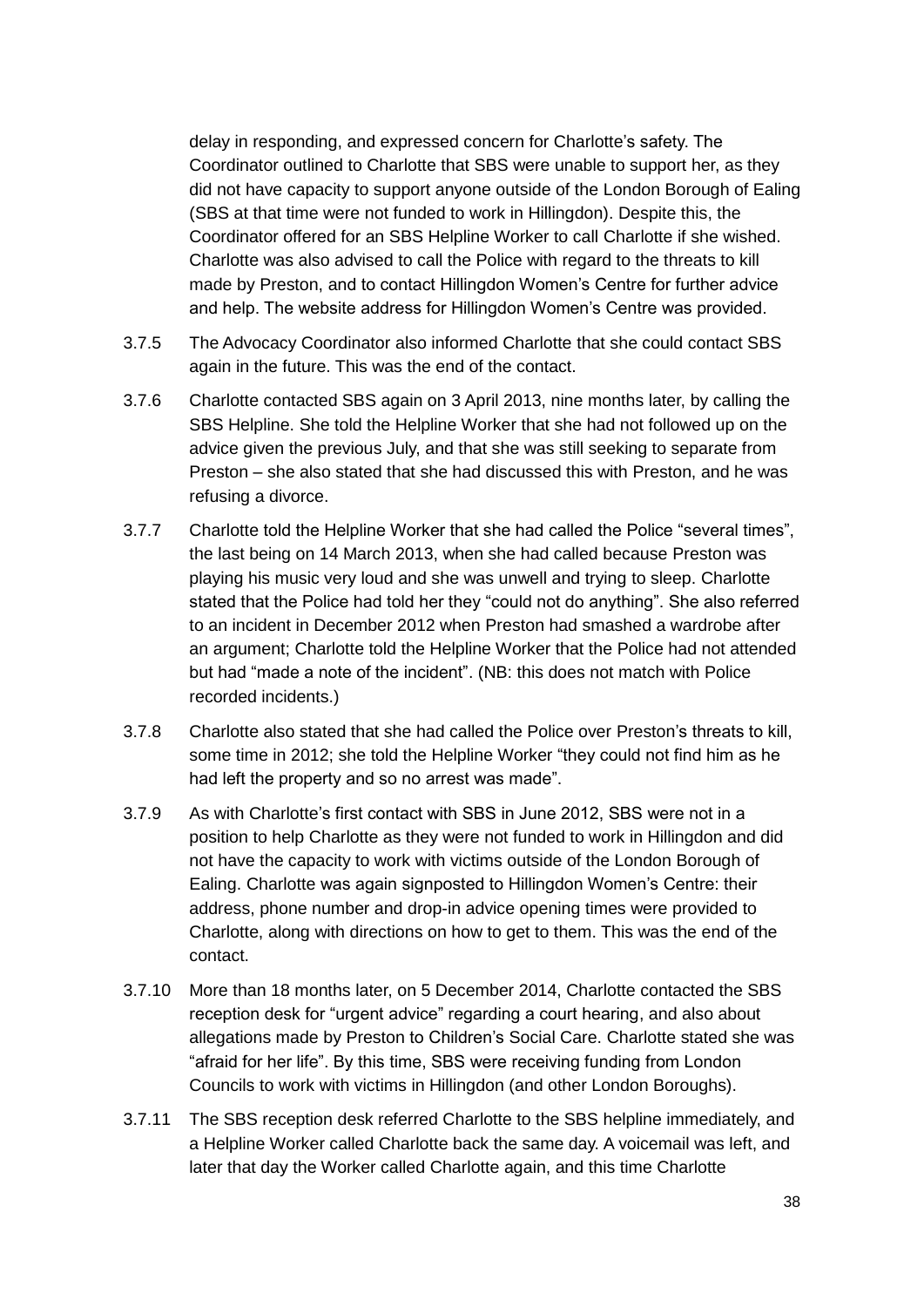answered. Charlotte gave the Worker a brief history of her relationship with Preston, and described the assault against her in November 2013 for which Preston had been arrested, and bailed not to contact her (see MPS section above). Charlotte stated that the trial was due to start on 8 December 2014.

- 3.7.12 Charlotte told the Helpline Worker that Preston had not breached the bail conditions and she had no contact with him, but that she was nevertheless fearful, did not feel safe, and wanted an occupation order. Charlotte stated that Preston had called Children's Social Care claiming she was abusing the children and preventing him from seeing them; and that Preston had "often" threatened her, telling her that he would "punish" her (quote from Charlotte in the IMR). Charlotte asked for help with protection orders<sup>18</sup>, her property and housing options.
- 3.7.13 The Helpline Worker identified no immediate risk to Charlotte due to the bail conditions. The Worker informed Charlotte that SBS would help her, and that her case would be allocated according to SBS casework procedures. Charlotte was provided with a solicitor's contact details.
- 3.7.14 On 10 December Charlotte's case was discussed at a case allocation meeting; the allocation of her case was put back to January 2015. This was due to the high number of cases needing allocation on that day, and the assessment that there was no immediate risk to Charlotte, largely due to the bail conditions in place.
- 3.7.15 In the interim, an SBS Advocate contacted Charlotte to support her in progressing an occupation order (as there were a number of women being supported at a solicitor's on a particular day, that Charlotte could be part of if she wished). The Advocate contacted Charlotte twice from 12 to 15 December 2014, but received no response.
- 3.7.16 Charlotte's case was allocated at the next case allocation meeting on 9 January 2015. Since her initial contact, the SBS Hillingdon Outreach Advice Surgery had been established and an appointment was reserved for her on 23 January 2015.
- 3.7.17 The SBS Outreach Worker called Charlotte on 15 January to arrange the appointment. Charlotte informed the Worker that Preston had been found not guilty of assaulting her, and guilty of assaulting the two police officers; on being asked, Charlotte stated she did not know whether a restraining order had been applied for when the not guilty verdict was returned; however she did state that the police had talked to her about obtaining one (see MPS and CPS sections above for more detail on the restraining order). The Worker advised Charlotte to speak to the Police Officer in charge of the investigation about a restraining

-

<sup>18</sup> *Non-Molestation Order*: Aimed at preventing the abuser from using or threatening violence, or intimidating / harassing the victim or their child(ren); *Occupation Order*: regulates who can live in the family home, and can also restrict the abuser from entering the surrounding area.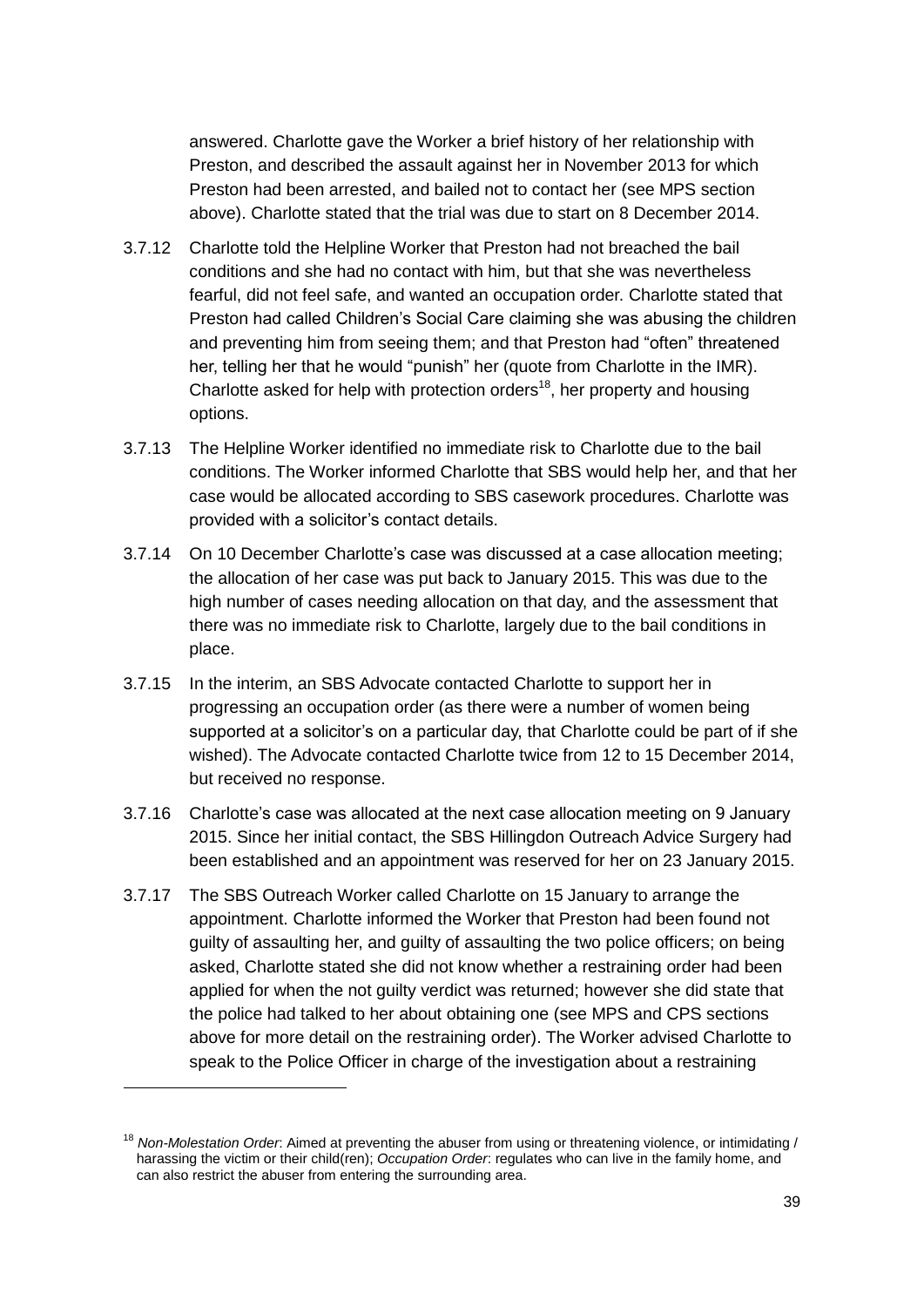order being applied for when sentence was made for the other two assaults. Charlotte also stated that she had been in touch with the solicitor (whose details she had been provided with on 5 December) and that she could not afford to go ahead with the non-molestation order or occupation order.

- 3.7.18 Charlotte was given the appointment at the Hillingdon Outreach Advice Surgery. The Worker advised Charlotte to request a supporting letter from the Independent Domestic Violence Advocacy (IDVA) service; and asked for the details of the Police Officer so that the Worker could contact directly with regard to the restraining order.
- 3.7.19 At the appointment on 23 January, Charlotte stated that Preston still had keys to her property; and that although bail conditions were still in place, she "did not know why he was found not guilty of assaulting her". She told the Worker that the Police had not told her whether a restraining order had been applied for.
- 3.7.20 Although Charlotte stated that Preston had not breached his bail conditions, she did tell the Worker that Preston had been texting her via his brother about child contact, and was "generally harassing her", for example through contacting the children's schools, and calling her employer and "telling lies about her" such as she was breaching client confidentiality.
- 3.7.21 The following set of actions were agreed:
	- (a) to seek advice from the police on the likely outcome of Preston's sentencing hearing;
	- (b) to request if possible a restraining order at the end of the sentencing hearing;
	- (c) to assist Charlotte in obtaining protection orders;
	- (d) to seek legal advice in respect of Charlotte's child contact matters;
	- (e) to obtain housing/financial advice in relation to Charlotte's mortgage arrears and in respect of alternative housing options so that she could separate from Preston;
	- (f) to consider other safety measures for Charlotte.
- 3.7.22 During the appointment, the Worker contacted a solicitor for advice on child contact and occupation orders for Charlotte: that Charlotte did not need to respond immediately to the letter she had received from Preston's solicitors, and that she could insist on contact taking place at a contact centre; and that she would need to wait for the sentencing to be completed before progressing applications for protection orders, divorce proceedings and property matters.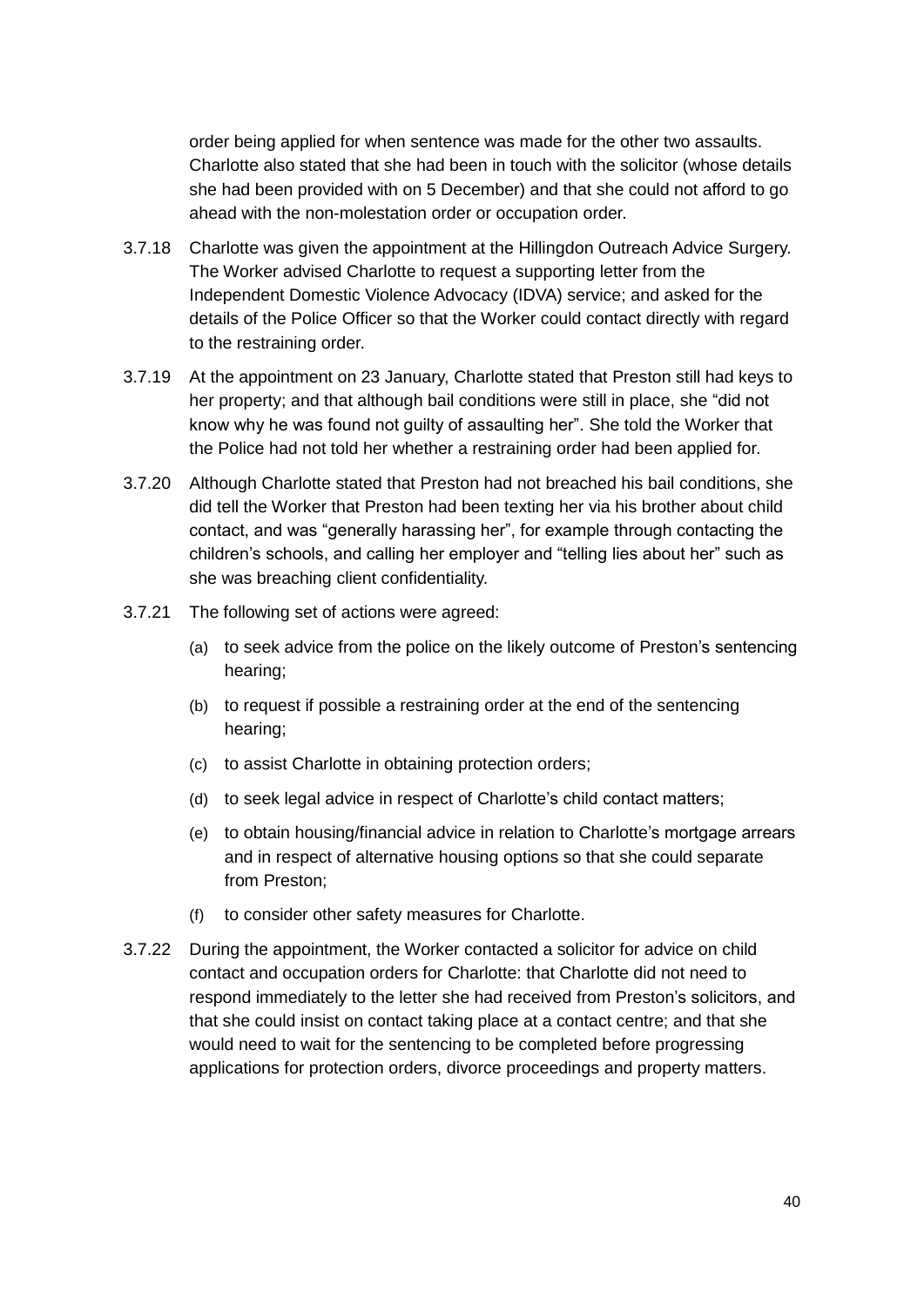- 3.7.23 The Worker identified that Charlotte would face an increased risk once Preston's sentencing hearing was concluded, and therefore conducted safety planning with Charlotte. The Hillingdon Sanctuary Scheme<sup>19</sup> was explored but Charlotte was not eligible as Charlotte and Preston jointly owned the home. Charlotte was advised to inform her GP of the abuse she was experiencing.
- 3.7.24 The Outreach Worker identified Charlotte as "a potential high risk case" due to the imminent ending of bail conditions, and the fact that Preston was using the issue of child contact to harass her. Her case was therefore referred to SBS for allocation to another worker for long-term advice and support. The Worker gave Charlotte her contact details so that she could stay in touch.
- 3.7.25 On 26 January Charlotte's case was allocated to a named SBS advocate. On that day Charlotte emailed the Outreach Worker with the details of the Police Officer (as previously requested) and also informed them that Preston had gone to the child's school and stated he would be collecting them at the end of the day. Charlotte was frightened of going to the school to collect the children but felt she had no choice. Charlotte also informed the Worker that she had contacted the Police about Preston harassing her by contacting the children's school, but had been told this did not constitute a breach of his bail conditions.
- 3.7.26 The Advocate allocated to Charlotte was busy that day and so the Outreach Worker contacted Charlotte. The Worker advised Charlotte that she could obtain a Prohibited Steps Order $^{20}$  to prevent Preston taking the children; Charlotte stated that she had spoken with a solicitor recommended previously by the SBS Helpline, but had not followed it up. The Worker advised Charlotte to inform the school of the situation.
- 3.7.27 The allocated Advocate called Charlotte later that day for an update. The Advocate told Charlotte to contact the Police concerning Preston's harassment, and also asked for Charlotte's written consent so that the Advocate could speak to the Police on her behalf. The Advocate made an appointment with Charlotte at SBS for 27 January 2015 to discuss next steps.
- 3.7.28 The Advocate made a second call on that day to find out whether Charlotte had been able to change her locks; Charlotte had not had time to do this. The Advocate subsequently researched the costs of changing locks.

-

 $19$  The purpose of a Sanctuary Scheme is to improve the safety of the victim's home and prevent the abuser from gaining entry, for example with: new/improved locks; changing of locks if the abuser has keys; safety lights; reinforced doors; and in some extreme cases the installation of a 'sanctuary room' in which the victim and child(ren) can hide securely if the abuser gains entry.

<sup>&</sup>lt;sup>20</sup> Prevents either parent from carrying out certain actions or making specific trips with the children without the express permission of the other parent.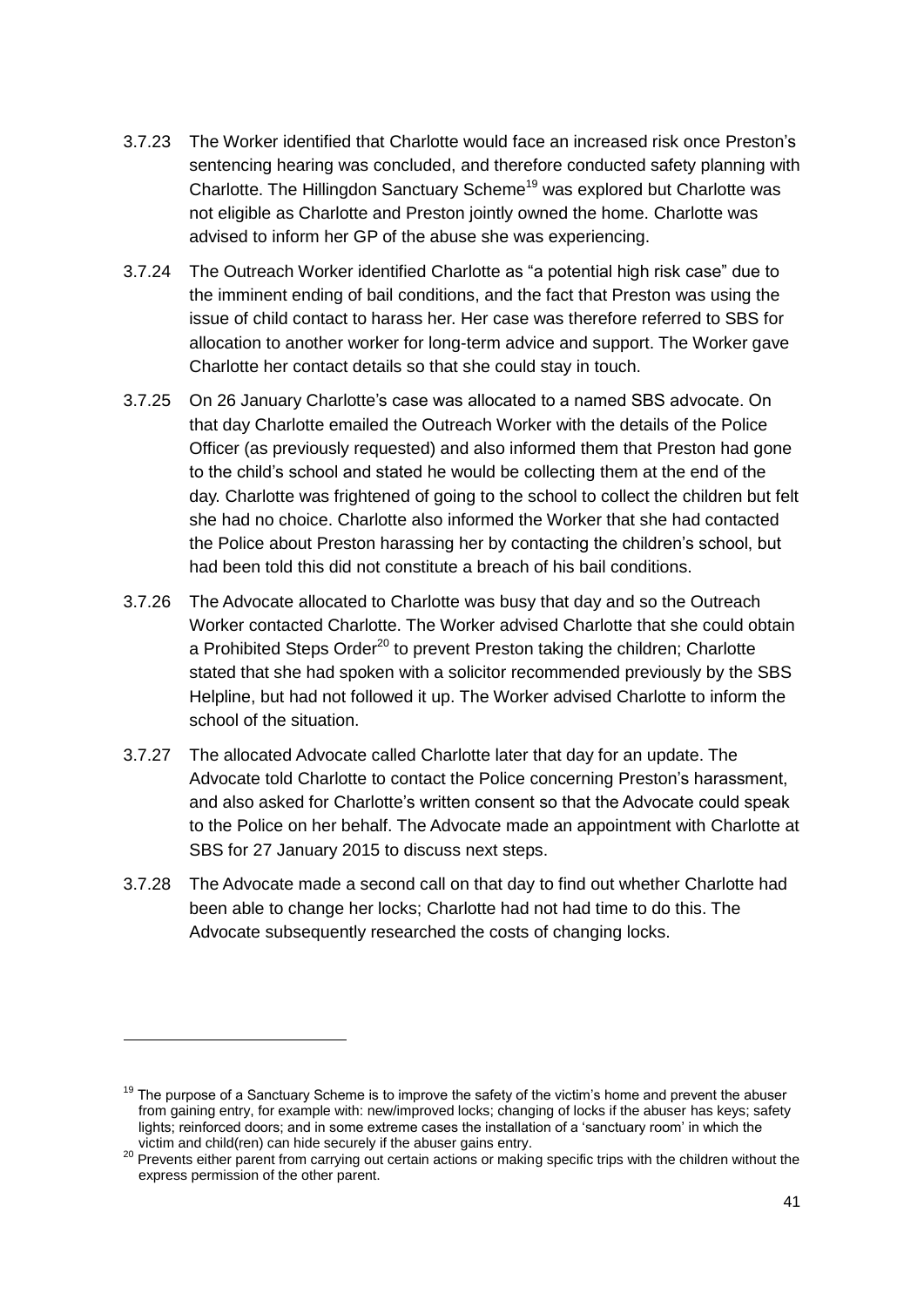- 3.7.29 Charlotte attended her appointment on 27 January. The Advocate completed the  $CAADA-DASH$  Risk Identification Checklist<sup>21</sup> and categorised Charlotte as high risk (this was on the professional judgement of the Advocate, as Charlotte had not scored highly due to the bail conditions in place). The Advocate contacted the Independent Domestic Violence Advocacy (IDVA) Service to obtain further information and to refer Charlotte to the Multi-Agency Risk Assessment Conference  $(MARAC)^{22}$ . It was noted that Charlotte was "not sure" what actions had been taken by the IDVA.
- 3.7.30 The Advocate recorded the following in the notes: "Spoke to Hillingdon IDVA and OIC [Officer in the Case] to request a restraining order. Told this was not possible as perp[etrator] had been found not guilty of assaulting Charlotte. Charlotte had been told to be 'proactive' and instead get protective orders."
- 3.7.31 The Advocate asked the IDVA to find out whether the restraining order had been – or would be – applied for. The IDVA called back later in the day to inform the Advocate that a restraining order could not be obtained, as Preston had been found not guilty of assaulting Charlotte and the sentencing was for the other assaults against police. This was advice the IDVA had received from the Police MARAC Coordinator.
- 3.7.32 The IDVA informed the Advocate that Charlotte had been discussed at the December MARAC, and agreed to forward the minutes of that meeting to the Advocate. The referral form was subsequently sent (see below for further information about the MARAC process in this case).
- 3.7.33 In this email the IDVA outlined the previously made safety plan, which included an action to request the police apply for a restraining order. It also stated that Charlotte did not want to go into refuge as it would mean giving up her job and going on benefits; and that Charlotte would be grateful for assistance in applying for housing in the area in which a member of her family lived. In the email, the IDVA "confirmed that there was an additional safety plan but that this appeared incomplete".
- 3.7.34 The SBS Advocate noted, and informed Charlotte, that the following actions would be taken: to assist Charlotte in applying for an occupation order and nonmolestation order; the need for Charlotte to change the locks on her property (which Charlotte stated she did not feel she could spend money on, as she needed her money to save for a deposit to move to another property); the Advocate would contact Preston's solicitor to inform them he should apply for supervised contact via a contact centre and that they should not write to

-

 $21$  This is the same as the ACPO-CAADA DASH Risk Identification Checklist used by the Police and explained above.

 $^{22}$  A multi-agency forum made up of key local organisations – statutory and voluntary sector – for the purpose of information sharing, and safety planning, for high-risk victims. More information available at: <http://www.safelives.org.uk/practice-support/resources-marac-meetings>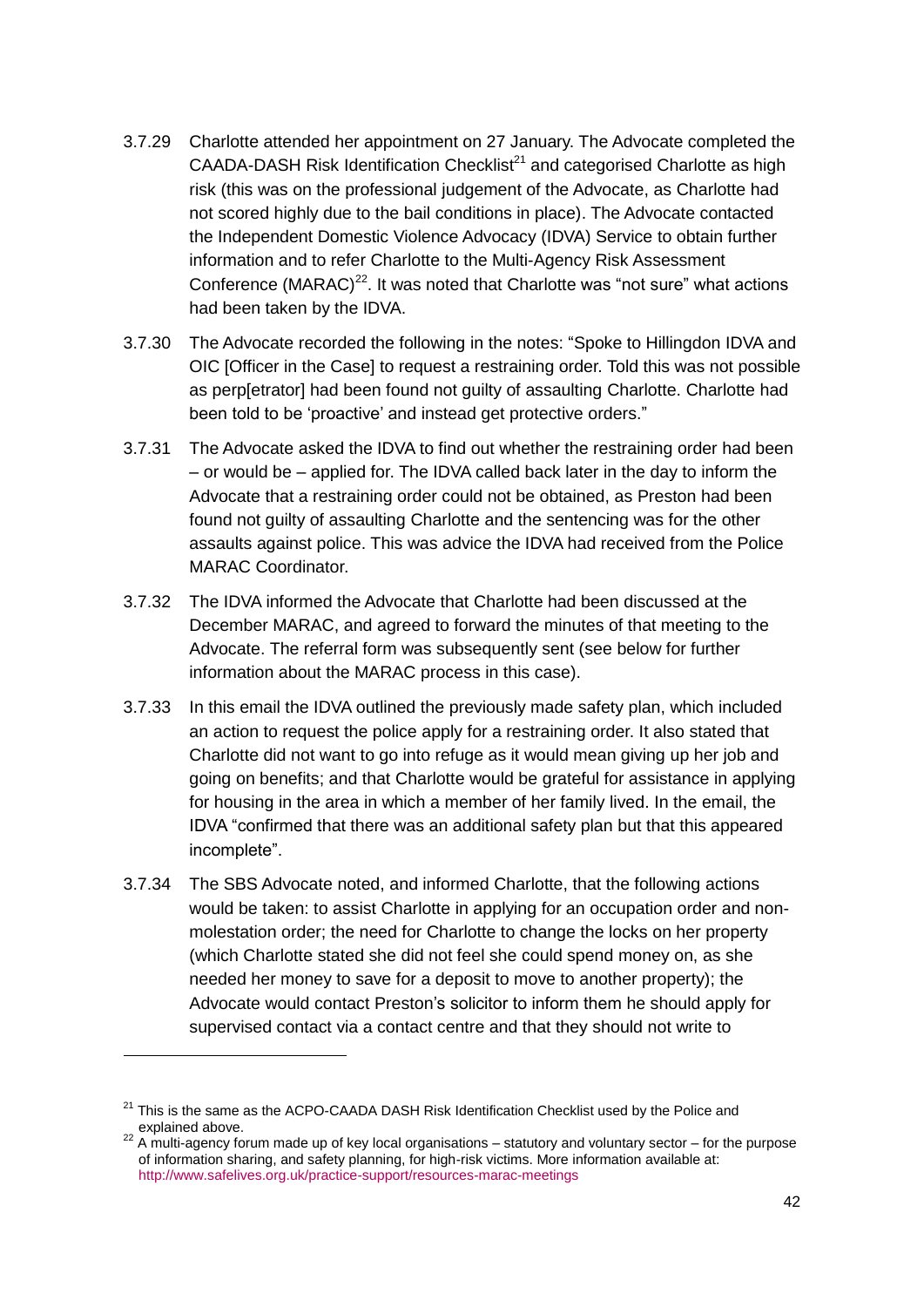Charlotte directly as this constituted intimidation and harassment; the Advocate would help Charlotte gain urgent housing advice with regard to her mortgage arrears and alternative housing options; and that Charlotte should call the police if she felt threatened.

- 3.7.35 A further appointment was made for 30 January 2015.
- 3.7.36 In preparation for this appointment, the Advocate started the applications for the non-molestation order and occupation order and completed a referral for Charlotte to the Shelter housing advice surgery held at SBS. When Charlotte did not attend for the appointment, the Advocate made three telephone calls but there was no answer.
- 3.7.37 On 2 February SBS learnt of Charlotte's death via media reports.

#### **3.8 Independent Domestic Violence Advocacy (IDVA) Service**

- 3.8.1 Charlotte was referred to the IDVA service on two occasions, each following police incidents.
- 3.8.2 The first followed the incident on 9 January. Charlotte told the IDVA:

"He calls me names, shouts at me when things don't go his way. … He took my phone and car keys. He became abusive. He says I won't lose anything if I kill you, see what happens on T.V, people kill their families. He said this. This happened Sunday – 2 weeks ago. He said this again on Sunday 08/01/12 we left. I called the police and reported it. I took kids and went to [family]. Since I left he's not been contacting me I have changed my number. He doesn't know [family] number or where they live. He has called childminder to get my new number. She told him she doesn't have it. I want to move back to Hillingdon. I saw solicitor yesterday they suggested injunction to get him out. I feel he is more likely to take revenge if I make him leave the house. I don't want to change [child's] school. I am doing my studies in Reading if I go to Hillingdon I can still go to study. I still want him to see the kids."

- 3.8.3 The IDVA noted that Charlotte and Preston were married 'culturally' but not legally in the UK; that there were no immigration issues; that Preston had never been physically violent to Charlotte but was verbally abusive and had made threats to kill her; that he had nothing to lose by doing this.
- 3.8.4 The IDVA advised Charlotte that it would not be safe to move back to Hillingdon as Preston would find her easily (through the child's school), and that the safest thing would be for her to stay with her family.
- 3.8.5 The IDVA completed a risk assessment and Charlotte was assessed as 'standard', due to Charlotte not residing in Hillingdon at the time. The IDVA service does not work with standard risk cases, and therefore the case was closed.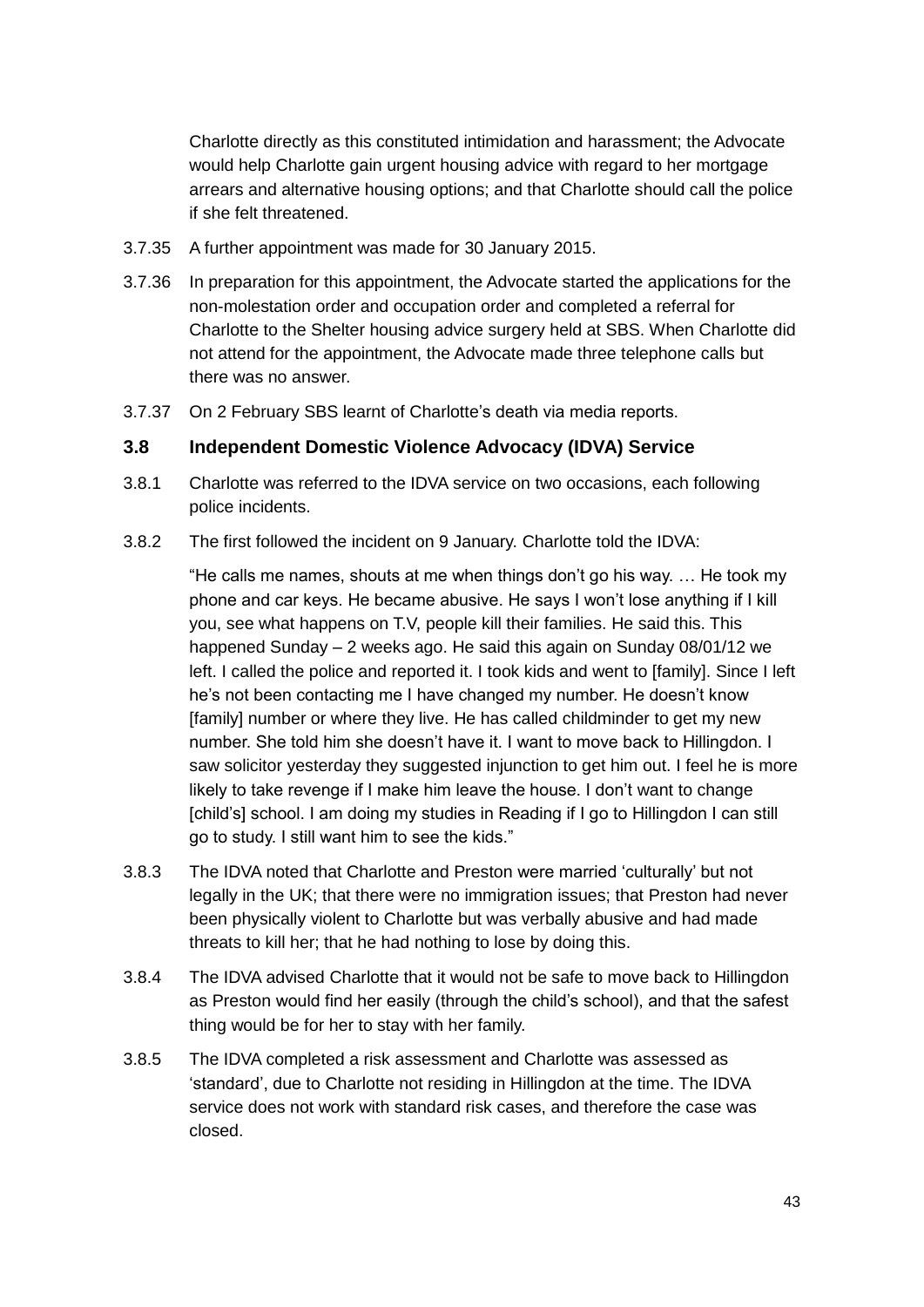- 3.8.6 Charlotte was again referred to the IDVA service following the incident of 23 November 2013. The IDVA completed a risk assessment with Charlotte, and she was assessed as 'high' risk. The IDVA's assessment of Charlotte's experience included Preston's threats to kill, and also his threats to harm the children.
- 3.8.7 The IDVA noted that there had been "not a lot of physical but a lot of verbal, emotional and threatening behaviour. He is very dominant and controlling (part of patriarchal culture)". The IDVA noted Preston had an 'other' partner, who also had children with him. Charlotte was noted as working part time; that the mortgage was in both their names but heavily in arrears; that the "marriage problems" were known to the school; that Preston was not abusive to the children but that they have witnessed him abusing Charlotte and he "undermines her mothering". The bail conditions were noted, and Charlotte stated she wanted to move to be near her family.
- 3.8.8 A safety plan was made covering the following:
	- (a) Current bail conditions in place for immediate safety but need to review long-term safety.
	- (b) Request for restraining order made to OIC.
	- (c) Client does not want to access Refuge as this would mean her giving up her job and going onto benefits.
	- (d) Client advised to move out of the Borough for her safety and therefore will be homeless due to Domestic Violence. Client would be willing to rent privately where she has a local connection and [family] can help with childcare, so she can work full time.
	- (e) Client would be grateful if the local housing department in [family area] assists with this process.
	- (f) Numbers given for Hillingdon Law Centre and Citizens Advice Bureau.
	- (g) Refer client to MARAC.
	- (h) Client to collect copy of MARAC.
- 3.8.9 Following this initial assessment and safety plan, the IDVA spoke with Charlotte at the beginning of December 2013 about Charlotte's housing and mortgage arrears. The IDVA referred Charlotte to a solicitor for an occupation order. New actions were recorded: to sort out the Sanctuary Scheme and clear Charlotte's debts.
- 3.8.10 The IDVA spoke to Charlotte again in January 2014, at which time Charlotte confirmed she had a solicitor and that "child contact was the only issue".
- 3.8.11 The next contact was when Charlotte called the IDVA on 7 December 2014 (11 months later). She reported feeling very concerned due to the upcoming court case, as she believed Preston may then be allowed to return to the home (the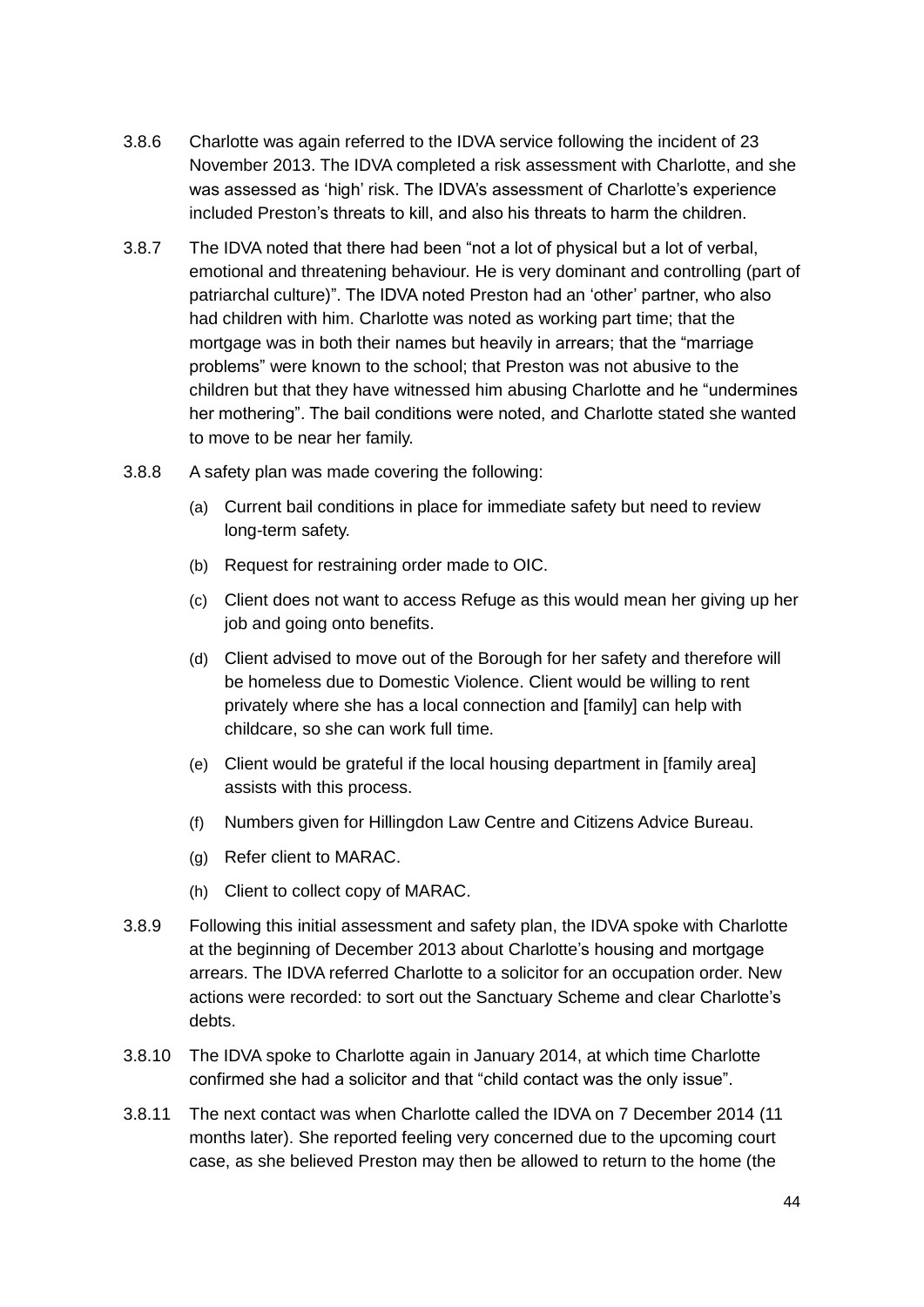bail conditions preventing him at that time). Charlotte told the IDVA she was too frightened to live in the property, and she could not afford to pay the solicitor for the occupation order<sup>23</sup>.

- 3.8.12 The IDVA contacted the court to ascertain whether Charlotte could represent herself to apply for the relevant orders. The IDVA then advised Charlotte to do this, and that Charlotte should contact the court to find out when Preston's hearing would be.
- 3.8.13 Charlotte called the IDVA again on 17 December 2014 to advise that Preston "was guilty on two counts (charges unknown)". Charlotte said that she would tell the IDVA the outcome of sentencing.
- 3.8.14 The last contact with the IDVA service was from Southall Black Sisters, asking for information on Charlotte's case, and for advice relating to the restraining order. The IDVA informed the SBS Worker that the MARAC Administrator (a Police Officer) had advised that a restraining order could not be applied for, and that Charlotte should seek a non-molestation order.

#### **3.9 Multi-Agency Risk Assessment Conference (MARAC)**

- 3.9.1 Charlotte was referred to the MARAC by the IDVA service and was discussed at the meeting on 12 December 2013.
- 3.9.2 A 'MARAC Case Summary' was shared with the Review by the IDVA service, which captured the referral and meeting information. This set out the risk assessment and summary of Charlotte's situation that is presented above in the IDVA section.
- 3.9.3 The Case Summary highlighted the following key risk factors, which it is assumed were shared at the MARAC meeting:
	- (a) Perpetrator profile suggests cultural based violence and abuse and revengeful personality, no respecter of the law, volatile and unpredictable.
	- (b) Child protection issues.

1

- (c) Escalation and point of separation.
- 3.9.4 The IDVA's safety plan (see above) was contained in the Case Summary and it is assumed this was shared at the MARAC meeting.
- 3.9.5 Children's Social Care confirmed at the meeting that they were carrying out an assessment. No information was recorded on the minutes or the Case Summary as having been shared from other agencies.

 $23$  Regulates who can live in the family home, and can also restrict the abuser from entering the surrounding area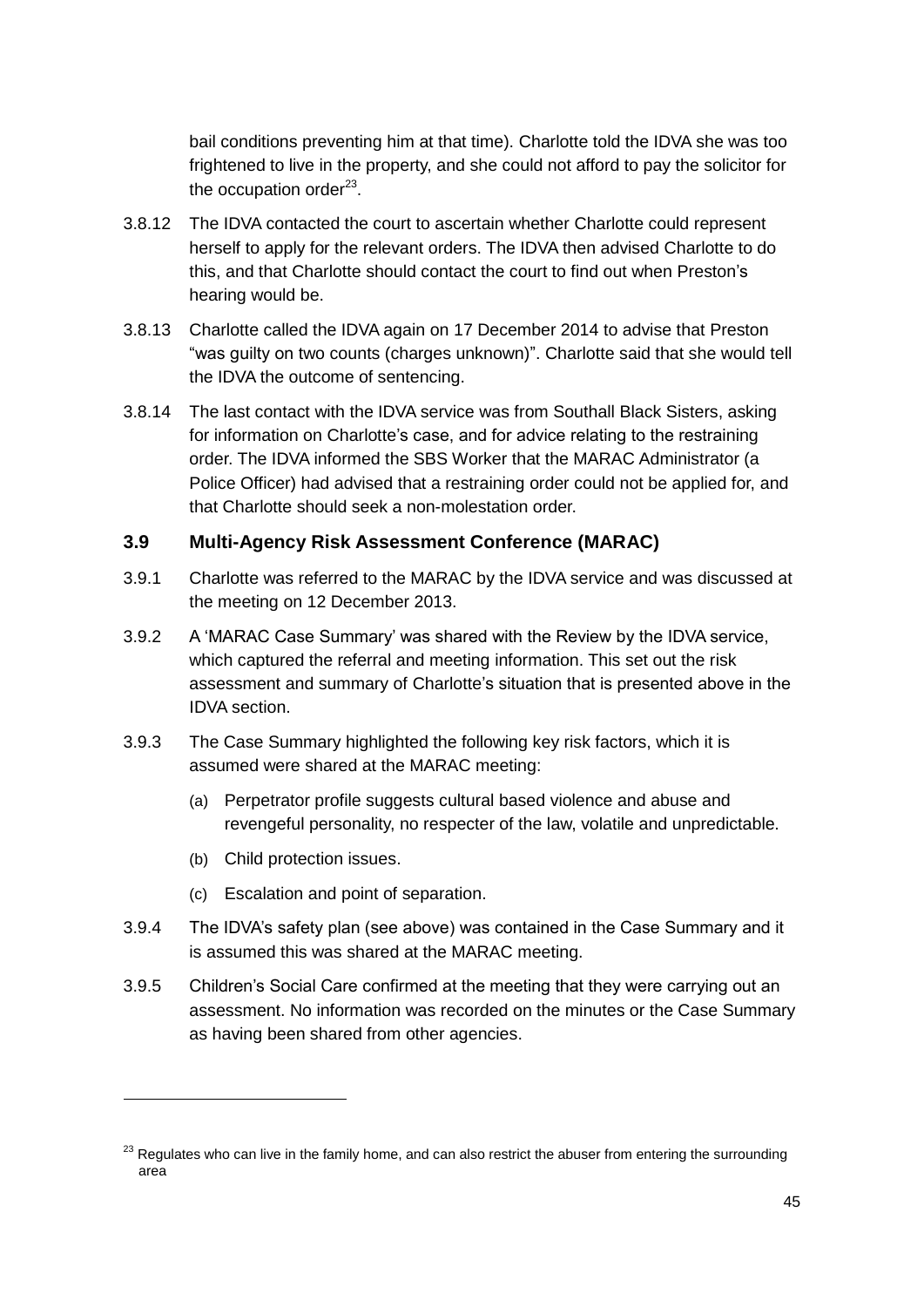- 3.9.6 The MARAC minutes do not list any actions except that the case would be reviewed at the next MARAC in January; the rest of the minutes show that this was standard practice.
- 3.9.7 Charlotte was therefore discussed again at the MARAC meeting on 14 January 2014. The minutes recorded no new police incidents. The minutes contain details of the bail conditions for Preston. Children's Social Care shared that they had no concerns with regard to the welfare of the children, and no other new information was shared.
- 3.9.8 The case was closed.

#### **3.10 London Borough of Hillingdon Children's Social Care**

- 3.10.1 Children's Social Care involvement with Charlotte and the two children began as a result of information passed to them from the Police, following the incident on the 9 January 2012.
- 3.10.2 A Family Support Worker made contact with Charlotte, who informed them that she was staying away from Hillingdon with family.
- 3.10.3 A Manager reviewed this contact on 12 January 2014, and considered that the threshold had not been met for an Initial Assessment to be undertaken, or any other action. This was on the basis that Charlotte would be receiving support from the Police Community Safety Unit, and that the children were not in the area.
- 3.10.4 The Merlin report was however sent on to the Children' Social Care service in the area the children were residing, in case the children came to their attention.
- 3.10.5 A letter was sent to Charlotte advising her of this, and providing her with information about local domestic violence/abuse services.
- 3.10.6 There was subsequently no contact with the family until a further Police Merlin report, following the incident on 23 November 2013.
- 3.10.7 Children's Social Care noted the following concerns:
	- (a) "DV between parents witnessed by children.
	- (b) Father is said to be revengeful and comes from a background where the man is the boss and the women have to obey. He has said that if mother leaves him he won't lose anything by killing her and the children anyway.
	- (c) DV has been on-going for approximately 8 years
	- (d) Mother was assaulted while pregnant
	- (e) Father has previously stalked mother and kept a detailed description of her whereabouts.
	- (f) Father has another partner who has also had to call the Police due to an incident with him.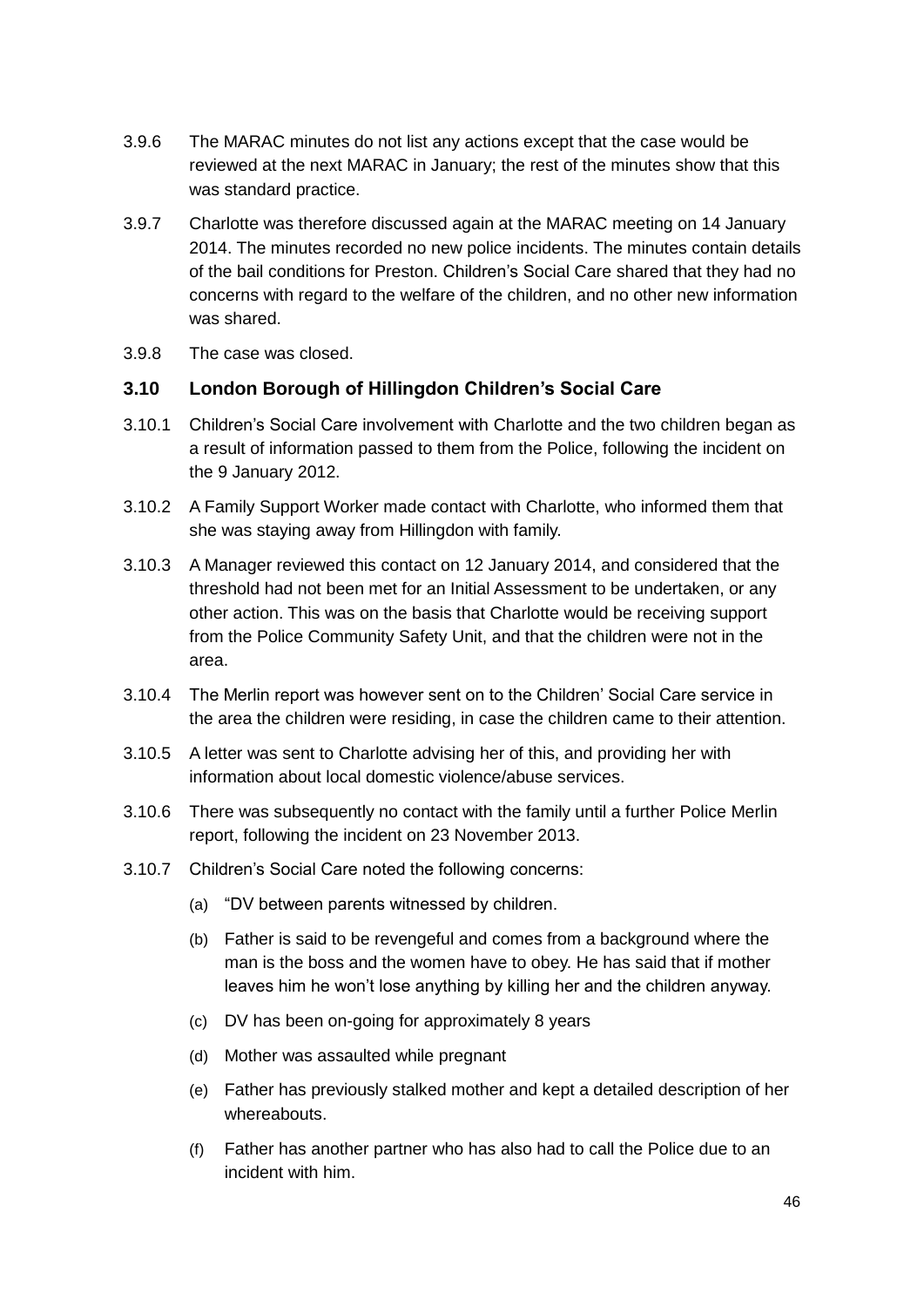- (g) Father has tried to strangle and choke mother."
- 3.10.8 The case was assessed as meeting Level 4 of the Barnardo's Domestic Violence Matrix $24$ , so it met the threshold for a statutory social work assessment. The case notes record that the IDVA had risk assessed Charlotte and judged her to be 'medium to high' risk.
- 3.10.9 A telephone call with Charlotte was made on 7 January 2014, in which she reported that Preston was seeking contact with the children via a solicitor. Charlotte stated she was concerned with Preston having contact, as he may "involve them in their issues and feed inappropriate information", and that it would influence the children's behaviour, for example being defiant towards her.
- 3.10.10 The initial assessment was completed on 15 January 2014. Information was gathered from the children's school, and a home visit had been undertaken during which the children were spoken with alone. There is no evidence that Preston was spoken with as part of the assessment, or evidence of a decision not to involve him.
- 3.10.11 The assessment concluded that Charlotte had been seen to be safeguarding the children and trying to ensure their needs were met. Charlotte was going to apply for a legal injunction depending on the outcome of the court case, and the children were recorded as being happy and receiving support at school.
- 3.10.12 On 25 February 2014 the Social Worker called Charlotte. Charlotte confirmed the bail conditions were still in place, and that she would take action with regard to an injunction depending on the outcome of the court case. She confirmed that the children had seen Preston on one occasion – arranged via solicitors – but that Preston had not requested contact since.
- 3.10.13 The assessment was typed up and the case closed following the Social Worker's supervision on 26 February 2014.
- 3.10.14 There is a case note on the system that a school report was received in March 2014.
- 3.10.15 Preston contacted Children's Social Care (Triage Team) at the end of July 2014 with concerns that his children were being cared for by "an illegal asylum seeker" with no qualifications or Criminal Records Bureau checks<sup>25</sup>. Children's Social Care advised him to contact Ofsted $^{26}$  and the Police, and no further action was taken.

-

<sup>&</sup>lt;sup>24</sup> http://www.barnardos.org.uk/resources/research\_and\_publications/barnardos-domestic-violence-riskidentification-matrix/publication-view.jsp?pid=PUB-2380

 $25$  Anyone working children at that time required a Criminal Records Bureau check; this has now been replaced by the Disclosure and Barring Scheme: https://www.gov.uk/disclosure-barring-service-check

<sup>&</sup>lt;sup>26</sup> Childcare regulator: https://www.gov.uk/government/organisations/ofsted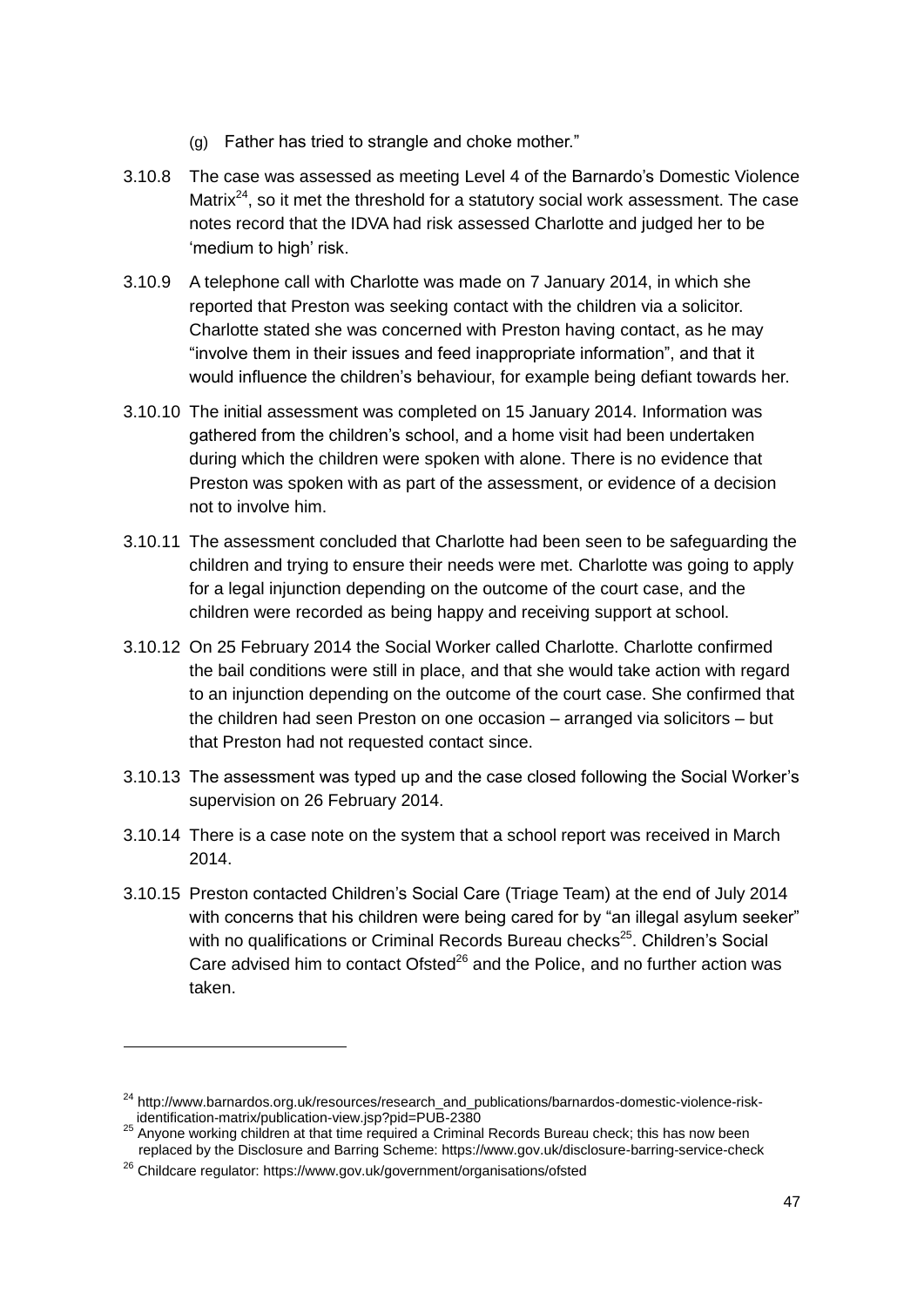- 3.10.16 Preston contacted Children's Social Care again on 28 November 2014 alleging physical abuse from Charlotte to the children. Children's Social Care contacted Charlotte who denied this, and informed the Worker that Preston was "known to be violent, bitter and aggressive" and that the trial was due to start in two weeks concerning the incident of November 2013. Charlotte stated she was happy for Preston to have contact with the children but that he was not initiating that. Charlotte also stated that one of the children was receiving counselling at school "because of domestic violence". The Social Worker saw the child at school and there were no concerns. No further action was taken.
- 3.10.17 The Police sent a Merlin following the incident (in which Preston approached the children at a shop) on 3 December 2014, informing Children's Social Care of all the information they received during that report from Charlotte. On the basis of the actions taken by the Police, Children's Social Care took no further action. This was their last involvement.

# **3.11 Central and North West London NHS Trust (CNWL) Health Visiting, School Nursing Services**

- 3.11.1 Two IMRs were received, one from the Health Visiting service and one from School Nursing; as these services are operated by the same organisation, and run concurrent to each other (Health Visiting hand the child's care over to School Nursing when the child starts school), they are combined here.
- 3.11.2 During the Terms of Reference timeframe, the older child was only within the remit of the School Nursing service, and the younger child within Health Visiting and subsequently school nursing.
- 3.11.3 A Health Visitor visited the family home on 20 April 2009 for a 'new birth visit' following the birth of Charlotte and Preston's second child. No concerns were noted. A follow up visit was made on 28 April 2009, and again no concerns were raised.
- 3.11.4 The Health Visiting service sent a letter to the family on 29 September 2009 concerning non-attendance at an appointment for the child's two-year health review.
- 3.11.5 The Health Visiting service received the Merlin produced by police after the incident of 9 January 2012 (there is no record of it being received by the School Nursing service). The service recorded that Preston had been abusive towards Charlotte, and that Charlotte wanted to leave. It was also noted that Charlotte had taken the two children to stay with family. The record stated that the plan was to transfer the case to the Health Visiting services in that area.
- 3.11.6 The service called Charlotte on receipt of the information, and discussed her situation with her. Charlotte confirmed where she was living with the children, and that she had sought legal advice with regard to the family home. The record stated that the plan was for the Health Visitor to contact the allocated Social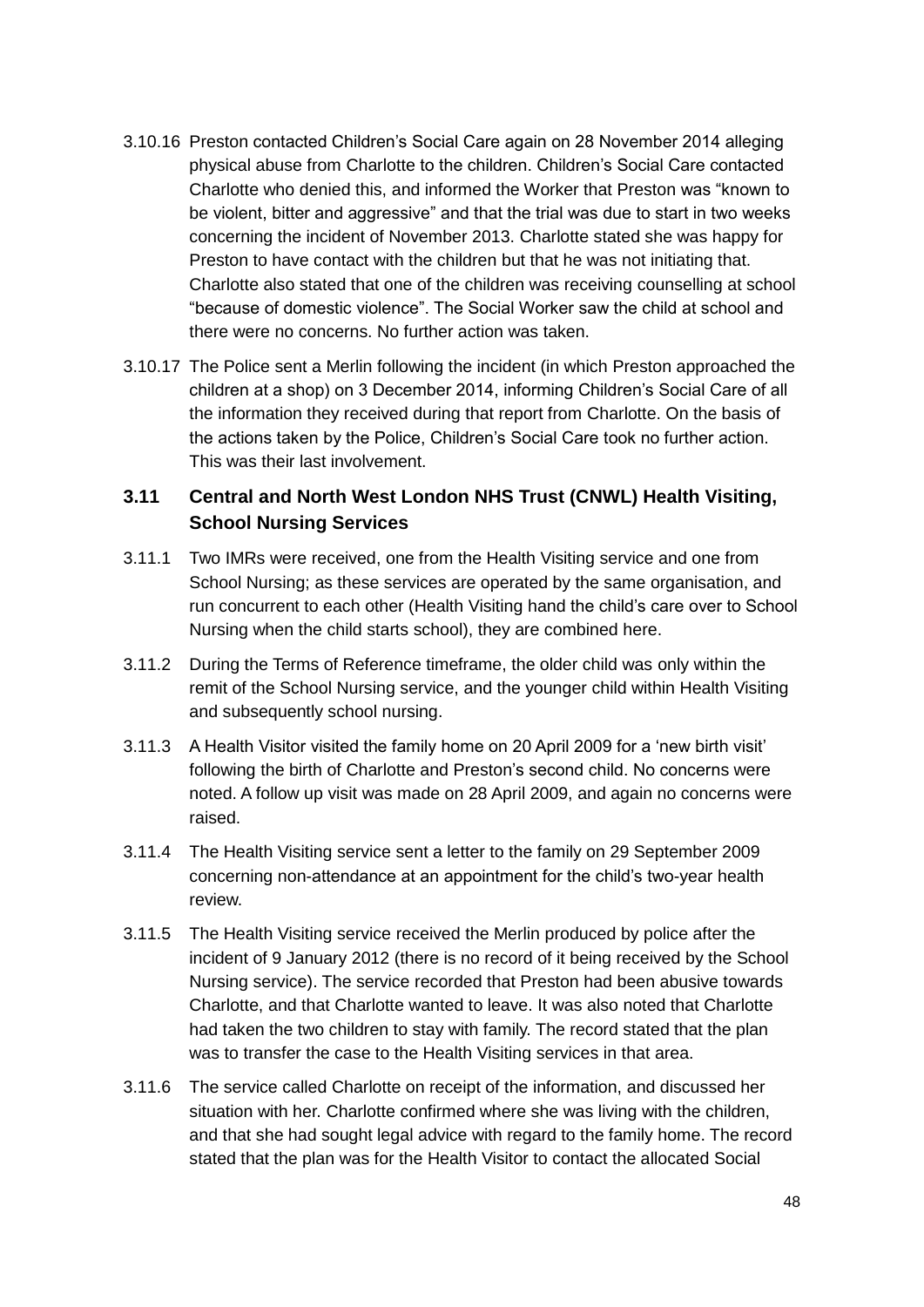Worker, and for Charlotte to contact the Health Visitor as and when she needed to. There is no record that the Health Visitor contacted the Health Visiting service in the area Charlotte was residing, and no further action was taken.

- 3.11.7 On 24 December 2013 it was recorded that Charlotte had been discussed at the MARAC meeting; the following was noted: "children witnessing violence towards police, volatile and unpredictable behaviour, on point of separation. Social Services involved". The case was allocated to a Health Visitor immediately.
- 3.11.8 This information was also recorded on the system for the attention of the School Nurse. No action in response to the information was recorded.
- 3.11.9 The Health Visiting service recorded that they would contact Charlotte after they received notification of her child's attendance at Accident and Emergency on 27 December 2014; this contact did not take place.
- 3.11.10 Further information regarding the MARAC referral and meeting was recorded on the system on 8 January 2014; this was recorded as having been seen by the Health Visiting and School Nursing service. Preston was noted as having been abusive since 2005; that he was volatile and unpredictable, and that the abuse had escalated since Charlotte had been trying to separate from Preston; that he had another family elsewhere was also noted. The children were noted as witnessing the behaviour. (No action recorded by School Nursing.)
- 3.11.11 The Health Visitor contacted the allocated Social Worker, who informed the service that Charlotte was judged to be safeguarding the children, and that steps were in place to prevent Preston from seeing the children. The Social Worker confirmed that the case would not progress to a Child in Need plan. The Health Visitor recorded a plan to contact Charlotte; there is no evidence this contact took place. The Health Visitor contacted the Social Worker again on 1 April 2014 and was informed that the case had been closed.
- 3.11.12 The Health Visiting service's involvement with the family ended when the younger child was transferred to the School Nursing service in April 2014.
- 3.11.13 However, the Health Visitor noted on the system when Preston contacted Children's Social Care with concerns over the children's care. This was forwarded to the School Nursing service, which recorded on the system that the information was received one month later on 31 December 2014. No action was recorded as having been taken.

#### **3.12 Schools**

- 3.12.1 The school knew Charlotte and Preston from when their older child started in reception class in September 2010. The older child later moved schools, while the younger child was still in attendance when the homicide occurred.
- 3.12.2 The school were first alerted to domestic violence/abuse following the incident of 9 January 2012, following which Charlotte took the children to stay with family.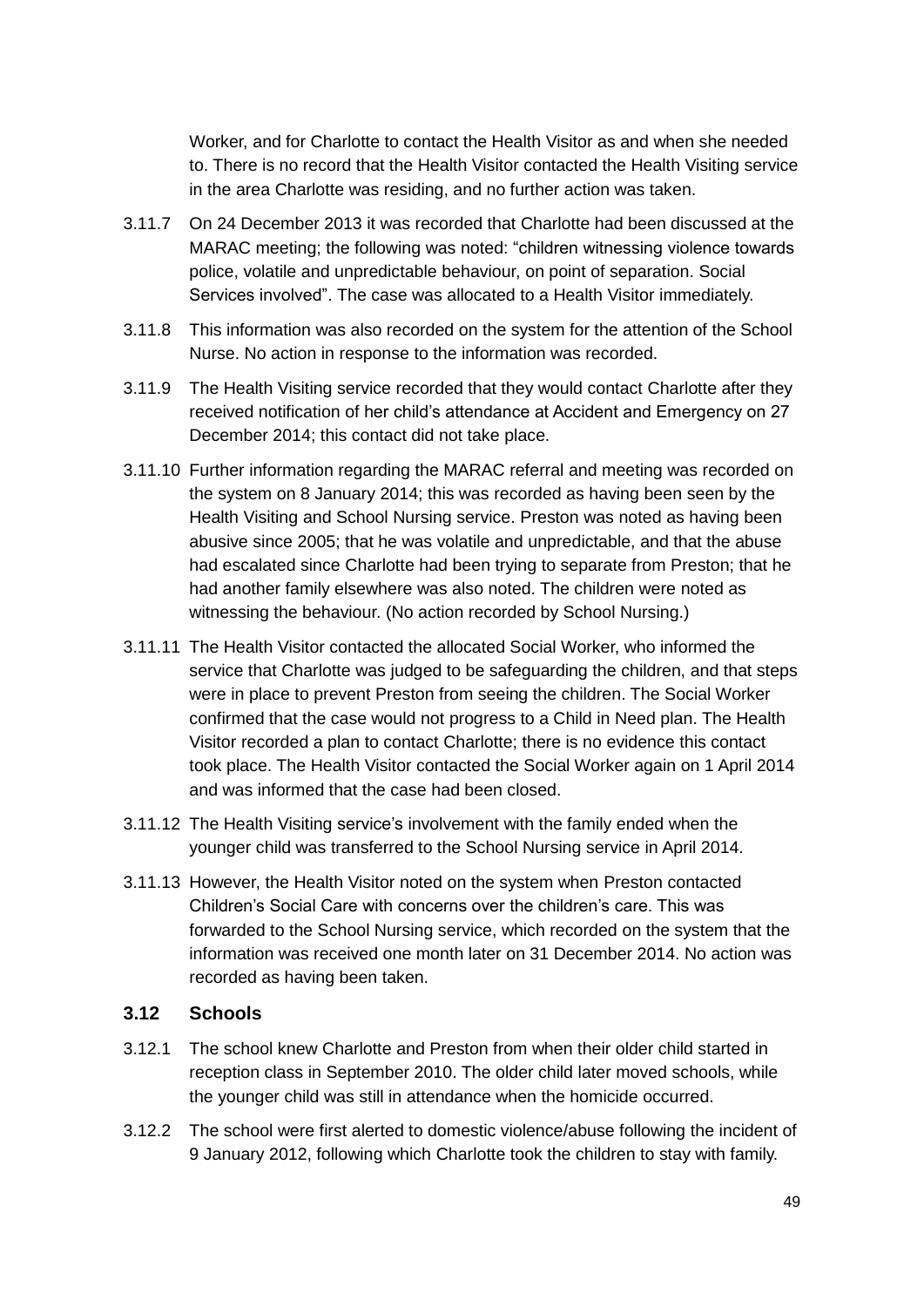Charlotte attended the school and told the senior teacher in attendance on that day that she and the children had to leave due to domestic violence. Charlotte said that she would get the child back to school as soon as possible.

- 3.12.3 Following this contact, the Head Teacher spoke with Children's Social Care, and was advised to give Charlotte the contact details of the IDVA service, which the Head Teacher subsequently did.
- 3.12.4 The next involvement was on 15 July 2013 when the school met with Charlotte and Preston together, at the school's invitation. [NB details relating to the child are not included here as they are not relevant.] No issues with the relationship were mentioned by Charlotte or Preston.
- 3.12.5 The school contacted Charlotte on 11 December 2013 [details of why are omitted], and Charlotte informed the Head Teacher that Preston had been arrested, and his bail conditions prevented him from living in the family home or having any contact with the children. The Head Teacher made a referral to Children's Social Care [NB: reason was unrelated to the information provided by Charlotte during the phone call]. At this time, Social Care were carrying out an initial assessment following the police incident on 23 November 2013; the school records indicate they were not aware of this until a record made on 11 March that the Social Worker contacted them for an update on the children's welfare.
- 3.12.6 Preston attended the school and asked to see the Head Teacher on 26 January 2015. He showed them a copy of a letter sent from his solicitors to Charlotte setting out Preston's requested child contact arrangements; it did not confirm that the arrangements were in place.
- 3.12.7 Preston informed the school he had been found not guilty of domestic violence but was still not allowed in to the family home. Preston alleged abuse from Charlotte to the child, and played a recording of him asking his daughter questions for her to confirm that abuse; the recording was apparently made just before the incident of assault in November 2013. The Head Teacher advised Preston to contact Children's Social Care.
- 3.12.8 The Head Teacher contacted Charlotte to inform her of the visit. Charlotte confirmed that there was no reason why Preston could not collect the child from school. Preston collected the child from school.
- 3.12.9 The next day, the school checked that the child had arrived, and they had. Charlotte attended at the end of the day and collected the child.
- 3.12.10 Charlotte and Preston's older child started at a new school on 6 January 2015.
- 3.12.11 On 29 January 2014 Preston called the school asking to collect the child, stating he had done this with their other child at their school the previous week. The school contacted Charlotte who gave her permission.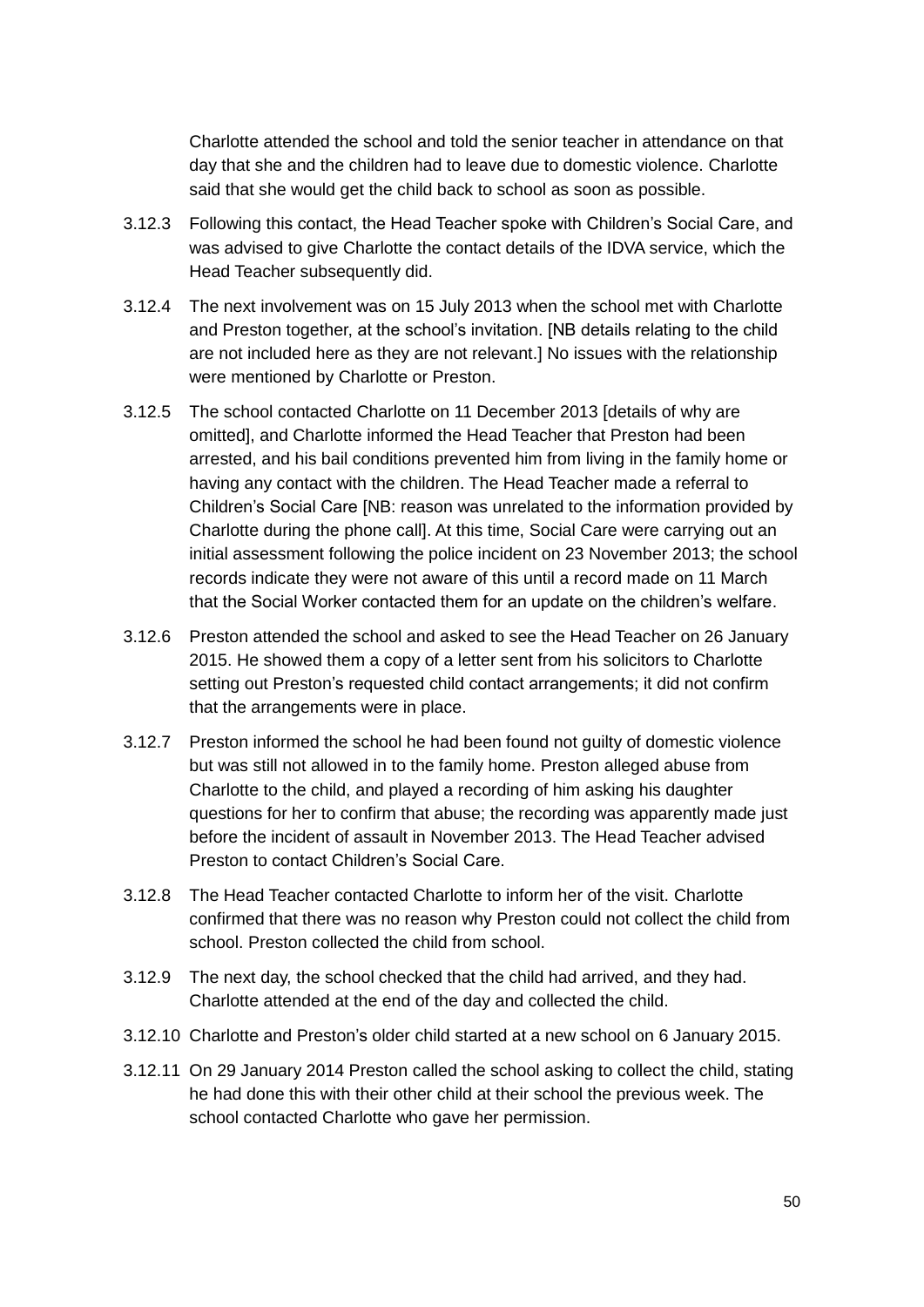3.12.12 On attending the school later that day, Preston gave the school the same letter from his solicitors as he had with the other school. The child left with Preston, and attended the next day.

## **3.13 General Practice (GP)**

3.13.1 Charlotte's contact with her GP in the timeframe of the Terms of Reference was rare and routine. Reasons for appointments were flu vaccination, eczema, and a sore throat. She also attended due to an ankle injury caused by a road traffic accident.

## **3.14 Hillingdon Hospital**

3.14.1 On 26 December 2013, Charlotte brought the two children to the hospital having accidentally given them the wrong medicine. The children were checked and discharged.

## **3.15 Information from the Family (Charlotte)**

3.15.1 Please see paragraph 2.7 above for details of what attempts were made at involving the family, friends and employer of Charlotte in the review.

## **3.16 Information relating to Preston**

3.16.1 Preston was aged 41 at the time of the homicide. It was noted in the Police report that he was sporadically employed as a mechanic.

## **3.17 Metropolitan Police Service (MPS)**

- 3.17.1 In addition to the contact with Preston outlined above, brought about through Charlotte's contacting the police, the police noted one further incident of significance. In 2004, Preston was cautioned for a domestic violence/abuse related common assault; it is believed this was against the same 'other' partner referred to by Charlotte. This occurred outside of Hillingdon and the MPS area.
- 3.17.2 Although this incident was important to note, as it fell outside of the Review's Terms of Reference and would have risked the confidentiality of the victim, no further analysis was done.

## **3.18 National Probation Service (NPS)**

- 3.18.1 The NPS involvement with Preston began following his conviction on 16 December 2014 for assaulting the two police officers during the domestic incident on 23 November 2013. Sentencing was adjourned for the preparation of Pre Sentence Reports by NPS.
- 3.18.2 The Crown Prosecution papers, which includes a summary of the case and previous convictions were requested and received as per procedure.
- 3.18.3 Procedure also requires that a child safeguarding and borough police intelligence check be completed to assist in the analysis of the offending and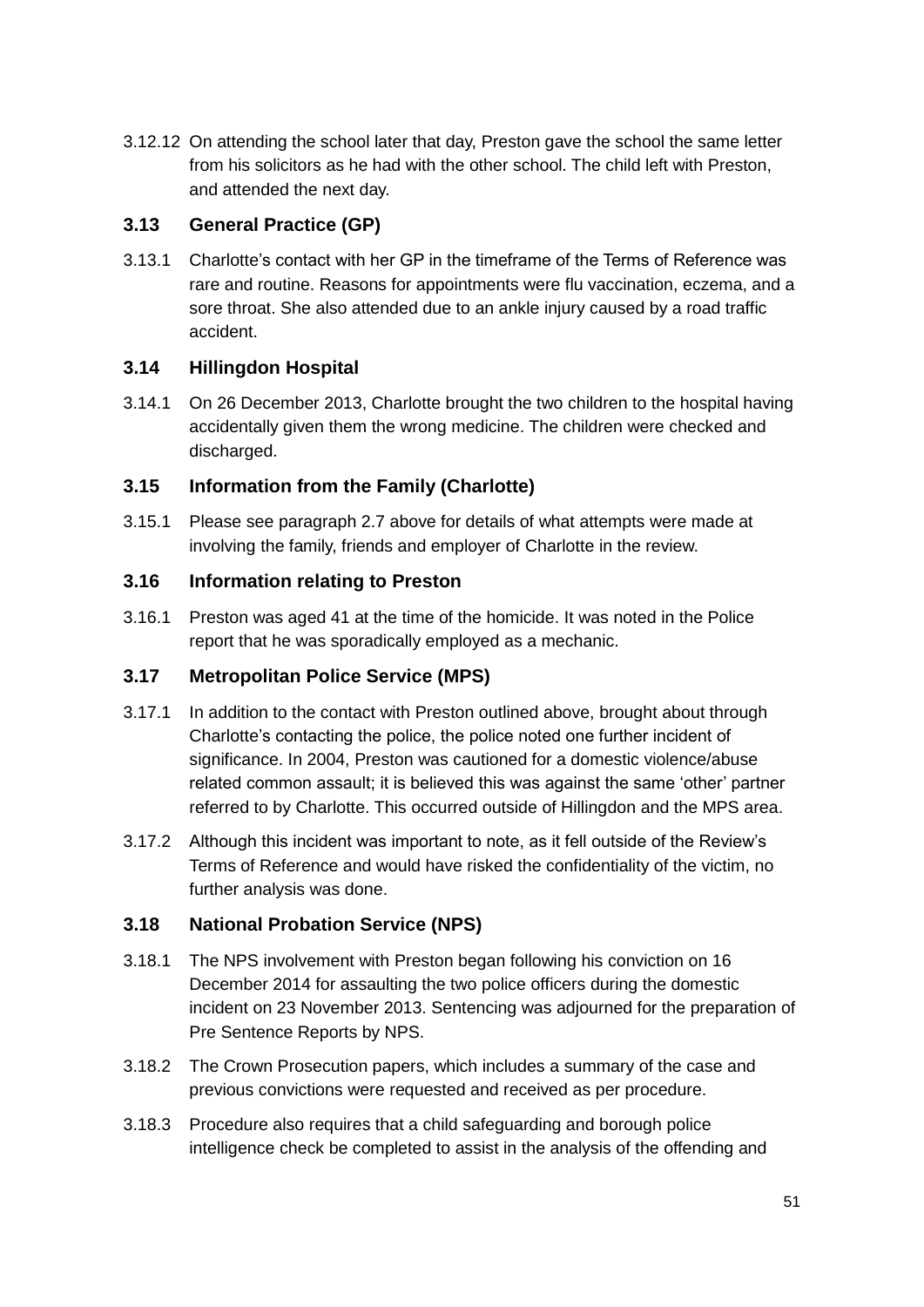establish whether other local agencies were involved. There is no record of these checks being completed.

- 3.18.4 The report was allocated to a sessional report writer, employed by an agency (Blue Bay) contracted by NPS. A letter was sent to Preston on 29 December 2014 with an appointment for 8 January 2015 with the report writer. Preston attended this appointment and the interview was conducted.
- 3.18.5 The report was completed on 14 January 2015; it recommended Preston for a Community Penalty with a requirement to complete Unpaid Work.
- 3.18.6 The report was sent to Isleworth Crown Court on 14 January 2015 in time for the hearing on 30 January 2015. It was not presented, as Preston did not attend.

#### **3.19 General Practice (GP)**

- 3.19.1 Preston attended his GP 24 times in the Terms of Reference timeframe (three years); the last time was four days before the homicide. Preston attended primarily for physical complaints; the majority of attendances (17) came following the police incident of 23 November 2013.
- 3.19.2 On 26 November 2013 Preston attended and reported Police had assaulted him – while he was trying to get away, he stated – after a domestic incident.
- 3.19.3 From this point onwards Preston's attendances were for physical symptoms and pain related to this incident, including headaches and blurred vision. Many tests were done, but none suggested that his injuries would cause the symptoms he was having. Preston twice organised private medical procedures in relation to these complaints.
- 3.19.4 Preston had been prescribed an anti-depressant on 8 May 2013; this was to help with anxiety as well as to help with chronic lower back pain. The dosage was increased on 27 February 2014 in response to Preston's complaints of tension headaches and chronic facial pains linked to the assault.
- 3.19.5 From November 2014 Preston started to report more psychological issues: anxiety, post-traumatic stress disorder and depression were noted. On 26 November 2014 Preston was referred for IAPT counselling; see the CNWL section above for further information.
- 3.19.6 The last attendance was on 26 January 2015 in which depression was noted.

## **3.20 Central and North West London NHS Trust (CNWL) Mental Health Service**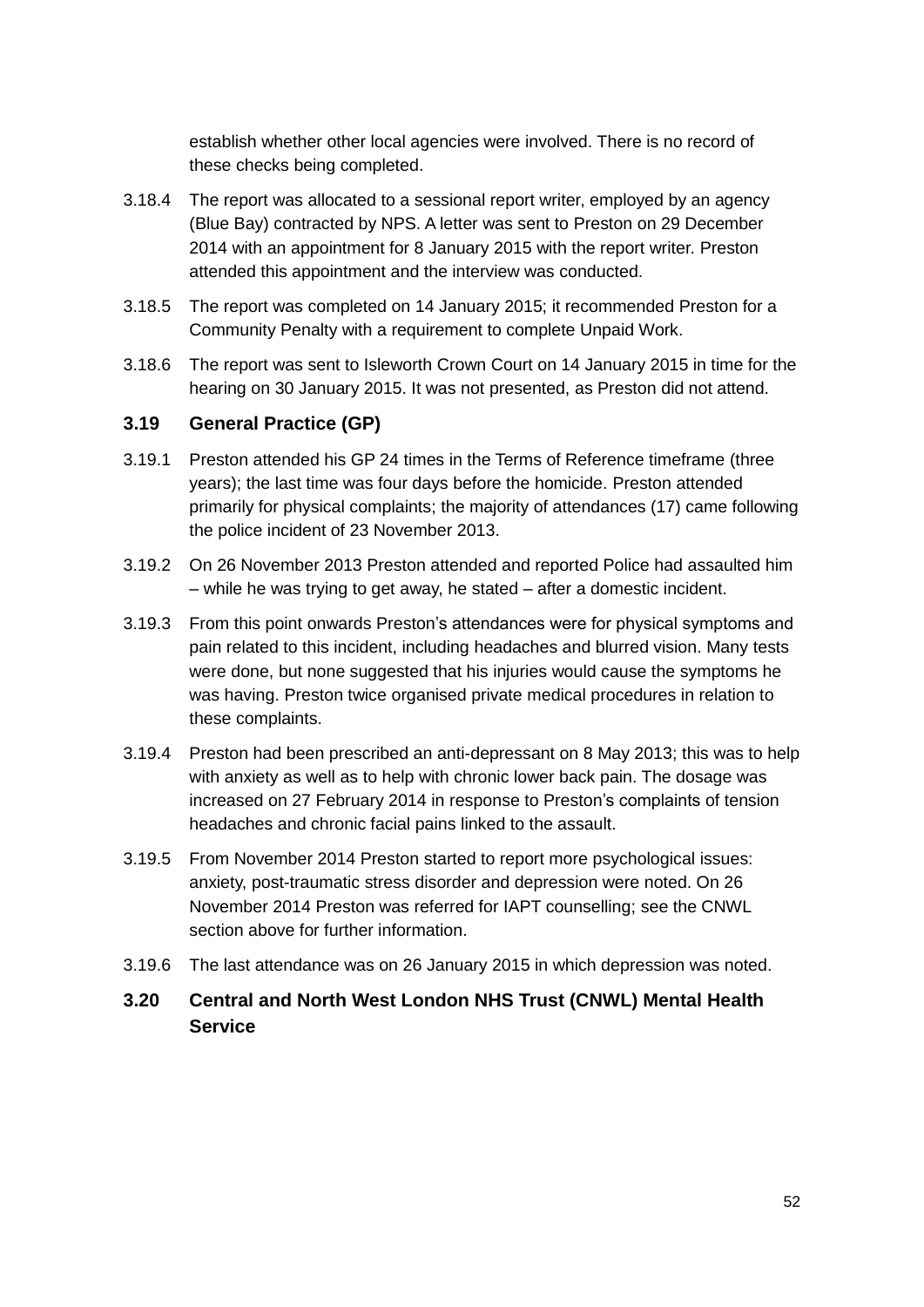- 3.20.1 Preston was referred to CNWL Improving Access to Psychological Therapies  $(IAPT)^{27}$  by his GP on 18 December 2014. The GP stated that the referral was following Preston presenting with Post Traumatic Stress Disorder, following an alleged police assault during the domestic incident on 23 November 2013. The referral stated "he maintains his relationship with his wife is ok". The symptoms noted by the GP were anxiety, flashbacks, low mood, irritability and chronic lower back pain.
- 3.20.2 A 45-minute IAPT telephone assessment took place on 19 January 2015 by a Psychological Wellbeing Trainee. The assessment confirmed Preston's symptoms as severe anxiety, low mood and physical health difficulties; that he was separating from his wife and finding it difficult not seeing his children. Preston was noted as appearing very distressed and saddened by his own physical health difficulties, which he reported as resulting from the alleged police assault.
- 3.20.3 On being asked, as part of a risk assessment, whether "you find yourself as being a risk to others" he answered "no", and the assessment was that he did not pose a risk to others or a risk of suicide.
- 3.20.4 Following supervision of both the Trainee and the assessment by a senior therapist, Preston was offered a Stress Management Course. Preston had requested Cognitive Behavioural Therapy to manage anxiety and low mood and current issues, stating he did not want to deal with past issues. Preston agreed to the Stress Management Course, and his treatment was due to commence on 3 February 2015.

#### **3.21 Hillingdon Hospital**

1

- 3.21.1 Preston was brought to the Hospital by the London Ambulance Service on 23 November 2013. He was in the custody of the Police having been arrested that morning for assault on Charlotte. The Hospital were not informed of the nature or victim of the assault. Preston was treated and discharged back to Police custody.
- 3.21.2 Preston attended an appointment at the Hospital on 9 September 2014 for a CAT scan to be carried out, a referral made following his physical issues following the alleged police assault in November 2013. On the patient front sheet Preston is recorded as being single and not employed, and no next of kin is noted. He gave his address as the one he previously shared with Charlotte.
- 3.21.3 A letter was subsequently sent to Preston's GP concerning the scan, stating that no concerns or abnormalities were identified. The record stated "allegations of Domestic Violence by wife and therefore involvement of Police??" Nothing further was recorded regarding this statement.

<sup>&</sup>lt;sup>27</sup> Improving Access to Psychological Therapies, IAPT, is a national programme (locally delivered and managed) supporting the NHS to get patients into counselling or other mental health support.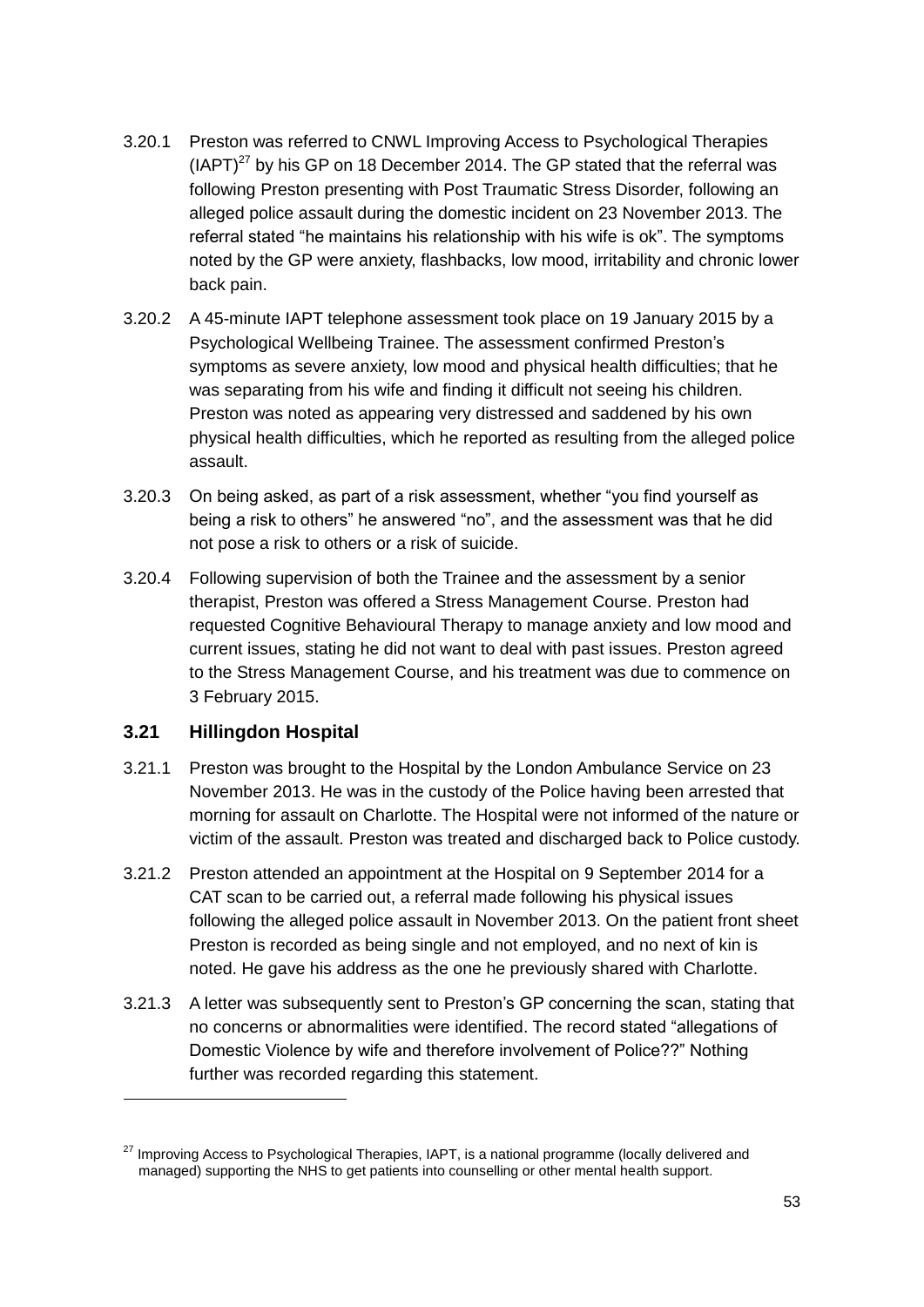3.21.4 An MRI scan was recommended and this was carried out on 3 November 2014, the results of which were again normal. Another CAT scan appointment was made for 4 November 2014; Preston did not attend, with no reason given. A further MRI scan was conducted on 27 November 2011. The report to Preston's GP from the Practitioner recorded that there was no cause detected for Preston's reported giddiness or blurred vision.

#### **3.22 Information from Preston**

3.22.1 No information was received. Please see paragraph 2.7 above for details of what attempts were made at involving Preston in the review.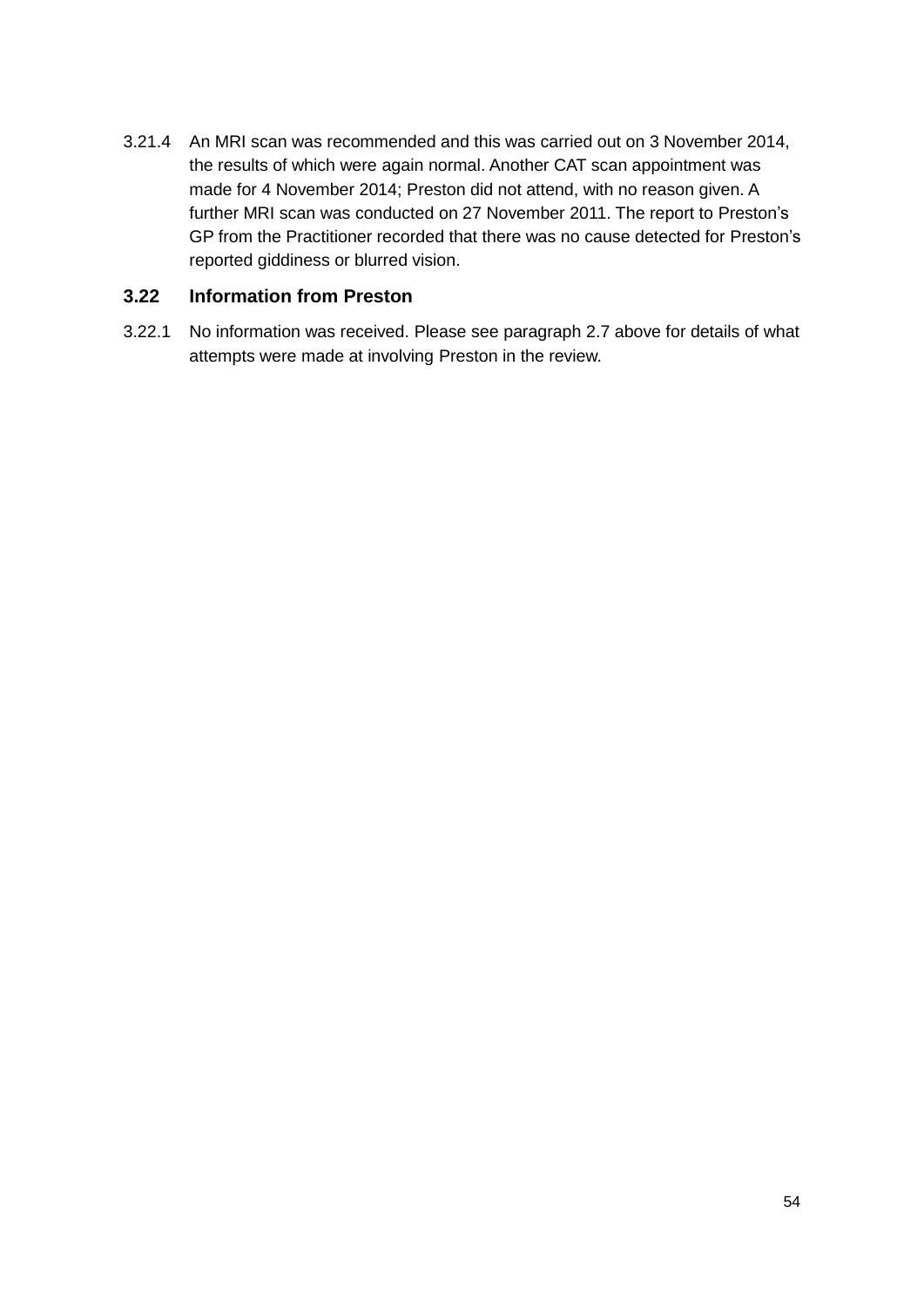# **4. Analysis**

## **4.1 Domestic Abuse/Violence Definition**

4.1.1 The government definition of domestic violence and abuse is:

*Any incident or pattern of incidents of controlling, coercive or threatening behaviour, violence or abuse between those aged 16 or over who are or have been intimate partners or family members regardless of gender or sexuality. This can encompass, but is not limited to, the following types of abuse: psychological; physical; sexual; financial; and emotional.*

*Controlling behaviour is: a range of acts designed to make a person subordinate and/or dependent by isolating them from sources of support, exploiting their resources and capacities for personal gain, depriving them of the means needed for independence, resistance and escape and regulating their everyday behaviour.*

*Coercive behaviour is: an act or a pattern of acts of assault, threats, humiliation and intimidation or other abuse that is used to harm, punish, or frighten their victim.*

- 4.1.2 The disclosures made by Charlotte to the many agencies she spoke to made it clear that she was a victim of domestic violence/abuse from Preston. This was primarily verbal abuse, harassment and stalking, with few, albeit significant, occasions of physical abuse.
- 4.1.3 Charlotte was very aware of the risk she faced, and attempted to make her fears and anxiety over what Preston would do clear to a number of agencies including the Police, IDVA service and Southall Black Sisters.

## **4.2 Metropolitan Police Service (MPS)**

- 4.2.1 In the Terms of Reference timeframe, Charlotte contacted the Police on seven occasions.
- 4.2.2 The first of these incidents, on 9 January 2012, was recorded as an offence and Preston should have been arrested. The records are not clear as to why he was not arrested, and Charlotte subsequently made a withdrawal statement. Assuming the records are an accurate record of the attempts to arrest Preston, there was a lack of follow up that, had it been done, could have demonstrated to Preston that his actions were wrong and would lead to a positive police response.
- 4.2.3 The Panel noted and agreed that the wording of Charlotte's withdrawal statement (that she had "over-reacted" and taken the threats "out of context") should have aroused concern, as it was so far from her original statement (that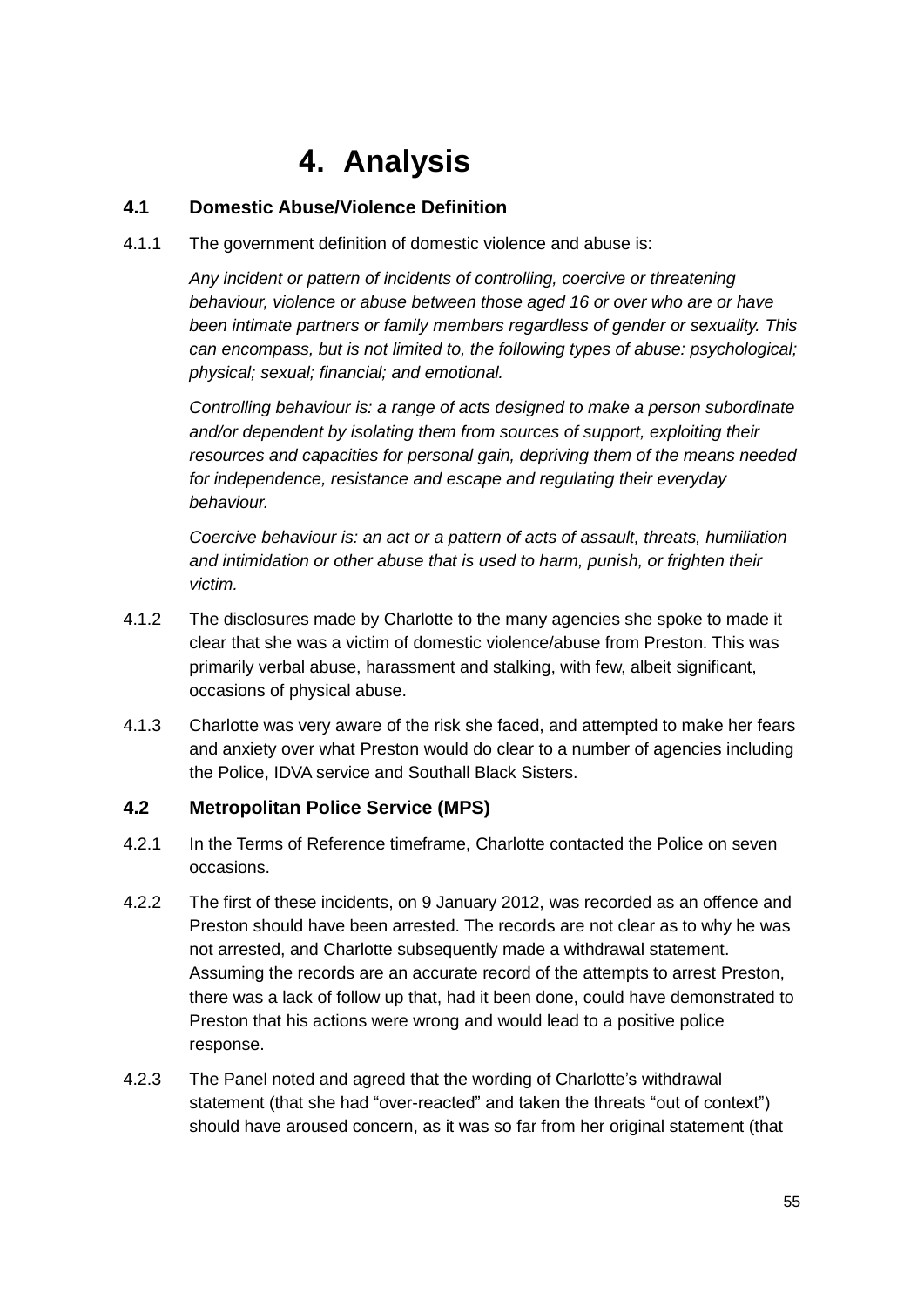Preston had threatened to kill her and stated he had "nothing to lose" by killing her and the children).

- 4.2.4 The IMR does not detail any concerns by the Police, or action, in relation to the fact that the children were included in the threat to kill, although a Merlin was created.
- 4.2.5 For this offence also, there was an over-emphasis on the fact that Charlotte was residing with family away from Hillingdon. The assumption seemed to be that this meant that she was safe: despite her disclosure of high risk factors including Preston's threats to kill and the separation. Charlotte was risk assessed as 'standard' based on her location only, despite the fact that police were aware she was likely to return to Hillingdon. Following discussion on this matter, the Panel noted that there does not appear to be a system in place for police to re-visit a case or victim where the risk is known to have changed.
- 4.2.6 The OIC showed good practice in repeated attempts to speak to Charlotte about the offence. However, when on 29 January 2012 the OIC spoke with Preston, who informed them that Charlotte had returned home, this did not trigger additional action – or an arrest given that the officer now knew where Preston was – in relation to Charlotte's risk. When the officer subsequently spoke with Charlotte, it is not clear whether this was in Preston's presence, which would have been an unsafe action for the officer to take.
- 4.2.7 The Panel discussed the fact that the Police could have proceeded against Preston using both Charlotte's original statement, and her withdrawal statement, if they felt that this had been made following duress or pressure from Preston – such withdrawals being common following domestic violence/abuse incidents.
- 4.2.8 The next two contacts by Charlotte to the police led to no action being taken, as no offences were recorded. With regard to the report on 3 December 2012, there was no record of a risk assessment being carried out with Charlotte, and no Merlin was created relating to the incident. As this was a domestic incident in which separation was mentioned along with a threat from Preston to Charlotte that "the war is just beginning" and the history check showing the previous incident (of threats to kill) in January of that year, this was not good practice.
- 4.2.9 The incident of 24 March 2013 did involve a risk assessment; despite Charlotte disclosing separation and the police witnessing Preston being aggressive to her, Charlotte was assessed as standard risk. Given the significance of separation as a risk factor for domestic homicide, and the fact that Preston felt sufficiently entitled in his abusive behaviour towards Charlotte that he felt comfortable doing this in front of the police, this risk assessment is surprising.
- 4.2.10 The Panel discussed what could have happened had Charlotte been referred to a support agency at this point, and their risk assessment had been higher. Police risk assessment is a key factor in decisions made by Police / CPS – if another agency does a risk assessment, this can be fed back to the Police, especially if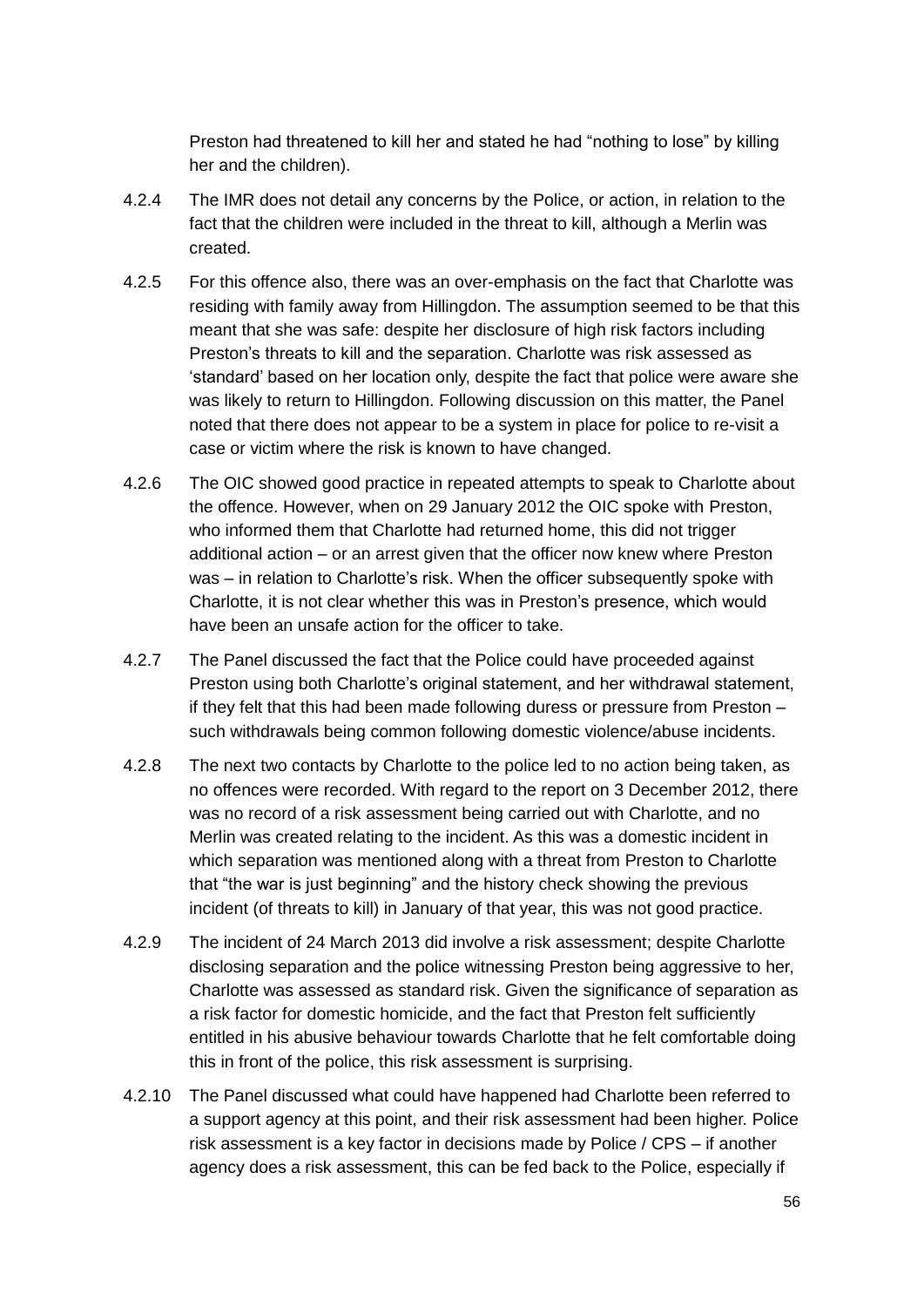there is a different outcome – could be due to further disclosures / incidents that the Police are not aware of.

- 4.2.11 As with the previous incident, no Merlin was created. This means that Children's Social Care were unaware of both incidents, and so when they received the Merlin for the later incident in November 2013, as far as they were concerned that was the first incident since January 2012, rather than the fourth.
- 4.2.12 The Police noted "cultural issues" in relation to Preston's way of speaking to Charlotte in their presence; however the IMR notes that this was not expanded or acted upon. The fact that the officers noted it shows that it must have had some significance in the incident; therefore it is disappointing that it was not followed up on, or led to the officers looking again at their risk assessment.
- 4.2.13 The initial response to Charlotte's next contact, on 23 November 2013, showed good practice and positive action by the police. Preston was immediately arrested, a risk assessment and Merlin completed, and Charlotte was referred to the IDVA service. It was unfortunate that history checks were not completed to inform the officers of the prior incidents, however this would not have impacted on the actions taken. Further good practice was seen in that the Officer in the Case (OIC) attended court on the day Preston applied for, and was granted, bail, and informed Charlotte of the outcome and bail conditions.
- 4.2.14 As with the incident on 9 January 2012, the risk assessment here was that Charlotte was standard risk, based on location: on this occasion as Preston was in custody. Also similar to the previous incident, there was no process to revisit this risk assessment once Preston was granted bail, however as the bail was conditional on Preston not contacting Charlotte directly or indirectly, or being within 100 yards of her home, it can be assumed that the risk level was likely to remain the same.
- 4.2.15 These two risk assessments suggest an over emphasis on location by the police, leading to a potential lack of support for Charlotte when her situation changed. Risk is dynamic, not static, whereas these risk assessments were one-off and not reviewed. This is a difficult process for the police to act upon, as their involvement with a victim can be brief, and ends when a case is closed or completed. However the police do have very good links with services such as IDVA where concerns can be handed over via referral for the victim, and in the incident of 23 November 2013 this referral did take place.
- 4.2.16 The Police IMR outlines that the internal review demonstrated a lack of awareness of the Service Level Agreement (SLA) between the MPS and Crown Prosecution Service (CPS). If this were followed, then the CPS lawyer would pass the result of any bail hearing to the Police Liaison Officer, unless the investigating officer is present. There is then a process whereby the Police Liaison Officer passes this information to the relevant Community Safety Unit and borough Intelligence Unit. A recommendation is therefore made in the IMR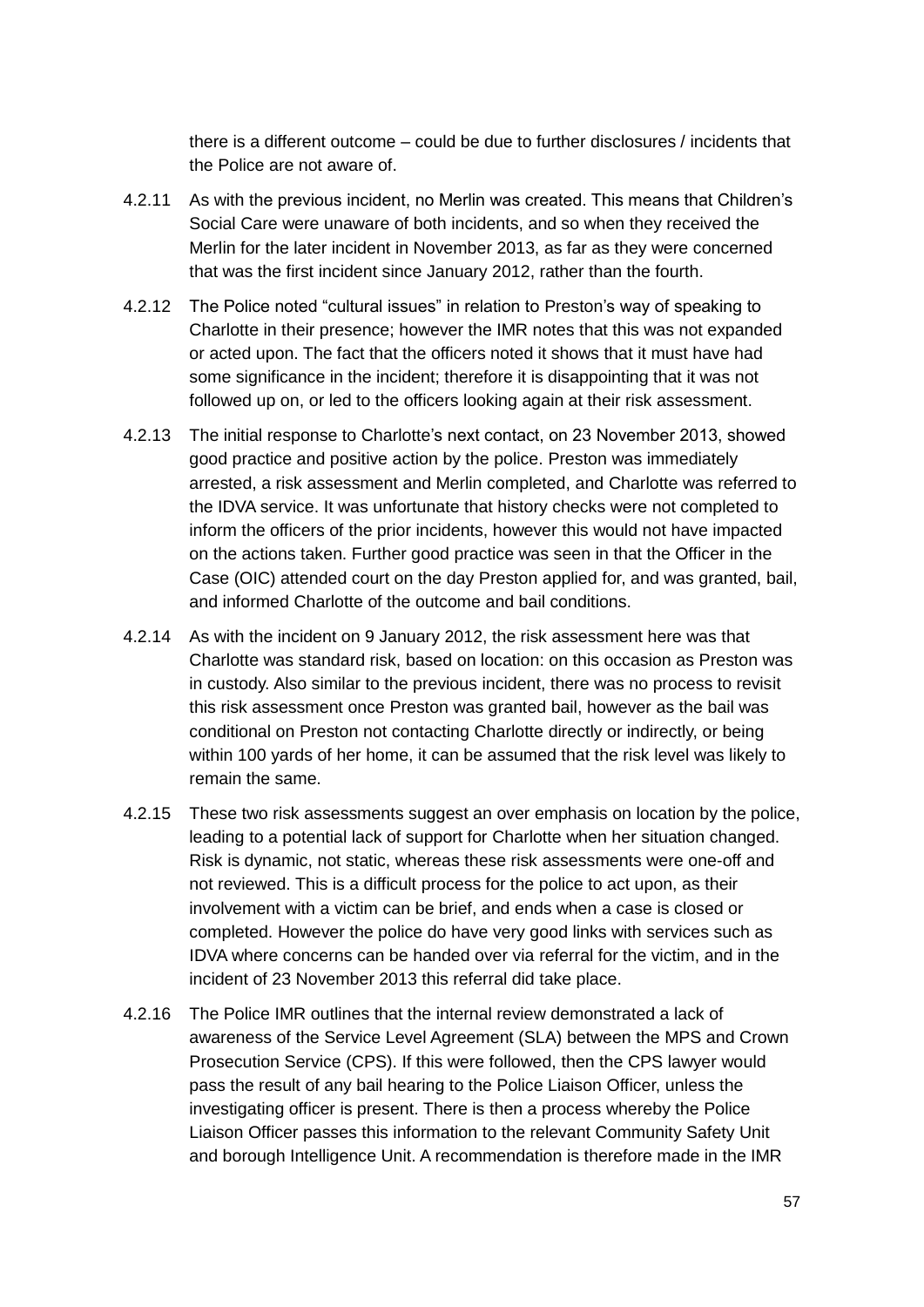to address this lack of awareness, and the IMR author informed the Panel that this is already in being implemented.

- 4.2.17 Following the charge against Preston for the assault of 23 November 2013, Charlotte's case was handed over to the Witness Care Unit (WCU); their involvement is analysed in the section below. It would have been the responsibility of the WCU to keep in touch with Charlotte about the progress of the trial, however some contact would have been expected from the OIC, and there is no record of this taking place.
- 4.2.18 In addition, there were issues around contact between the Police and the Crown Prosecution Service in relation to this case; these are addressed in the CPS section below.
- 4.2.19 The next two contacts Charlotte had with the police involved her belief that Preston was breaching his bail conditions, reporting that he was harassing her and contacting her 'indirectly', as well as her fears and anxieties relating to his behaviour and the trial.
- 4.2.20 On the first occasion (3 December 2014) the case was closed as the officer judged there to be no breach of bail conditions. Preston's behaviour was as follows: speaking to the children in Charlotte's presence in a public place; contacting Charlotte's work and Children's Social Care and making allegations about her – it is therefore unfortunate that more action was not taken to support Charlotte, for example through another referral to the IDVA service, or at least a check with her that she was accessing support through another route. Charlotte stated that she was worried about the trial and what Preston would do once it was over; the police officer attending did not act on these concerns, or carry out a risk assessment.
- 4.2.21 In discussing this incident, the view of the Panel was that Preston should have been arrested and brought before the court for breaching bail conditions. The contact he was making could be seen as 'indirect' contact, and potentially done with the intention of harassing or intimidating Charlotte.
- 4.2.22 On 27 December 2014 Charlotte called the Police to find out the outcome of the trial; there is no record of Charlotte being contacted back, and in light of the lack of contact throughout 2014 from the WCU and IDVA service (see below), this is disappointing. The IMR outlines that Charlotte, as a victim of domestic violence/abuse, should have received an enhanced service and been contacted to be informed of the trial outcome.
- 4.2.23 Charlotte's last contact with police, on 26 January 2015, was only with the Despatch team, and was not recorded as a domestic incident. The IMR outlines how correct procedure was not followed on this occasion. A recommendation is made to ensure that training takes place for this team to ensure that domestic incidents are recognised and acted upon appropriately and in line with procedures.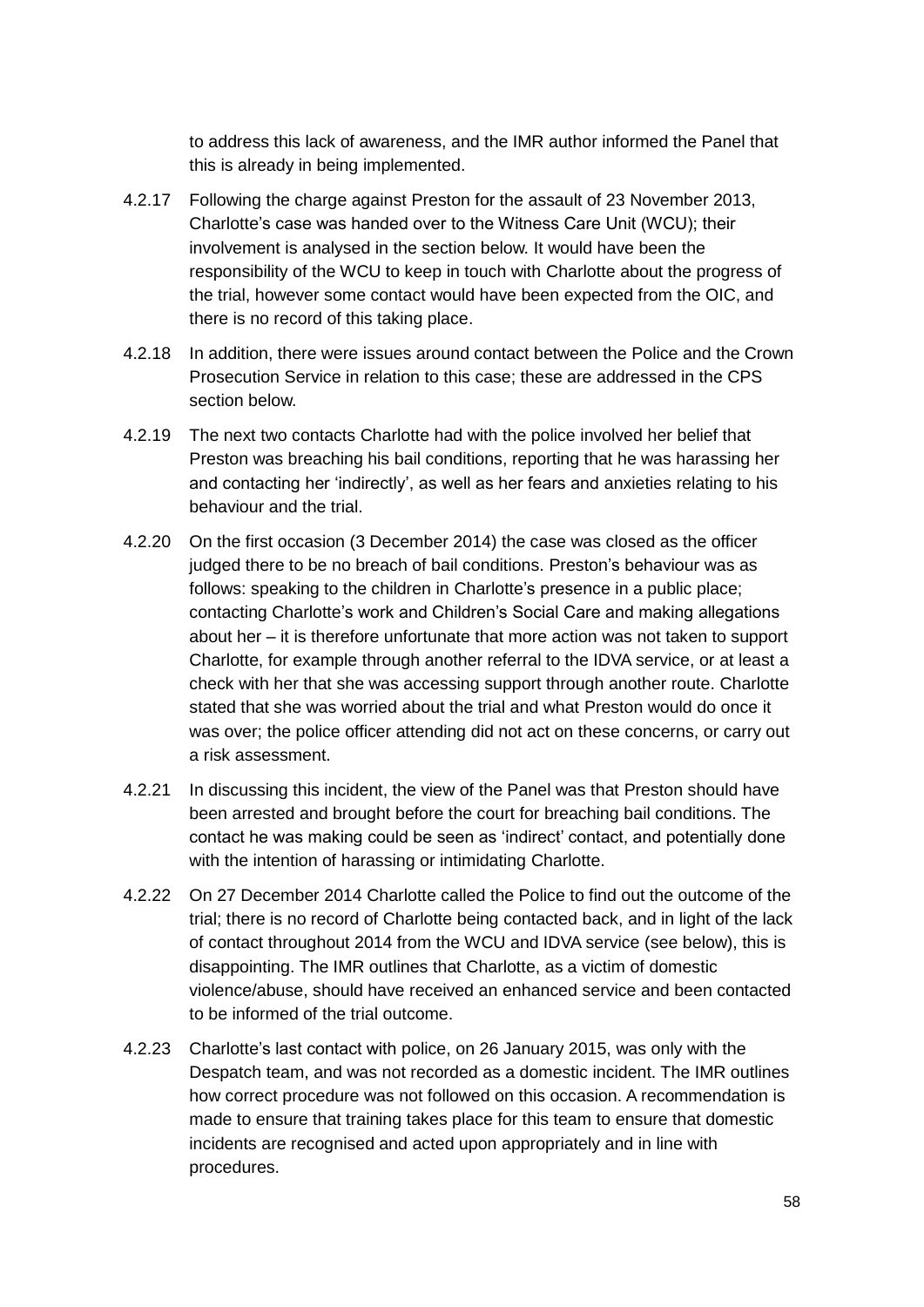4.2.24 Recommendations are also made in the IMR to improve the completion of Merlin reports.

## **4.3 Witness Care Unit (WCU)**

- 4.3.1 Charlotte's case was referred internally within the Police to the WCU once a charge was confirmed against Preston after the incident of 23 November 2013. After it became clear that the Officer initially allocated knew Charlotte, her case was not re-allocated until February 2014, three months later. It is not clear why this delay occurred.
- 4.3.2 Up to December 2014, the Officer allocated to Charlotte's case made all contact with Charlotte, and other witnesses in the case, via text message. The Officer did not have a conversation with Charlotte until just before the trial was due to start in December 2014. Given the extremely lengthy delay in the trial taking place (over a year after the incident) this means that Charlotte was without support, or updates about the trial, for all that time.
- 4.3.3 The IMR outlines that the management of Charlotte's case failed to adhere to procedure, there was no assessment of her needs (for example special measures in court while giving evidence) and she was not referred to the Witness Service for support at court.
- 4.3.4 The IMR author states that the review has identified a need for induction and training for all Witness Care Officers to ensure understanding of and compliance with policies and procedures. Serious failings were identified through the review, but these were due to a lack of awareness and understanding of the existing policies and procedures. The recommendations made in the IMR have been progressed urgently.

## **4.4 Crown Prosecution Service (CPS)**

- 4.4.1 The response of the CPS to the request for charging advice from Police in November 2013 was to a high standard. The domestic violence nature of the incident was recognised, and the Prosecutor acted according to internal procedure in flagging the case as domestic violence and working through the Domestic Violence Checklist to ensure enhanced evidence gathering. They were proactive in the action plan given to the Officer in the Case (OIC) which addressed both evidence gathering and support for Charlotte as a victim.
- 4.4.2 Subsequent to this, it is unfortunate that the communication between the CPS and the OIC was not consistent, and many emails went unanswered. This is particularly of note in the exchanges concerning contact with Charlotte and her friend as witnesses, as this reflects the issues highlighted elsewhere in this report in the lack of communication by the OIC and Witness Care Unit with Charlotte.
- 4.4.3 The IMR author addresses the fact that the case moved to the Crown Court. There would have been recognition that this would lead to an extended waiting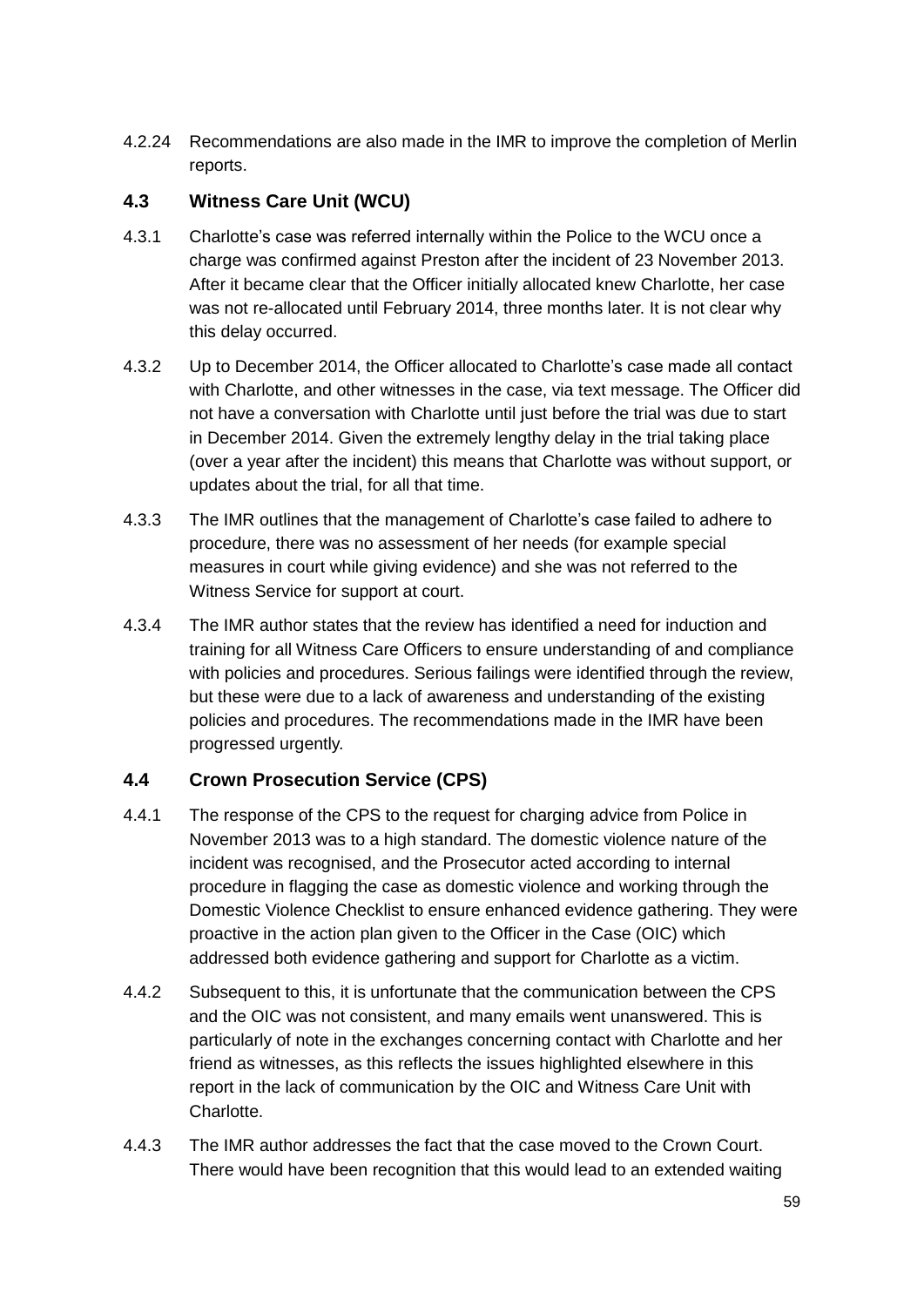time for trial, trial dates usually being fixed from four to six months ahead. In Magistrates Courts, the trial wait time is usually six to eight weeks. However, the view of the IMR author – endorsed by the Panel – is that it was appropriate and correct to keep the three charges together, once the Court agreed for the assault occasioning actual bodily harm charge to be heard in the Crown Court. This prevented the whole nature of the case (i.e. the domestic incident) being lost; and prevented the witnesses from having to give evidence twice.

- 4.4.4 The trial took place a significant length of time after the incident: thirteen months. This was due to the need for the trial to be 're-listed' once, in June 2014, it became apparent it could not go ahead in the time required before the Police Officer witness went away.
- 4.4.5 In March 2014 the CPS did request a fixed date from the Court for 23 June; this was not followed up on, however the IMR author notes that fixed dates for trials are very unusual and rarely granted. However, given the domestic violence related nature of the case, and the recognised impact of delay on victims in these cases, it would have been helpful for the CPS to pursue this option.
- 4.4.6 The IMR author similarly points out that the CPS could have requested a relisting at an earlier date: in March/April 2014, when the Police Office witness first advised that they would be away in June. If the trial had been re-listed then, for six months time (as standard), this would have meant the trial could have taken place in October.
- 4.4.7 The Panel discussed the contact between the CPS and the Police in relation to this case, and other cases like this. The CPS confirmed that they are aiming to make more contact via telephone rather than always relying on email (as here) to ensure that cases progress properly.
- 4.4.8 Regular meetings between Police, CPS, Court and Probation services were discussed, and the Chair received information on these. It is very positive that there is ongoing partnership working between these agencies to discuss performance and trends, and in particular how to better support victims of domestic violence/abuse.
- 4.4.9 However, the information from Police and CPS was at times contradictory, suggesting that knowledge of the meetings may not be widespread across both agencies and that further development of this partnership working may be required. A recommendation (2) is made for a briefing to be prepared on the current processes, and in addition to ensure that any developments required to improve these processes are identified and actioned.

#### **4.5 Restraining Order**

4.5.1 Courts can make a restraining order for the purpose of protecting a person (the victim or victims of the offence or any other person mentioned in the order) from conduct which amounts to harassment or which will cause a fear of violence.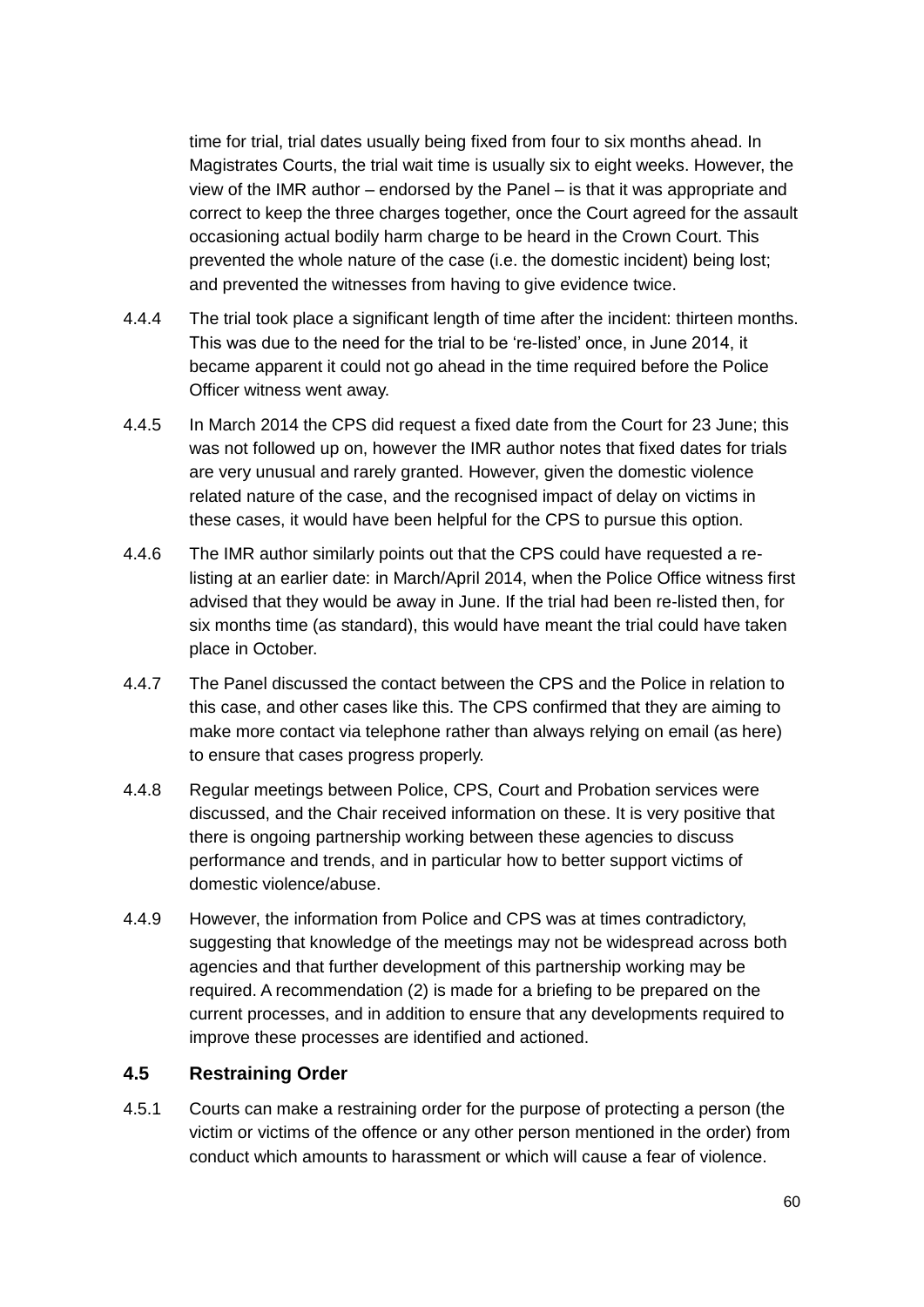Requirements can be for a fixed period or 'until further order' and often involve no direct or indirect contact by the perpetrator with the victim or children (sometimes save through solicitors regarding child contact), and exclusion from, for example, the victim's home/street/area. A restraining order for Charlotte therefore would have effectively carried on the same conditions as bail.

- 4.5.2 Section 5 of the Protection from Harassment Act 1997 (PHA 1997) permitted a criminal court to make a restraining order when sentencing or otherwise dealing with a defendant convicted of an offence of harassment (contrary to section 2 PHA 1997) or an offence of putting someone in fear of violence (contrary to section 4 PHA 1997).
- 4.5.3 Section 12 of the Domestic Violence, Crime and Victims Act 2004 came into force on 30 September 2009, amending section 5 of the PHA 1997. The amendment enables the court to impose a restraining order in a much wider range of circumstances, for example following conviction for any offence (not just a domestic violence/abuse related one), or following acquittal.<sup>28</sup>
- 4.5.4 The process usually followed is for the IDVA service, Witness Care Unit, or Officer in the Case (OIC) to find out from the victim whether they would like a restraining order to be applied for at the conclusion of the trial. The details of the request (e.g. addresses for the defendant to be excluded from) would then be drafted, and passed to the Crown Prosecution Service, who would make the request at court.
- 4.5.5 For Charlotte, a restraining order could have been applied for at the point of acquittal or at sentencing. The latter was chosen as the bail conditions were continued up to then. Crown Prosecution Service have confirmed that it was in the Prosecution Counsel's brief to apply for a restraining order. We cannot say whether it would have been granted, and of course the events of that day superseded this issue.
- 4.5.6 The learning from this case is rather in the fact that no professional appeared to have lead responsibility in communicating with Charlotte about the restraining order. It is assumed that the Officer in the Case drafted the restraining order, as the details were provided to the CPS. Panel discussions indicate that further work needs to be done to ensure this process works smoothly and all professionals are aware of their responsibilities. A recommendation (3) is made below to address this.

#### **4.6 Southall Black Sisters**

1

4.6.1 The IMR from Southall Black Sisters (SBS) is very detailed and outlines the lengths staff went to in trying to support Charlotte. It should be noted that for the first two contacts Charlotte made to the service, SBS were not in a position to

<sup>&</sup>lt;sup>28</sup> Paragraphs 3.6.1, 2, 3: from [www.cps.gov.uk/legal/p\\_to\\_r/restraining\\_orders/](http://www.cps.gov.uk/legal/p_to_r/restraining_orders/) (Crown Prosecution Service)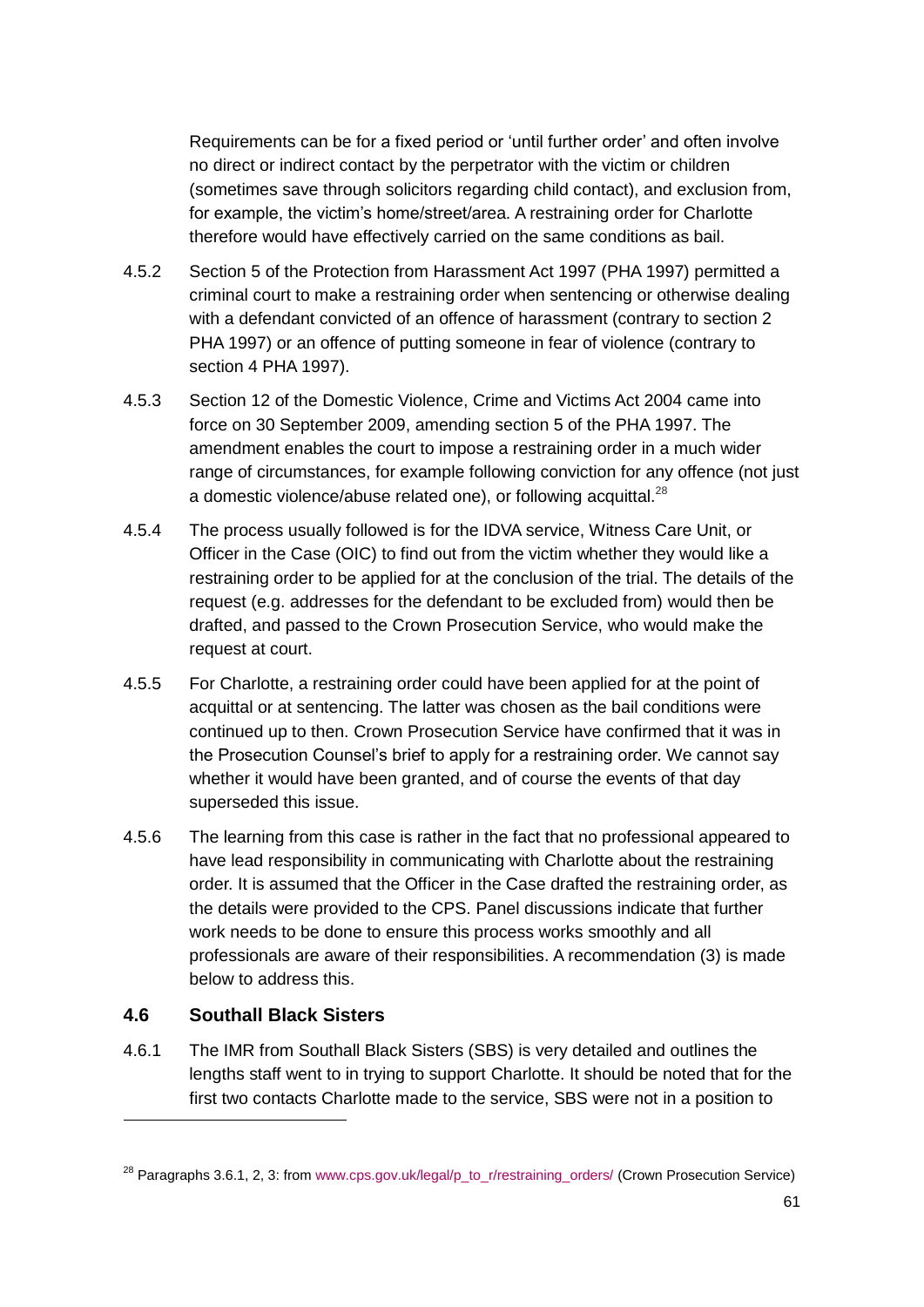fully support her, and it was not until her third contact that the service were able to offer her ongoing support.

- 4.6.2 Despite this, SBS offered Charlotte as much support as they were able to during the first two contacts, via advice, emotional support and signposting to Hillingdon Women's Centre as a service that would be able to support her. Charlotte was honest with the SBS Worker during her second contact (April 2013) that she had not acted on the previous advice given (June 2012): the service did not judge her, and offered sympathy and understanding for the difficult and frightening situation Charlotte was in.
- 4.6.3 In hindsight, it would have been good practice for SBS to actively refer Charlotte to the local service, rather than only giving the contact details. However in the circumstances of a backlog of cases, and the need to prioritise those in funded areas, SBS's actions can be understood.
- 4.6.4 Charlotte's third contact to SBS fortunately came at a time when SBS had started to receive funding to work in Hillingdon (from London Councils), and this marks the start of an intense period of contact between the service and Charlotte. The service concluded that Charlotte was vulnerable, fearful and with a need to unravel many issues and problems in order to improve her safety.
- 4.6.5 Like the Police (see above) and the IDVA service (below), SBS were initially swayed in their assessment of risk by the bail conditions Preston was under, and had so far adhered to. This led to an assessment that Charlotte was not at high risk and therefore the allocation of her case was deferred for a month, which, given how close this was to the sentencing hearing and the ending of bail conditions, was not ideal. This is recognised in the SBS IMR, and a recommendation is made – and is being implemented – that amends allocation procedures and underlines the need to look at the totality of risk factors and not just the location of the victim / perpetrator.
- 4.6.6 Although her case was not allocated, support did continue to be offered to Charlotte via the telephone as well as offering to take her to see a solicitor. As this contact continued it became clear that Charlotte was confused about the trial (for the incident of 23 November 2013), why Preston was found not guilty of assaulting her, whether a restraining order had – or would be – applied for, and what the outcome of the whole trial was. The Worker showed good practice and partnership working in contacting the Police and IDVA service in attempts to understand the situation further. Unfortunately the Worker relied on the advice of the IDVA service (gained from the police MARAC Coordinator) with regard to the restraining order, and it would have been better if the Worker had continued with her original plan of speaking with the Officer in Case, who would have had the correct information. A recommendation (4) is made below aiming to ensure that this does not occur again.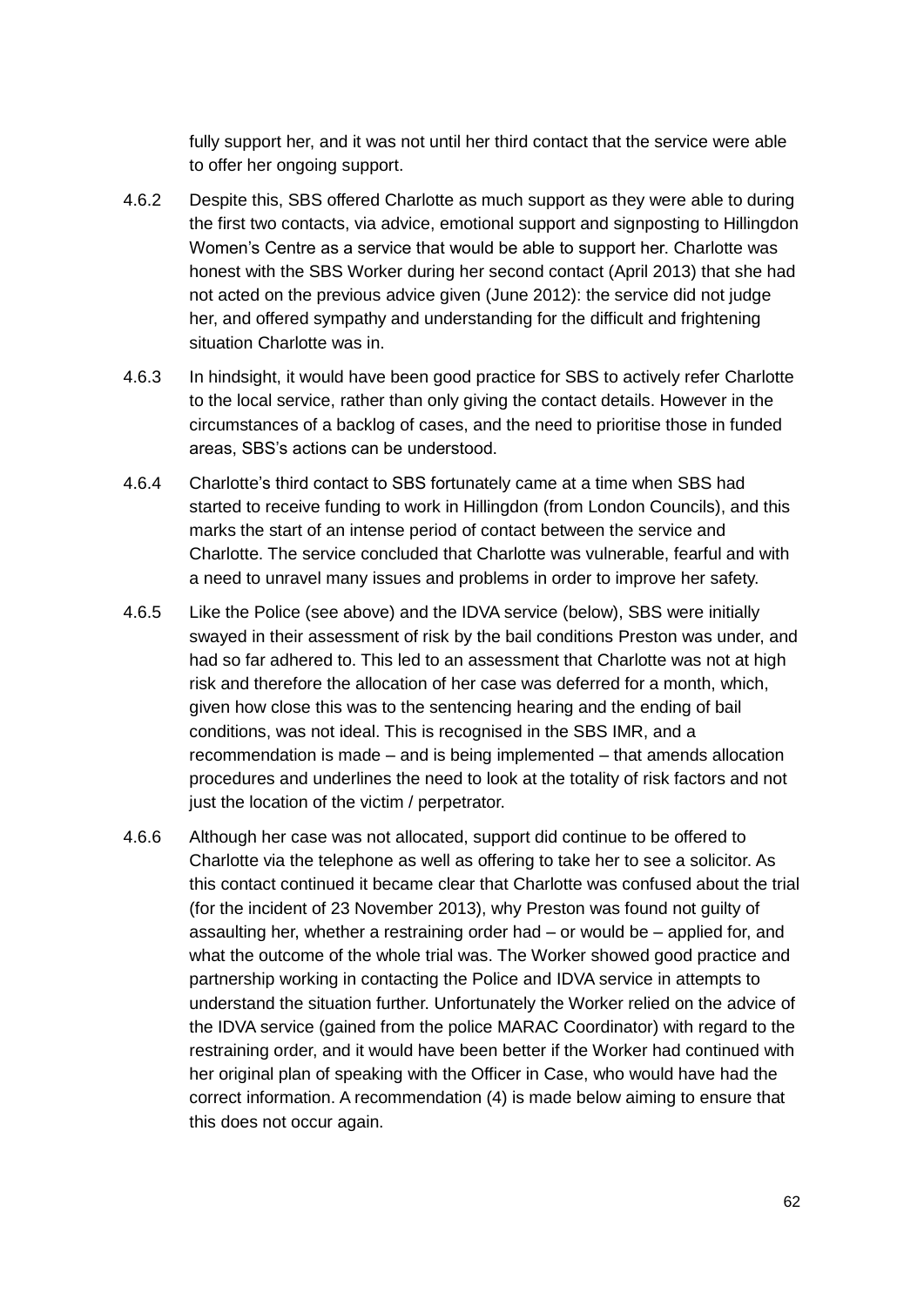- 4.6.7 The IMR from SBS is very challenging to the IDVA service, and this was discussed at length in the Panel meeting. The Panel agreed that Charlotte was perceived by the two services very differently, and that this – along with presumptions of Charlotte's capability on the part of the IDVA – had led to the very differing views of the SBS Worker and the IDVA in relation to Charlotte's ability to act for herself.
- 4.6.8 The SBS Workers saw a vulnerable woman in need of a great deal of help to unravel her multiple problems in order to improve her safety, and they acted in response to that by keeping in regular contact and taking action on her behalf where she felt unable to do something.
- 4.6.9 It should also be noted that the IMR highlights that they were not informed of Charlotte's death, and instead found out via media reports. Given some of the Workers' close involvement with Charlotte, this should not have happened and therefore a recommendation (5) is made for improved processes to be put in place to alert relevant services to domestic homicides.
- 4.6.10 The SBS IMR highlights the significance of Charlotte's national and cultural background, noting that she persistently returned to their service despite previously being unable to access support. The Panel discussed and tentatively agreed that this may have been because she wanted a service that was explicitly for black and minority ethnic women. This is discussed below.

## **4.7 Independent Domestic Violence Advocacy (IDVA) Service**

- 4.7.1 As has been noted above the IDVA service's perception of Charlotte was very different to that of Southall Black Sisters. There was an assumption by the IDVA that Charlotte was competent, not additionally vulnerable and capable of acting on the issues she needed to resolve, and this led to a lack of support following an initial positive contact following the incidents of January 2012 and November 2013. The IDVA service should not have been influenced by their perception of Charlotte's capability in this way, and offered her the same level of support as any victim presenting to their service.
- 4.7.2 On reviewing the case, the IMR author notes that the IDVA now feels that the service should have gone back to Charlotte to check whether she had remained out of area following the incident in January 2012. Instead, the case was closed due to the assessment of risk being standard (a risk assessment based on Charlotte's location), which the service does not deal with. Had they checked back with Charlotte, they would have found out that she had returned not just to Hillingdon but also to the relationship with Preston, and support could have been offered around this.
- 4.7.3 Good practice can be seen in the IDVA's initial response to the second referral for Charlotte, following the incident in November 2013. A risk assessment was completed, and a safety plan put in place. A referral to the MARAC was made and there is recognition of the range of risk factors Charlotte faced. Referrals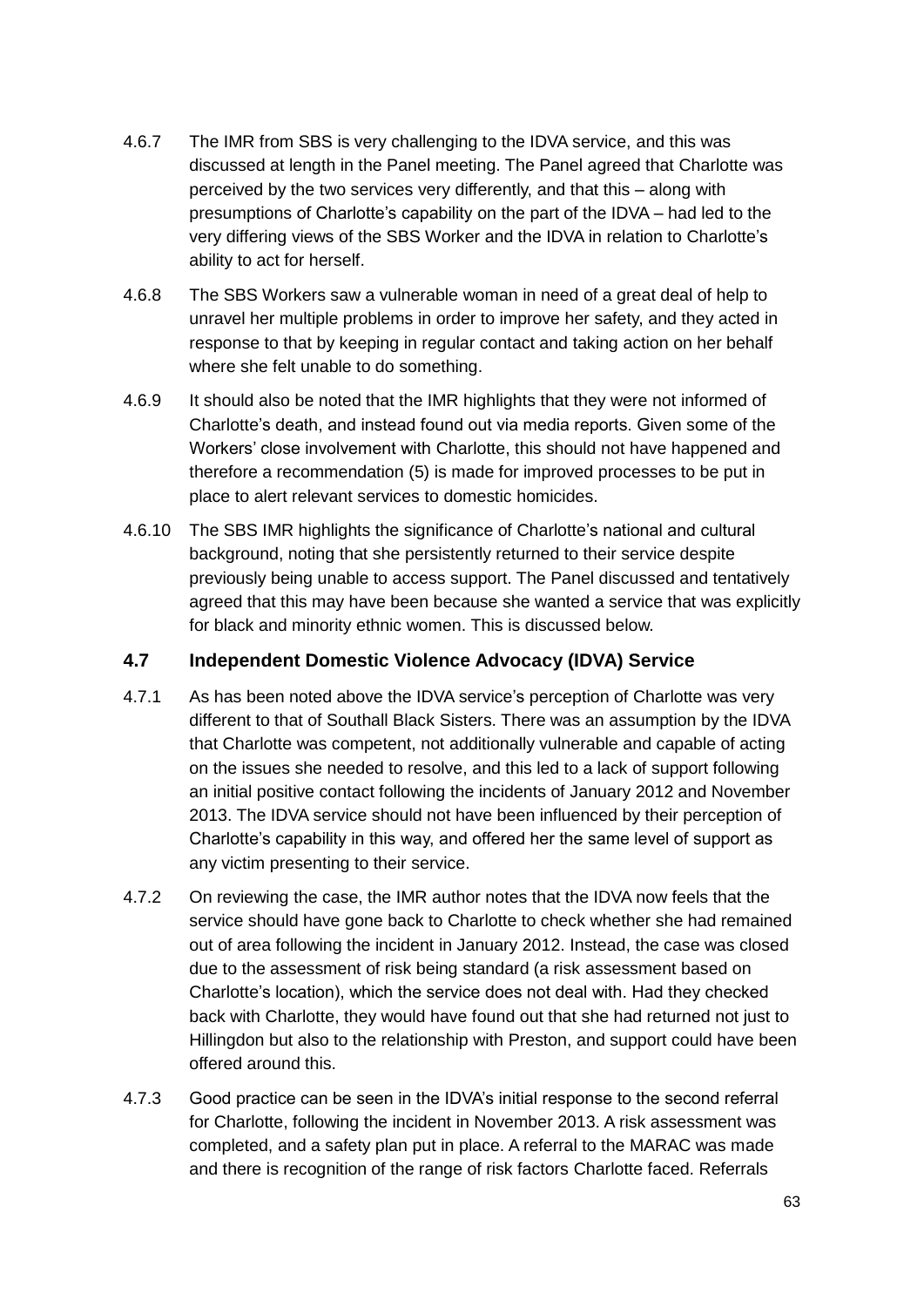and signposting was made for Charlotte to access the help of a solicitor and the Sanctuary Scheme.

- 4.7.4 The IDVA service has clarified that at this point the IDVA would not necessarily have been referring Charlotte onto other services, unless it was clear that she was in need of something specific at that stage. Referrals to other domestic violence/abuse support services are part of discussions with clients once risk has been reduced through IDVA support. These referrals may be to Hestia, Hillingdon Women's Centre, counselling services and also specific support services depending on the clients needs, for example EACH, IKWRO, Karma Nirvana, Homestart, or the Forced Marriage Unit.
- 4.7.5 The records suggest that there was no further action taken; the safety plan was not reviewed and the IDVA did not attempt contact with Charlotte after January 2014. The next contact came from Charlotte, when she contacted the IDVA service to ask about the court case, and disclose her fears for the outcome and what Preston would do after the trial was over.
- 4.7.6 It is notable that Charlotte took the step to contact the IDVA service at that point, having heard nothing from them for almost a year, and was perhaps a sign of Charlotte's desperation in the face of the upcoming trial and ending of the bail conditions that up to then Preston had adhered to.
- 4.7.7 It appears from the IMR that the IDVA's actions were focused on what Charlotte could do for herself, rather than on what the IDVA could do for her. There is no offer of support at the trial, and no suggestion that the IDVA would either take on, or support Charlotte in taking on, any of the actions that were needed in her situation. The IDVA suggested that Charlotte should represent herself in relation to obtaining protection orders. The fact that there had been so long between contacts, and yet Charlotte had felt unable to take the actions that had previously been agreed, should have alerted the IDVA to Charlotte being more in need of support than had been assumed.
- 4.7.8 In light of the lack of contact from the Police and Witness Care Unit in relation to the Court Case, this absence of contact or support from the IDVA service is particularly noticeable, and Charlotte was therefore entirely without support throughout the year from the offence to the trial, and also without support at the trial itself, at which she gave evidence – something that many domestic violence/abuse victims, understandably, feel too fearful to undertake.
- 4.7.9 As highlighted in the Southall Black Sisters section above, it is unfortunate that the IDVA sought advice from the Police MARAC Administrator in relation to the restraining order, rather than going to the Officer in Case. Had the latter been done, accurate and specific information and guidance could have been provided. A recommendation (4) has been made below.
- 4.7.10 The IMR author, and the IDVA service, have approached the review of this case openly and critically, and the learning outlined above has been highlighted by the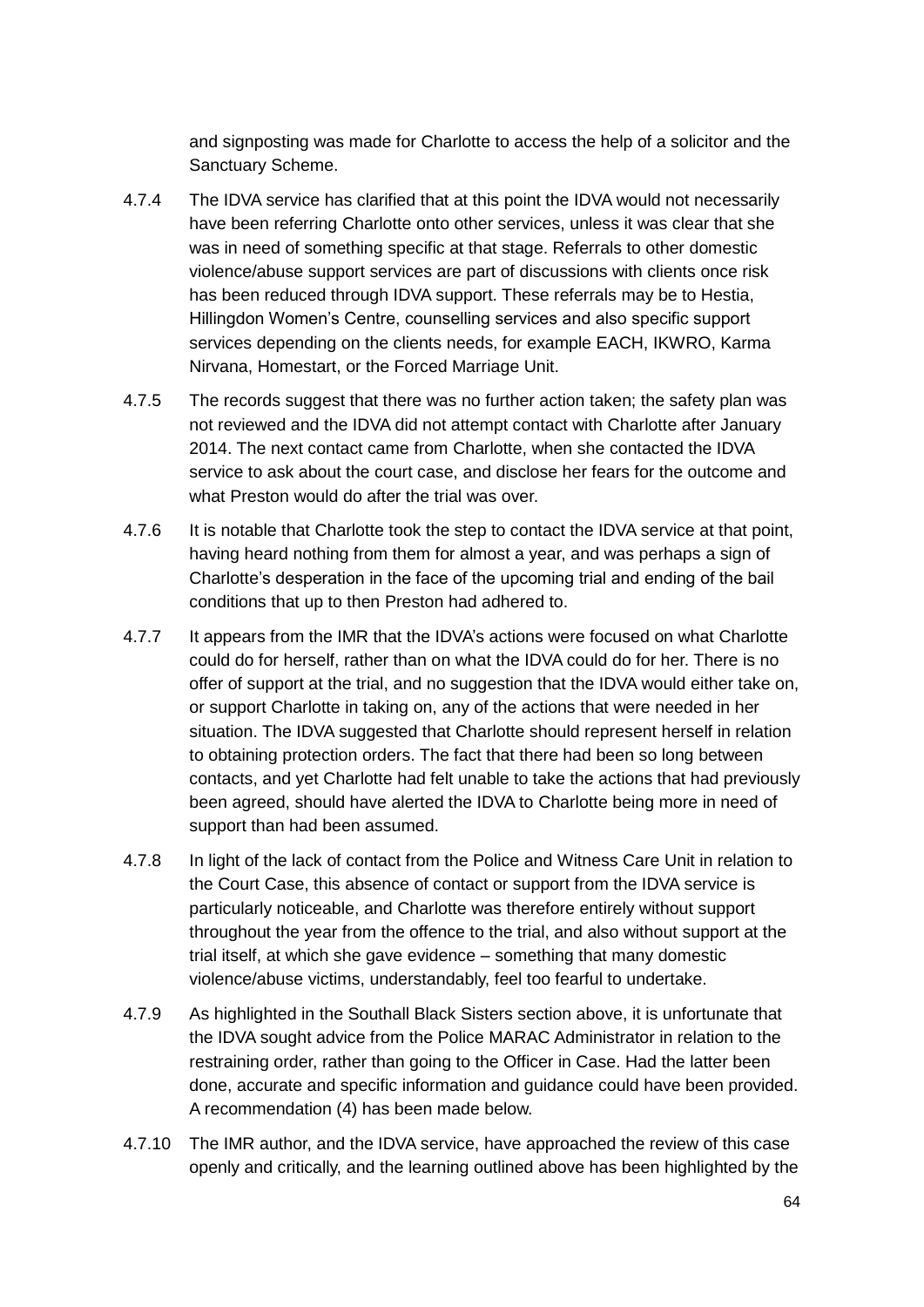IMR author, in particular the recognition that, had Charlotte been perceived as more vulnerable and less capable, she would have received a more proactive service.

- 4.7.11 The IMR recommends that the IDVA service reviews, and takes action to improve, the support provided to victims going through court processes, and how the IDVA service links with the Multi-Agency Safeguarding Hub (MASH). In addition the following recommendations were made:
	- (a) Revised guidance on information sharing and communication between IDVA and Children's Social Care to include multi-agency meetings at point of crisis for victims
	- (b) Court Hearing tracker to support victims
	- (c) Agreed lines of communication between the courts and IDVA regarding outcomes of hearings
	- (d) Revised guidance on trigger points for reassessment of risk to victims to include court appearances
- 4.7.12 "Cultural issues" were noted by the IDVA in response to Charlotte's outlining of her relationship with Preston and his attitudes and behaviour. However, there was no action taken in direct response to this. This was also noted in relation to the Police, Children's Social Care and Probation IMRs.
- 4.7.13 A discussion on what could have been done differently was held at the Panel meeting, and it was agreed that a recommendation (6) was required to develop greater awareness of how race and gender can intersect and impact on a woman's experience of domestic violence/abuse (utilising the expertise and experience of a relevant specialist service), and that this should be incorporated into standard domestic violence/abuse awareness training. In addition it was agreed that where a professional was aware of these issues, advice or guidance should be sought – where appropriate – from an expert or specialist service, to ensure that individuals are fully supported.

## **4.8 Multi-Agency Risk Assessment Conference (MARAC)**

- 4.8.1 The concerns of the Panel relating to the MARAC led to immediate action by the Children's Social Care and Hillingdon Police Panel representatives, and this section outlines both the concerns and the actions taken.
- 4.8.2 The concerns were as follows:
	- (a) Limited information sharing from other agencies (other than IDVA, police and Children's Social Care); lack of recording of discussion (or lack of discussion)
	- (b) No actions recorded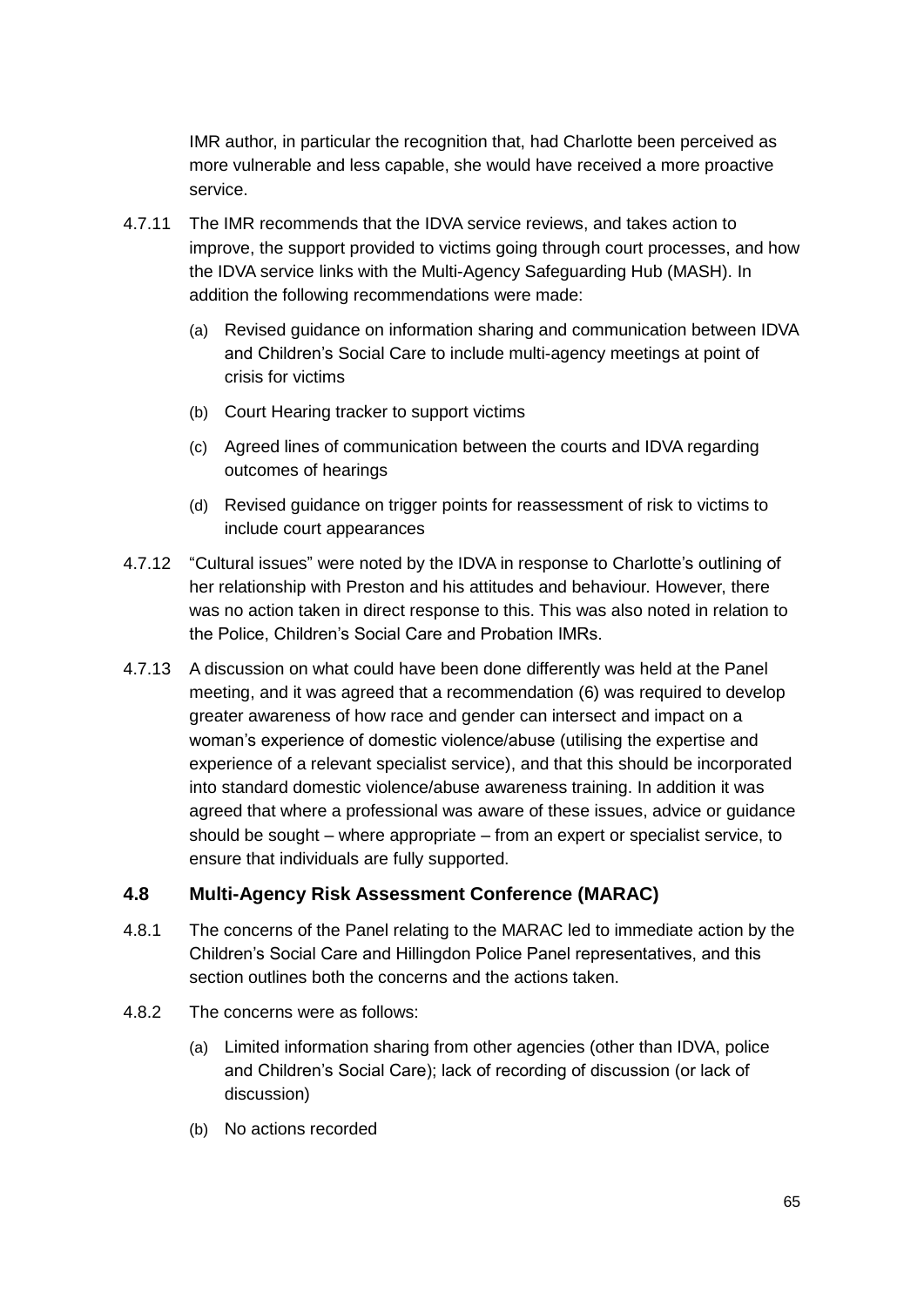- (c) Cases being reviewed at subsequent meetings, which is not the official MARAC guidance from SafeLives<sup>29</sup>; and yet in the review no further discussion or full update / further actions were recorded
- (d) A possible assumption that the IDVA had responsibility for the case and therefore other agencies need not take any action
- (e) Potential lack of governance of the MARAC process, Terms of Reference, or clear process
- (f) No recording of the need for all MARAC agencies to 'flag' their databases to indicate Charlotte as a high-risk MARAC case
- (g) Absence of action relating to Preston's 'other partner', for example an action to alert the MARAC in that area
- 4.8.3 Following staff moving within the borough Police, a new MARAC Chair is now in place, and this opportunity has been used to revise and tighten the processes. MARACs from neighbouring boroughs have been reviewed and good practice adopted from those.
- 4.8.4 The IDVA Service is working with Police to amend the Terms of Reference, Referral Form and to review the membership. The administration of the MARAC and how the minutes and actions are recorded have also been reviewed and improvements made. The Panel welcomed these changes. A recommendation (7) is added to this report to ensure that the membership review includes the development of a system for including education in the MARAC.
- 4.8.5 The Governance of the MARAC continues to need action, as recognised by the Panel, and by the Police as the administrators of the MARAC. Currently the MARAC Steering Group is chaired by the MARAC Chair, and the Panel agreed that this was not appropriate. Better links and reporting to the Local Safeguarding Children Board and the Safeguarding Adults Board need to be established. A recommendation (8) is therefore made in this report to address the governance.

## **4.9 London Borough of Hillingdon Children's Social Care**

- 4.9.1 Children's Social Care's first involvement with the family was following the incident in January 2012, and a Merlin being received from the Police. This demonstrates the necessity of Merlins being created, as without this there would have been no opportunity for Children's Social Care to assess the family and offer any support.
- 4.9.2 Again, however, the assessment was based on the location of Charlotte and the children, and despite recognition that they were likely to move back to Hillingdon

1

<sup>29</sup> http://www.safelives.org.uk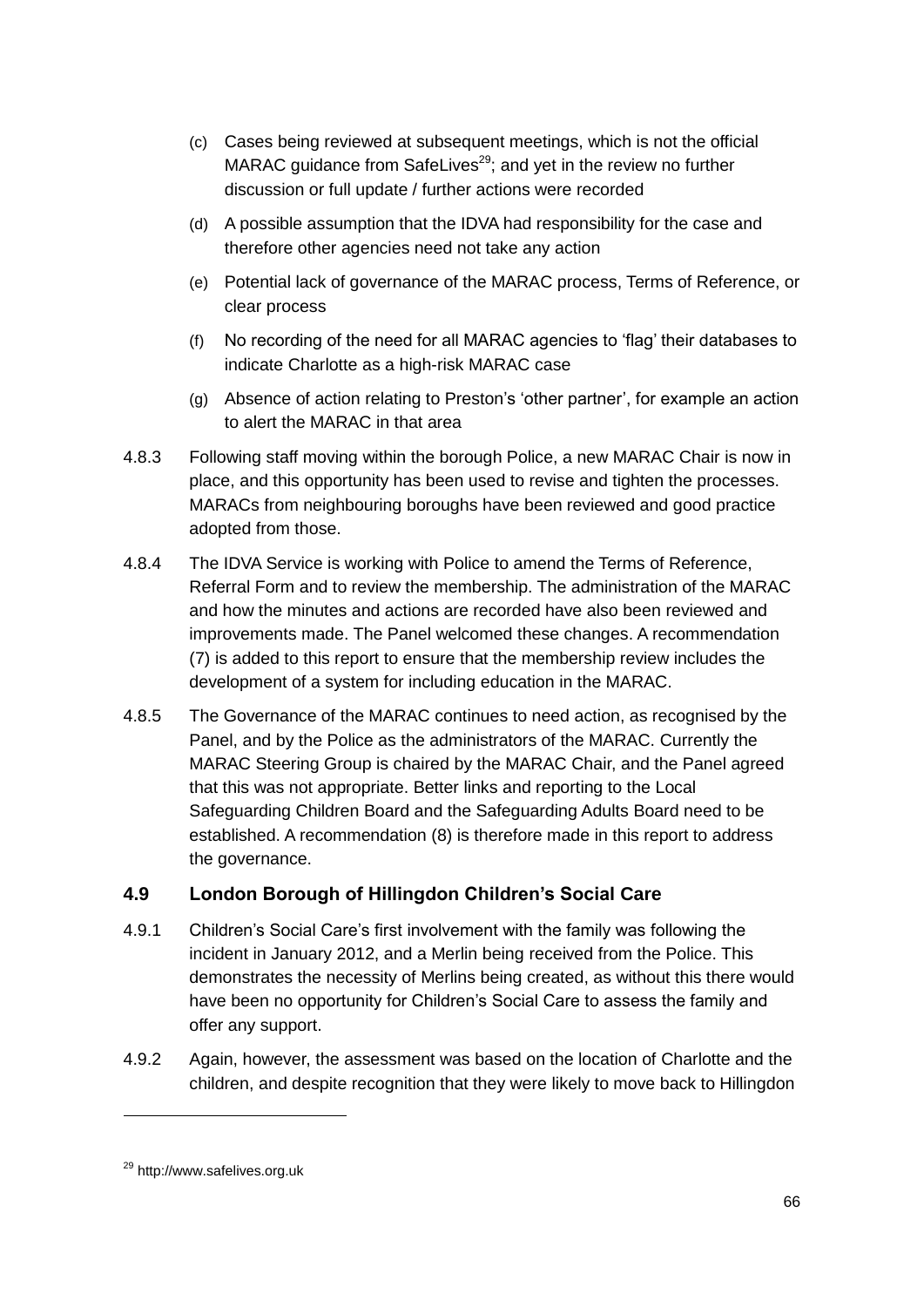(including through provision of a leaflet for local domestic violence/abuse services) the case was not revisited once this move occurred. There does not appear to be recognition of the fact that Preston's threat was against the children, as well as against Charlotte.

- 4.9.3 The IMR highlights (and this is also highlighted in the IDVA IMR) the lack of contact between Children's Social Care and the IDVA service. Of particular note is that both services were in contact with Charlotte following this incident but there did not appear to be any communication between the two services.
- 4.9.4 The next contact for Children's Social Care was following the incident in November 2013. As noted in the police section above, for Children's Social Care this was the second incident they were aware of, rather than the fourth that had in fact taken place, due to the absence of Merlins being created following the other two.
- 4.9.5 Using the Barnardo's Domestic Violence Matrix Children's Social Care were able to identify the seriousness of the situation and the risk in relation to the domestic violence/abuse, for Charlotte and for the children. However, some of the language recorded suggests a less than full understanding of the nature of domestic violence/abuse, and how it can impact on victims and children.
- 4.9.6 For example, it refers to "DV between parents witnessed by children". Domestic violence cannot happen 'between' two people; it is a matter of power and control being exerted by one person – the perpetrator – over another – the victim. To use such language implies a joint responsibility of both parents for the violence/abuse the children are witnessing, which is not appropriate.
- 4.9.7 Stalking, assault during pregnancy, previous domestic violence/abuse against another partner by Preston, attempted strangulation and the fact that Preston "comes from a background in which the man is the boss and women have to obey" were all noted. Despite this, the assessment concluded that as Charlotte was "safeguarding the children", was a protective factor and would be seeking a legal injunction following the end of the criminal trial – perceiving Charlotte as being proactive and able to be responsible for her own safety – and the case was therefore closed.
- 4.9.8 The assessment was carried out appropriately in that Charlotte was spoken with, information was gathered from the children's school, and the children were seen and spoken with alone.
- 4.9.9 There is a discrepancy of records here between Children's Social Care and the School: Social Care have a record that the school were spoken with on 16 January; the School records hold no information about the initial assessment until 11 March. The Review was unable to explain this discrepancy.
- 4.9.10 Preston was not spoken with and there is no record to show that a decision was made not to contact him. The IMR author can see no reason why he wouldn't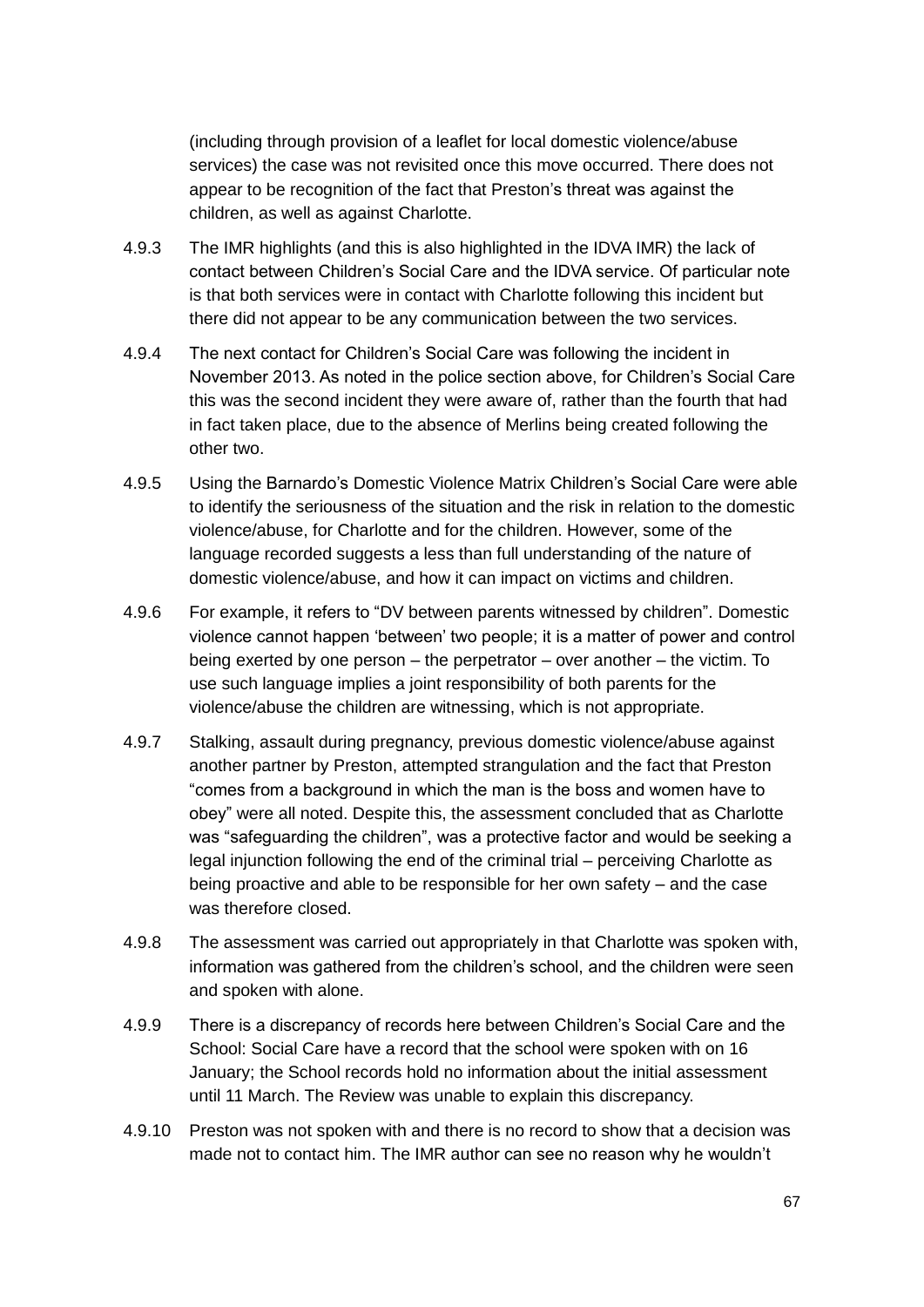have been spoken with as part of the assessment. The author further states that more care should have been taken in relation to possible contact between Preston and the children, in light of his violence against Charlotte and the police.

- 4.9.11 The focus on Charlotte, the assessment that she is "safeguarding" the children and the subsequent lack of action, all suggest that Children's Social Care did not sufficiently recognise that Preston was the perpetrator and instigator of all the abuse. Charlotte could no more "safeguard" the children than she could herself, if he chose to perpetrate abuse: she could not stop him. She could certainly be a protective factor for the children, as the non-abusive parent, and she was working to ensure their needs were met. But, she could not prevent the abuse and it was inappropriate to suggest that she could and close the case because of this.
- 4.9.12 Whether the children met the threshold for continued support from Children's Social Care due to their own needs or not, additional support should have been offered (e.g. through referral, or liaison with the IDVA service) to ensure that Charlotte was fully supported, in recognition that supporting the non-abusive parent (and holding the perpetrator to account where possible) is the best way to support the children.
- 4.9.13 The IMR highlights further concerns with the two contacts Preston made to the service on two occasions (November and December 2014). More exploration should have taken place over his allegation in relation to the children's carer (e.g. referral to the  $LADO^{30}$ ). There should have been recognition of the history of domestic violence/abuse when Preston made accusations against Charlotte and was known to be contacting her work; this should have been seen as escalation of abuse (albeit not directly at Charlotte due to the bail conditions) and appropriate action / referral taken place.
- 4.9.14 In recognition of the learning in the IMR, the following recommendations have been made:
	- (a) Revised guidance on information sharing and communication between IDVA and Children's Social Care to include multi-agency meetings at point of crisis for victims.
	- (b) A dedicated IDVA for the MASH team in Children's Social Care.

-

(c) A 'DV flag' on ICS so if any closed cases receive further contacts of any nature a case is taken through the MASH regardless of level of concern at point of contact to include liaison with education and health.

<sup>&</sup>lt;sup>30</sup> Local Authority Designated Officer: Works within Children's Social Care Services and should be alerted to all cases in which it is alleged that a person who works with children has: behaved in a way that has harmed, or may have harmed, a child; possibly committed a criminal offence against children, or related to a child; behaved towards a child or children in a way that indicates s/he is unsuitable to work with children. The LADO role applies to paid, unpaid, volunteer, casual, agency and self-employed workers.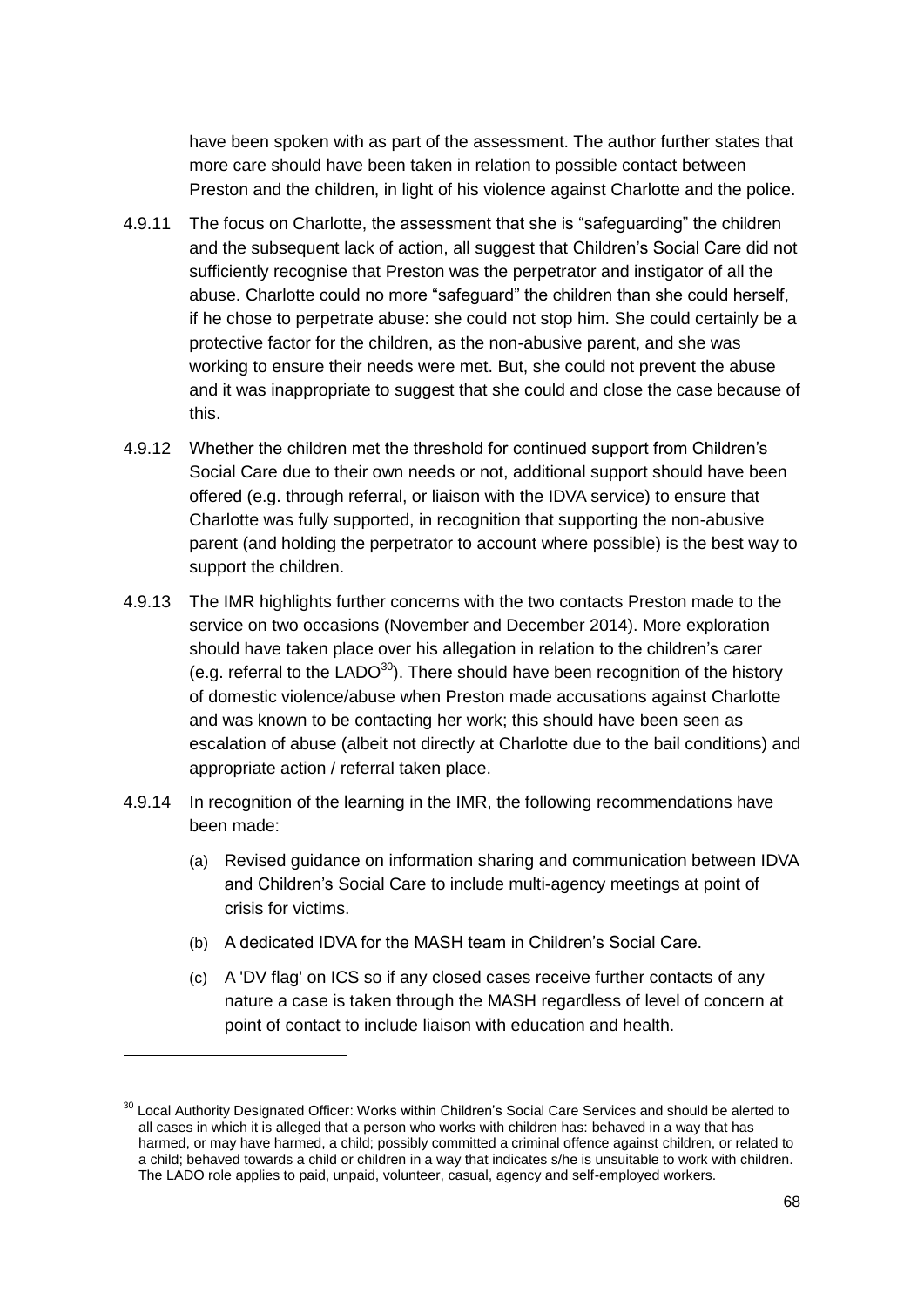4.9.15 This Overview Report makes a recommendation (9) for Children's Social Care to implement the following: improved contact with fathers in domestic violence/abuse cases; review of (and change to) the emphasis on non-abusive parents (mothers) responsibility to protect themselves and children from an abuser.

# **4.10 Central and North West London NHS Trust (CNWL) Health Visiting and School Nursing Services**

- 4.10.1 Health Visiting services' contact with the family was routine in relation to the new birth and one year checks on the younger child. There was non-attendance for the two-year check that resulted in a letter to the family. It is standard practice for further follow up not to be done in these cases, unless particular concerns have previously been noted.
- 4.10.2 Their involvement increased on receipt of Merlins from the Police, and information received via the MARAC. Each time, the service responded in a proactive way to contact Charlotte, however there was a lack of follow up when contact was not achieved, or there was a plan to make contact with Charlotte at a later point.
- 4.10.3 School nursing also received the information that health visiting had from Merlins and the MARAC; there is no record of any action, and the absence of this can be seen in the school not being informed of the subsequent domestic violence/abuse incidents after January 2012, that school nursing could have told them about.
- 4.10.4 The IMR for health visiting outlines that routine enquiry is now in place for domestic violence/abuse; this was not in place at the time Charlotte was in contact with the service, and the introduction of this new procedure is welcome.
- 4.10.5 The Health Visiting IMR provides recommendations to address any issues:
	- (a) That the agreed health visiting routine domestic violence pathway will be adhered to at all times
	- (b) That the agreed disclosure of domestic violence and abuse screening to be adhered to at all times
	- (c) To ensure compliance with these: shared learning events led by Children's Services Managers and in conjunction with the Safeguarding Children's Team – will take place for all Health Visitors
- 4.10.6 The School Nursing IMR notes that appropriate procedure was not followed in response to receipt of information, and makes the following recommendations:
	- (a) Ensure all School Nurses are reminded of the importance of accurate and contemporaneous record keeping in line with their professional body.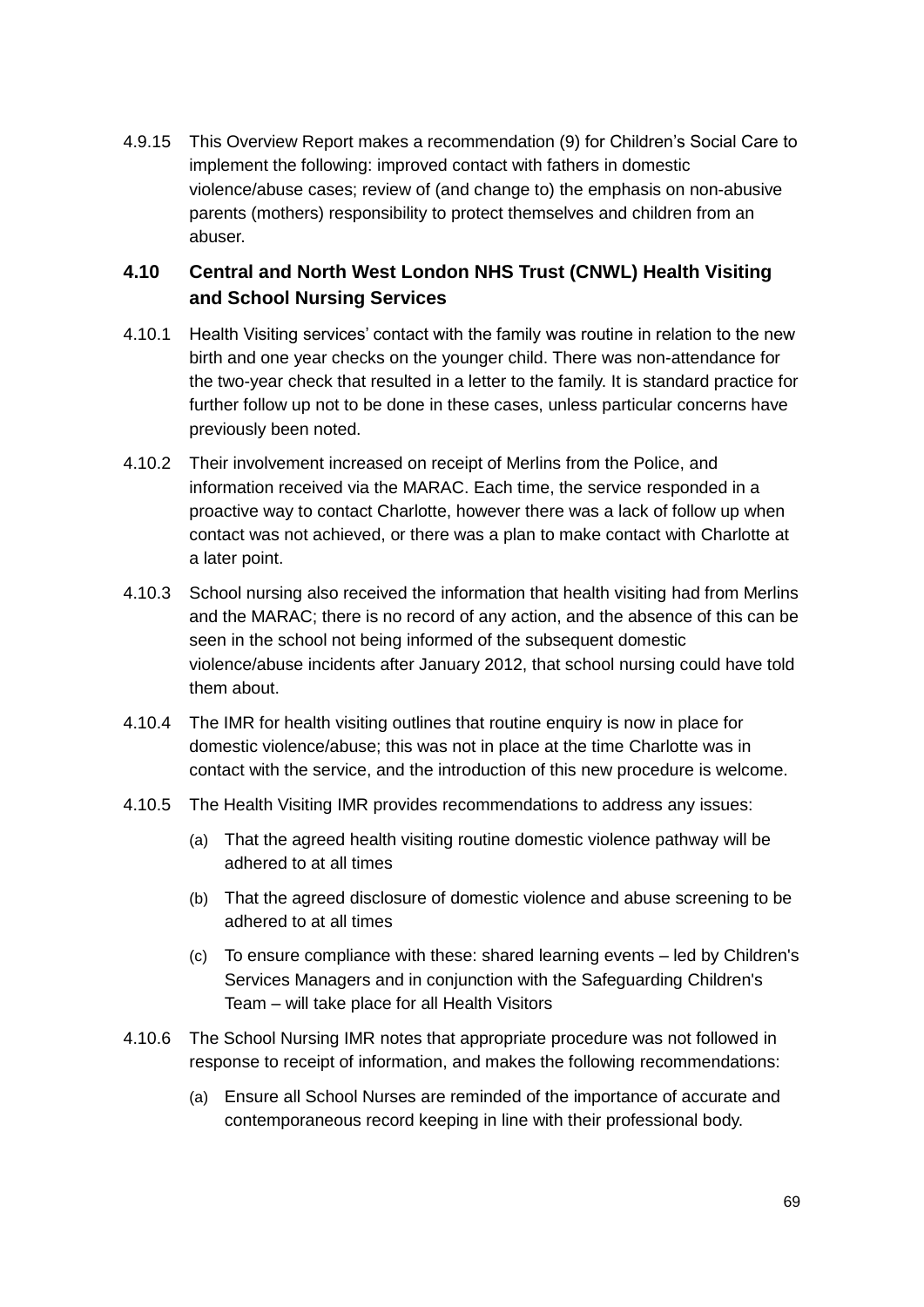- (b) School nurses must ensure they have a clear plan when there are tasks that may involve more than one member of the team i.e. opening the generic mail box, assessing the need and allocating the work to the most appropriate team member. Team Leader to spot check monthly that generic emails are opened, assessed and actioned daily.
- 4.10.7 This latter action is important in light of the lack of information the school had in relation to the domestic abuse/violence from Preston to Charlotte, which could have informed their actions, including support for the children.

#### **4.11 Schools**

- 4.11.1 The school received information about Preston's abuse of Charlotte on a number of occasions, starting with the incident in January 2012. They also liaised with Children's Social Care on a number of occasions to ensure the children were adequately supported. As noted above (4.9.9) there is a discrepancy of records in relation to the initial assessment. In addition, Children's Social Care had no record on their system of the referral made by the school on 11 December 2013.
- 4.11.2 A recommendation is made in the IMR that any future allegations or disclosures of domestic violence/abuse that are shared with the school lead to a plan being put in place for regular follow up with the informant.
- 4.11.3 The IMR also recognises that it would have been helpful to pass on the information they had about the previous domestic violence/abuse to the new school when the older child moved there.
- 4.11.4 The Panel asked that any policies, procedures and training for staff on responding to domestic violence/abuse includes the need to see parents alone when there has been a disclosure or suspicion of domestic violence/abuse. This is addressed in a recommendation (10) below.
- 4.11.5 Charlotte's older child started at the second school less than one month before the homicide occurred, and there was nothing of any concern that occurred in that time.

## **4.12 Central and North West London NHS Trust (CNWL) Mental Health Service**

- 4.12.1 CNWL's involvement with Preston occurred very shortly before the homicide. It involved an assessment by a Psychological Wellbeing Trainee, which was supervised by a senior therapist. The IMR author is confident that appropriate procedure was followed, including the Trust's domestic violence and abuse policy.
- 4.12.2 Nevertheless, there were a number of potential triggers for concern in relation to the referral and assessment: primarily that Preston's mental health difficulties followed the incident in which he assaulted Charlotte, and yet he maintained to his GP, who noted it in the referral, that "his relationship with his wife is ok".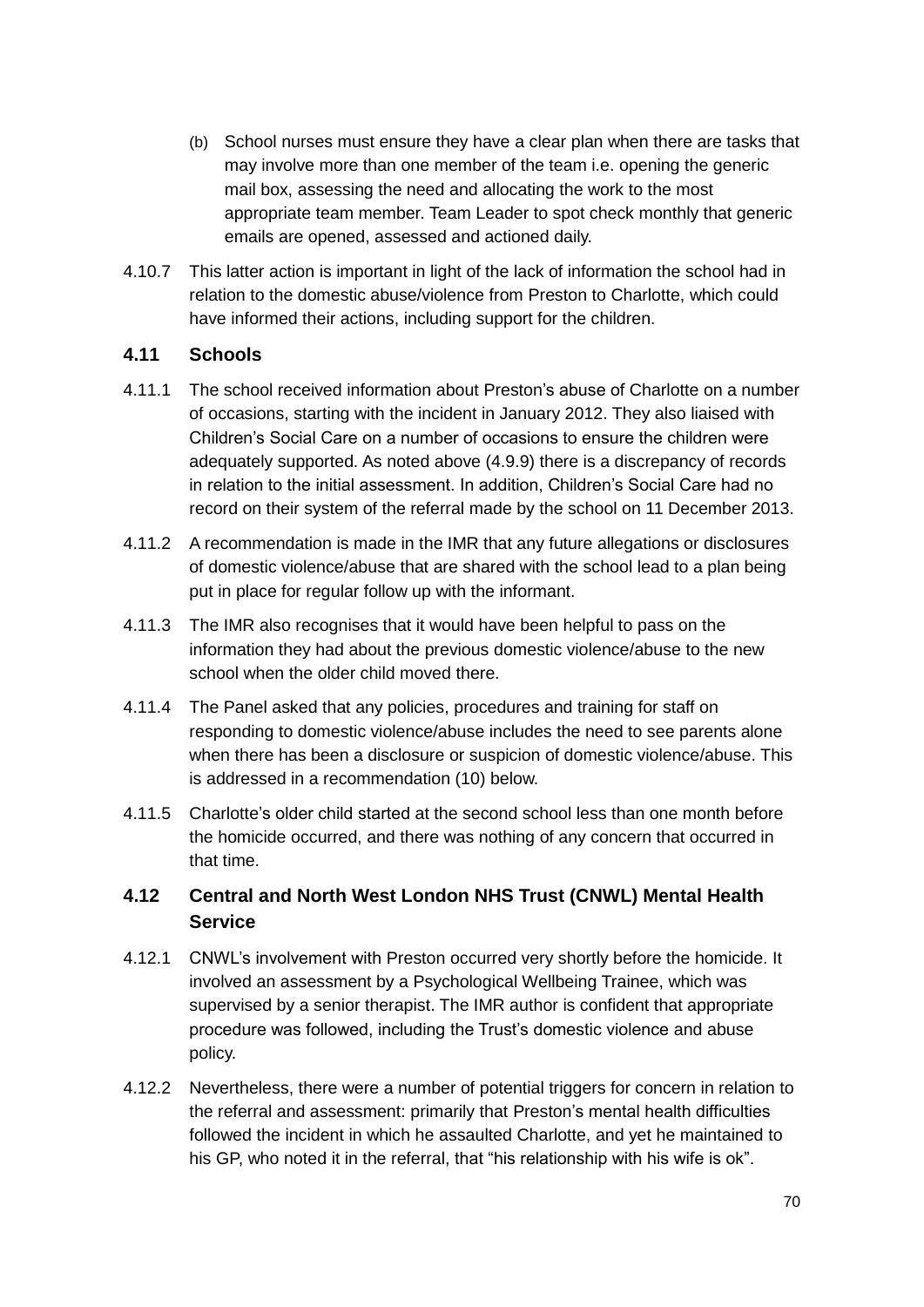When he subsequently referred to separation from Charlotte in the assessment, this could have led to questioning to understand further the nature of the relationship, and the potential risk faced by Charlotte. There appears to be a face value acceptance of Preston's answer 'no' to the question 'do you find yourself as being a risk to others?'.

- 4.12.3 This may imply a lack of awareness of the signs to be aware of when speaking with a domestic violence/abuse perpetrator, and a recommendation (11) is therefore given in this report for CNWL's policy to be reviewed to ensure it contains adequate information and guidance specifically in relation to perpetrators of domestic violence/abuse.
- 4.12.4 Other than this, appropriate procedure and pathways were followed in responding to Preston's stated needs.

#### **4.13 General Practices (GPs)**

- 4.13.1 Charlotte's contact with her GP was very minimal, and there were no issues of concern.
- 4.13.2 Preston's GP was aware of the domestic incident in November 2013 when Preston attended reporting injuries and other symptoms following an alleged assault by police. Preston also referred to his relationship with Charlotte when the referral to IAPT was made, mentioning that they were separated but that their relationship was fine.
- 4.13.3 Following further questioning by the Panel, Preston's GPs confirmed the following:
	- (a) "At no time did he [Preston] express any adverse intention towards his wife and/or children. Indeed he always came across as a quiet, understanding caring person."
	- (b) Preston's GPs were not aware of the ongoing court case following the incident in November 2013: "Preston blamed the police for the assault [i.e. they assaulted him] and there was no mention of blame attached to his wife or any threats made. At no time was he felt to be a risk to his wife or family."
- 4.13.4 In addition the GP referred to the fact that the whole family were not registered with the practice; they knew only Preston, and he was reluctant to discuss anything other than his physical symptoms.
- 4.13.5 Preston's GP confirmed that the surgery received domestic abuse training within the mandatory adult safeguarding training provided by the Clinical Commissioning Group. In addition, the local network has purchased further online training, which includes modules on domestic abuse/violence awareness.
- 4.13.6 While Preston's presentation to his GPs did not raise any obvious concerns, enough information was provided by Preston to suggest that he might pose a risk to Charlotte: in particular that he had been arrested for assaulting her but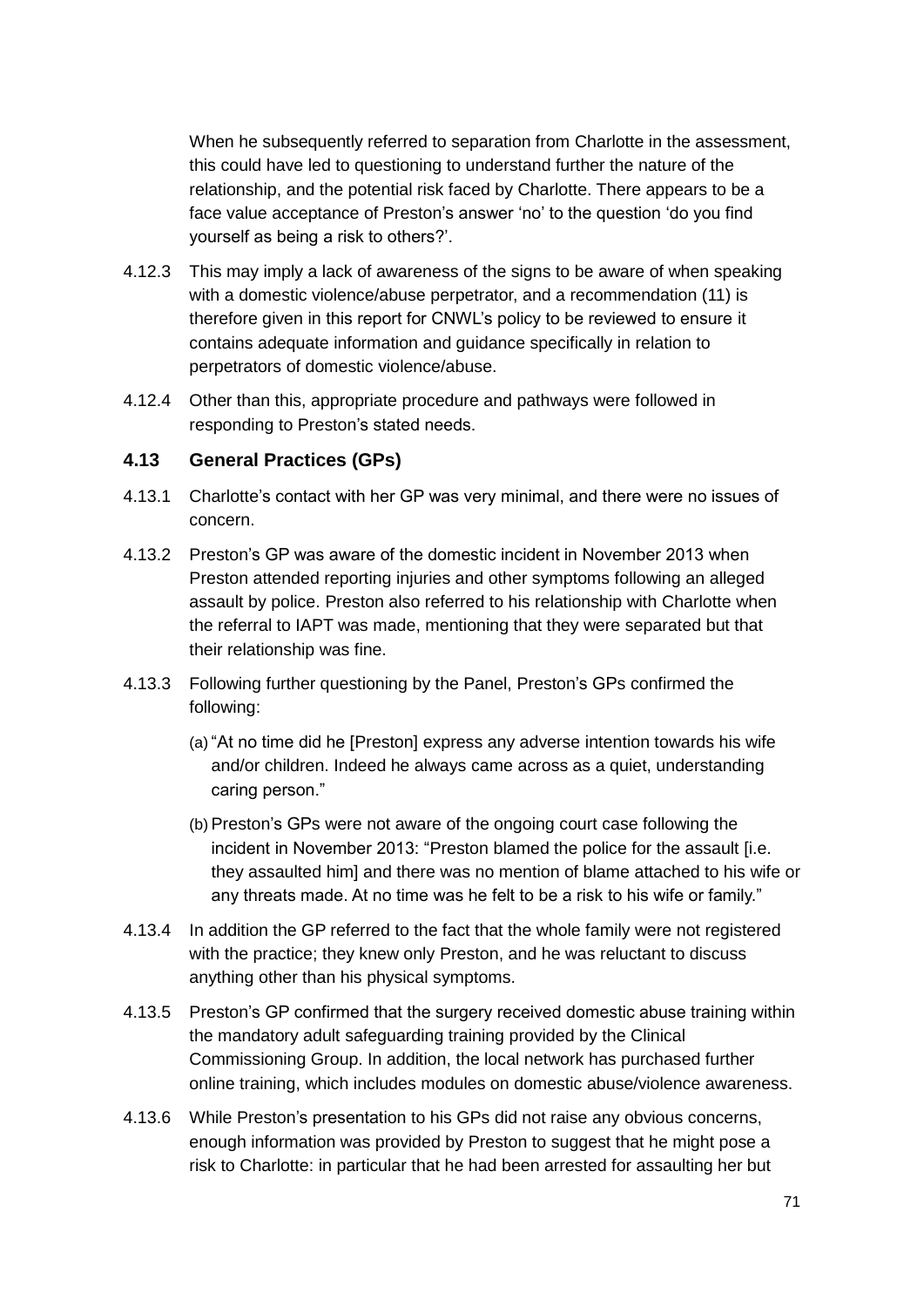took no responsibility for it. If the GP had been involved in the MARAC process, they could have taken action in relation to the risk Preston posed to Charlotte by contacting the Coordinator either for further information or to make a referral. A recommendation is made below (7) with reference to General Practices' involvement in the MARAC.

## **4.14 Hillingdon Hospital**

- 4.14.1 The IMR author for the Hospital recognises that staff should have demonstrated more 'professional curiosity' during Charlotte's attendance with the children following the attendance for incorrect medicine intake on 27 December 2013. The author notes that health and other professionals have been encouraged to 'think the unthinkable' in relation to child safeguarding, and a recommendation is made in the IMR to address this through training.
- 4.14.2 The IMR author recognises a similar lack of curiosity during Preston's attendance with Police on 23 November 2013: while an assault was mentioned, staff did not follow up on what kind of assault, or who the victim was, or whether Preston had children. This would have been appropriate and could have led to a safeguarding alert being made.
- 4.14.3 Similarly when Preston disclosed domestic violence allegations during his appointment on 9 September 2014: there is no record of any follow up questions, or any attempt to establish whether Preston posed a risk to anyone. It is additionally noted that Preston gave Charlotte's address at this appointment; if the hospital systems linked patients together, it could have been noted that this address was Charlotte's and the children's, and led to safeguarding action in light of his disclosure.
- 4.14.4 The IMR author and Panel recognised that Hillingdon Hospital's response to domestic violence/abuse victims was more developed that the response to (alleged/possible) perpetrators; the IMR makes recommendations to improve this through an improved policy and training, as well as outlining the Hospital's responsibilities and actions in relation to MARAC. These are to attend; to flag cases on the Hospital system, and to log minutes and actions.
- 4.14.5 The Panel also agreed with the author on the significance of Hospital systems linking up so that family members could be linked together, and a recommendation (12) is made in this report for this to be addressed.

## **4.15 National Probation Service (NPS)**

- 4.15.1 The NPS is a statutory service responsible (amongst other things) for preparing Pre Sentence Reports for Courts supervising high-risk offenders subject to Court imposed community orders as well as offenders leaving prison.
- 4.15.2 In this case, their involvement with Preston began when he was convicted in December 2014 of assaulting two police officers during the domestic incident of 23 November 2013.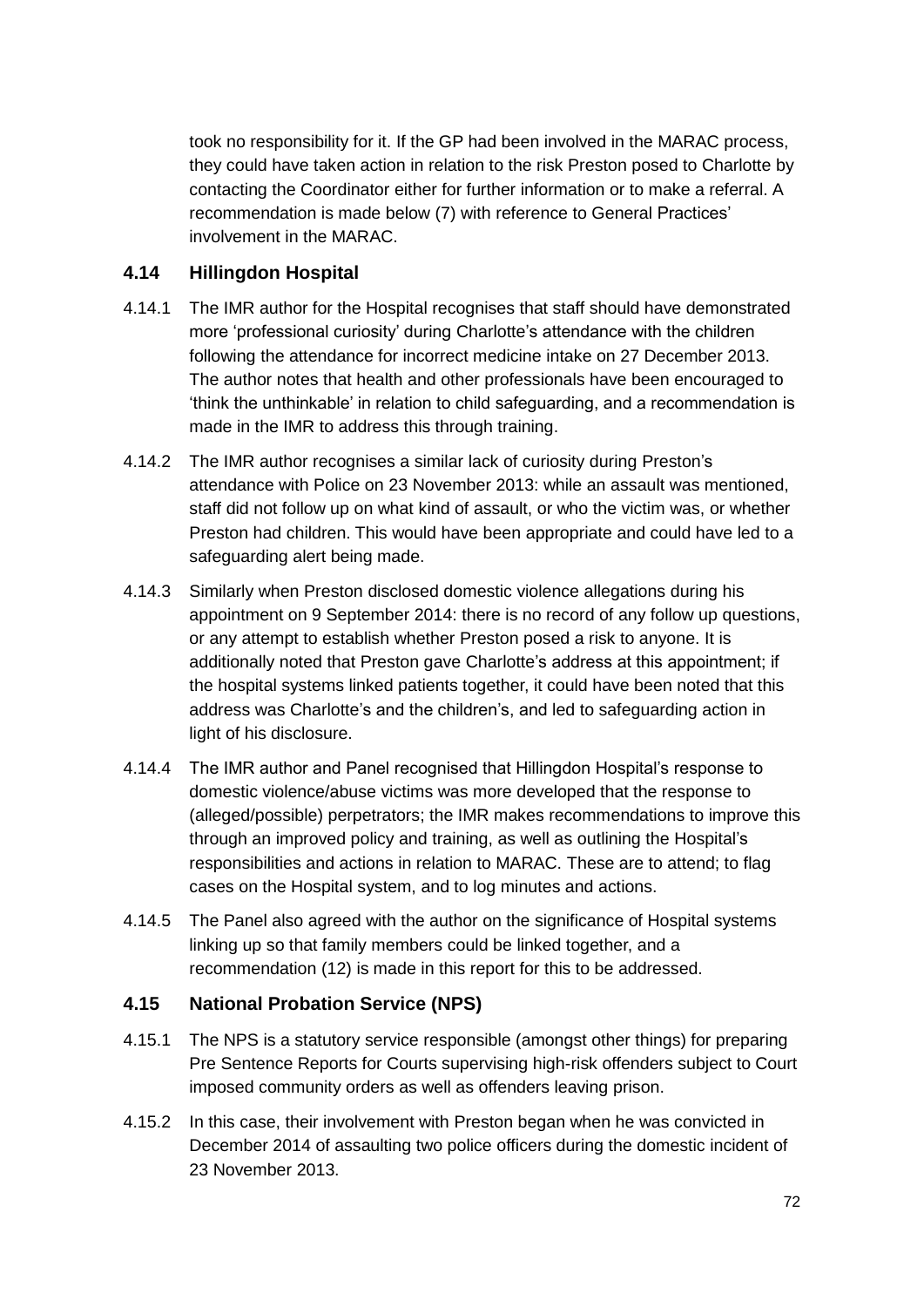- 4.15.3 The IMR author notes that the Pre Sentence Report assessment and recommendation had to focus on the offences for which Preston had been convicted: two assaults on police officers. However the report did address the fact that the context of those assaults was a domestic call-out.
- 4.15.4 The IMR author interviewed the Pre Sentence Report author as part of the production of the IMR. The Pre Sentence Report author stated that they had attempted to discuss the domestic aspect of the incident on more than one occasion but that Preston completely denied that part of it. The Pre Sentence Report author had the details of Preston's caution for a domestic incident in 2004, but had no information from the Police in relation to the call outs made by Charlotte in relation to domestic abuse/violence from Preston.
- 4.15.5 It is standard for Pre Sentence Report authors to request this information from the Police. It is not possible to say in this case whether the request was made: no information was recorded as having been provided and the Pre Sentence Report author did not complete the request. As a result, the Pre Sentence Report author had no information on the domestic history. While this was unlikely to have changed the sentencing recommendation, the IMR author notes that it may have impacted on the risk of harm assessment relating to Preston.
- 4.15.6 The IMR author recognises that the significant changes brought to the Probation system by Transforming Rehabilitation in 2013 has led to reduced capacity in certain areas, and notes that work is required to increase these type of requests as per the current policy and procedure, and improve the process itself.
- 4.15.7 The IMR author outlines that sessional report writers are a frequent resource used by NPS for the completion of Pre Sentence Reports, due to the limited capacity of existing NPS staff and the increasing demands of the Courts. These sessional report writers are noted to be qualified Probation Officers. The author does note however that NPS are working to reduce the use of sessional report writers, and this forms a recommendation in the IMR.
- 4.15.8 The NPS are working with the Police to improve the provision of call out information. A recommendation is made within the IMR for the NPS and Police to continue this work. This is welcome; the Panel discussion suggested there may be some confusion as to where requests for call out information go within the Police.
- 4.15.9 The Panel discussed what additional information could be requested by or made available to NPS in addition to Police call outs, for example information from the MARAC (the MARAC discussion in this case came prior to Preston's involvement with NPS). The NPS IMR author agreed that this would be useful and that this would be taken back to NPS to discuss how it could be taken forward.
- 4.15.10 In the absence of additional information in this case, the IMR author confirmed that, if the Pre Sentence Report author had concerns about Preston or his risk to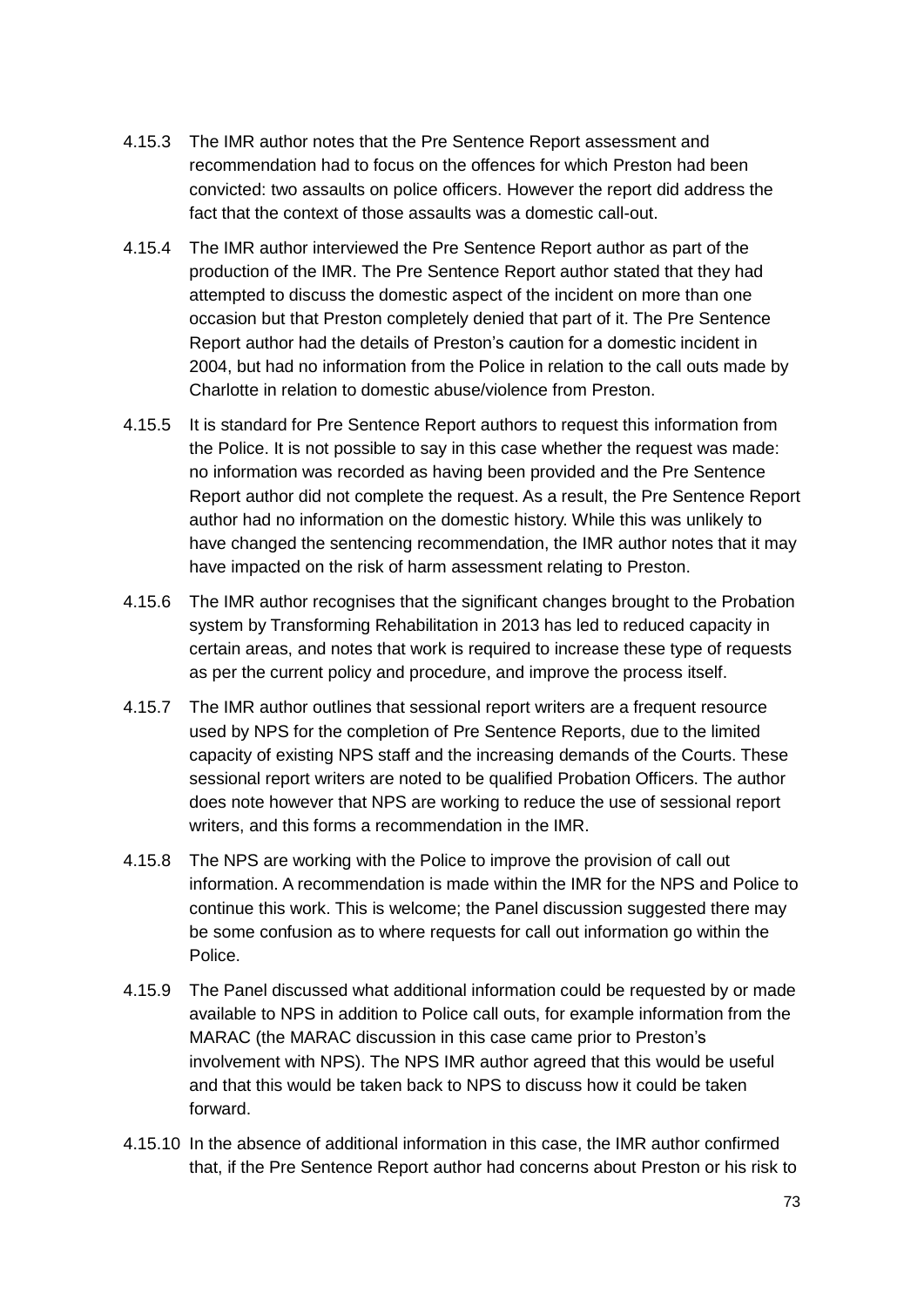others, then they would have discussed this with a senior officer, and made a referral to for example MARAC or Children's Social Care.

4.15.11 The report writer mentioned in the Pre Sentence Report that there might be a cultural component to Preston's attitudes and behaviour. This was not expanded on in the Pre Sentence Report; this is address in section five below.

# **4.16 Diversity**

4.16.1 *Gender*

This is addressed in the conclusions section below.

4.16.2 *Race*

This is addressed in the conclusions section below.

4.16.3 *Marriage / civil partnership*

Charlotte referred to Preston as her husband and as far as most of the agencies she was in contact with were aware, they were married. Charlotte and Preston had been 'culturally' married in their country of origin but had not had a legal marriage in the UK. The IDVA service noted this in January 2012, but for Southall Black Sisters and the Crown Prosecution Service, the need for a divorce was part of their action plans with Charlotte.

Had more been known about the nature of their relationship, this might have led to different advice from services that were supporting Charlotte. In addition they may have worked with Charlotte differently, for example supporting her to explore and understand the nature of her marriage and what this meant legally, practically and emotionally for her.

4.16.4 *Age; religion and belief; disability; sexual orientation; gender reassignment; pregnancy and maternity*

No information was presented within the review to indicate these were issues.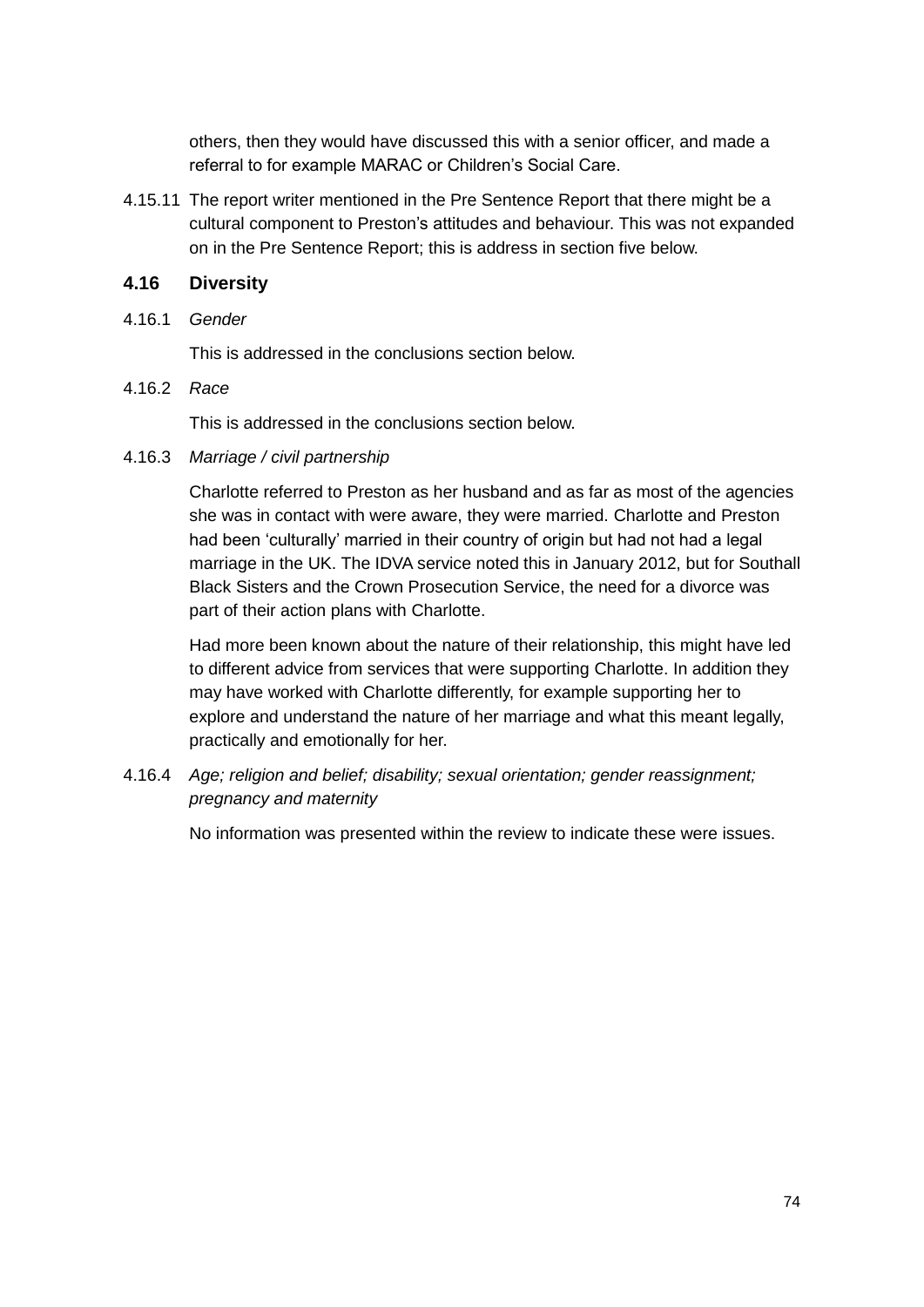# **5. Conclusions and Recommendations**

# **5.1 Preventability**

1

- 5.1.1 Given all the information presented in the review, it would be difficult to state with certainty that Charlotte's murder could have been prevented. Up to the day of the homicide, Preston had (broadly) abided by the bail conditions that had been in place from November 2013. The agencies in contact with Charlotte looked to the ending of those bail conditions (i.e. after the sentencing hearing on the 30 January 2015) as the point after which risk would be heightened.
- 5.1.2 Charlotte had made clear to agencies that she was afraid, and concerned over what Preston would do after the sentencing. Preston was known by agencies to feel that it was his right to treat Charlotte in any way he chose – he didn't hide this, demonstrating his sense of entitlement even at the point of arrest for assault. These "cultural issues" had been noted but not identified as leading to additional risk to Charlotte, which could have led to a heightened response, particularly around the time of the trial and sentencing.
- 5.1.3 It could be suggested that there was too much emphasis placed on his most recent behaviour – of avoiding Charlotte – rather than listening to what Charlotte was saying about her fears and anxieties about his future behaviour.
- 5.1.4 Research<sup>31</sup> has shown that victim's perception of their risk can be as accurate as risk identification/assessment tools, and it would have been helpful and potentially transforming if certain services had paid more attention to Charlotte's stated fears and anxieties.
- 5.1.5 Additionally, Charlotte could have been supported by the IDVA in November 2013 to move away to where her family was. This was what she asked for but that support didn't materialise. Charlotte was offered refuge by the IDVA service but she did not wish to pursue that as it would have meant giving up work. The safety plan specifies that the IDVA advised Charlotte to move away from Hillingdon, and Charlotte was willing to do this. The plan then states Charlotte "would be grateful if the local housing department in [family area] assists with this process" but no action was taken to involve them. Charlotte did not mention this wish to move to SBS, and the focus was therefore on applying for an occupation order to not allow Preston to enter the house; this was in progress when Preston killed Charlotte.
- 5.1.6 This meant that Charlotte remained in Hillingdon, with Preston knowing her whereabouts at all times; and as he always had keys to the house, could gain

<sup>&</sup>lt;sup>31</sup> Klein, A. 'Practical Implications of Current Domestic Violence Research Part I: Law Enforcement' US Department of Justice, April 2008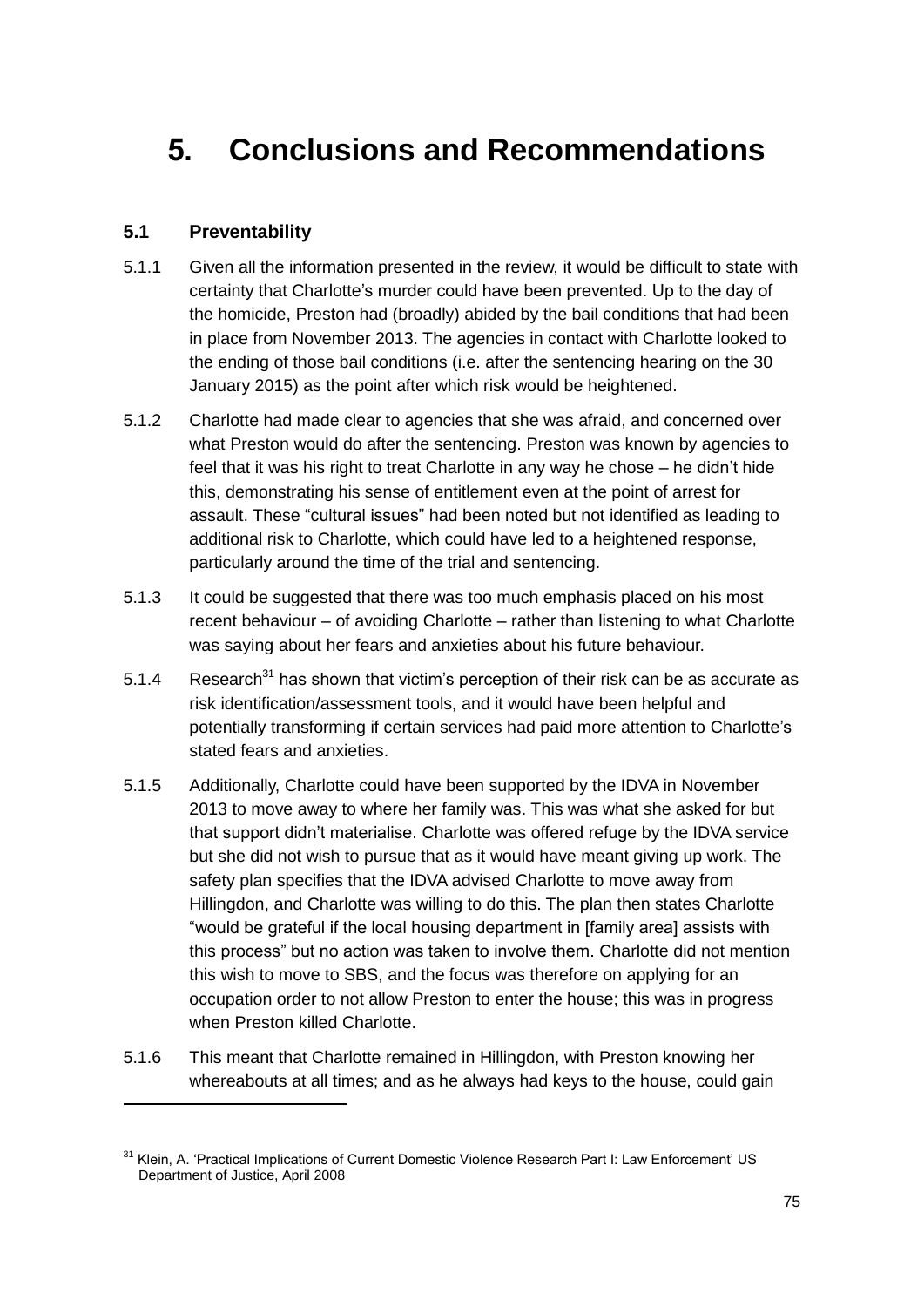access to her at any time (the issue of the locks was starting to be addressed by the SBS Advocate at the time of Charlotte's death).

# **5.2 Issues raised by the review**

#### 5.2.1 *How victims are perceived*

- (a) Outlined in sections three and four are the contrasting ways in which Charlotte was perceived by the IDVA service and Southall Black Sisters. The IDVA believed Charlotte to be capable, proactive and not in need of additional support. They expected her to be able to take action by herself, including gaining protection orders by representing herself in court and giving evidence at the trial and therefore did not offer the same level of response as they would to others presenting to the service. Southall Black Sisters saw a vulnerable victim of domestic violence and abuse, who needed a great deal of help to unravel her issues and take action. The service therefore provided a high level of service to Charlotte in the weeks before her death, contacting her frequently and taking actions on her behalf.
- (b) As a result, the actions of the services were very different. After an initial risk assessment of high risk, a referral to MARAC and thorough safety plan, the IDVA service then made no attempts to contact Charlotte. When Charlotte then made contact ten months later, the fact that she had not taken the actions she had said she would was not picked up on as an indicator of her vulnerability. The implication from the Southall Black Sisters' IMR is that the IDVA appeared to be frustrated with Charlotte, not understanding why she was not doing the things she knew she needed to do and appeared capable of doing. (This is from the SBS worker's notes: we do not know the exact nature of the IDVA's views.)
- (c) Putting ourselves in Charlotte's shoes, we could suggest that she wanted to present to these services as capable, as she perceived them as statutory – the IDVA linked with the Police and located in the Council – and she had concerns over Children's Social Care involvement, or her job. She may also have wanted to be as capable as she presented herself as being, perhaps aspiring to be able to take these actions, and needing a sensitive and proactive support worker to recognise her need for help. A recommendation is therefore made (13) for a review to be conducted of views of the IDVA service being located in a statutory service, and of other borough's approaches / experiences.
- (d) Charlotte's case highlights that, regardless of how a victim presents themselves, they should expect the same level of service from a victim support agency such as the IDVA service, and that perceptions over how they present themselves should not form part of the assessment around level of response.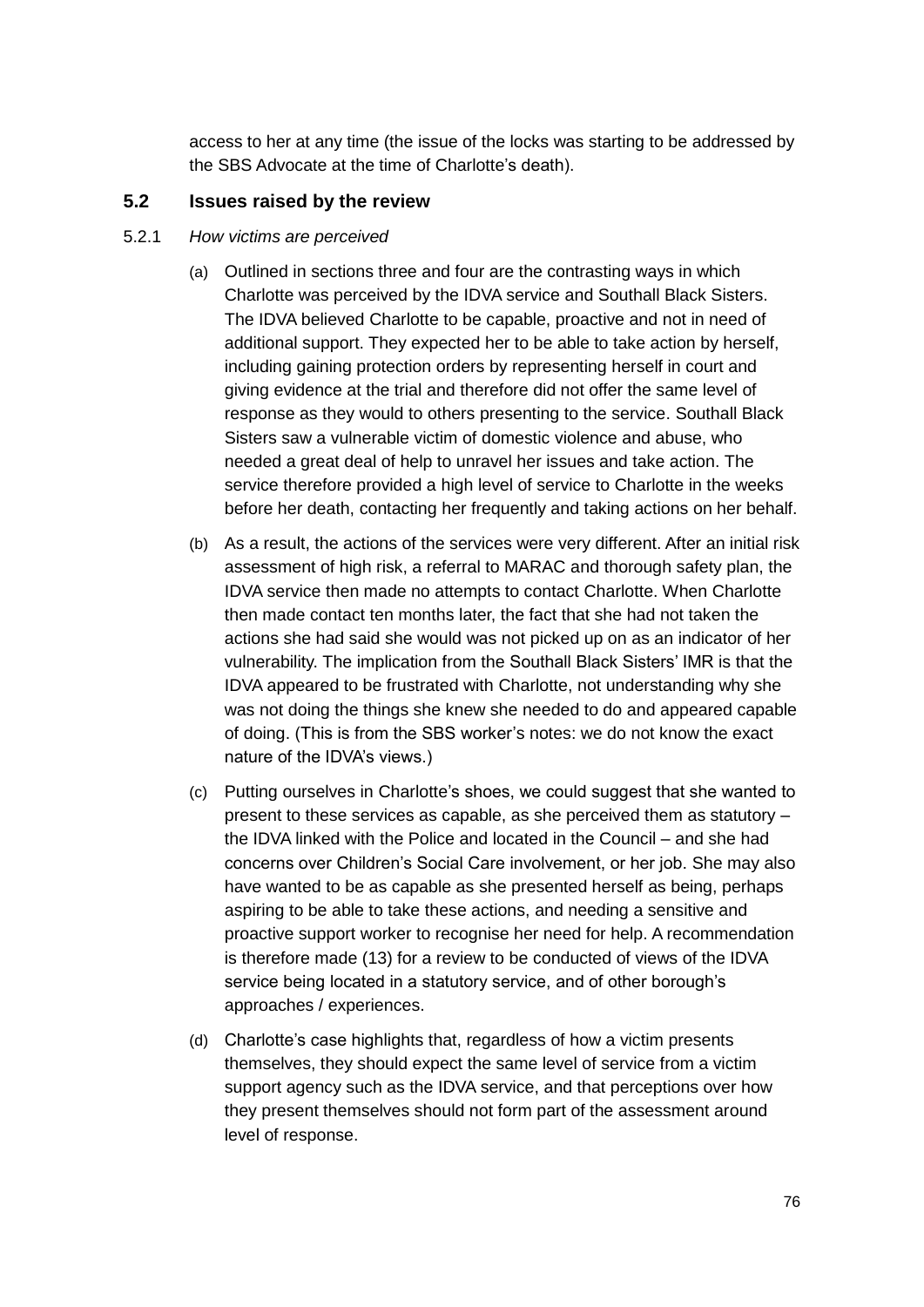- (e) The Panel heard from (Panel member) Pragna Patel of Southall Black Sisters who stated that her own and her service's experience suggests that Afro-Caribbean women are often perceived – or assumed – to be capable and independent, and that this stereotype may have been part of agencies' responses to Charlotte, particularly as she was clearly educated and in work.
- (f) What is unfortunate in this situation is that the IDVA assumed a level of capability in Charlotte, and did not follow normal practice in following up with Charlotte and supporting her in the court case and meeting her other needs. With the absence of support from the Police (Officer in the Case and the Witness Care Unit), Charlotte spent the year between the alleged assault in November 2013 and the trial in December 2014 with no support at all.
- (g) The IDVA service, in the completion of the IMR for this review, has evidently recognised all of these issues, and it will be important for the service to continue to have the awareness of this learning in unconditionally supporting all victims – whatever their background and however they present.

# 5.2.2 *Risk Identification and Assessment*

- (a) Charlotte faced multiple risk factors, as identified by the DASH Risk Identification Checklist. Although it is a long list, it is worth stating them here, from the IDVA risk assessment in November 2013, to demonstrate the situation in which Charlotte was having to live:
	- (i) His behaviour is becoming worse.
	- (ii) She has been assaulted whilst pregnant whereby he pushed her and was verbally threatening.
	- (iii) She is trying to leave the relationship.
	- (iv) He drinks alcohol in excess.
	- (v) He is likely to seek cultural revenge and that if she leaves him he would kill her and the children. He said he would lose us anyway so he won't lose anything by killing us.
	- (vi) He has a revengeful personality he has said he will report her [to employer] so she will lose her job.
	- (vii) He has stalked her gave her specific details and times of her whereabouts and the clothes she was wearing. He knows where she is and is always checking her movements.
	- (viii) He persistently harasses her. He reads her stuff, checks her room, and checks all her things. If she gets home late from work there is always constant questions.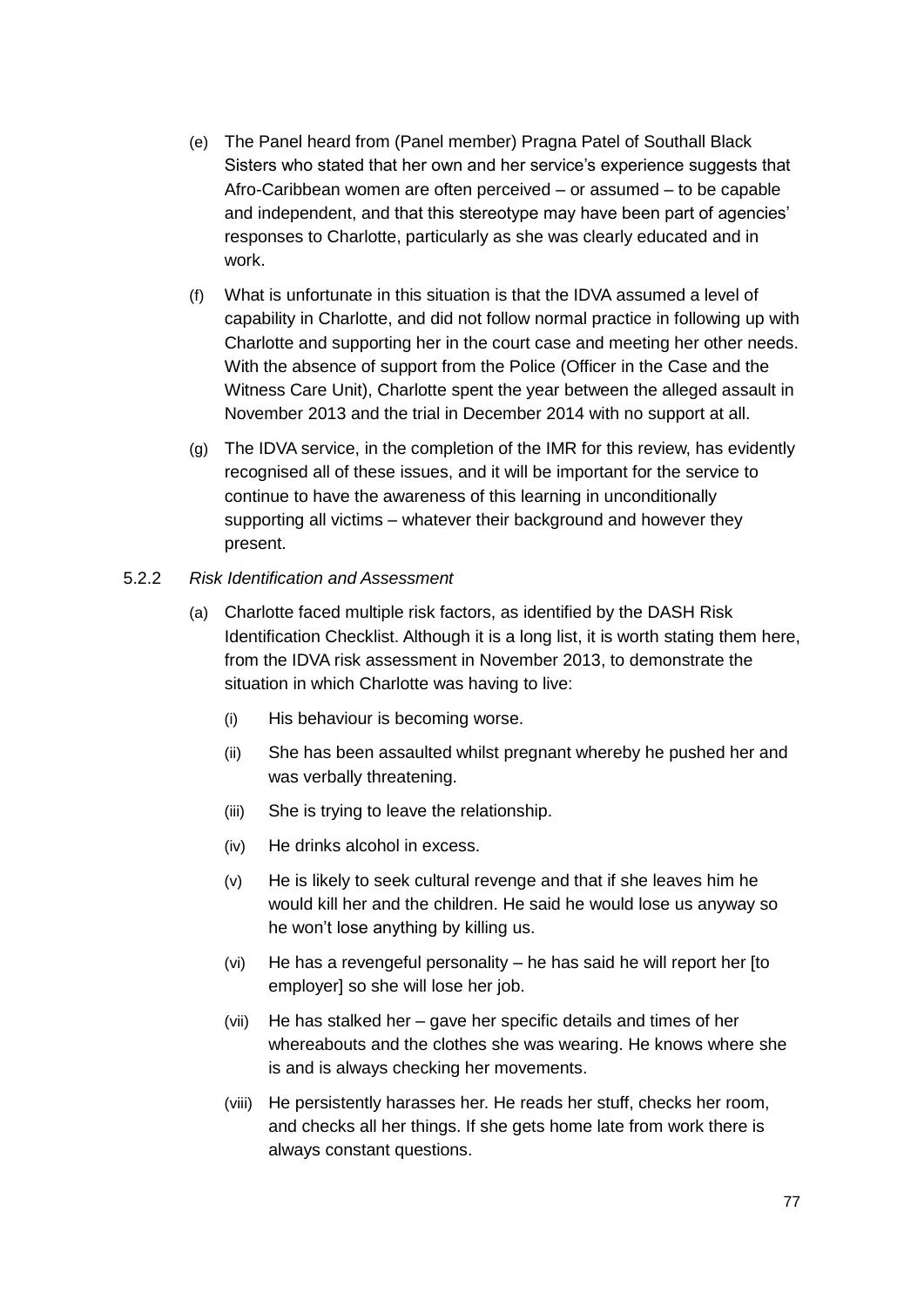- (ix) He has attempted to strangle her.
- (x) He has threatened to kill her. She has reported this to the police.
- (xi) He has threatened to harm her children; he has threatened to take them out of her care.
- (xii) There are current child contact issues.
- (xiii) He has been abusive in previous relationship and was arrested in [other area].
- (xiv) He is known to the police for violent crimes and that there has been an assault on a police officer.
- (xv) He always blames her for his violence.
- (xvi) He verbally and emotionally abuses her by calling her an idiot, daft, stupid and put downs and criticism.
- (xvii) He displays obsessively jealous, isolating and controlling behaviours. He does not want her friend or relatives to come and see her, and if they do come he will make them feel uncomfortable.
- (xviii) He financially controls her.
- (xix) He comes from a violent background.
- (xx) "I feel unsafe on a day-to-day basis".
- (xxi) Mortgage is now in arrears.
- (xxii) Injunction previously in place, expired in October 2013.
- (b) Despite this extensive list, clearly and explicitly detailed by the IDVA, Charlotte was effectively left to manage these risks alone.
- (c) The IDVA service and the Police and to a certain extent Southall Black Sisters and Children's Social Care – were swayed by the bail conditions placed on Preston. The conditions required him not to contact, directly or indirectly, Charlotte, or to attend the family home. It was assumed by all services that these bail conditions would protect Charlotte, and that the key risk time would be once the bail conditions were over, following sentencing on 30 January 2015. They were reassured in this assessment by Preston's lack of direct contact with Charlotte; however, all of the risks listed above remained true.
- (d) Preston's contact with her employer, with Children's Social Care and the school were not perceived as 'indirect contact' and he was not judged to be breaching his bail conditions. As a result, no action was taken. Charlotte told agencies she was afraid, and concerned with what he would do. He had threatened to 'report her' to her employer so she would lose her job, and he did contact them. He had threatened to take the children away, and he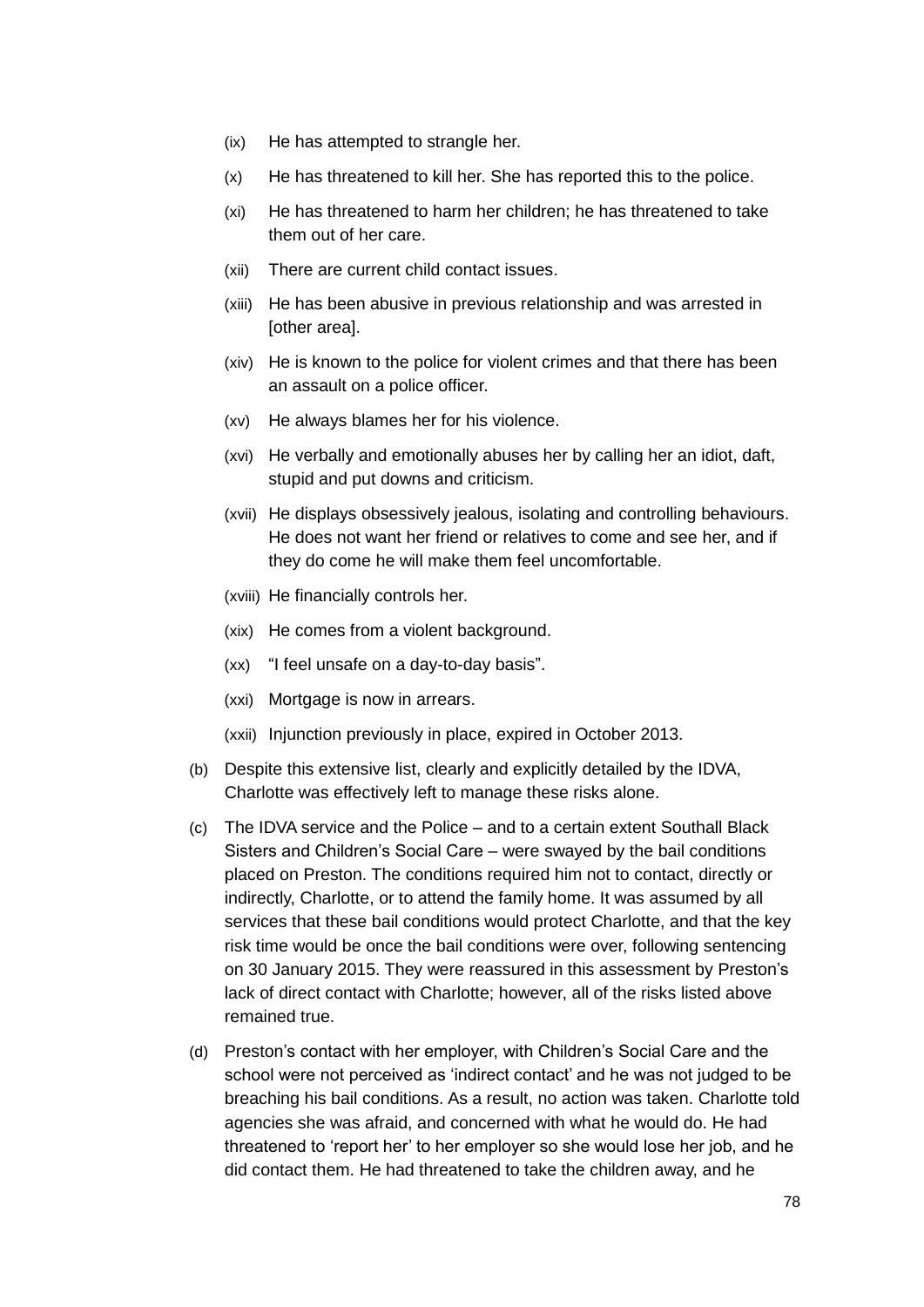reported Charlotte to Children's Social Care accusing her of abusing them. To Charlotte, this showed that the threats he made were real and that he would follow through: so her fears were realised. He had threatened to kill her, and that is what he did.

- (e) Similarly, in January 2012 services were swayed in their assessment of risk by Charlotte's location, on this occasion because she was staying with family.
- (f) This case shows that the DASH risk identification checklist is an effective tool in identifying and assessing risk to victims of domestic violence/abuse, and accurately on this occasion outlined the risks Charlotte faced, and the seriousness of the (at that time potential) outcome. Unfortunately, the IDVA service and Police did not heed the risk assessment outcomes, choosing rather to focus on the location of Charlotte and/or Preston, or Charlotte's presentation as capable.
- (g) A recommendation (14) below has been made for the use of the DASH and the outcomes of its use – to be reviewed by the IDVA service and Police; and for the partnership to review how risk assessment outcomes are shared, when it is known that a victim is in contact with more than one agency.

# 5.2.3 *Communication in relation to court process and trial*

- (a) Between the IDVA service, the Police Officer in Case and the Witness Care Unit, Charlotte should have received regular updates and contact in relation to the trial following the incident in November 2013. In fact she had almost no contact, and no support was provided. The Review was unable to establish whether Charlotte received support from the Witness Service at the Court on the day of the trial, as the provider has changed. The previous provider (Victim Support) checked what records they were able to but were unable to establish whether support was provided.
- (b) From the conversations recorded between Charlotte and the IDVA service and Southall Black Sisters, it is clear that Charlotte did not understand what had taken place at the trial. She did not know why Preston had been found not guilty of the assault on her, and she did not know the outcome of the overall trial (in relation to the assaults on the police officers).
- (c) What is striking is that, despite this lack of support, Charlotte took the courageous step to give evidence at the trial. Many victims of domestic violence/abuse feel unable to do this, even without the substantial delay and even with full support. This can be due to fear of standing in the court in front of the abuser or fear of further abuse as 'punishment' for giving evidence. Further, due to the lack of contact and support from the Witness Care Unit, special measures (for example a screen for her to give evidence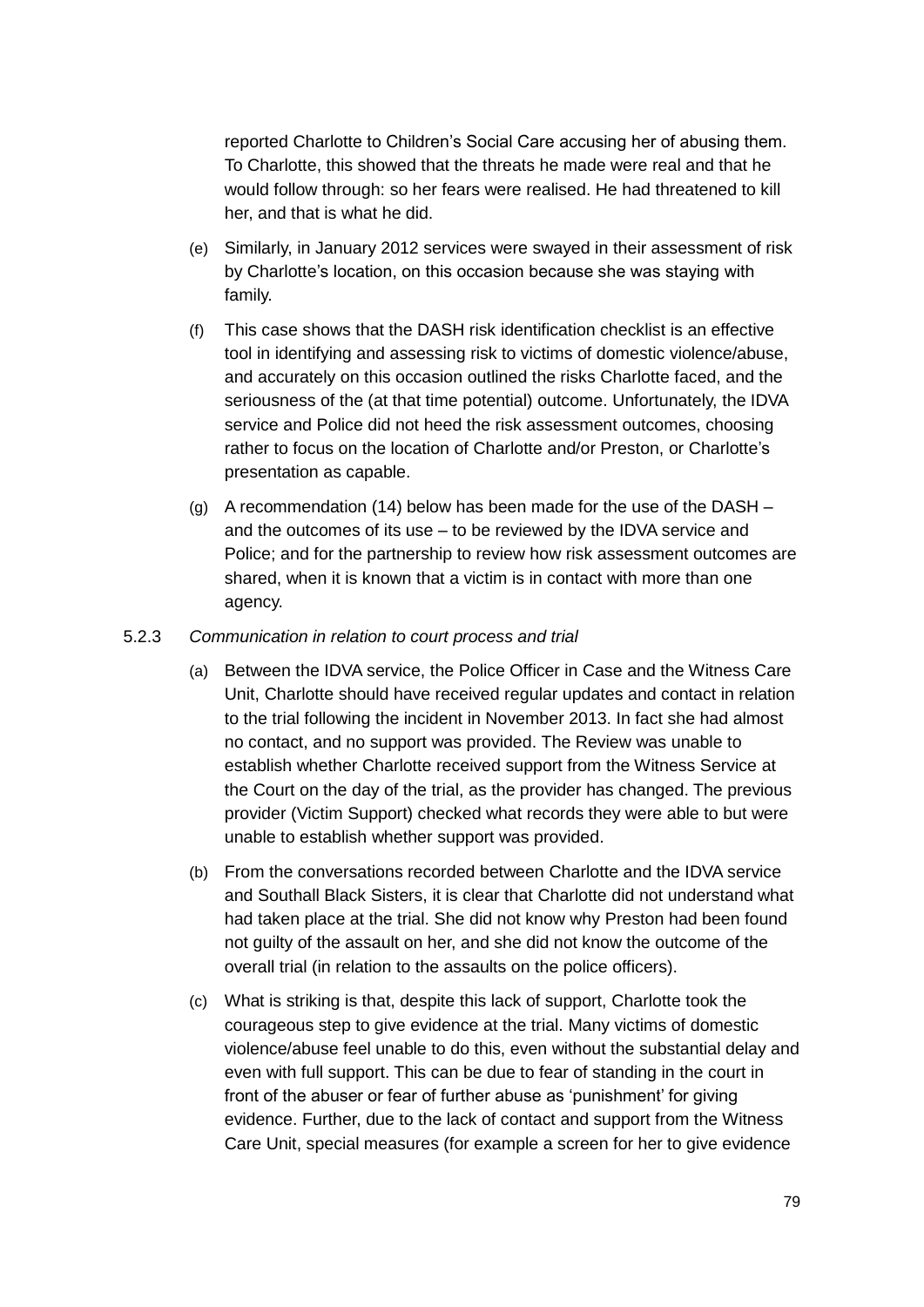behind so she could not be seen / did not have to see Preston) were not applied for (we do not know if they were provided on the day).

- (d) These issues around communication have been addressed in the IDVA IMR through recommendations for a court progress tracker and dedicated court IDVA. The Police have already taken action in relation to the Witness Care Unit, as outlined above.
- (e) In addition to the recommendations already made by the individual agencies, a recommendation (15) is added here in relation to the role of the Officer in the Case (OIC). While the Witness Care Unit should take the lead in contact with the victim/witness around the trial, this should not mean that the OIC has no role, and they should still be expected to be in contact with the victim/witness, particularly in relation to Restraining Orders.
- (f) The Hillingdon Specialist Domestic Violence Court (SDVC) was established in 2008 and runs every Wednesday at Uxbridge Magistrates Court. The aim of the SDVC is to wherever possible list all domestic violence cases to take place on a Wednesday in Court Room Two. The intention of this 'clusterstyle' court is to enable victims and witnesses to benefit from enhanced support services. Charlotte's case would have initially been heard at the Magistrate's Court (we do not know if it was part of the SDVC) and then moved to the Crown Court, which does not follow the same system.
- (g) The significance of the SDVC being in place at the time of Charlotte's case being heard is that this should have facilitated Charlotte getting additional support, and this does not appear to have been the case. It is hoped that this will be addressed through the IDVA IMR recommendation to review how the IDVA service provides support to victims through court processes. In addition, a recommendation (16) is made here for the SDVC Steering Group to work with the IDVA service – and other appropriate services – to understand what support is provided to victims at Court, with particular reference to when cases are transferred from the Magistrate's to the Crown Court.

# 5.2.4 *Intersection of race and gender*

1

(a) Gender is a risk factor for domestic abuse/violence, with women more likely to be victims. Race and/or national or ethnic background are not risk factors for experiencing domestic abuse/violence $32$ , but they can be potentially

<sup>32</sup> Walby, S. & Allen, J. (2004) *Domestic violence, sexual assault and stalking: Findings from the British Crime Survey* Home Office Research, Development and Statistics Directorate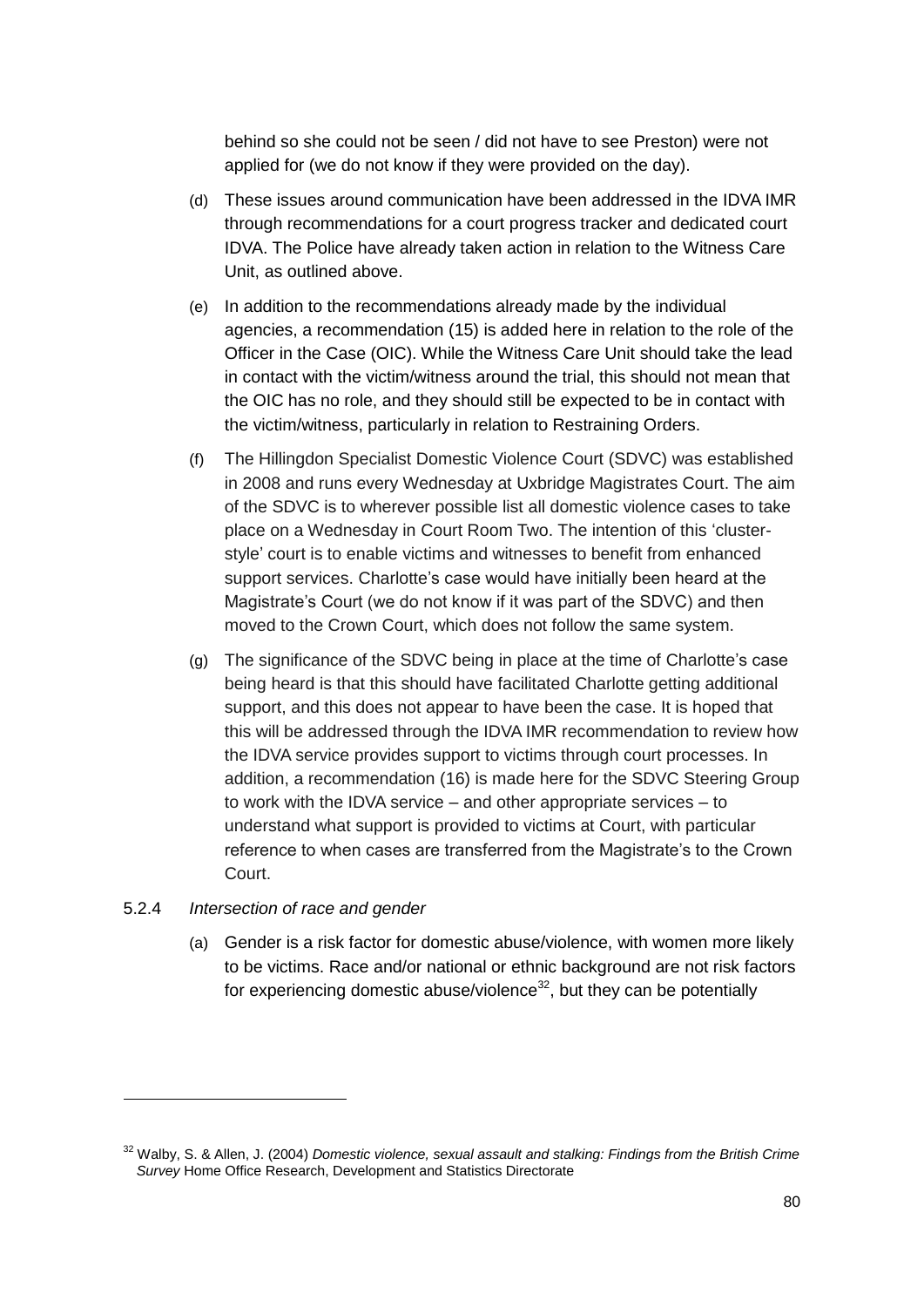aggravating factors in both the type of abuse experienced and the help seeking patterns/perceptions of services for victims<sup>33</sup>.

- (b) It has been noted above that Charlotte kept returning to Southall Black Sisters. We can't know why that was, but given that it is a service that explicitly works with Black, Asian and Minority Ethnic (BAME) women, it is reasonable to suggest that this was a reason. Imkaan, in a survey of BAME women accessing domestic abuse/violence support services, found that 89% preferred a specialist BAME service<sup>34</sup>.
- (c) The intersection of gender and race in this case can be seen in the "cultural issues" noted by the IDVA service, the Police and National Probation Service. Preston had an evident sense of entitlement in relation to his abuse against Charlotte. The Children's Social Care IMR quotes the recorded notes as follows:

"Father is said to be revengeful and comes from a background where the man is the boss and women have to obey. He has said that if mother leaves him he won't lose anything by killing her and the children anyway."

- (d) While this was noted by agencies, there was no apparent additional action in relation to these issues, or recognition that these could heighten Charlotte's risk in any way. Greater awareness is therefore needed within mainstream services of the additional risks and issues faced by victims in situations such as Charlotte's. This could be achieved through training, awareness raising sessions and/or fact sheets, including all DHR Panel and Safer Hillingdon Partnership members (particularly the IDVA service and the Police Community Safety Unit) on increasing awareness and understanding. A recommendation (6) is made below, recognising also the need to integrate this learning into standard domestic violence/abuse awareness training.
- (e) Further, this review notes that the first occasions when Charlotte contacted Southall Black Sisters, they were not funded to work in Hillingdon; and the SBS IMR outlines their difficulties in accessing funding, venues to deliver services, and access to the partnership in general. While this review cannot comment on funding decisions, the learning from this case suggests that it would appropriate for the Community Safety Partnership to review how services for victims – involving all existing specialist service providers – meet the needs of minority ethnic victims; a recommendation (17) is therefore made.
- 5.2.5 *Awareness of and responses to perpetrators of domestic violence/abuse*

-

<sup>33</sup> Thiara, R. & Roy, S. (2012) *Vital Statistics 2: Key findings on black, minority ethnic and refugee women's and children's experiences of gender-based violence* Imkaan

 $34$  ibid.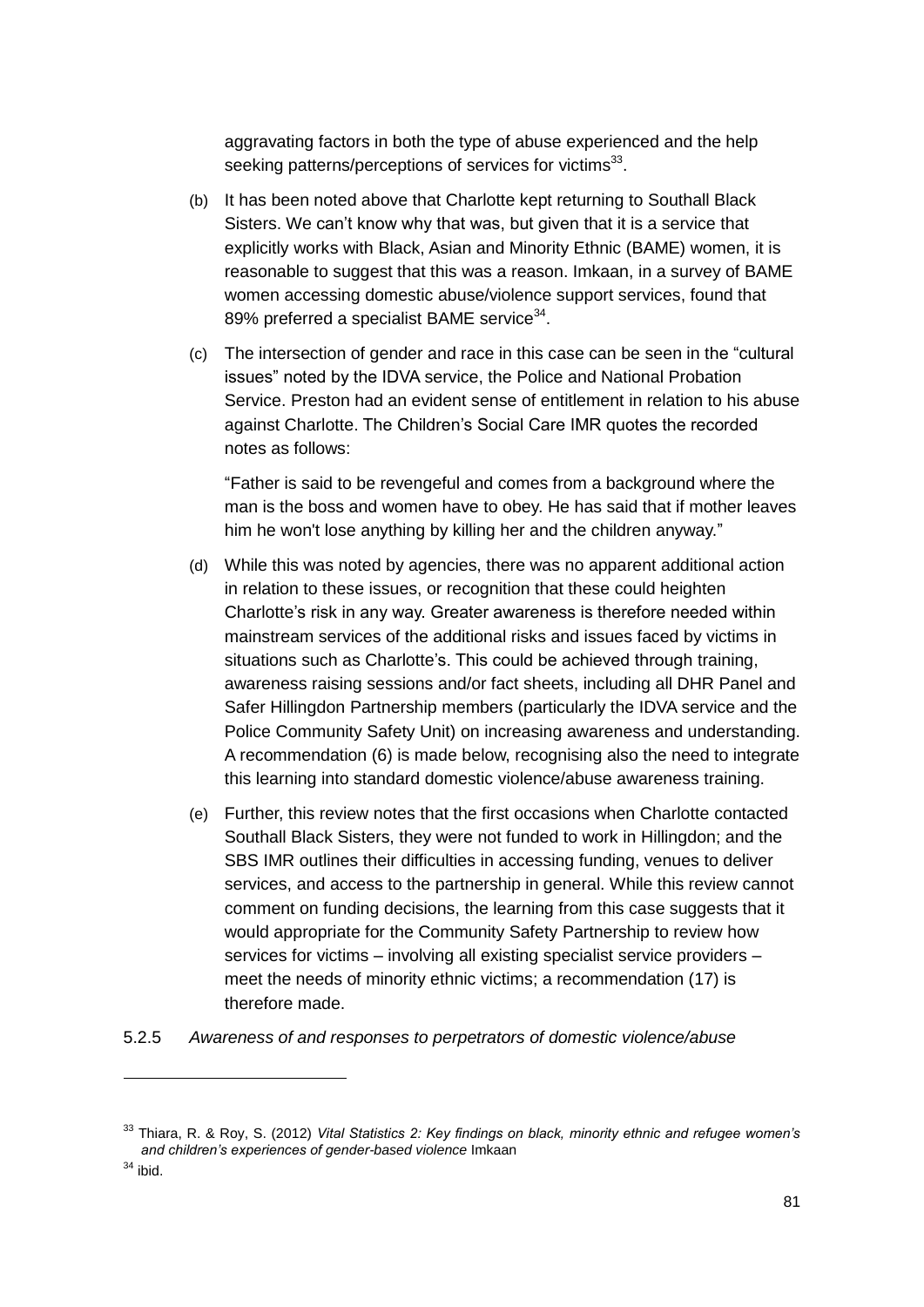- (a) There were a number of instances in this case where proper attention was not paid to Preston as a perpetrator of domestic violence/abuse.
- (b) Following the incident of January 2012, the Police failed to arrest Preston, and there are no records to suggest why this omission occurred. Also following this incident, the officer spoke with Preston about Charlotte and her whereabouts, and then appeared to speak to Charlotte immediately afterwards. Shortly after that Charlotte submitted a withdrawal statement and the case was closed.
- (c) Preston should have been arrested; proper care should have been taken in speaking with Preston about Charlotte, and in speaking with Charlotte, in case she was in Preston's presence and therefore could not speak freely. There could have been more concern that Charlotte's withdrawal statement was so far removed from her original statement, and appropriate questioning over whether she felt coerced into making the withdrawal.
- (d) A recommendation (18) is therefore made for the Police to look at their processes in relation to arrest, and withdrawal statements, to ensure that the above situation is not being repeated.
- (e) Children's Social Care did not speak to Preston at all during their contact with the family following the incidents in January 2012 and November 2013. It is not clear why Preston was not spoken to, however the Panel understands it to be a frequent omission by Children's Social Care, and not just in Hillingdon. See further discussion on this below (5.2.7).
- (f) The outcome of not speaking with Preston was that Children's Social Care relied wholly on Charlotte, and put all the responsibility on to her, which represents a failure to recognise the nature of domestic violence/abuse, and the power and control that domestic violence/abuse perpetrators exercise.
- (g) The CNWL IAPT team had the most contact with Preston immediately prior to the homicide. As indicated above, more probing was required given that they knew he had previously been accused of a domestic violence/abuse offence; and particularly in light of the fact that separation was mentioned, contradicting his statement to his GP that his relationship with his wife was ok.
- (h) The IDVA service, Children's Social Care and Police all noted Charlotte's perception of Preston's 'revengeful' and 'unpredictable' behaviours, however these did not receive due attention as risk factors, particularly as the end of the trial and bail conditions approached.
- (i) A recommendation (19) is made in this review for all agencies within the DHR Panel and Safer Hillingdon Partnership to review their domestic abuse/violence policies and procedures to ensure they include information and guidance on appropriate responses to perpetrators.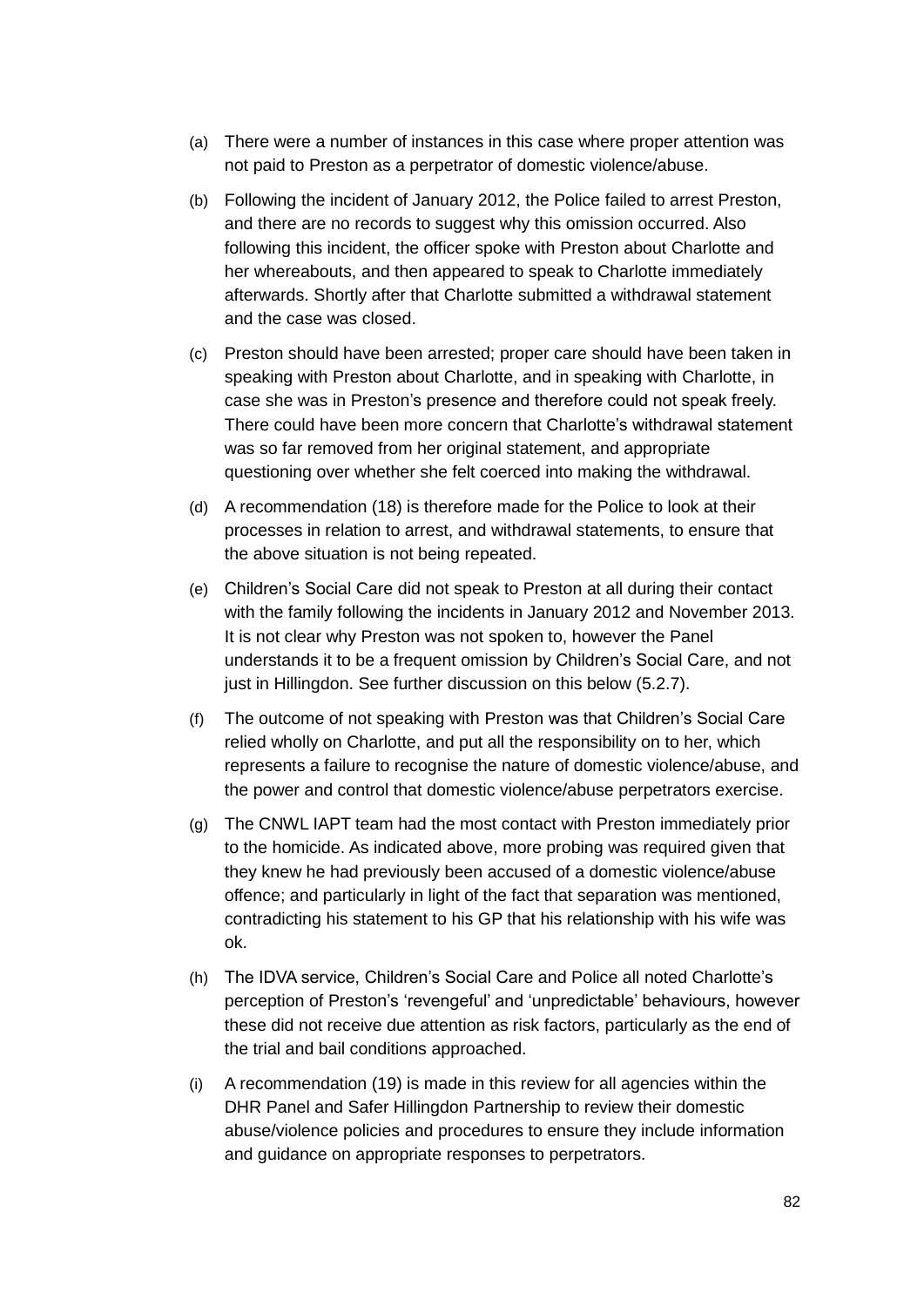# 5.2.6 *Partnership Working and Governance*

- (a) During discussion, the Panel recognised a number of issues related to partnership working. There was confusion over the nature and role of what was referred to as the Domestic Violence Forum, although this was not a group known to all; and there were questions over the membership of this group as a result of this lack of knowledge.
- (b) There was a lack of awareness/understanding of the governance, structure and makeup of the partnership responsible for domestic violence/abuse, and how partner organisations could present any local issues e.g. service provision or the needs (in this case) of black and minority ethnic women.
- (c) Queries were also raised about the involvement of the voluntary sector in partnership working, since Southall Black Sisters had been working in the borough for some time but were struggling to link in with statutory agencies.
- (d) The discussion around the MARAC highlighted a lack of governance, including the fact that both the MARAC itself, and the MARAC Steering Group, are chaired by the Police, which could lead to a lack f proper scrutiny. The Panel felt strongly that the MARAC Steering Group should be chaired by another partner agency. In addition, there was a lack of knowledge as to where the MARAC Steering Group reports into in relation to performance, issues and practice, and this should be addressed.
- (e) A recommendation (20) is made to address these.
- 5.2.7 *Impact of domestic violence/abuse on children*
	- (a) The impact of living with domestic violence/abuse was recognised by a number of agencies. When Merlins were created by the police, it demonstrated effective practice and information sharing, allowing Children's Social Care to take action in recognition of the children's situation.
	- (b) The Merlins also meant that information got to the Health Visiting service where it otherwise wouldn't have done – although the service could have done more, as outlined above.
	- (c) Children's Social Care's action demonstrated an understanding that in situations where children are witnessing abuse, some assessment or action needs to be taken. Not all those children will meet a threshold for Social Care intervention, and where this was the case, in January 2012, a leaflet was provided for Charlotte to gain support elsewhere.
	- (d) While the Service appropriately recognised that Charlotte's relationship with the children was a mitigating factor in the impact of the abuse on them, they wrongly assumed that Charlotte as a domestic violence/abuse victim could safeguard herself and the children from the abuser.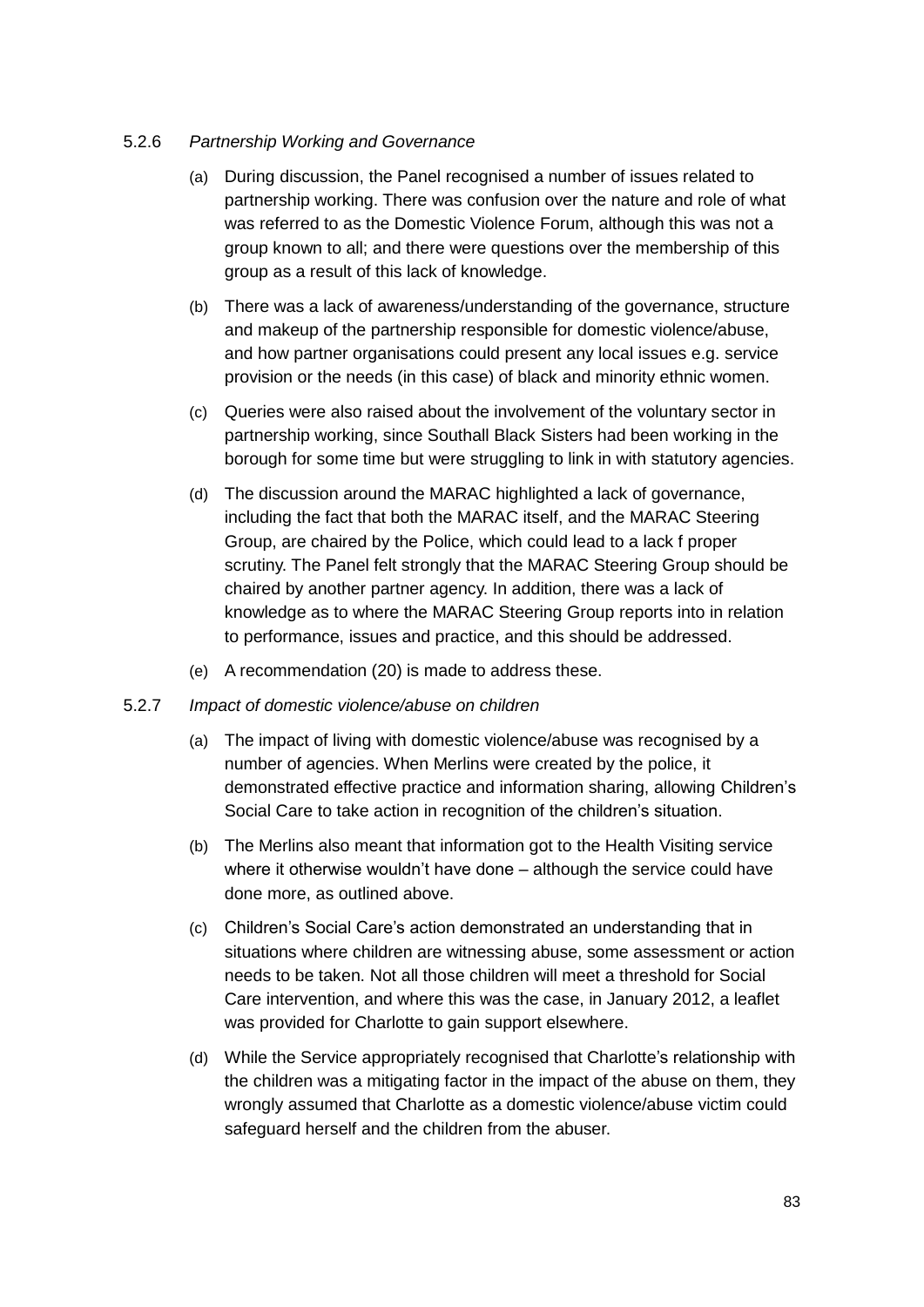"Perpetrators/fathers frequently undermine mother-child relationships as part of their abuse (Morris 2009; Humphreys et al 2006) in an attempt to reduce supportiveness between mothers and children and make them both weaker. Maintaining strong mother-child relationships in the context of domestic violence is therefore often difficult. However, it can be vital to survival and recovery. Much research suggests that strong and supportive mother-child relationships may be an important protective factor in helping mothers and children to survive and recover from domestic violence (Semaan et al 2013; Mullender et al 2002)." 35

- (e) It also did not appear that attention was paid to the fact that Preston's threats to kill in January 2012 were directed not just at Charlotte but also at the children.
- (f) This focus on the non-abusive parent has been highlighted well in the work of David Mandel, who has produced the 'Safe and Together' Model:

"systems often do not coordinate and collaborate to intervene with and hold accountable domestic violence perpetrators as parents. Even when processes are working as designed, they often do not address the perpetrator as a parent." 36

- (g) The Safe and Together Model states that: "Child welfare agencies must be "domestic violence informed" in order to accomplish their core mission of addressing child safety, permanency and well-being."<sup>37</sup>
- (h) A recommendation (9) is made for Children's Social Care to review the free materials available from [http://endingviolence.com](http://endingviolence.com/) in light of the learning from this case and improving responses to perpetrators as parents.
- 5.2.8 *Risk to others from known perpetrator*

-

- (a) Preston's 'other partner/family' was mentioned to the IDVA service, Police, Children's Social Care, Health Visiting, and were referred to at the MARAC. However no agency, nor the MARAC, took action in relation to the potential risk they faced from Preston.
- (b) Action could have included alerting the MARAC in that area, or for the police to notify that police area, who in turn could have spoken with the other partner to identify the risk they faced.

<sup>&</sup>lt;sup>35</sup> 'Strenathening mother-child relationships as part of domestic violence recovery' Centre for Research on Families and Relationships, Briefing 72, September 2014

<sup>36</sup> <http://endingviolence.com/2015/10/nobody-owns-the-domestic-violence-perpetrator/> [accessed 5 October 2015]

<sup>&</sup>lt;sup>37</sup> [http://endingviolence.com/our-programs/safe-together/faq/why-is-the-safe-and-together-model-relevant-for](http://endingviolence.com/our-programs/safe-together/faq/why-is-the-safe-and-together-model-relevant-for-child-welfare-workers-2/)[child-welfare-workers-2/](http://endingviolence.com/our-programs/safe-together/faq/why-is-the-safe-and-together-model-relevant-for-child-welfare-workers-2/) [accessed 5 October 2015]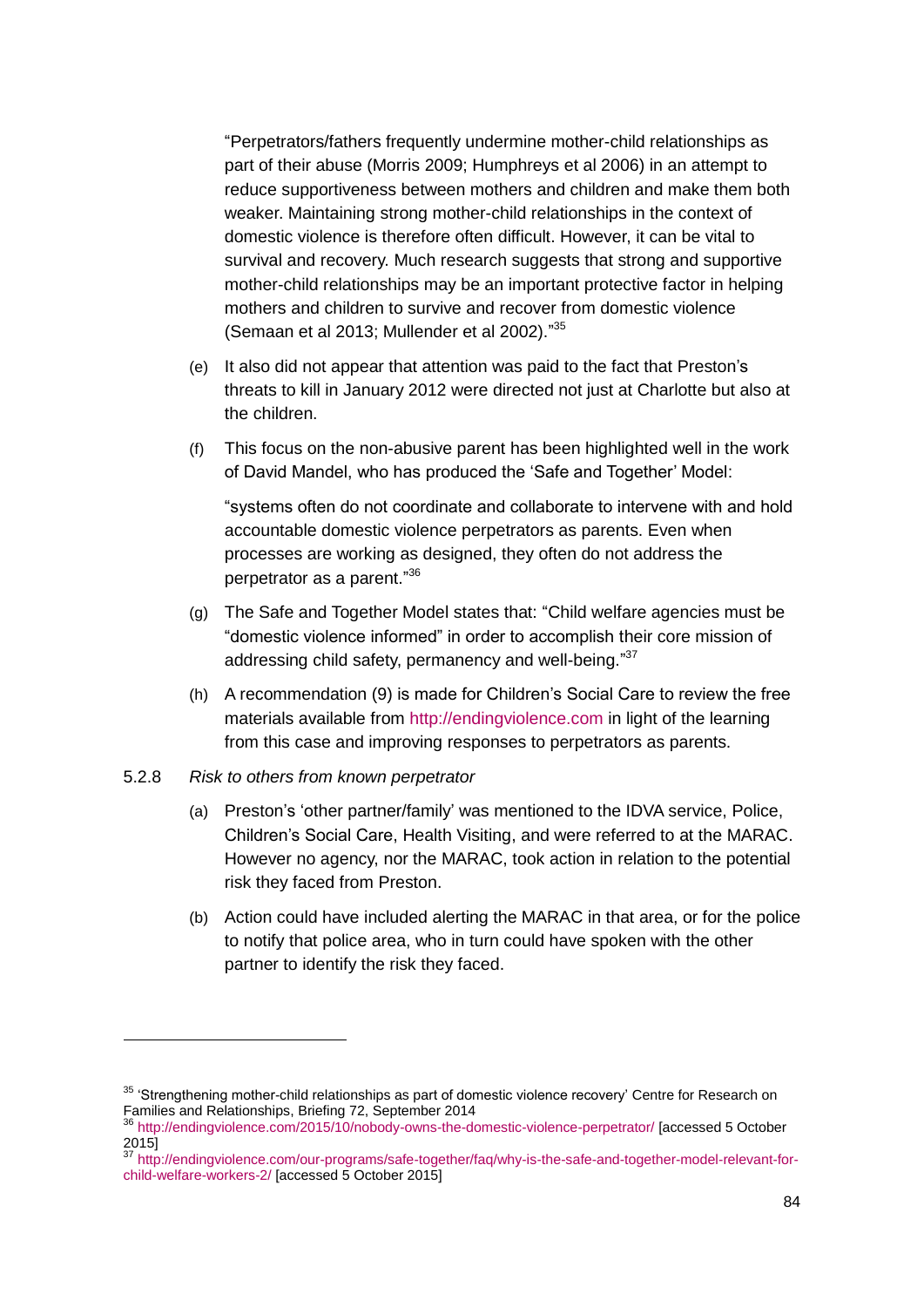(c) A recommendation (21) is therefore made in this review for processes in relation to perpetrators posing risks to others in addition to the known victim to be reviewed or produced.

# **5.3 Recommendations**

# 5.3.1 Recommendation 1

The recommendations below should be acted on through the development of a partnership owned action plan. This is in addition to the actions identified in individual IMRs: initial reports on progress by agencies on their IMR action plans should be made to the Safer Hillingdon Partnership within six months of the Review being approved by the Partnership.

# 5.3.2 Recommendation 2

A briefing to be prepared jointly by the Crown Prosecution Service, Her Majesty's Court and Tribunals Service (HMCTS) and the Metropolitan Police outlining the current processes in place for partnership working and sharing of performance and case information (including any meetings), and for this to be distributed appropriately through each agency. The Crown Prosecution Service, HMCTS and the Metropolitan Police to meet to identify the development required to improve these processes; and to take action on these. Updates to be provided to the Safer Hillingdon Partnership.

# 5.3.3 Recommendation 3

Metropolitan Police Service, Crown Prosecution Service and the IDVA service to jointly establish a multi-agency procedure in relation to Restraining Orders, with reference to the learning in this case.

# 5.3.4 Recommendation 4

Southall Black Sisters and the IDVA service to ensure – through procedure, training and ongoing supervision – that all support staff establish contact with the Officer in the Case for clients who are engaged in the criminal justice system, and remain in contact with them until cases are completed. The Safer Hillingdon Partnership to also disseminate this learning to other agencies in Hillingdon that support domestic abuse victims.

# 5.3.5 Recommendation 5

The Safer Hillingdon Partnership to ensure that all domestic abuse specialist services operating in Hillingdon are notified of new domestic homicides at the earliest point possible.

# 5.3.6 Recommendation 6

The Safer Hillingdon Partnership to raise awareness – through for example fact sheets, awareness sessions and/or training, and drawing on appropriate expertise in relation to BAME female victims of domestic abuse – of the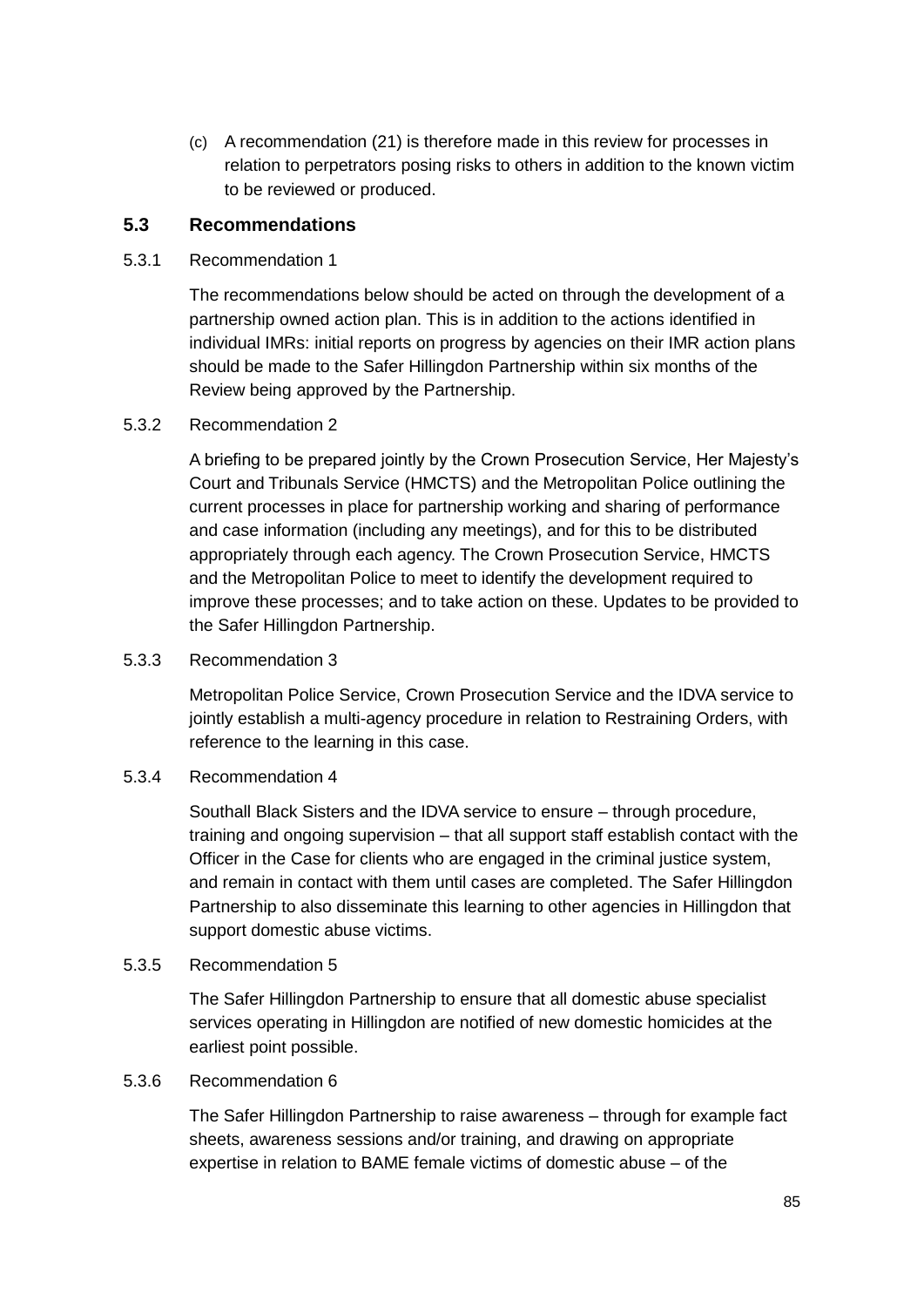intersections of race and gender and how they impact on women's experiences of domestic abuse. With reference to the learning from this case; and to include directions to staff on where further advice can be sought. For information to also be added to standard Domestic Abuse Awareness training.

#### 5.3.7 Recommendation 7

In the redevelopment of the local MARAC process, the MARAC Steering Group to develop a process through which education services (schools) and General Practices can be appropriately involved (though not necessarily always attend) in the MARAC process.

# 5.3.8 Recommendation 8

The Safer Hillingdon Partnership to ensure, through regular reports from the MARAC Steering Group, that the MARAC redevelopment outlined in this review continues to make progress. In particular that a review of the MARAC Steering Group terms of reference, chairing and membership has taken place with reference to the points made in this review, and that the Local Safeguarding Children and Adult Safeguarding Boards are appropriately involved.

#### 5.3.9 Recommendation 9

Children's Social Care to review the free materials available from [http://endingviolence.com](http://endingviolence.com/) and, also with reference to the learning in this case:

- ensure that fathers are always spoken with in domestic violence/abuse cases (where safe to do so, and in those cases where it is not, to document it)
- ensure that perpetrators are held accountable for domestic violence/abuse, and that non-abusive parents are therefore fully supported and not expected to stop the abuse themselves

For this to be regularly reviewed in supervision, and for a dip sample audit to take place six months after changes have been made, with the results reported to the Safer Hillingdon Partnership.

#### 5.3.10 Recommendation 10

For the school to ensure that domestic violence/abuse policies, procedures and training for staff include the need to see parents alone when there has been a disclosure or suspicion of domestic violence/abuse.

#### 5.3.11 Recommendation 11

CNWL to review their domestic abuse policy in light of the learning from this case, and in particular to ensure that it contains adequate information and guidance on warning signs/triggers in relation to domestic violence/abuse perpetrators.

#### 5.3.12 Recommendation 12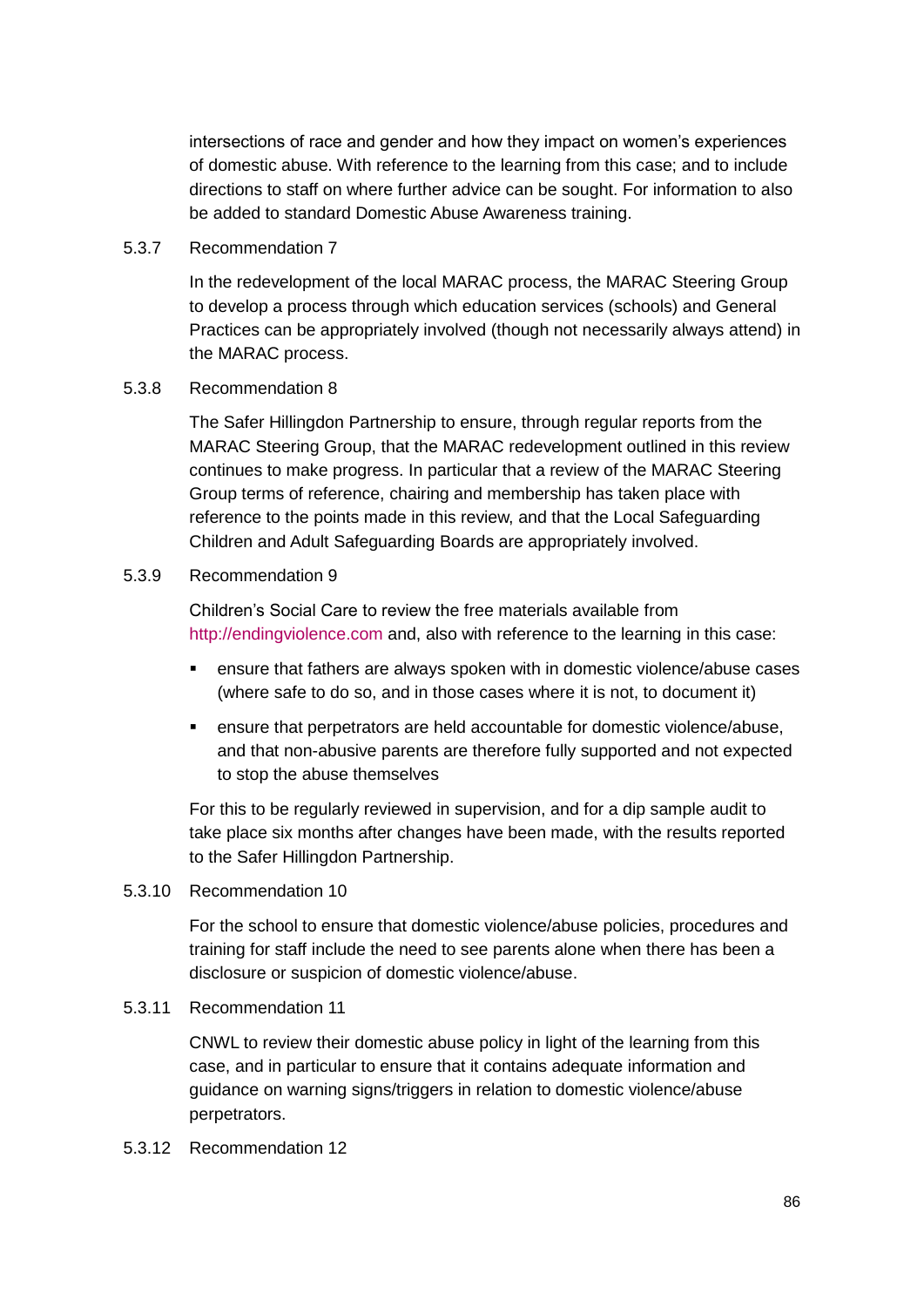Hillingdon Hospital to ensure that Hospital database systems link family members together so that they can be identified when an individual attends.

5.3.13 Recommendation 13

Safer Hillingdon Partnership to carry out a review to establish service users' and partner agencies' views on the IDVA service being located in a statutory service. The experiences of other boroughs to be sought, and the findings to be acted on accordingly in relation to service delivery.

#### 5.3.14 Recommendation 14

The Safer Hillingdon Partnership (or a delegated short term working group) to review the use of the DASH risk identification checklist in Hillingdon agencies, covering (other issues may also be identified):

- the purpose of DASH completion
- the use of DASH as an ongoing risk identification tool (rather than as a one off threshold tool)
- the sharing of risk identification outcomes between agencies involved with the same client

#### 5.3.15 Recommendation 15

Metropolitan Police Service to review the ongoing contact by Officers in the Case with victims as investigations and trials progress, in light of the learning from this case.

5.3.16 Recommendation 16

The Specialist Domestic Violence Court (SDVC) Steering Group to review, with the IDVA service and other relevant services, the support provided at the SDVC to victims of domestic abuse/violence, with particular reference to victims in cases that are transferred from the Magistrate's Court to the Crown Court. To report to the Safer Hillingdon Partnership on the Review and any actions taken as a result.

5.3.17 Recommendation 17

Safer Hillingdon Partnership to carry out a review of existing domestic abuse specialist support services, that includes all services operating in Hillingdon (not just those based in Hillingdon), to establish how the needs of minority ethnic victims are met. To also include consultation with minority ethnic women in the borough on whether they feel their needs are met, and their opinion on how services should operate. For the learning from the review to be acted upon and progress reported back to the Safer Hillingdon Partnership.

5.3.18 Recommendation 18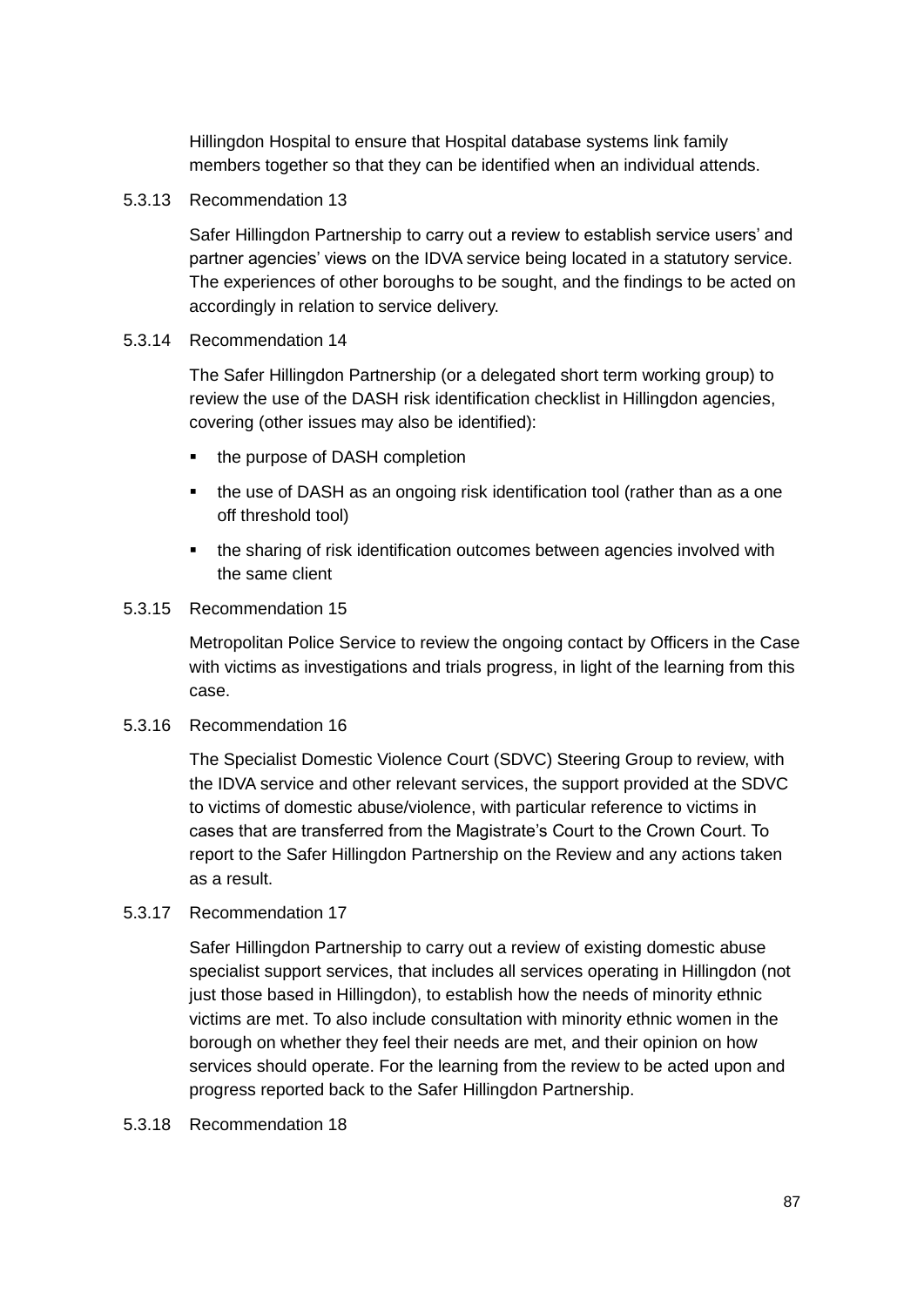Metropolitan Police Service to review their processes (and conduct a dip sample audit) in relation to arrest, and withdrawal statements, with reference to the learning in this case, and to report back to the Safer Hillingdon Partnership addressing these learning points.

#### 5.3.19 Recommendation 19

All members of the DHR Panel and Safer Hillingdon Partnership to conduct internal reviews of their domestic violence/abuse policies and procedures in relation to how they identify, risk assess, refer and respond appropriately to perpetrators (including alleged), to make changes as appropriate and report to the Safer Hillingdon Partnership.

#### 5.3.20 Recommendation 20

The Safer Hillingdon Partnership to review the structure, governance, membership and Terms of Reference of the partnership responsible for domestic violence/abuse, to address the points made in this review, including but not limited to:

- The need to provide governance of the MARAC and MARAC Steering Group; including the necessity of different partner agencies chairing the MARAC and the MARAC Steering Group. The MARAC Steering Group to report into an appropriate partnership group.
- The need for the partnership to be inclusive of the voluntary sector.
- Ensuring that all organisations in Hillingdon understand the purpose and role of the partnership responsible for domestic abuse/violence; their role within it and their ability to present issues and potential to effect change.

# 5.3.21 Recommendation 21

The Safer Hillingdon Partnership and MARAC Steering Group to establish a procedure for all agencies and the MARAC to respond appropriately to situations in which a known perpetrator poses a risk to someone not known to agencies, including those out of area.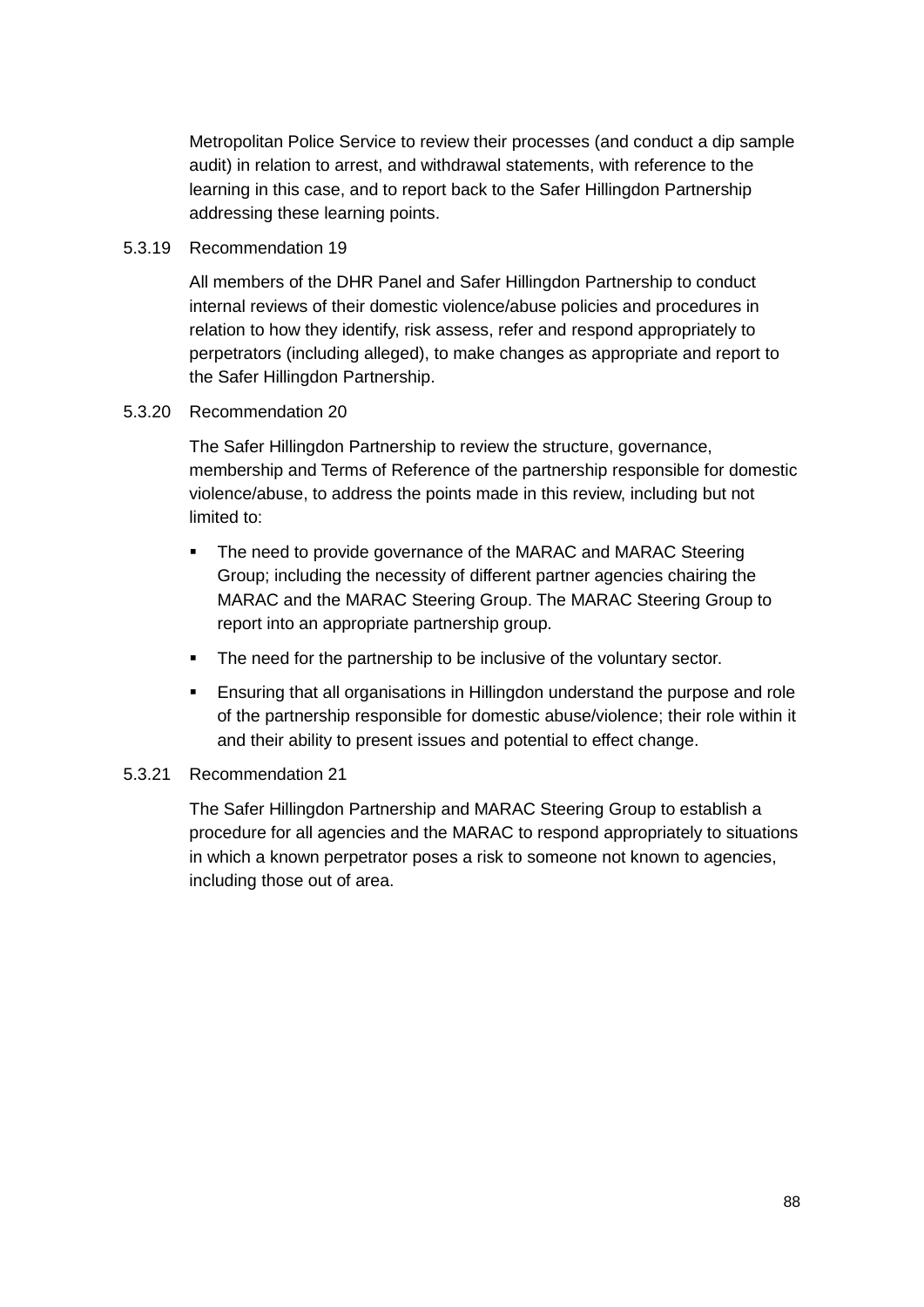# **Appendix 1: Domestic Homicide Review Terms of Reference**

This Domestic Homicide Review is being completed to consider agency involvement with Charlotte and Preston following her death in 2015. The Domestic Homicide Review is being conducted in accordance with Section 9(3) of the Domestic Violence Crime and Victims Act 2004.

# **Purpose**

- 1. Domestic Homicide Reviews (DHR) place a statutory responsibility on organisations to share information. Information shared for the purpose of the DHR will remain confidential to the panel until the panel agree what information should be shared in the final report when published.
- 2. To review the involvement of each individual agency, statutory and non-statutory, with Charlotte and Preston during the relevant period of time: 1 January 2012 – the date of the homicide.
- 3. To summarise agency involvement prior to 1 January 2012.
- 4. To establish whether there are lessons to be learned from the case about the way in which local professionals and agencies work together to identify and respond to disclosures of domestic abuse.
- 5. To identify clearly what those lessons are, how they will be acted upon and what is expected to change as a result and as a consequence.
- 6. To improve inter-agency working and better safeguard adults experiencing domestic abuse and not to seek to apportion blame to individuals or agencies.
- 7. To commission a suitably experienced and independent person to:
	- a) chair the Domestic Homicide Review Panel
	- b) co-ordinate the review process
	- c) quality assure the approach and challenge agencies where necessary
	- d) produce the Overview Report and Executive Summary by critically analysing each agency involvement in the context of the established terms of reference.
- 8. To conduct the process as swiftly as possible, to comply with any disclosure requirements, panel deadlines and timely responses to queries.
- 9. On completion present the full report to the Hillingdon Community Safety Partnership.

# **Membership**

10. It is critical to the effectiveness of the meeting and the DHR that the correct management representatives attend the panel meetings. Your agency representative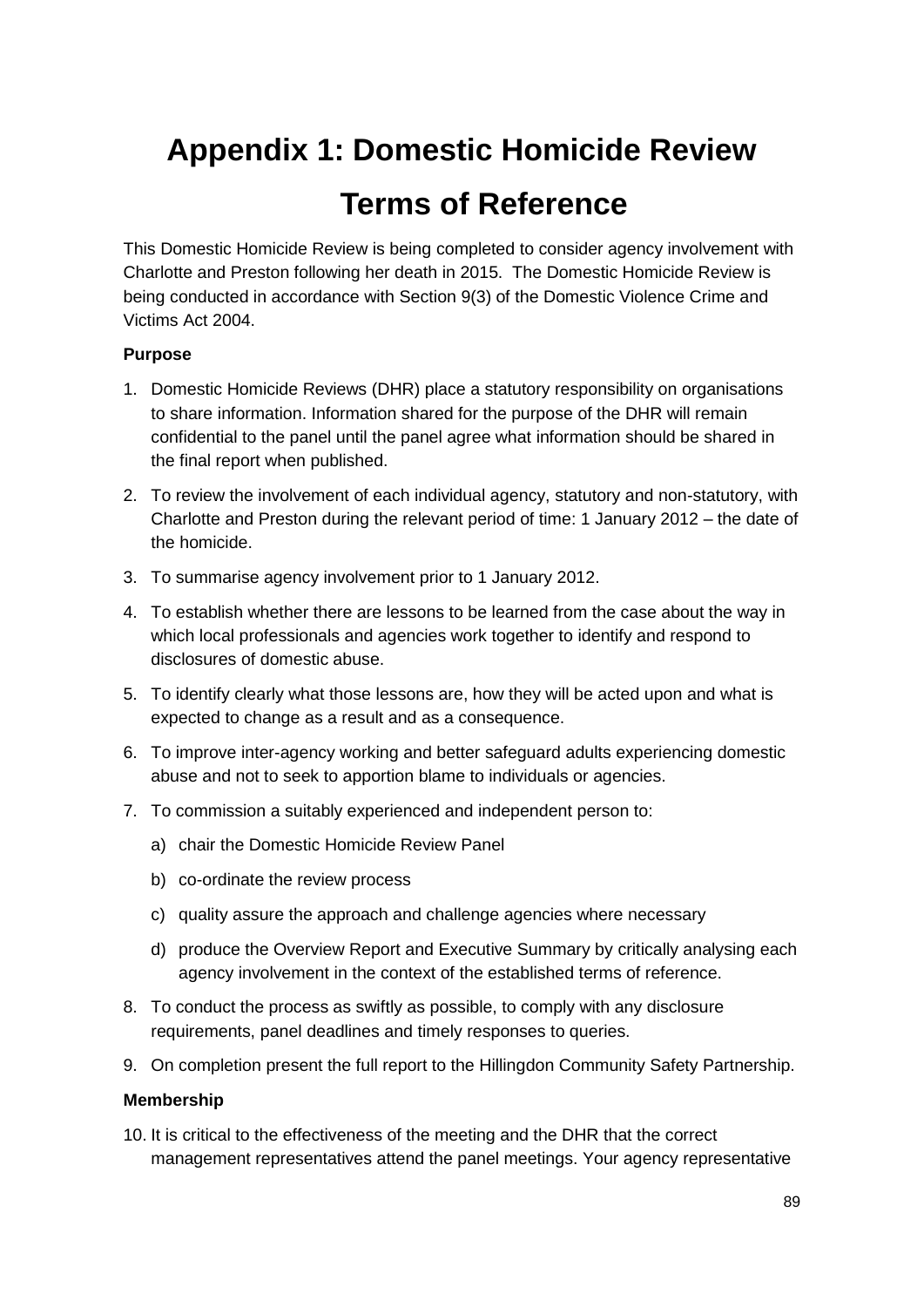must have knowledge of the matter, the influence to obtain material efficiently and can comment on the analysis of evidence and recommendations that emerge.

- 11. IMRs have been requested from the following agencies:
	- a) Children's Social Care
	- b) Central North West London NHS Trust (CNWL)
	- c) Crown Prosecution Service (CPS)
	- d) GPs for Charlotte and Preston
	- e) Hillingdon Hospital
	- f) IDVA Service
	- g) Metropolitan Police Service
	- h) National Probation Service, London Division
	- i) Schools for both children
	- j) Southall Black Sisters
	- k) Urgent Care Centre (CareUK)
- 12. Southall Black Sisters, in addition to contributing to the Review as a substantive member, will also act as specialist experts in relation to domestic abuse victims from a minority ethnic background.
- 13. The Panel notes that, depending on the outcome of the criminal case, a Mental Health Review may be established.
- 14. If there are other investigations into the death, the panel will agree to either:
	- a) run the review in parallel to the other investigations, or
	- b) conduct a coordinated or jointly commissioned review where a separate investigation will result in duplication of activities.

#### **Collating evidence**

- 15. Each agency to search all their records outside the identified time periods to ensure no relevant information was omitted, and secure all relevant records.
- 16. Each agency must provide a chronology of their involvement with the Charlotte and Preston during the relevant time period.
- 17. Each agency is to prepare an Individual Management Review (IMR), which:
	- a) sets out the facts of their involvement with Charlotte and Preston
	- b) critically analyses the service they provided in line with the specific terms of reference
	- c) identifies any recommendations for practice or policy in relation to their agency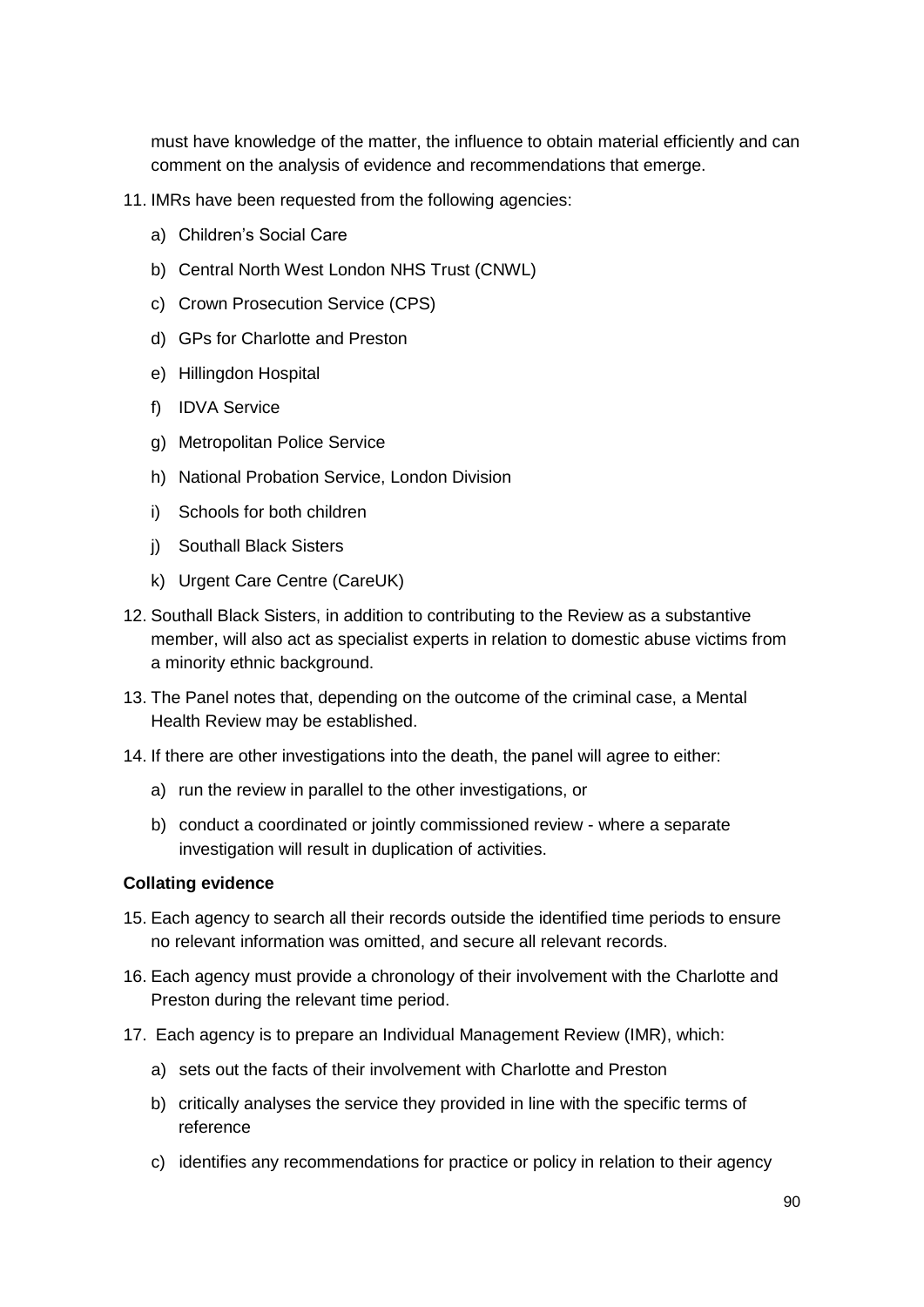- d) considers issues of agency activity in other boroughs and reviews the impact in this specific case.
- 18. Agencies that have had no contact should attempt to develop an understanding of why this is the case and how procedures could be changed within the partnership which could have brought Charlotte and Preston in contact with their agency.

# **Analysis of findings**

- 19. In order to critically analyse the agencies' responses to the family, this review should specifically consider the following six points:
	- a. Analyse the communication, procedures and discussions, which took place between agencies.
	- b. Analyse the co-operation between different agencies involved with the victim, alleged perpetrator, and wider family.
	- c. Analyse the opportunity for agencies to identify and assess domestic abuse risk.
	- d. Analyse agency responses to any identification of domestic abuse issues.
	- e. Analyse organisations access to specialist domestic abuse agencies.
	- f. Analyse the training available to the agencies involved on domestic abuse issues.
- 20. The Review notes that the victim and alleged perpetrator are Black African (Zimbabwean) immigrants to the UK. Therefore, in critically analysing agencies' responses to the family, attention should be paid to the ethnic and national background of the victim, perpetrator and children, to identify whether there is any specific learning related to this.

# **Liaison with the victim's and alleged perpetrator's family**

- 21. Sensitively involve the family of Charlotte in the review, following the completion of criminal proceedings. Also to explore the possibility of contact with the alleged perpetrator who may be able to add value to this process. The chair will lead on family engagement with the support of the senior investigating officer and the family liaison officer.
- 22. Co-ordinate family liaison to reduce the emotional hurt caused to the family by being contacted by a number of agencies and having to repeat information.
- 23. Coordinate with any other review process concerned with the child/ren of the victim and/or alleged perpetrator.

# **Development of an action plan**

24. Individual agencies will take responsibility to establish clear action plans for agency implementation as a consequence of any recommendations in their IMRs. The Overview Report will set out the requirements in relation to reporting on action plan progress to the Community Safety Partnership: for agencies to report to the CSP on their action plans within six months of the Review being completed.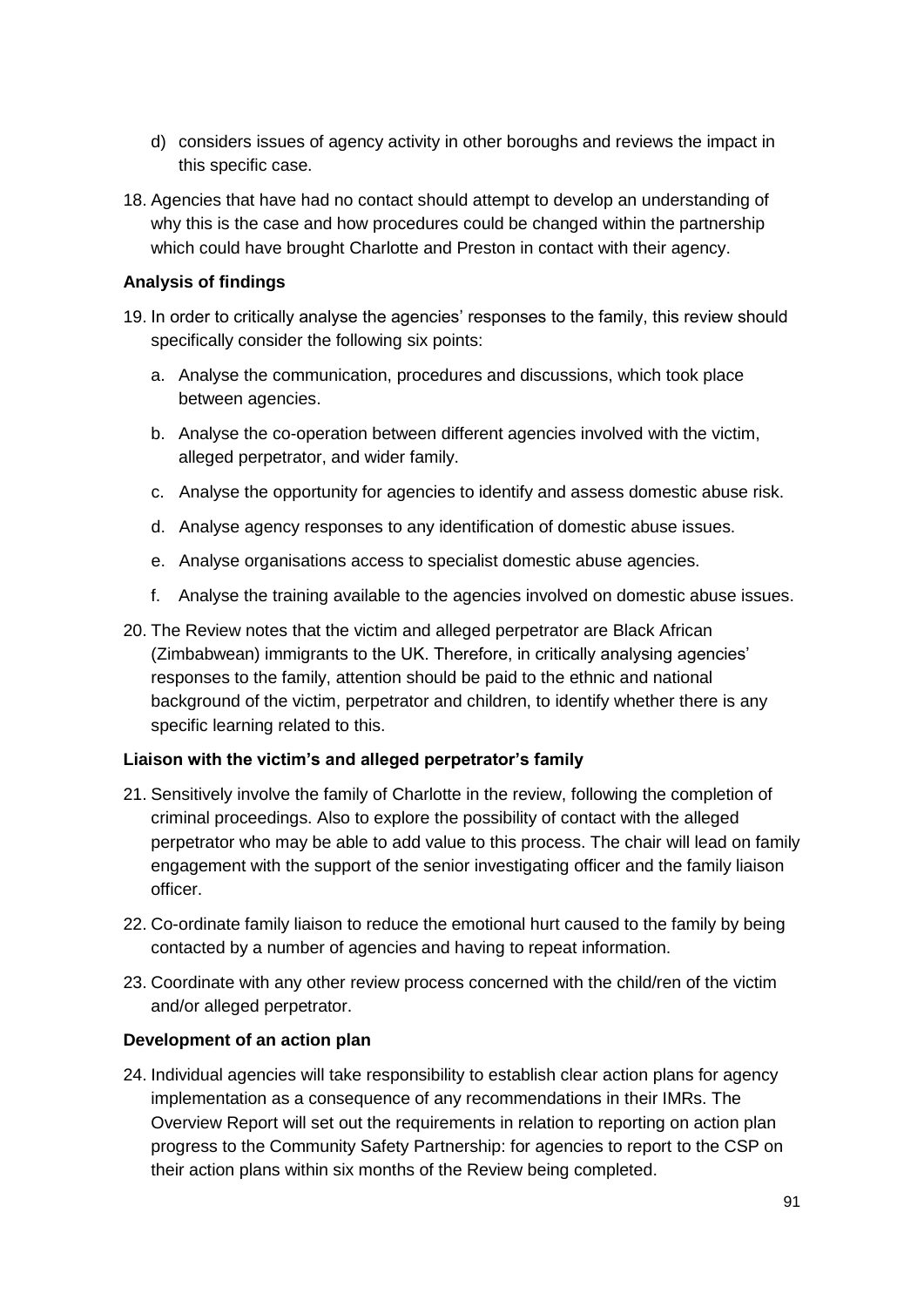25. Community Safety Partnership to establish a multi-agency action plan as a consequence of the recommendations arising out of the Overview Report, for submission to the Home Office along with the Overview Report and Executive Summary.

# **Media handling**

- 26. Any enquiries from the media and family should be forwarded to the chair who will liaise with the CSP. Panel members are asked not to comment if requested. The chair will make no comment apart from stating that a review is underway and will report in due course.
- 27. The CSP is responsible for the final publication of the report and for all feedback to staff, family members and the media.

# **Confidentiality**

- 28. All information discussed is strictly confidential and must not be disclosed to third parties without the agreement of the responsible agency's representative. That is, no material that states or discusses activity relating to specific agencies can be disclosed without the prior consent of those agencies.
- 29. All agency representatives are personally responsible for the safe keeping of all documentation that they possess in relation to this DHR and for the secure retention and disposal of that information in a confidential manner.
- 30. It is recommended that all members of the Review Panel set up a secure email system, e.g. registering for criminal justice secure mail, nhs.net, gsi.gov.uk, pnn or GCSX. Confidential information must not be sent through any other email system. Documents can be password protected.

# **Disclosure**

31. Disclosure of facts or sensitive information may be a concern for some agencies. We manage the review safely and appropriately so that problems do not arise and by not delaying the review process we achieve outcomes in a timely fashion, which can help to safeguard others.

Copyright © 2015 Standing Together Against Domestic Violence. All rights reserved.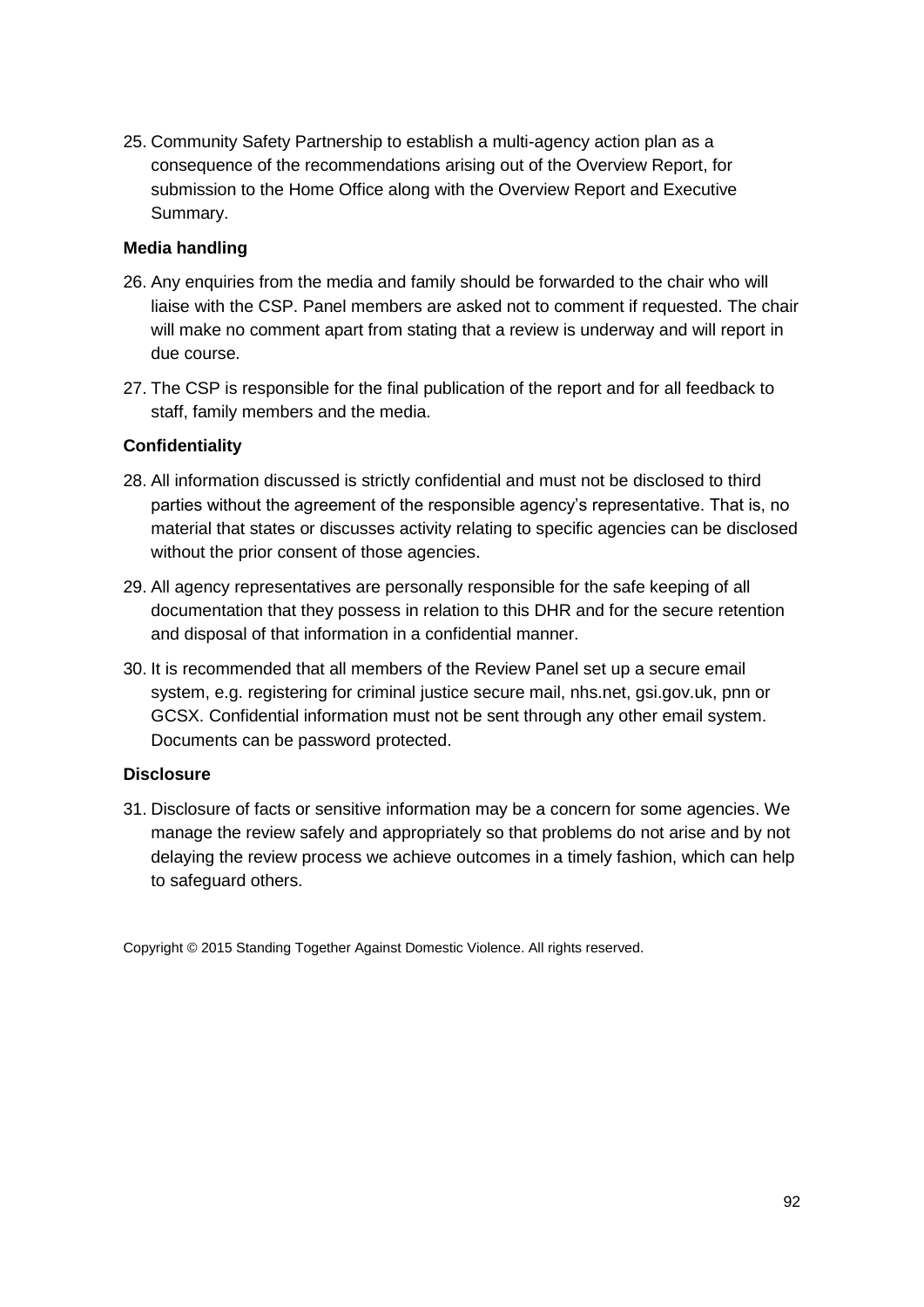# **Appendix 2: Action Plan**

|    | <b>Recommendation</b>                                                                                                                                                                                                                                                                                                                                                                                                                                                                                                       | <b>Scope</b> | <b>Action to take</b>                                                                                                                                                              | <b>Lead Agency</b>                                                | Key milestones in<br>enacting the<br>recommendation                                                                  | <b>Target Date</b>                                                                                                    | Date of<br><b>Completion and</b><br><b>Outcome</b> |
|----|-----------------------------------------------------------------------------------------------------------------------------------------------------------------------------------------------------------------------------------------------------------------------------------------------------------------------------------------------------------------------------------------------------------------------------------------------------------------------------------------------------------------------------|--------------|------------------------------------------------------------------------------------------------------------------------------------------------------------------------------------|-------------------------------------------------------------------|----------------------------------------------------------------------------------------------------------------------|-----------------------------------------------------------------------------------------------------------------------|----------------------------------------------------|
|    | The recommendations below should<br>be acted on through the<br>development of a partnership<br>owned action plan. This is in<br>addition to the actions identified in<br>individual IMRs: initial reports on<br>progress by agencies on their IMR<br>action plans should be made to the<br><b>Hillingdon Community Safety</b><br>Partnership within six months of the<br>Review being approved by the<br>Partnership                                                                                                        | Local        | <b>LBH Community Safety</b><br>Team to co-ordinate<br>action plan and monitor<br>progress on behalf of<br><b>SHP</b>                                                               | Safer Hillingdon<br>Partnership (c/o<br>Community<br>Safety Team) | May 2016 - First<br>progress report to<br><b>SHP</b>                                                                 | Initially a<br>report on<br>progress in<br>May 2016,<br>and then<br>quarterly<br>until all<br>actions are<br>complete | All<br>recommendations<br>completed                |
|    | 2. A briefing to be prepared jointly by<br>the Court team, CPS and Police<br>outlining the current processes in<br>place for partnership working and<br>sharing of performance and case<br>information (including any<br>meetings), and for this to be<br>distributed appropriately through<br>each agency. The Court team, CPS<br>and Police to meet to identify the<br>development required to improve<br>these processes; and to take action<br>on these. Updates to be provided to<br>the Safer Hillingdon Partnership. | Local        | <b>SDVC Steering Group</b><br>(which includes<br>representatives from<br>the court, CPS and<br>Police) to discuss the<br>recommendation and<br>include within their<br>work stream | <b>SDVC Steering</b><br>Group                                     | Proposed plan of<br>work presented and<br>approved by senior<br>leadership team<br>Detailed action plan<br>to follow | Q3 2016/17                                                                                                            |                                                    |
| 3. | Metropolitan Police Service, Crown                                                                                                                                                                                                                                                                                                                                                                                                                                                                                          | Local        | <b>SDVC Steering Group</b>                                                                                                                                                         | <b>SDVC Steering</b>                                              | Further actions to                                                                                                   | Q3 2016/17                                                                                                            | Procedure                                          |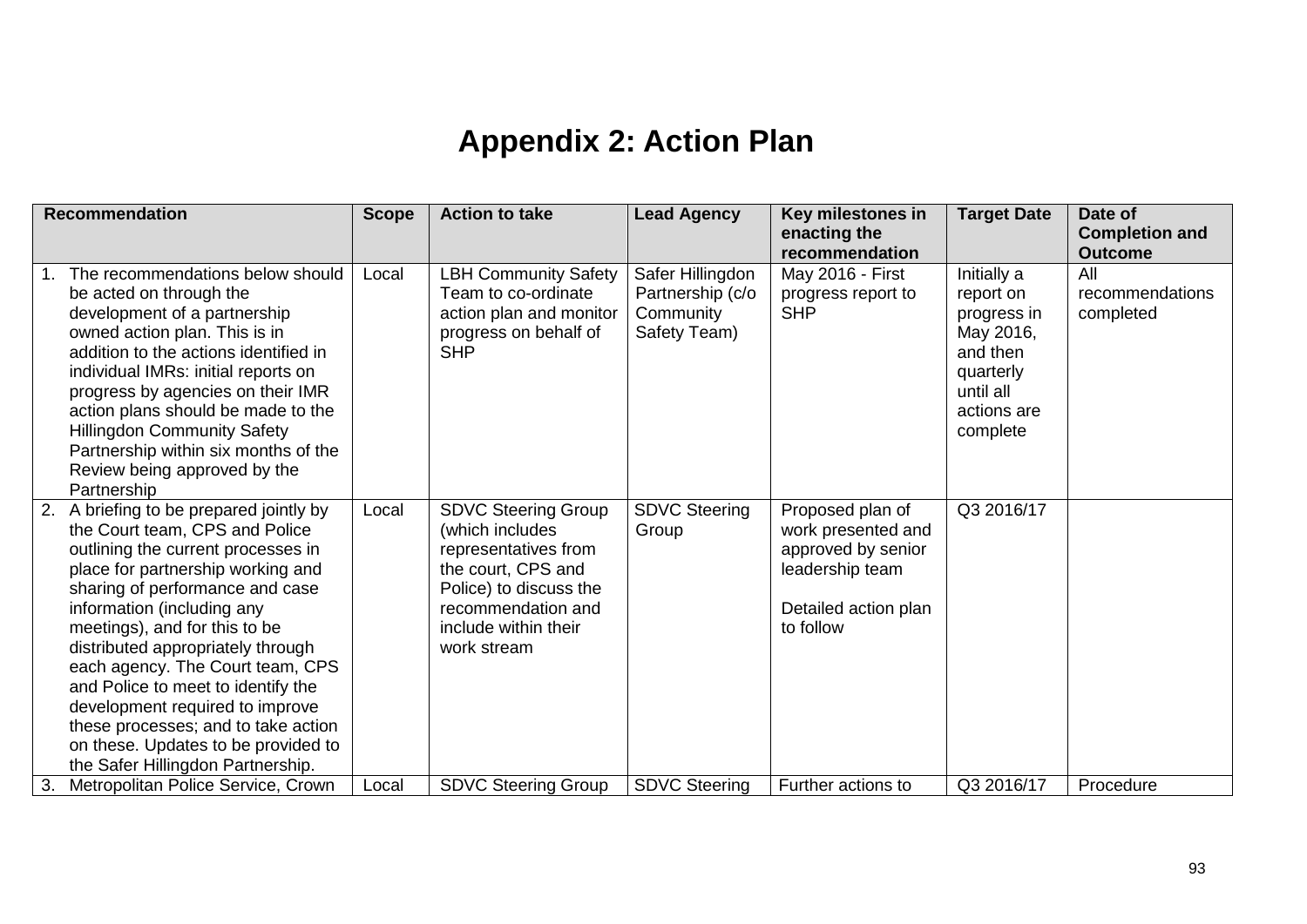| <b>Recommendation</b>                                                         | <b>Scope</b> | <b>Action to take</b>                             | <b>Lead Agency</b> | Key milestones in                   | <b>Target Date</b> | Date of                       |
|-------------------------------------------------------------------------------|--------------|---------------------------------------------------|--------------------|-------------------------------------|--------------------|-------------------------------|
|                                                                               |              |                                                   |                    | enacting the                        |                    | <b>Completion and</b>         |
|                                                                               |              |                                                   |                    | recommendation                      |                    | <b>Outcome</b>                |
| Prosecution Service and the IDVA                                              |              | (which includes                                   | Group              | follow                              |                    | implemented by all            |
| service to jointly establish a multi-                                         |              | representatives from                              |                    |                                     |                    | relevant agencies             |
| agency procedure in relation to                                               |              | the court, CPS and                                |                    |                                     |                    |                               |
| Restraining Orders, with reference                                            |              | Police) to discuss the                            |                    |                                     |                    |                               |
| to the learning in this case                                                  |              | recommendation and                                |                    |                                     |                    |                               |
|                                                                               |              | include within their                              |                    |                                     |                    |                               |
|                                                                               |              | work stream                                       |                    |                                     |                    |                               |
| 4. Southall Black Sisters and the IDVA                                        | Local        | <b>IDVA and Southall</b>                          | <b>IDVA</b> and    | Review of current                   | Q3 2016/17         | All victims of                |
| service to ensure - through                                                   |              | <b>Black Sisters to review</b>                    | Southall Black     | practice                            |                    | domestic abuse                |
| procedure, training and ongoing                                               |              | current internal                                  | <b>Sisters</b>     |                                     |                    | are better                    |
| supervision - that all support staff<br>establish contact with the Officer in |              | practices and produce<br>toolkit for advocates in |                    | Toolkit produced<br>and shared with |                    | supported and<br>kept updated |
| the Case for clients who are                                                  |              | relation to liaising                              |                    | advocates                           |                    | throughout the                |
| engaged in the criminal justice                                               |              | between them and the                              |                    |                                     |                    | criminal justice              |
| system, and remain in contact with                                            |              | Officer in the Case.                              |                    | Advocates                           |                    | element through               |
| them until cases are completed.                                               |              | Toolkits to be shared                             |                    | implement new                       |                    | better liaison                |
| The Safer Hillingdon Partnership to                                           |              | with all partner                                  |                    | practices.                          |                    | between                       |
| also disseminate this learning to                                             |              | agencies for their own                            |                    |                                     |                    | advocates and the             |
| other agencies in Hillingdon that                                             |              | internal use.                                     |                    |                                     |                    | Police Officer in             |
| support domestic abuse victims                                                |              |                                                   |                    |                                     |                    | the Case.                     |
| 5. The Community Safety Partnership                                           | Local        | Develop a protocol                                | Community          | Establish a protocol                | Q4 2016/17         | Protocol agreed by            |
| to ensure that all domestic abuse                                             |              | across the DV                                     | Safety Team,       | that covers the                     |                    | SHP and adopted               |
| specialist services operating in                                              |              | partnership in relation                           | London             | procedure for                       |                    | by all DV                     |
| Hillingdon are notified of new                                                |              | to domestic homicides                             | Borough of         | informing agencies                  |                    | agencies.                     |
| domestic homicides at the earliest                                            |              |                                                   | Hillingdon         | of domestic                         |                    |                               |
| point possible                                                                |              |                                                   |                    | homicides,                          |                    |                               |
|                                                                               |              |                                                   |                    | establishing a DHR,                 |                    |                               |
|                                                                               |              |                                                   |                    | expectation of DV                   |                    |                               |
|                                                                               |              |                                                   |                    | agencies and                        |                    |                               |
|                                                                               |              |                                                   |                    | involvement of panel                |                    |                               |
|                                                                               |              |                                                   |                    | members.                            |                    |                               |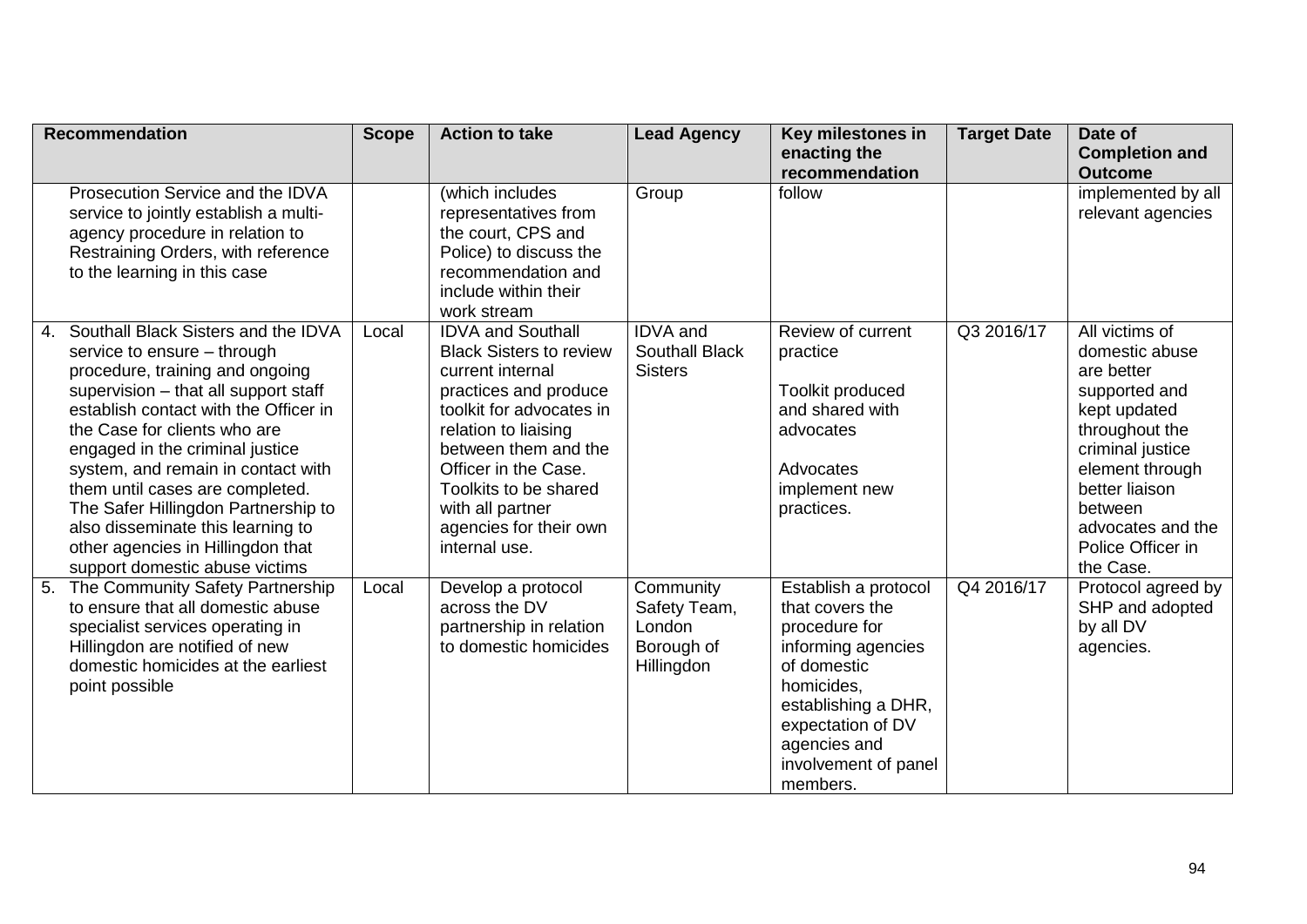| <b>Recommendation</b>                                                                                                                                                                                                                                                                                                                                                                                                                                                                                                                                                                    | <b>Scope</b> | <b>Action to take</b>                                                                                       | <b>Lead Agency</b>                                              | Key milestones in                                                                                                                                                                                                                                                                | <b>Target Date</b> | Date of                                                                                                                                                                                              |
|------------------------------------------------------------------------------------------------------------------------------------------------------------------------------------------------------------------------------------------------------------------------------------------------------------------------------------------------------------------------------------------------------------------------------------------------------------------------------------------------------------------------------------------------------------------------------------------|--------------|-------------------------------------------------------------------------------------------------------------|-----------------------------------------------------------------|----------------------------------------------------------------------------------------------------------------------------------------------------------------------------------------------------------------------------------------------------------------------------------|--------------------|------------------------------------------------------------------------------------------------------------------------------------------------------------------------------------------------------|
|                                                                                                                                                                                                                                                                                                                                                                                                                                                                                                                                                                                          |              |                                                                                                             |                                                                 | enacting the<br>recommendation                                                                                                                                                                                                                                                   |                    | <b>Completion and</b><br><b>Outcome</b>                                                                                                                                                              |
| The Safer Hillingdon Partnership to<br>6.<br>raise awareness - through for<br>example fact sheets, awareness<br>sessions and/or training, and<br>drawing on appropriate expertise in<br>relation to BAME female victims of<br>domestic abuse - of the<br>intersections of race and gender<br>and how they impact on women's<br>experiences of domestic abuse.<br>With reference to the learning from<br>this case; and to include directions<br>to staff on where further advice can<br>be sought. For information to also<br>be added to standard Domestic<br>Abuse Awareness training. | Local        | Review and expand the<br>Domestic Abuse<br>Awareness training to<br>include a section on<br>race and gender | Community<br>Safety Team,<br>London<br>Borough of<br>Hillingdon | Working alongside<br>expert partners,<br>develop an<br>additional section to<br>the current training.<br>First updated<br>training session<br>delivered<br><b>Future dates</b><br>planned                                                                                        | Q3 2017/18         | <b>Better</b><br>understanding<br>among front-line<br>DV support<br>services of the<br>intersection of race<br>and gender and<br>how they impact<br>on a person's<br>experience of<br>domestic abuse |
| 7. In the redevelopment of the local<br>MARAC process, the MARAC<br>Steering Group to develop a<br>process through which education<br>services (schools) and General<br>Practices can be appropriately<br>involved (though not necessarily<br>always attend) in the MARAC<br>process.                                                                                                                                                                                                                                                                                                    | Local        | Full MARAC review of<br>processes and<br>procedures                                                         | <b>Met Police</b><br>(Hillingdon) -<br>Superintendent           | MARAC agendas<br>and client<br>summaries<br>disseminated to<br>relevant partners<br>(including education,<br>children's services<br>and YOS) via MASH<br>When specific cases<br>arise which need<br>direct input, then<br>personal invite sent<br>to relevant welfare<br>officer | <b>June 2016</b>   | <b>MARAC</b> review<br>and improvements<br>completed                                                                                                                                                 |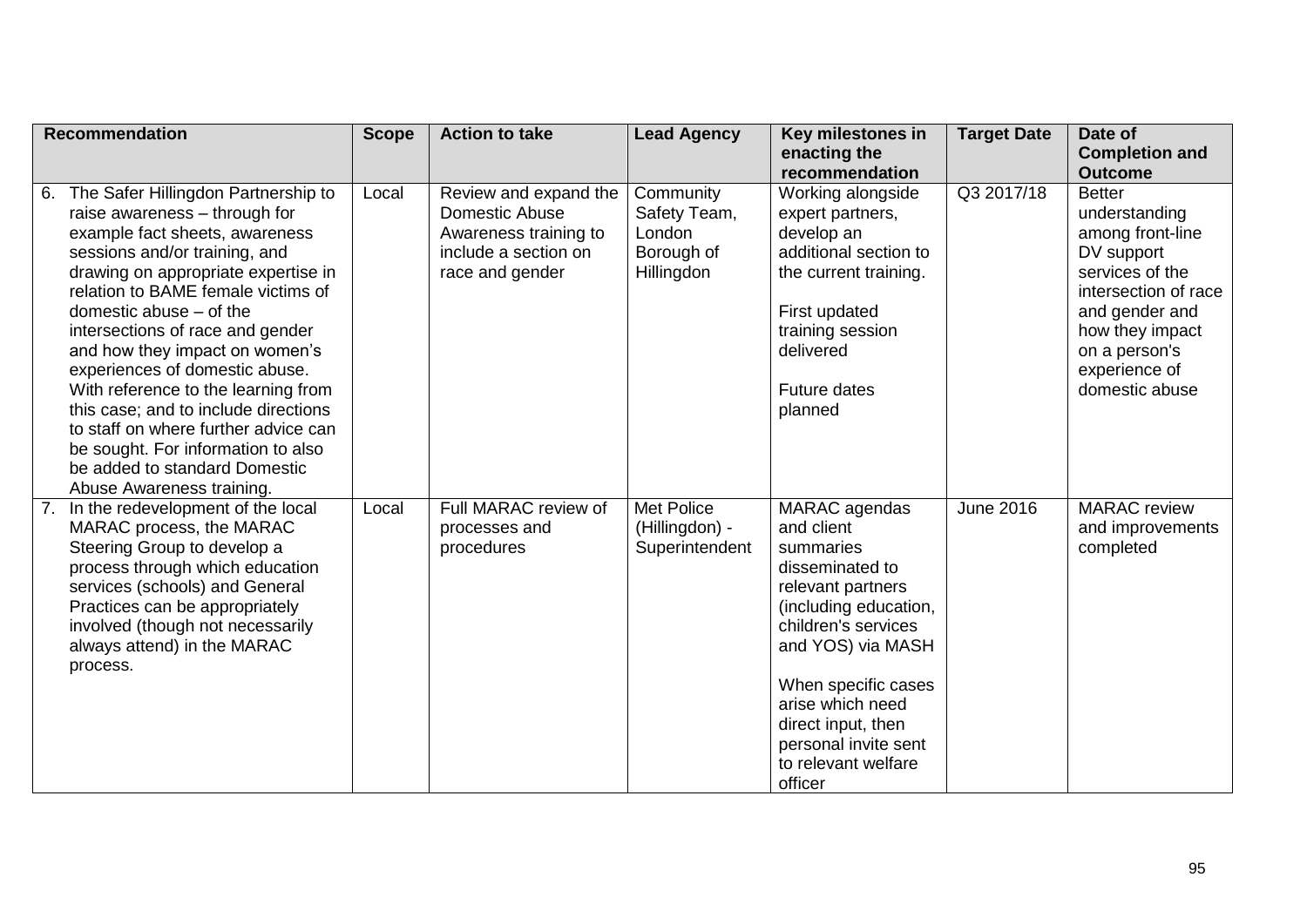|    | <b>Recommendation</b>                                              | <b>Scope</b> | <b>Action to take</b>            | <b>Lead Agency</b> | Key milestones in     | <b>Target Date</b> | Date of               |
|----|--------------------------------------------------------------------|--------------|----------------------------------|--------------------|-----------------------|--------------------|-----------------------|
|    |                                                                    |              |                                  |                    | enacting the          |                    | <b>Completion and</b> |
|    |                                                                    |              |                                  |                    | recommendation        |                    | <b>Outcome</b>        |
| 8. | The Safer Hillingdon Partnership to                                | Local        | <b>LBH Community Safety</b>      | <b>Met Police</b>  | New chair for         | <b>July 2016</b>   | New steering          |
|    | ensure, through regular reports from                               |              | Team to receive                  | (Hillingdon) -     | <b>MARAC Steering</b> |                    | group in place        |
|    | the MARAC Steering Group, that<br>the MARAC redevelopment outlined |              | regular updates<br>regarding the | Superintendent     | Group in place        |                    |                       |
|    | in this review continues to make                                   |              | redevelopment of the             |                    | Hillingdon Hospital   |                    |                       |
|    | progress. In particular that a review                              |              | MARAC.                           |                    | to engage in          |                    |                       |
|    | of the MARAC Steering Group                                        |              |                                  |                    | <b>MARAC</b>          |                    |                       |
|    | terms of reference, chairing and                                   |              |                                  |                    |                       |                    |                       |
|    | membership has taken place with                                    |              |                                  |                    |                       |                    |                       |
|    | reference to the points made in this                               |              |                                  |                    |                       |                    |                       |
|    | review, and that the Local                                         |              |                                  |                    |                       |                    |                       |
|    | Safeguarding Children and Adult<br>Safeguarding Boards are         |              |                                  |                    |                       |                    |                       |
|    | appropriately involved.                                            |              |                                  |                    |                       |                    |                       |
|    | 9. Children's Social Care to review the                            | Local        | Safeguarding                     | Manager, LSCB      | New working           | Q4 2016/17         | New working           |
|    | free materials available from                                      |              | <b>Operational Managers</b>      | & SAPB             | practices to be       |                    | practices             |
|    | http://endingviolence.com and, also                                |              | to cascade information           |                    | implemented.          |                    | implemented and       |
|    | with reference to the learning in this                             |              | regarding new working            |                    |                       |                    | being adhered to      |
|    | case:                                                              |              | practices to all officers.       |                    | Audit practices 6     |                    | by officers,          |
|    | ensure that fathers are always                                     |              |                                  |                    | months into           |                    | confirmed via         |
|    | spoken with in domestic<br>violence/abuse cases (where safe        |              |                                  |                    | implementation.       |                    | audit.                |
|    | to do so, and in those cases where                                 |              |                                  |                    | Progress tracked      |                    |                       |
|    | it is not, to document it)                                         |              |                                  |                    | through SCR           |                    |                       |
|    | ensure that perpetrators are held                                  |              |                                  |                    | subgroup of           |                    |                       |
|    | accountable for domestic                                           |              |                                  |                    | LSCB/SAPB.            |                    |                       |
|    | violence/abuse, and that non-                                      |              |                                  |                    |                       |                    |                       |
|    | abusive parents are therefore fully                                |              |                                  |                    |                       |                    |                       |
|    | supported and not expected to stop                                 |              |                                  |                    |                       |                    |                       |
|    | the abuse themselves                                               |              |                                  |                    |                       |                    |                       |
|    | For this to be regularly reviewed in                               |              |                                  |                    |                       |                    |                       |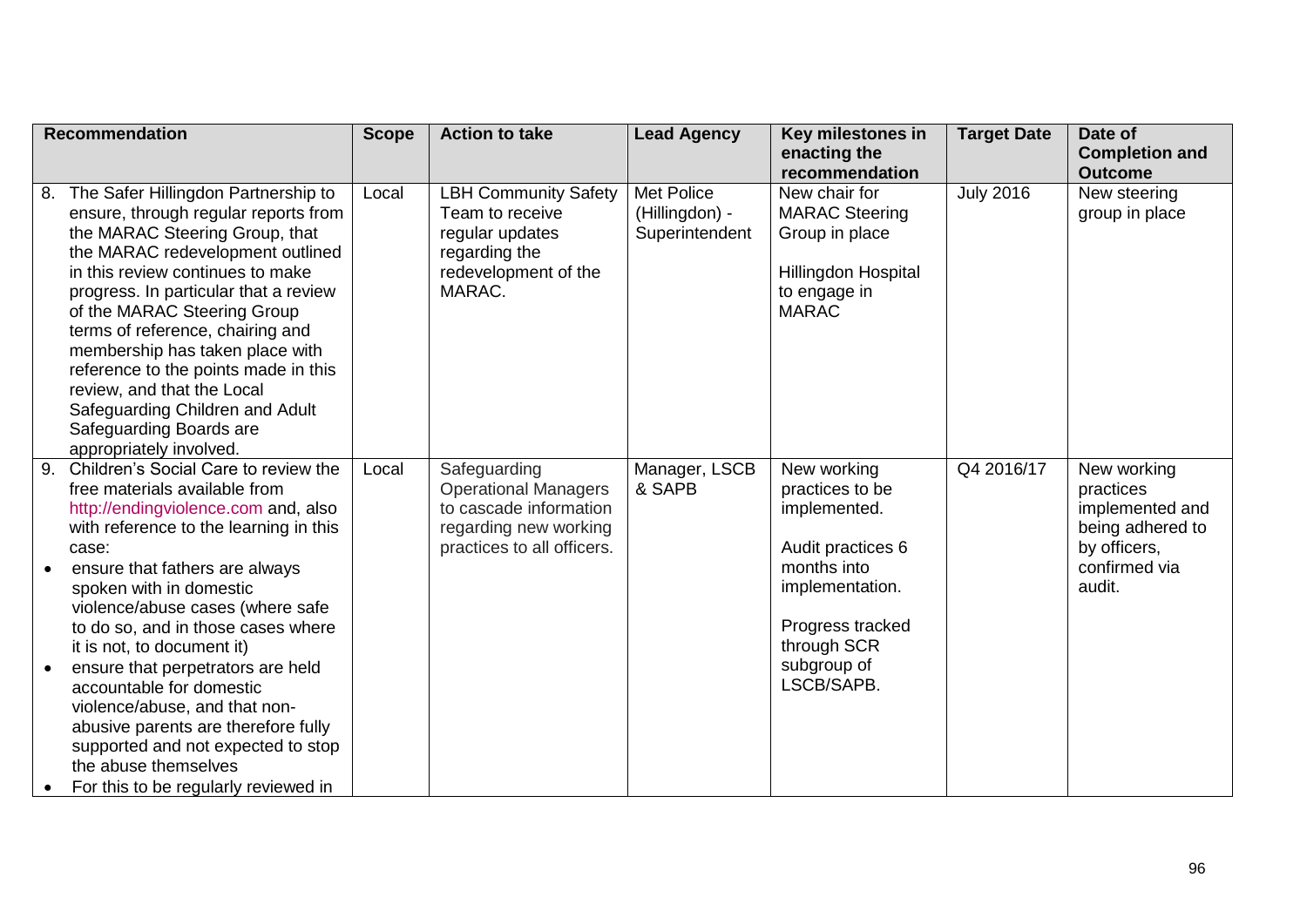| <b>Recommendation</b>                                                                                                                                                                                                                                                     | <b>Scope</b> | <b>Action to take</b>                                                                                                                                   | <b>Lead Agency</b>  | Key milestones in<br>enacting the                                                                                                                                                                                                                                                                | <b>Target Date</b>                 | Date of<br><b>Completion and</b>                                                                                                                                                                                                         |
|---------------------------------------------------------------------------------------------------------------------------------------------------------------------------------------------------------------------------------------------------------------------------|--------------|---------------------------------------------------------------------------------------------------------------------------------------------------------|---------------------|--------------------------------------------------------------------------------------------------------------------------------------------------------------------------------------------------------------------------------------------------------------------------------------------------|------------------------------------|------------------------------------------------------------------------------------------------------------------------------------------------------------------------------------------------------------------------------------------|
|                                                                                                                                                                                                                                                                           |              |                                                                                                                                                         |                     | recommendation                                                                                                                                                                                                                                                                                   |                                    | <b>Outcome</b>                                                                                                                                                                                                                           |
| supervision, and for a dip sample<br>audit to take place six months after<br>changes have been made, with the<br>results reported to the Safer<br>Hillingdon Partnership                                                                                                  |              |                                                                                                                                                         |                     |                                                                                                                                                                                                                                                                                                  |                                    |                                                                                                                                                                                                                                          |
| 10. For the school to ensure that<br>domestic violence/abuse policies,<br>procedures and training for staff<br>include the need to see parents<br>alone when there has been a<br>disclosure or suspicion of domestic<br>violence/abuse.                                   | Local        | Designated<br>Safeguarding Lead<br>(DSL) and 2 deputy<br><b>DSLs review DV</b><br>procedures and<br>training for school staff<br>and update accordingly | <b>Head Teacher</b> | <b>DSL</b> attends<br>domestic awareness<br>training and<br>cascades to deputy<br><b>DSLs</b><br><b>DSL leads staff</b><br>training for all<br>members of staff<br><b>DSL &amp; Deputy DSLs</b><br>complete DV<br>awareness policy for<br>all staff and publish<br>to all staff and<br>governors | Jan 2016<br>Jan 2016<br>April 2016 | Safeguarding<br>review meetings<br>between DSL and<br>deputy DSLs<br>review all cases<br>where disclosure<br>of DV (or suspicion<br>of DV) have been<br>made to school<br>and keep in<br>regular contact<br>with any possible<br>victims |
| 11. CNWL to review their domestic<br>abuse policy in light of the learning<br>from this case, and in particular to<br>ensure that it contains adequate<br>information and guidance on<br>warning signs/triggers in relation to<br>domestic violence/abuse<br>perpetrators | Local        | <b>Review current</b><br>procedure and update<br>to contain perpetrator<br>profiles warning<br>triggers                                                 | <b>CNWL</b>         | Review of current<br>practice<br>Policy updated<br>accordingly<br>Dissemination via<br>the care Quality<br>structure in<br>Hillingdon and                                                                                                                                                        | August 2016                        | New policy in<br>place                                                                                                                                                                                                                   |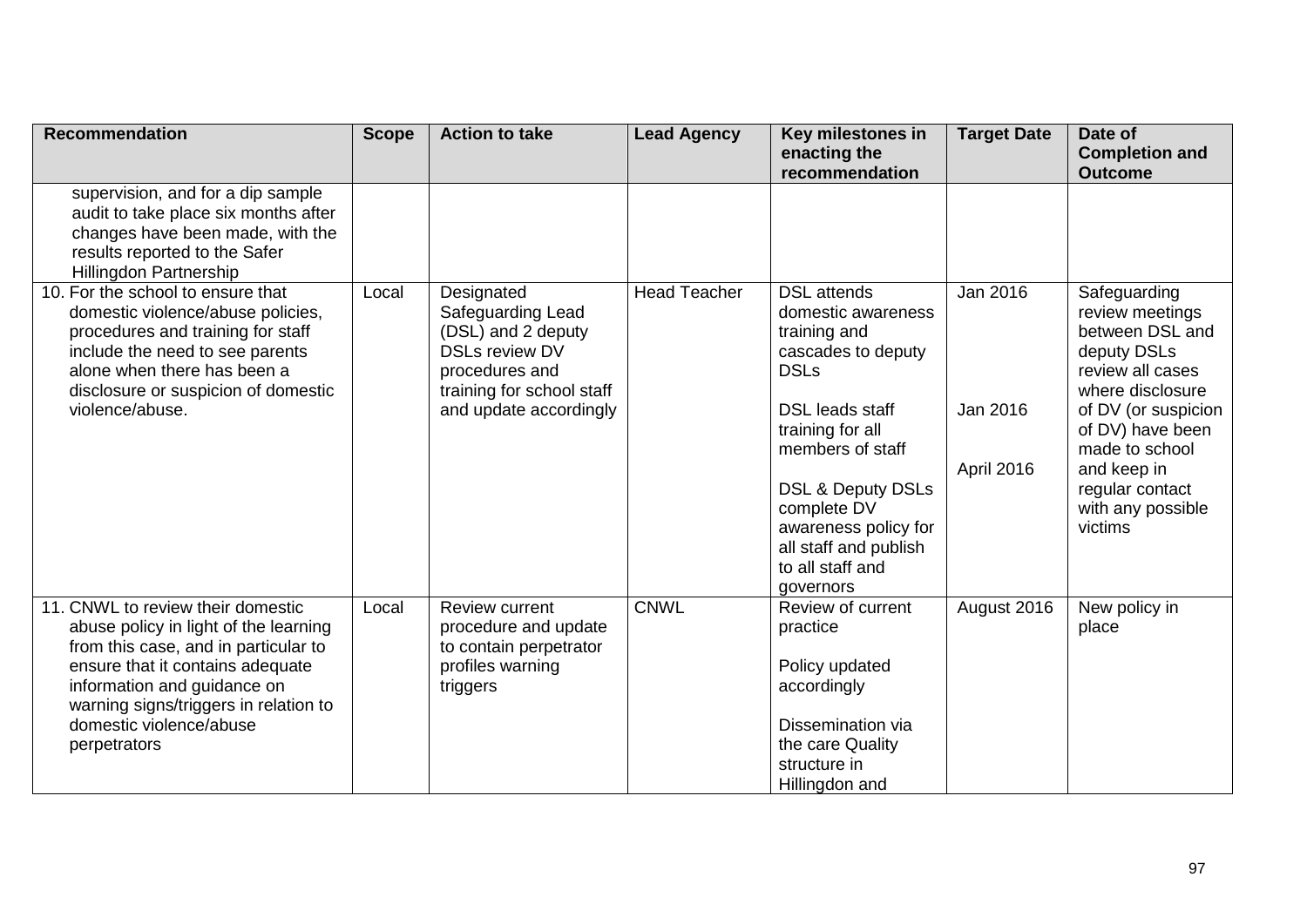| <b>Recommendation</b>                                                                                                                                                                    | <b>Scope</b> | <b>Action to take</b>                                                                                                                                                                         | <b>Lead Agency</b>                                                           | Key milestones in<br>enacting the                                                                                                                                                                            | <b>Target Date</b>                               | Date of<br><b>Completion and</b>                |
|------------------------------------------------------------------------------------------------------------------------------------------------------------------------------------------|--------------|-----------------------------------------------------------------------------------------------------------------------------------------------------------------------------------------------|------------------------------------------------------------------------------|--------------------------------------------------------------------------------------------------------------------------------------------------------------------------------------------------------------|--------------------------------------------------|-------------------------------------------------|
|                                                                                                                                                                                          |              |                                                                                                                                                                                               |                                                                              | recommendation                                                                                                                                                                                               |                                                  | <b>Outcome</b>                                  |
|                                                                                                                                                                                          |              |                                                                                                                                                                                               |                                                                              | CNWL governance<br>structures                                                                                                                                                                                |                                                  |                                                 |
| 12. Hillingdon Hospital to ensure that<br>Hospital database systems link<br>family members together so that<br>they can be identified when an<br>individual attends.                     | Local        | Explore capability of<br>existing patient<br>administration system<br>(PAS) to link family group<br>members                                                                                   | <b>Lead Nurse for</b><br>Safeguarding<br>Children,<br>Hillingdon<br>Hospital | Consider extending<br>scope of Child<br>Protection Information<br>System (CPIS) project<br>to include DVA                                                                                                    | December<br>2016                                 |                                                 |
|                                                                                                                                                                                          |              |                                                                                                                                                                                               |                                                                              | <b>Review MARAC list</b><br>monthly to identify<br>perpetrators/victims<br>and associated<br>children of DA and<br>update PAS with<br><b>Domestic Violence</b><br>and Abuse (DVA)<br>alerts for family group | February<br>2016                                 |                                                 |
|                                                                                                                                                                                          |              | Domestic violence<br>pathway to include<br>mandatory questioning<br>to identify immediate<br>family members. DVA<br>flag to be attached to<br>records of persons<br>identified to be affected |                                                                              | <b>Update DVA</b><br>Pathway<br>Update and<br>undertake staff<br>training<br>Audit process<br>compliance                                                                                                     | May 2016<br><b>June 2016</b><br><b>July 2016</b> |                                                 |
| 13. Safer Hillingdon Partnership to carry<br>out a review to establish service<br>users' and partner agencies' views<br>on the IDVA service being located<br>in a statutory service. The | Local        | Domestic abuse to be<br>reviewed as part of the<br>Council's<br>Transformation<br>Programme                                                                                                   | LBH<br>Transformation<br>Team                                                | Proposed plan of<br>work presented and<br>approved by senior<br>leadership team.                                                                                                                             | Q1 2016/17                                       | Outcome subject<br>to findings of the<br>review |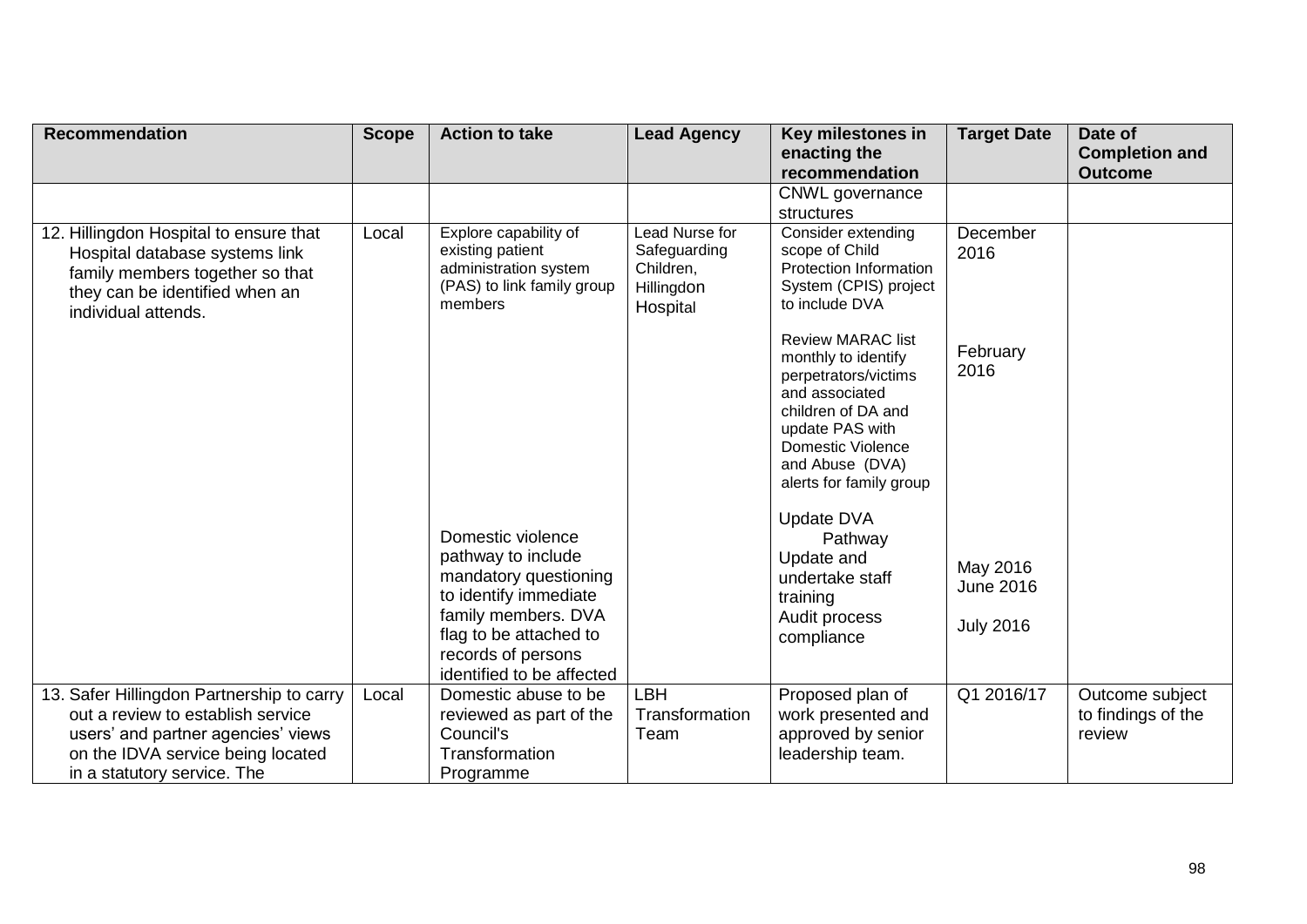| <b>Recommendation</b>                                                                                                                                                                                                             | <b>Scope</b> | <b>Action to take</b>                                                                       | <b>Lead Agency</b>                                              | Key milestones in<br>enacting the                                                                                                                                                       | <b>Target Date</b> | Date of<br><b>Completion and</b>                                |
|-----------------------------------------------------------------------------------------------------------------------------------------------------------------------------------------------------------------------------------|--------------|---------------------------------------------------------------------------------------------|-----------------------------------------------------------------|-----------------------------------------------------------------------------------------------------------------------------------------------------------------------------------------|--------------------|-----------------------------------------------------------------|
| experiences of other boroughs to be<br>sought, and the findings to be acted<br>on accordingly in relation to service<br>delivery.                                                                                                 |              |                                                                                             |                                                                 | recommendation<br>Phase 2 of<br>transformation<br>programme to follow                                                                                                                   | Q4 2016/17         | <b>Outcome</b>                                                  |
| 14. The Safer Hillingdon Partnership (or<br>a delegated short term working<br>group) to review the use of the<br>DASH risk identification checklist in<br>Hillingdon agencies, covering (other<br>issues may also be identified): | Local        | Domestic abuse to be<br>reviewed as part of the<br>Council's<br>Transformation<br>Programme | Community<br>Safety Team,<br>London<br>Borough of<br>Hillingdon | Identify which DV<br>Forum sub group is<br>best placed to lead<br>on development of<br>protocol.                                                                                        | Q2 2016/17         | Outcome subject<br>to findings of the<br>review                 |
| the purpose of DASH completion<br>the use of DASH as an ongoing risk<br>identification tool (rather than as a<br>one off threshold tool)                                                                                          |              |                                                                                             |                                                                 | Draft protocol<br>produced and<br>discussed at Forum                                                                                                                                    | Q3 2016/17         |                                                                 |
| the sharing of risk identification<br>outcomes between agencies<br>involved with the same client                                                                                                                                  |              |                                                                                             |                                                                 | Protocol adopted by<br>domestic abuse<br>agencies                                                                                                                                       | Q4 2016/17         |                                                                 |
| 15. Metropolitan Police Service to<br>review the ongoing contact by<br>Officers in the Case with victims as<br>investigations and trials progress, in<br>light of the learning from this case                                     | Local        | Victims to be kept<br>regularly updated with<br>regard to their<br>investigation and trial  | Met Police<br>(Hillingdon) -<br>Superintendent                  | Domestic abuse 'car'<br>to be utilised for<br>victim updates and<br>welfare visits<br><b>Additional Victim</b><br>Support IDVAs to<br>work alongside<br><b>Community Safety</b><br>Unit | May 2016           | Victims are kept<br>regularly updated                           |
| 16. The Specialist Domestic Violence<br>Court (SDVC) Steering Group to<br>review, with the IDVA service and<br>other relevant services, the support                                                                               | Local        | Conduct a review of<br>the SDVC.                                                            | <b>SDVC Steering</b><br>Group                                   | Conduct review of<br>all 11 core<br>components of an<br>SDVC to ensure                                                                                                                  | Q4 2016/17         | Review completed<br>and all core<br>components<br>working well. |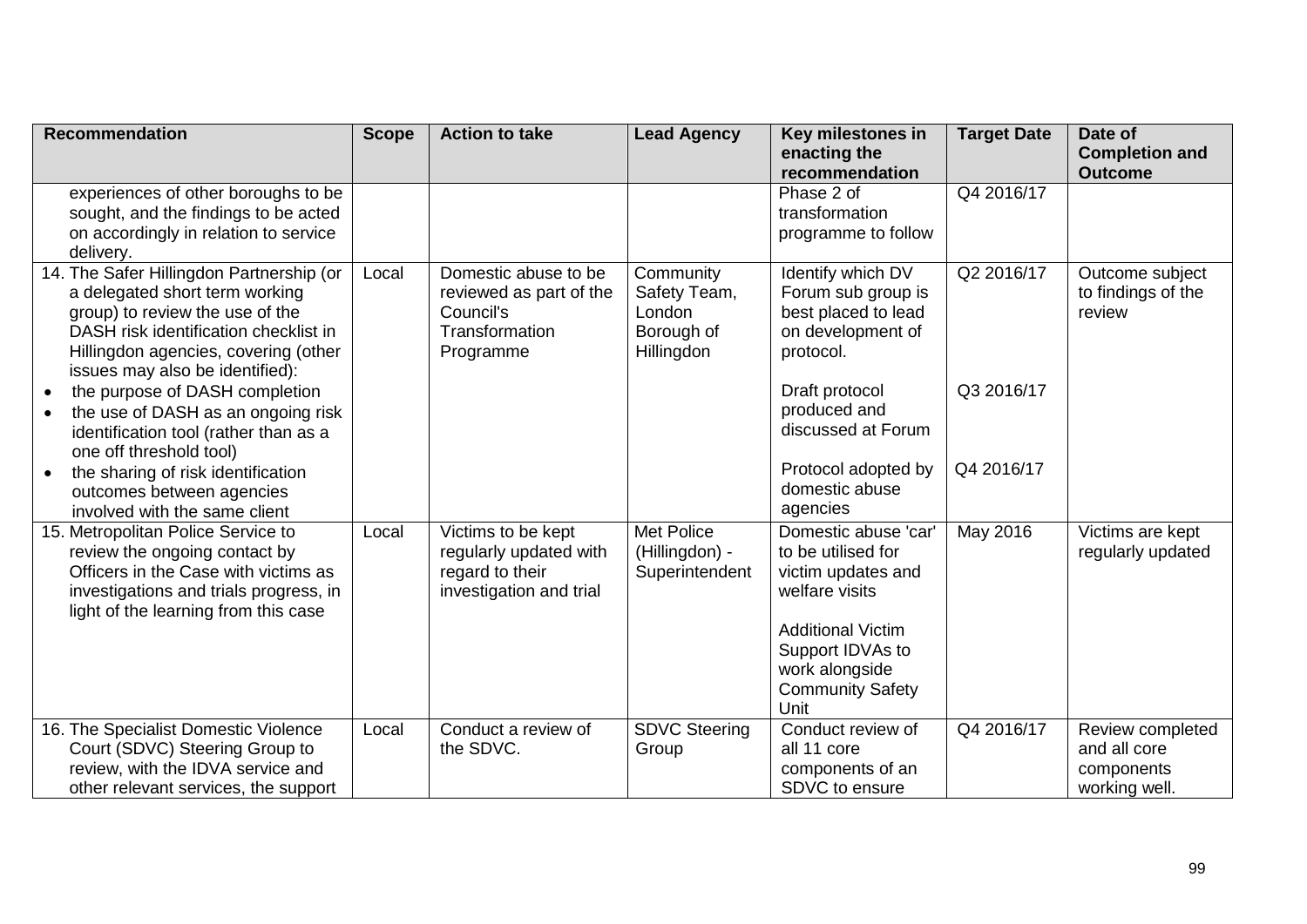| <b>Recommendation</b>                                                                                                                                                                                                                                                                                                                                                                                                                                                                                                                                                                                    | <b>Scope</b> | <b>Action to take</b>                                                                       | <b>Lead Agency</b>                                    | Key milestones in<br>enacting the                                                                                                            | <b>Target Date</b>       | Date of<br><b>Completion and</b>                |
|----------------------------------------------------------------------------------------------------------------------------------------------------------------------------------------------------------------------------------------------------------------------------------------------------------------------------------------------------------------------------------------------------------------------------------------------------------------------------------------------------------------------------------------------------------------------------------------------------------|--------------|---------------------------------------------------------------------------------------------|-------------------------------------------------------|----------------------------------------------------------------------------------------------------------------------------------------------|--------------------------|-------------------------------------------------|
| provided at the SDVC to victims of<br>domestic abuse/violence, with<br>particular reference to victims in<br>cases that are transferred from the<br>Magistrate's Court to the Crown<br>Court. To report to the Safer<br>Hillingdon Partnership on the<br>Review and any actions taken as a<br>result.                                                                                                                                                                                                                                                                                                    |              |                                                                                             |                                                       | recommendation<br>they are in place<br>and working<br>effectively                                                                            |                          | <b>Outcome</b>                                  |
| 17. Safer Hillingdon Partnership to carry<br>out a review of existing domestic<br>abuse specialist support services,<br>that includes all services operating<br>in Hillingdon (not just those based in<br>Hillingdon), to establish how the<br>needs of minority ethnic victims are<br>met. To also include consultation<br>with minority ethnic women in the<br>borough on whether they feel their<br>needs are met, and their opinion on<br>how services should operate. For<br>the learning from the review to be<br>acted upon and progress reported<br>back to the Safer Hillingdon<br>Partnership. | Local        | Domestic abuse to be<br>reviewed as part of the<br>Council's<br>Transformation<br>Programme | LBH<br>Transformation<br>Team                         | Proposed plan of<br>work presented and<br>approved by senior<br>leadership team.<br>Phase 2 of<br>transformation<br>programme to<br>commence | Q1 2016/17<br>Q4 2016/17 | Outcome subject<br>to findings of the<br>review |
| 18. Metropolitan Police Service to<br>review their processes (and conduct<br>a dip sample audit) in relation to<br>arrest, and withdrawal statements,<br>with reference to the learning in this<br>case, and to report back to the                                                                                                                                                                                                                                                                                                                                                                       | Local        | Dip sample to be<br>conducted for<br>performance year<br>commencing April<br>2016           | <b>Met Police</b><br>(Hillingdon) -<br>Superintendent | Interim report to<br><b>SHP</b><br>Thereafter, monthly<br>review of figures                                                                  | Q3 2016/17               | Learning<br>indentified and<br>acted upon       |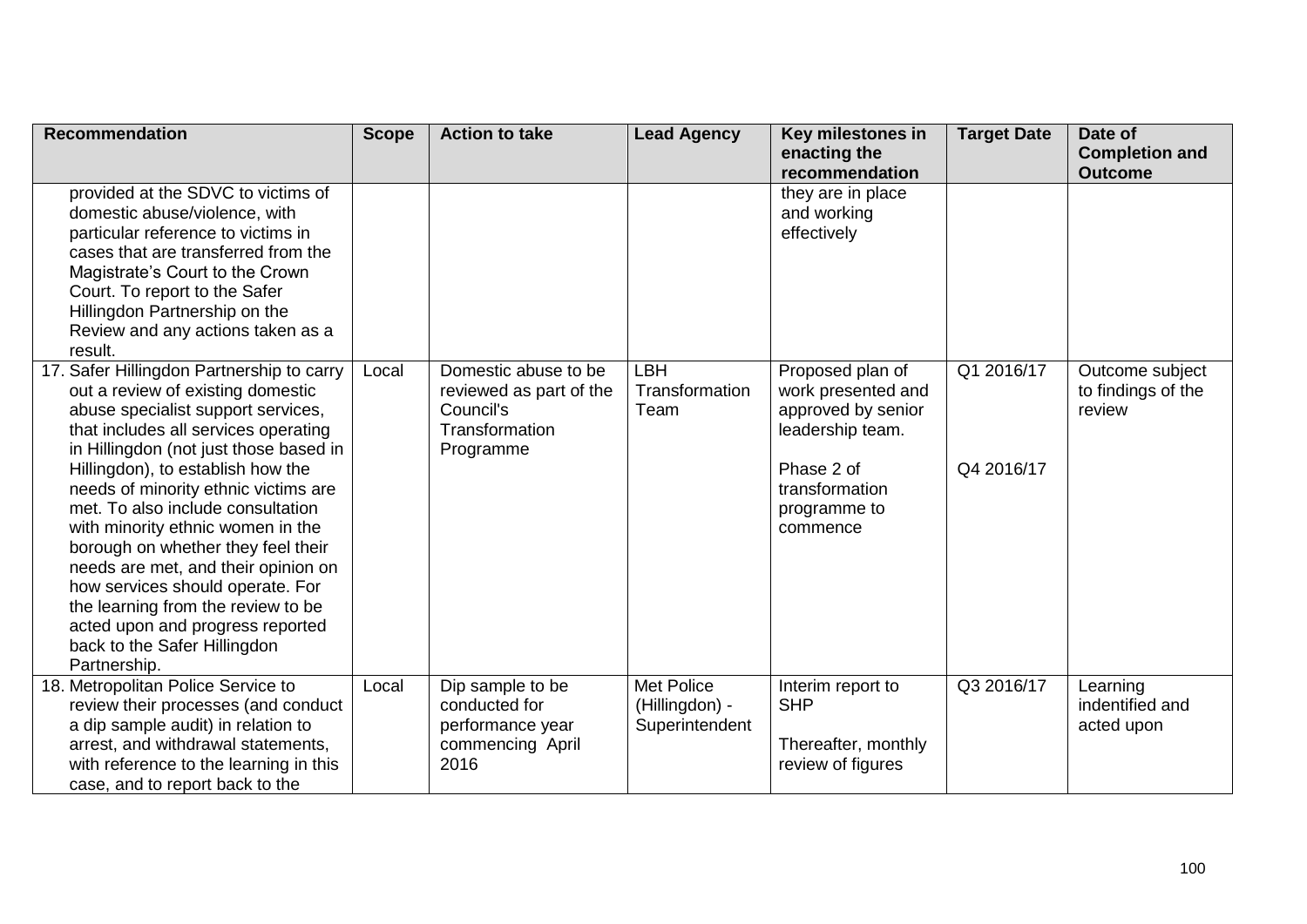| <b>Recommendation</b>                                                                                                                                                                                                                                                                                                                                                                                                                                                          | <b>Scope</b> | <b>Action to take</b>                                                                                                                                     | <b>Lead Agency</b>                                              | Key milestones in<br>enacting the                                                                                                                                                                  | <b>Target Date</b>                     | Date of<br><b>Completion and</b>                |
|--------------------------------------------------------------------------------------------------------------------------------------------------------------------------------------------------------------------------------------------------------------------------------------------------------------------------------------------------------------------------------------------------------------------------------------------------------------------------------|--------------|-----------------------------------------------------------------------------------------------------------------------------------------------------------|-----------------------------------------------------------------|----------------------------------------------------------------------------------------------------------------------------------------------------------------------------------------------------|----------------------------------------|-------------------------------------------------|
| Safer Hillingdon Partnership<br>addressing these learning points                                                                                                                                                                                                                                                                                                                                                                                                               |              |                                                                                                                                                           |                                                                 | recommendation                                                                                                                                                                                     |                                        | <b>Outcome</b>                                  |
| 19. All members of the DHR Panel and<br>Safer Hillingdon Partnership to<br>conduct internal reviews of their<br>domestic violence/abuse policies<br>and procedures in relation to how<br>they identify, risk assess, refer and<br>respond appropriately to<br>perpetrators (including alleged), to<br>make changes as appropriate and<br>report to the Safer Hillingdon<br>Partnership                                                                                         | Local        | <b>Domestic Abuse</b><br>Partnership to include<br>this recommendation<br>as an action for all<br>members within their<br>annual strategy/action<br>plan. | Community<br>Safety Team,<br>London<br>Borough of<br>Hillingdon | Annual strategy<br>updated<br>Panel members<br>conduct own internal<br>audit<br>Results collated and<br>report presented<br>initially to Domestic<br>Abuse<br>Forum/Executive for<br>consideration | Q4 2017/18                             | Report presented<br>to SHP for<br>consideration |
| 20. The Safer Hillingdon Partnership to<br>review the structure, governance,<br>membership and Terms of<br>Reference of the partnership<br>responsible for domestic<br>violence/abuse, to address the<br>points made in this review, including<br>but not limited to:<br>The need to provide governance of<br>the MARAC and MARAC Steering<br>Group; including the necessity of<br>different partner agencies chairing<br>the MARAC and the MARAC<br>Steering Group. The MARAC | Local        | Domestic abuse to be<br>reviewed as part of the<br>Council's<br>Transformation<br>Programme                                                               | LBH<br>Transformation<br>Team                                   | Proposed plan of<br>work presented and<br>approved by senior<br>leadership team.<br>Detailed action plan<br>to follow<br>Work plan<br>completed                                                    | Q1 2016/17<br>Q2 2016/17<br>Q3 2016/17 | Outcome subject<br>to findings of the<br>review |